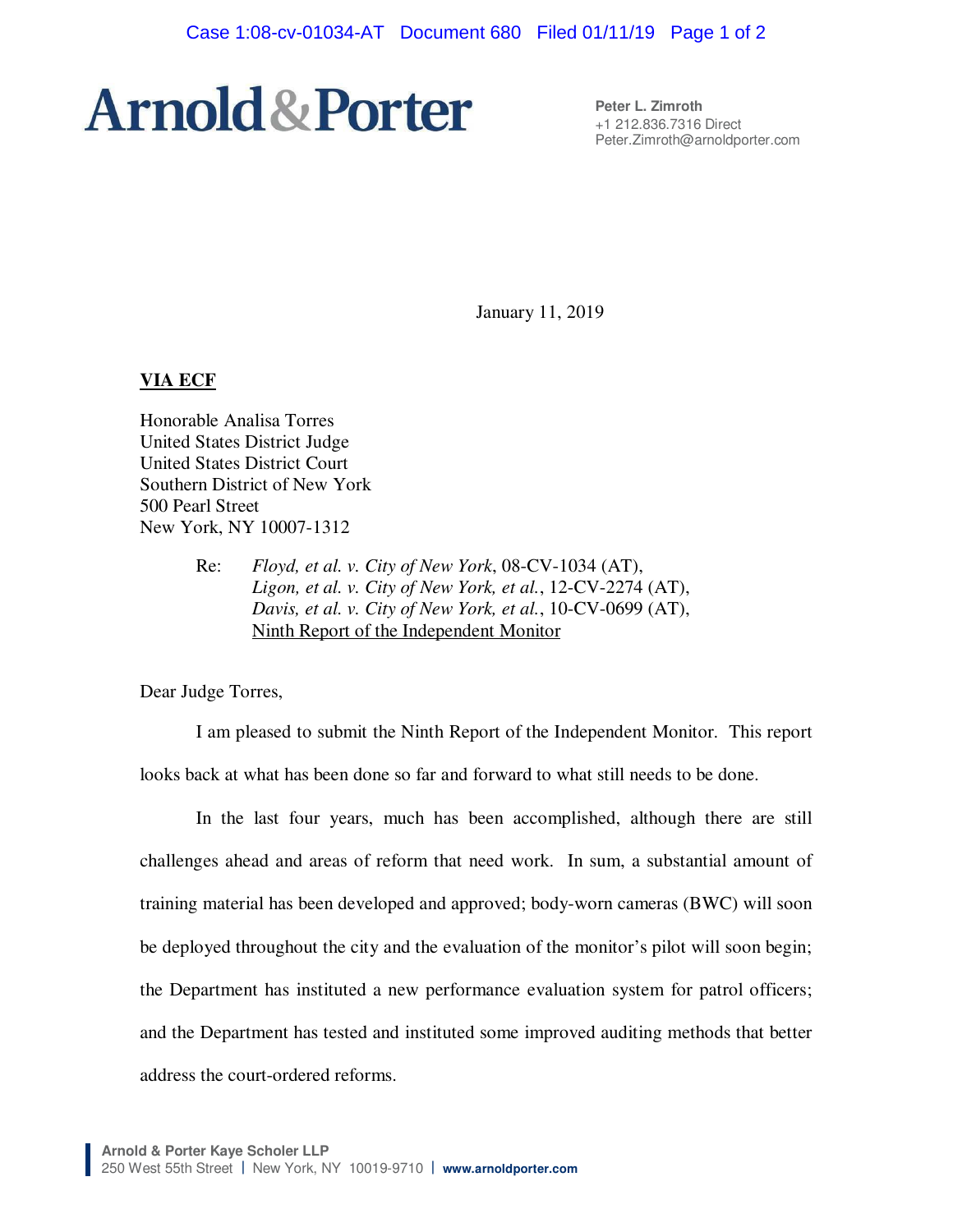# **Arnold&Porter**

These and other positive developments are described in more detail in the report. At the same time, the report describes the persistent problem of underreporting of stops and the failure of supervisors to deal with that underreporting and the quality of the stop reports that are filed. The monitor has been in discussion with the Department about these problems and about steps that can be taken to address and hopefully solve them. These steps are described in the report.

Respectfully submitted,

/*s/ Peter L. Zimroth\_\_\_\_\_\_\_\_\_\_\_\_\_* Peter L. Zimroth Monitor

Attachment: Ninth Report of the Independent Monitor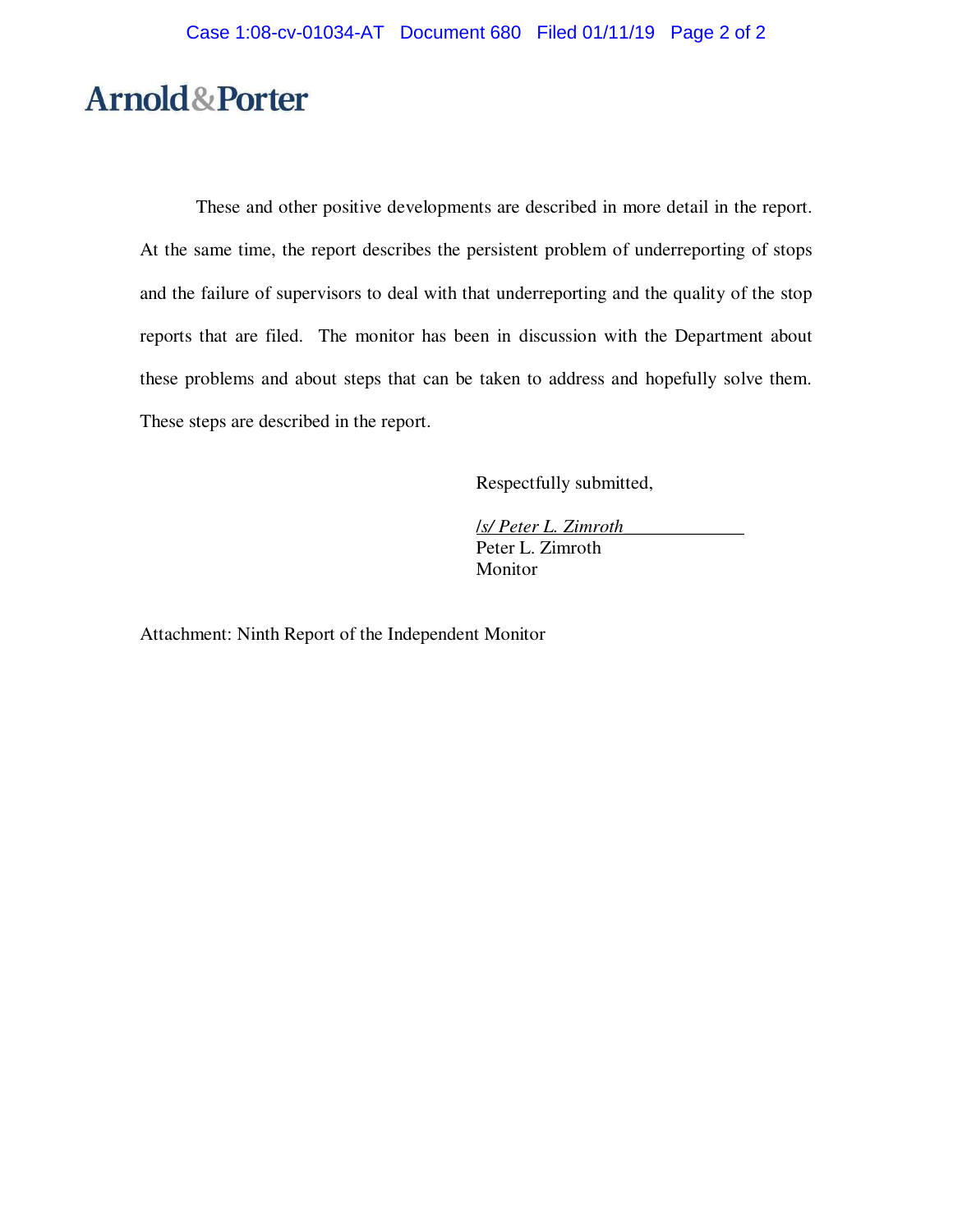# **Ninth Report of the Independent Monitor**

# **Peter L. Zimroth**

**January 11, 2019** 

*Floyd, et al. v. City of New York Ligon, et al. v. City of New York, et al. Davis, et al. v. City of New York, et al.*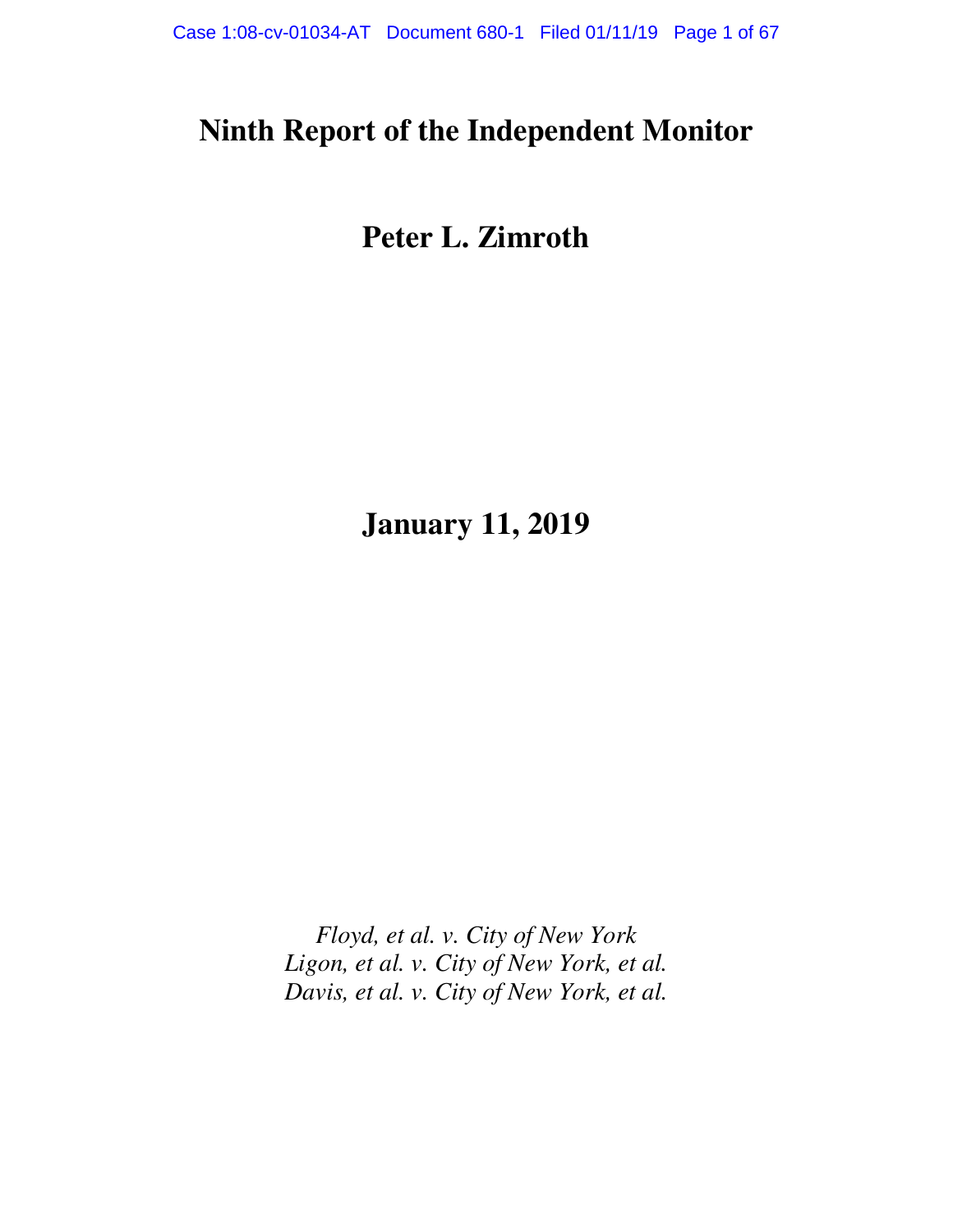# **MONITOR TEAM**

Peter L. Zimroth Monitor

Richard Jerome Deputy Monitor

Anthony A. Braga

Cassandra Chandler

Jennifer Eberhardt

Demosthenes Long

John MacDonald

James McCabe

Jane Perlov

James Yates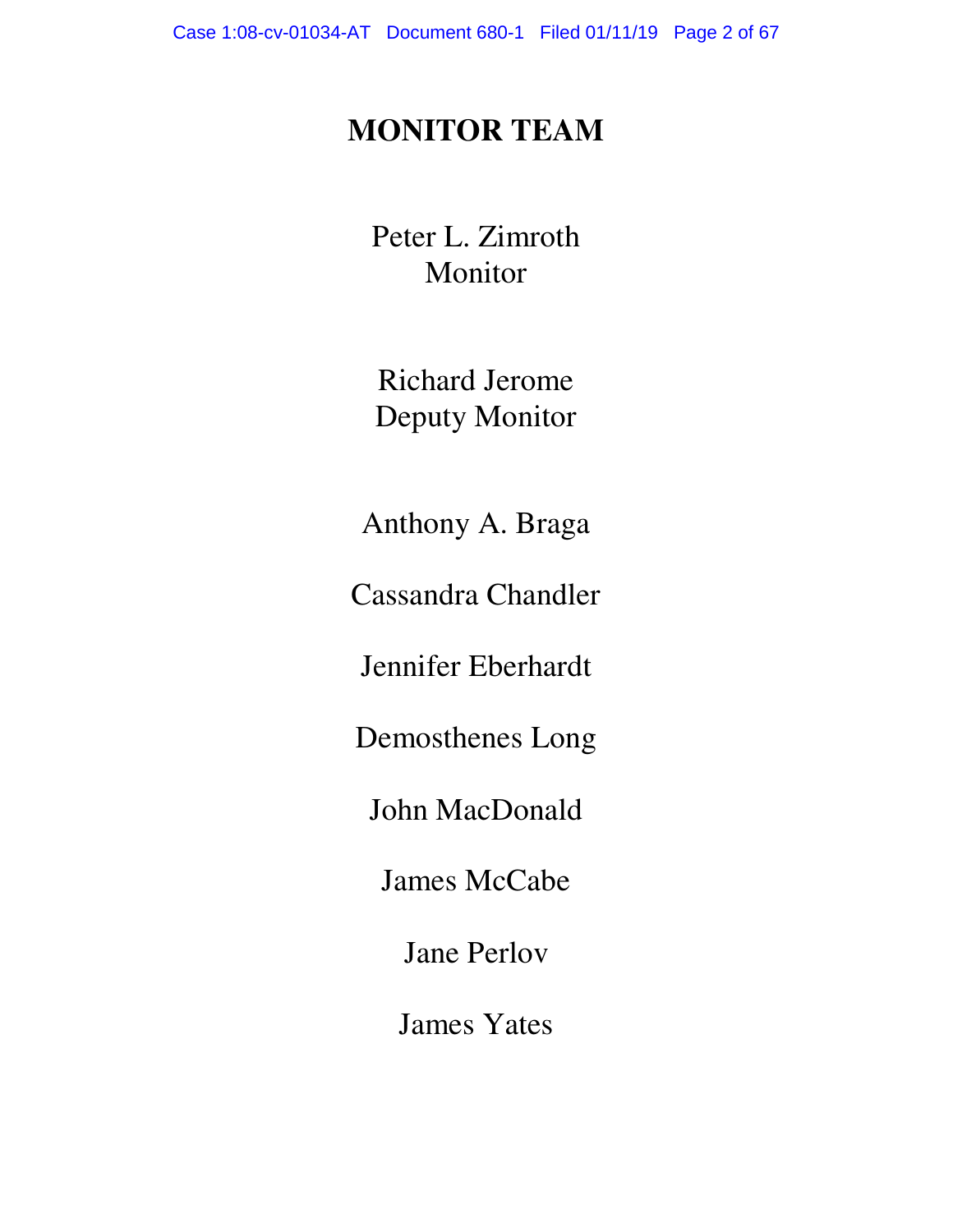# **TABLE OF CONTENTS**

| I.   |               |     |  |  |  |
|------|---------------|-----|--|--|--|
| II.  |               |     |  |  |  |
|      | a.            |     |  |  |  |
|      | $\mathbf b$ . |     |  |  |  |
|      |               | 1.  |  |  |  |
|      | c.            |     |  |  |  |
|      | d.            |     |  |  |  |
|      | e.            |     |  |  |  |
|      | f.            |     |  |  |  |
| III. |               |     |  |  |  |
| IV.  |               |     |  |  |  |
|      | a.            |     |  |  |  |
|      |               | 1.  |  |  |  |
|      |               | 2.  |  |  |  |
|      |               | 3.  |  |  |  |
|      | $b$ .         |     |  |  |  |
|      | c.            |     |  |  |  |
|      | d.            |     |  |  |  |
|      | e.            |     |  |  |  |
|      | f.            |     |  |  |  |
|      | g.            | .24 |  |  |  |
|      | h.            |     |  |  |  |
| V.   |               |     |  |  |  |
|      | a.            |     |  |  |  |
|      | b.            |     |  |  |  |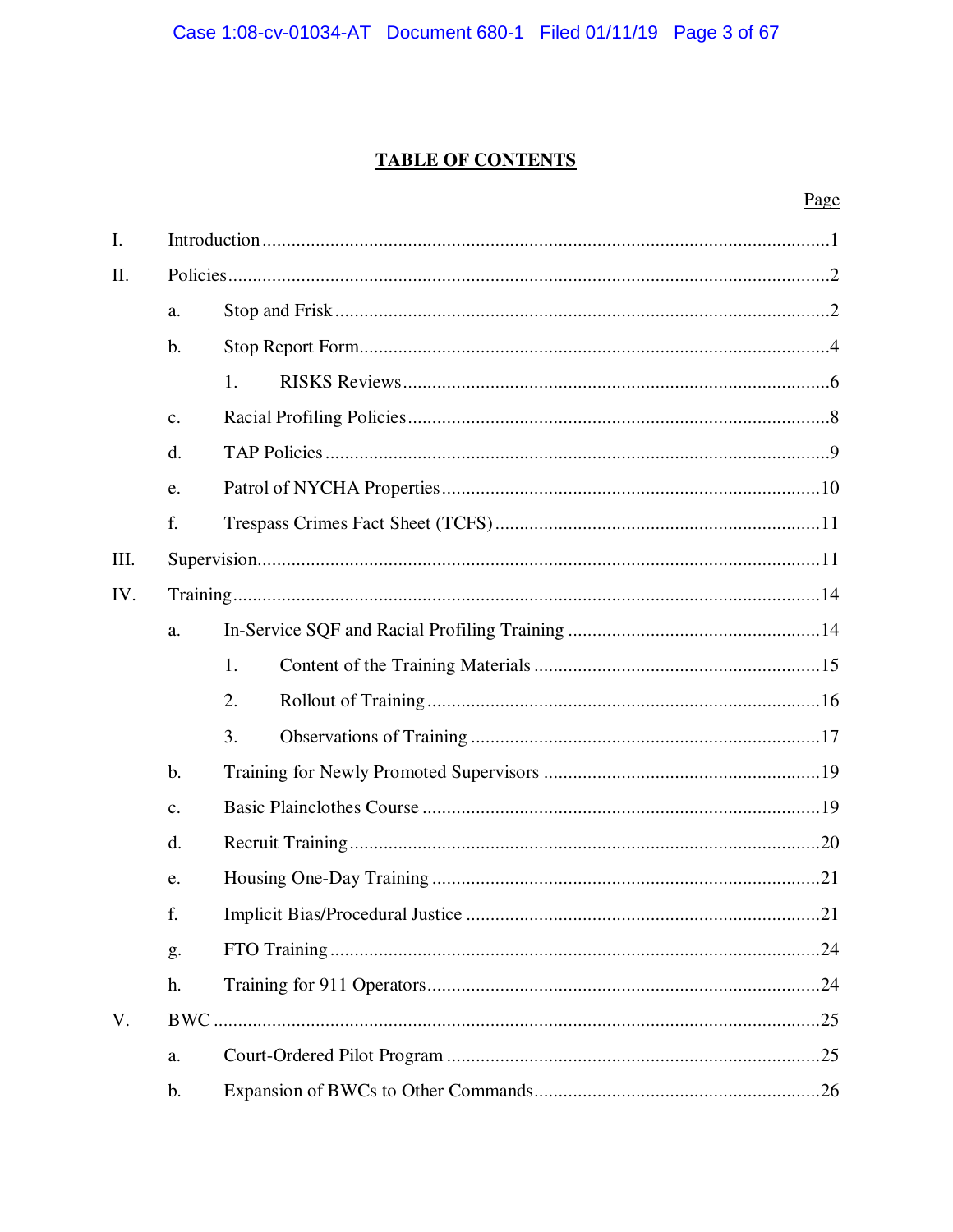|       | $\mathcal{C}$ . |                                                                         |                                                           |  |  |  |
|-------|-----------------|-------------------------------------------------------------------------|-----------------------------------------------------------|--|--|--|
|       | d.              | Court-Ordered Pilot for Electronic Documentation of Level 1 and Level 2 |                                                           |  |  |  |
| VI.   |                 |                                                                         |                                                           |  |  |  |
|       | a.              |                                                                         |                                                           |  |  |  |
|       | $\mathbf b$ .   |                                                                         |                                                           |  |  |  |
| VII.  |                 |                                                                         |                                                           |  |  |  |
|       | a.              |                                                                         |                                                           |  |  |  |
|       |                 | 1.                                                                      |                                                           |  |  |  |
|       |                 |                                                                         | $\mathbf{i}$ .                                            |  |  |  |
|       |                 |                                                                         | $\overline{\mathbf{11}}$ .                                |  |  |  |
|       |                 | 2.                                                                      | QAD Audits of BWCs Videos Associated with Stop Reports 39 |  |  |  |
|       |                 | 3.                                                                      |                                                           |  |  |  |
|       |                 |                                                                         | $\mathbf{i}$ .                                            |  |  |  |
|       |                 |                                                                         | ii.                                                       |  |  |  |
|       |                 |                                                                         | iii.                                                      |  |  |  |
|       | $\mathbf b$ .   |                                                                         |                                                           |  |  |  |
| VIII. |                 |                                                                         |                                                           |  |  |  |
|       | a.              |                                                                         |                                                           |  |  |  |
|       |                 | 1.                                                                      |                                                           |  |  |  |
|       | b.              |                                                                         |                                                           |  |  |  |
|       |                 | 1.                                                                      | DAO Request for Reconsideration of CCRB Recommendation 53 |  |  |  |
|       |                 | 2.                                                                      |                                                           |  |  |  |
|       |                 | 3.                                                                      |                                                           |  |  |  |
|       |                 | 4.                                                                      |                                                           |  |  |  |
| IX.   |                 |                                                                         |                                                           |  |  |  |
| X.    |                 |                                                                         |                                                           |  |  |  |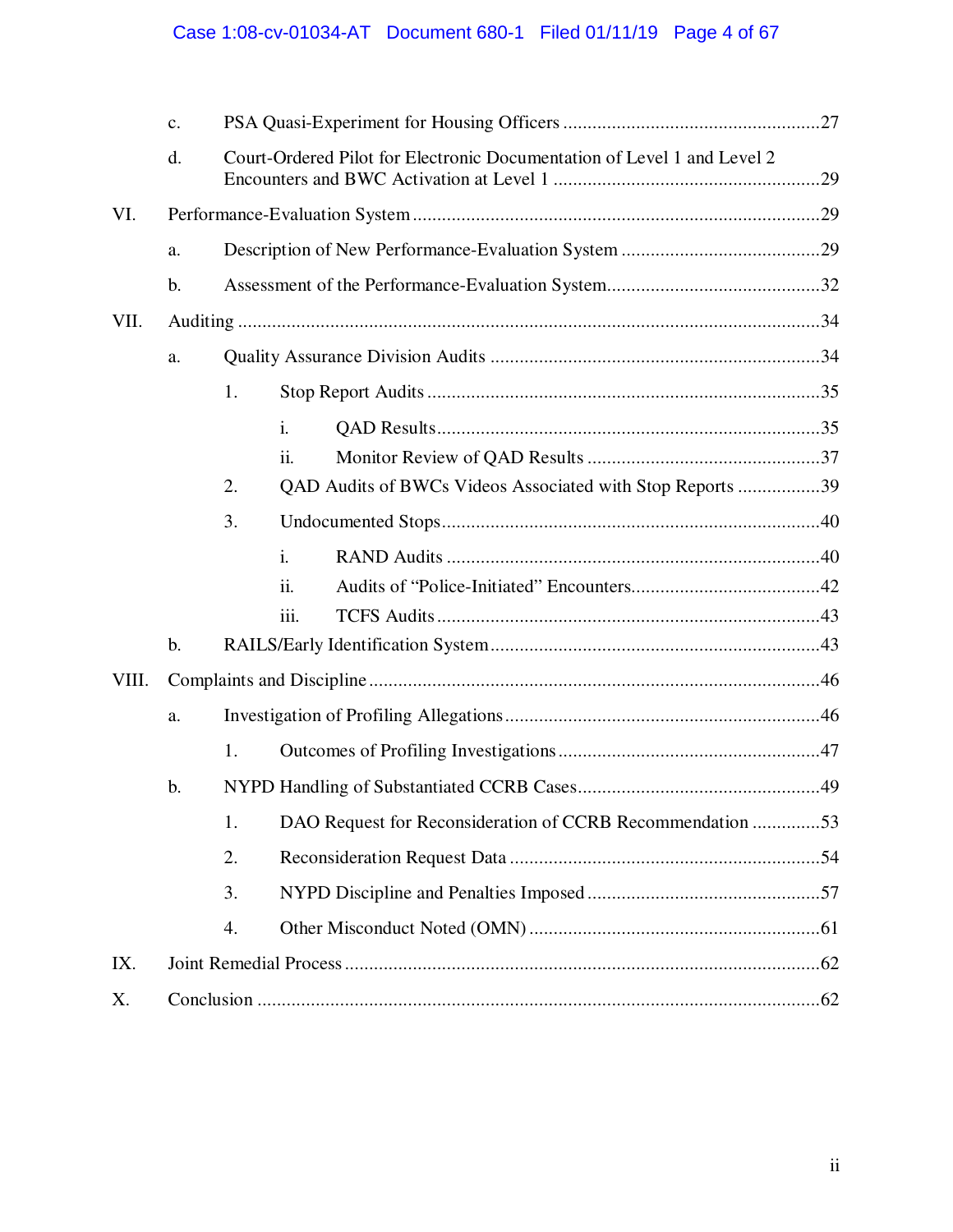#### **Ninth Report of the Independent Monitor**

#### **I. Introduction**

This is the ninth report of the Independent Monitor overseeing implementation of the court orders in the cases *Floyd v. City of New York*, *Ligon v. City of New York* and *Davis v. City of New York*. The orders in the three cases require reforms related to stop and frisk, trespass enforcement (i.e., stops and arrests for trespass), and bias-free policing. In these areas, the orders require changes in the New York City Police Department's (NYPD) policies, supervision, training, auditing, performance measurement, and handling of complaints and discipline.

In the last four years, much has been accomplished, although there are still challenges ahead and areas of reform that need work. In sum, a substantial amount of training material has been developed and approved; body-worn cameras (BWC) will soon be deployed throughout the city and the evaluation of the monitor's pilot will soon begin; the Department has instituted a new performance evaluation system for patrol officers; and the Department has tested and instituted some improved auditing methods that better address the court-ordered reforms.

These and other positive developments will be described in more detail in the body of this report. At the same time, the report will describe the persistent problem of underreporting of stops and the failure of supervisors to deal with that underreporting and the quality of the stop reports that are filed. The monitor has been in discussion with the Department about these problems and about steps that can be taken to address and hopefully solve them. These steps will be described in more detail below.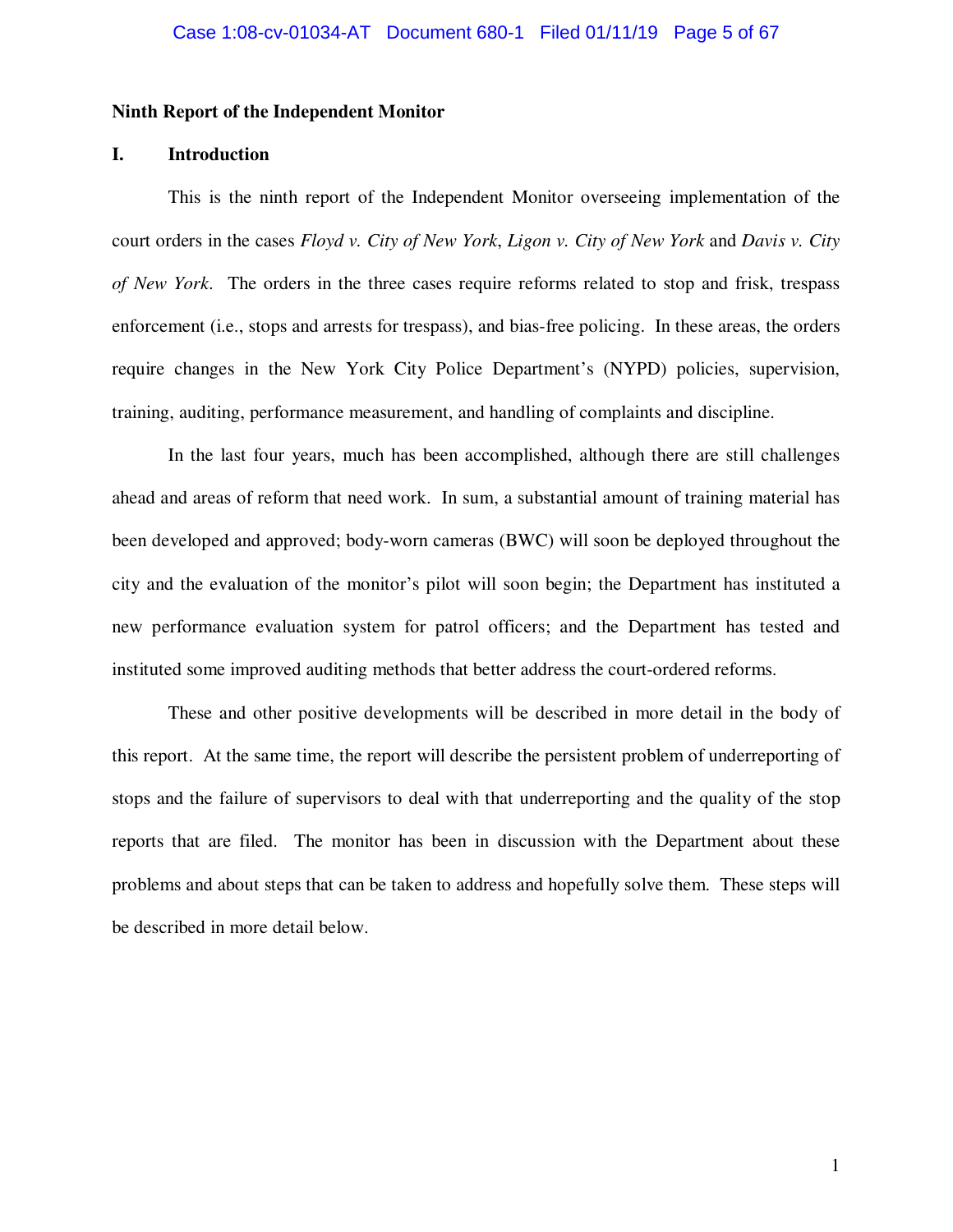### **II. Policies**

#### **a. Stop and Frisk**

The court's orders required that the NYPD Patrol Guide state what constitutes a stop, when a stop may be conducted, when a frisk may be conducted, and when a search may be conducted.

In August 2015, the court approved a new Patrol Guide section that included the NYPD's procedures on stop and frisk, P.G. 212-11, *Investigative Encounters: Requests for Information, Common Law Right of Inquiry and Level 3 Stops*. The Patrol Guide also addresses investigative encounters between officers and civilians that are less intrusive than stops or arrests. These encounters are governed by the New York State Court of Appeals decision in *People v. DeBour*, 1 which sets out four levels of encounters: a simple Request for Information (Level 1); a Common Law Right of Inquiry (Level 2); a *Terry* stop, when an officer detains a person to investigate (Level 3); and an arrest (Level 4). The investigative encounters procedures, P.G. 212-11, describe the standards that govern each level.

Since 2015, there have been several changes in P.G. 212-11. In March 2016, the court approved changes to P.G. 212-11 to reconcile the procedures with the new stop report form. Additional changes were made when the stop report became electronic. These were approved by the monitor and did not require further action by the court.

More recently, the Department proposed new changes to Patrol Guide 212-11 to comply with the recently enacted Right to Know Law (Local Law 54 of 2018 and Local Law 56 of 2018). These laws require officers in certain nonemergency encounters to identify themselves by name, rank and command, explain the reason for the stop, and hand out business cards if no one is arrested or issued a summons. They also require officers to inform people of their right not to

 $\overline{a}$ 

 $1$  40 N.Y.2d 210 (1976).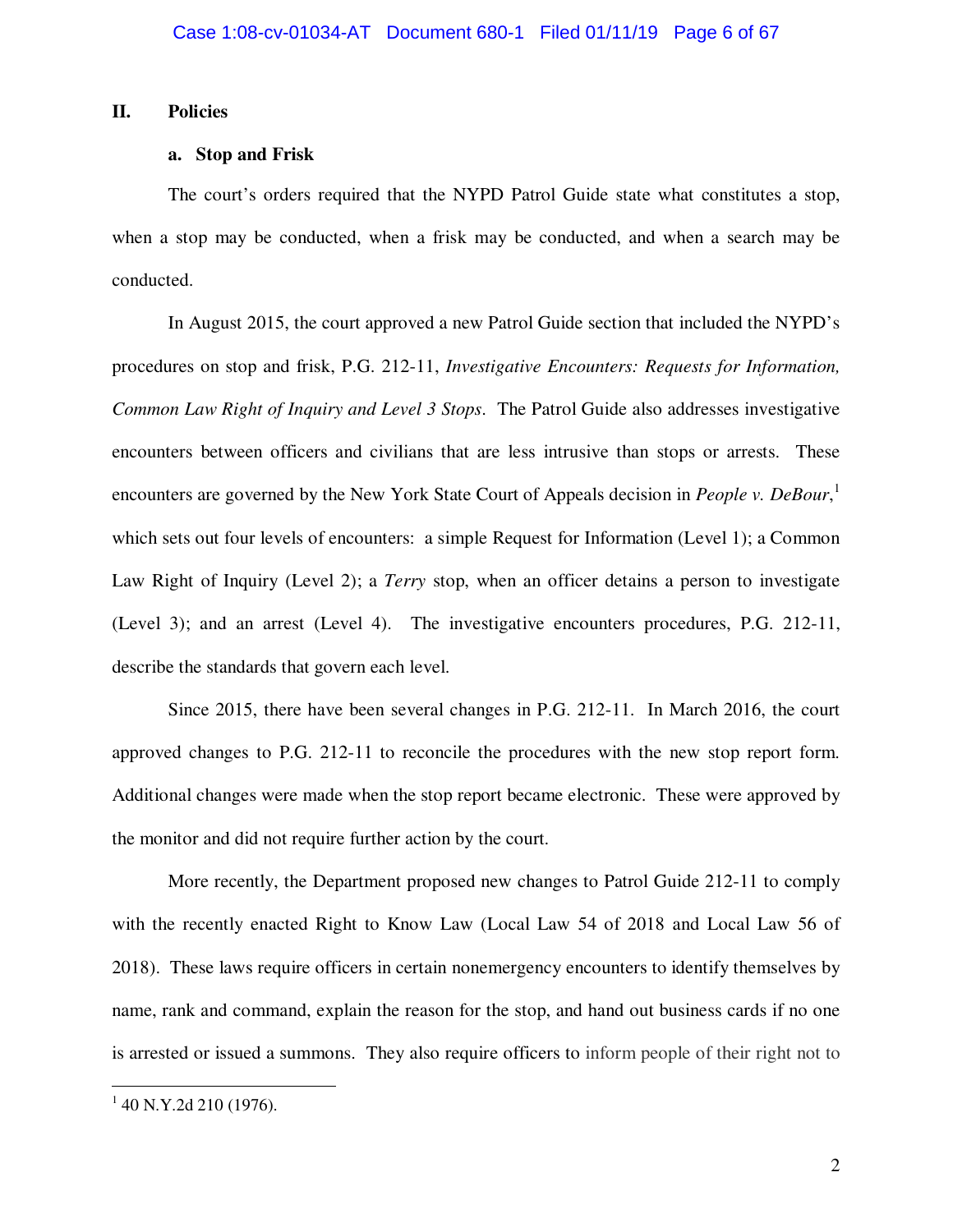#### Case 1:08-cv-01034-AT Document 680-1 Filed 01/11/19 Page 7 of 67

consent to a search if consent would be necessary to perform the search. Officers must also document any consent to a search, either through a body camera, by writing, or both. On October 19, 2018, the monitor submitted the revised P.G. 212-11 for review, which the court approved on October 26.

To meet the requirements of the Right to Know Law, the Department has designed a business card that officers are required to offer to individuals at the end of most Level 2 and 3 encounters, as well as following other specified interactions. These pre-printed business cards contain the officer's name, rank, and shield number and a place for officers to write in their commands. On the back of the card is the URL for a new website (www.nyc.gov/policeencounters) that provides information on how to obtain body-worn camera footage, how to request a copy of a stop report, and how to make a complaint or comment regarding the encounter. This website has a link to an electronic form that allows a person to request a copy of a stop report by providing the date, time, and location of the stop.

The business card replaces two handouts the Department had been using: (1) the "What Is a Stop?" tear-off information card, required by the court order to be offered to persons who were stopped but not arrested or summonsed, and (2) the Contact Card, required to be provided to civilians who consented to a search after a Level 2 encounter. Plaintiffs' counsel agreed that the business card would be sufficient to meet the court's requirements, assuming that the NYPD responds timely to Freedom of Information Law (FOIL) requests. The NYPD has changed its procedures under FOIL, committing itself to a response within 10 business days. As stated on the website:

Within 10 business days of receipt of your request, the NYPD will send out a copy of your Stop Report or a response indicating that there was no record found or insufficient information to find the Stop Report via US mail or email. In the alternative, you may go to One Police Plaza, room 110C, to obtain your Stop Report or a response that same day.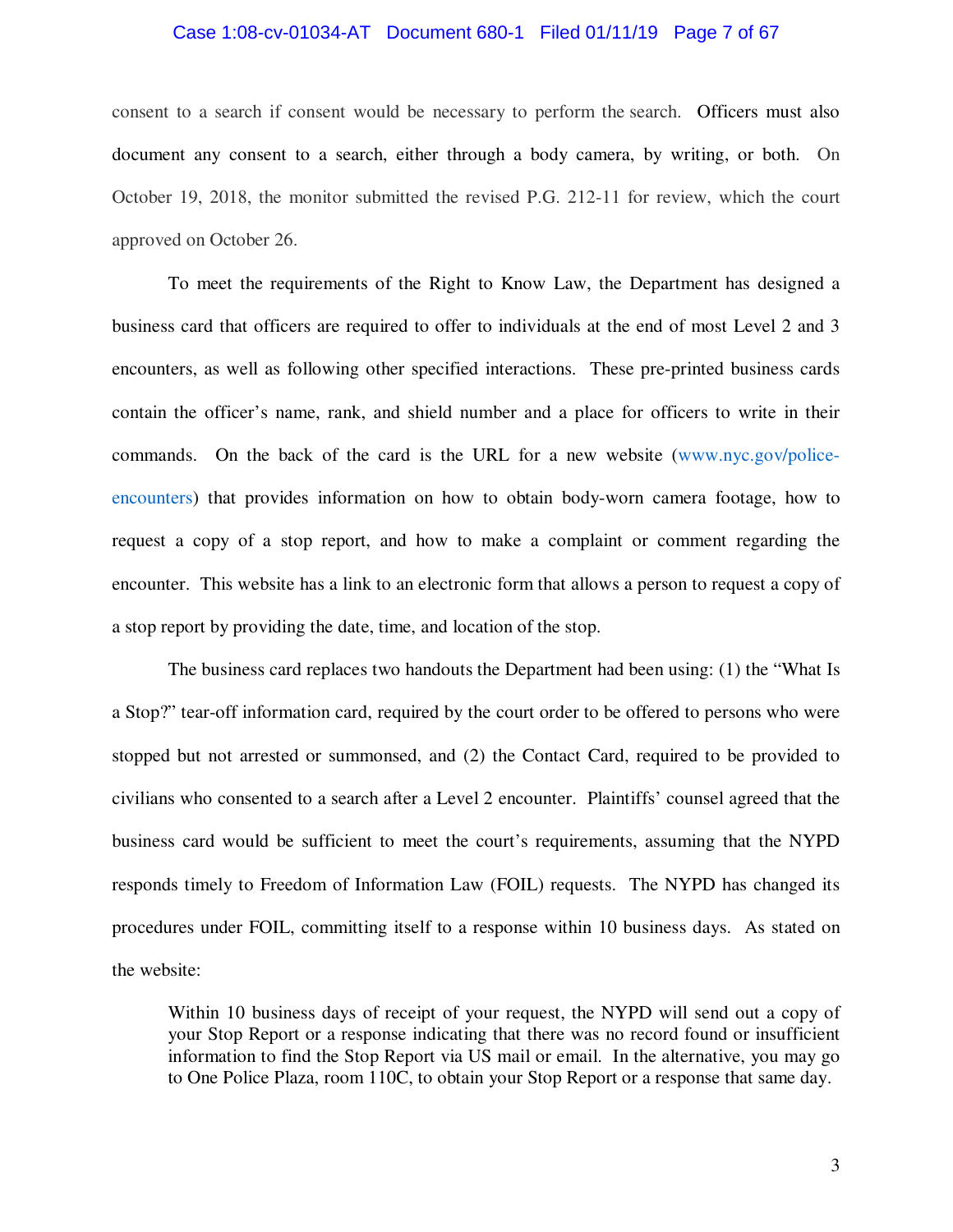#### Case 1:08-cv-01034-AT Document 680-1 Filed 01/11/19 Page 8 of 67

Along with the submission of the new P.G. 212-11, the monitor included a copy of the new business card for the court's information. The business card is now being used in lieu of the "What Is a Stop" tear-off and the Contact Card.

#### **b. Stop Report Form**

The court orders require that the NYPD develop and implement a stop report form to be used by officers every time a person is stopped. In March 2016, the court approved the NYPD's stop report form and in January 2017, the Department began using an electronic form that officers can fill out on their phones, on tablets, or on a computer at the command.

The stop report has two narrative sections: one in which the officer states the reasons for the stop and a second in which the officer states the reasons for the frisk and the search, if conducted. The stop report also has a section in which supervisors document the review required by NYPD policy (P.G. 212-11) and any follow-up action. An officer's supervisor must confirm that he or she reviewed the constitutionality of the stop and discussed the facts of the stop with the officer. The supervisor must check boxes indicating whether or not: (1) the supervisor reviewed the encounter with the officer; (2) the report was accurate and complete; (3) the corresponding activity log entry was reviewed; (4) the supervisor was present on the scene; (5) there was a sufficient basis for the stop; and (6) there was a sufficient basis for the frisk or search, if conducted. The supervisor must also note whether any corrective action was taken.

The Department proposed several changes to the stop report to comply with the Right to Know Law. The proposed changes will require officers to state whether they asked the civilian for consent to be searched and whether consent was given. Also, the officer will have to state whether the radio run was based on an anonymous source, an important factor in determining the level of authority an officer is legally allowed to exercise. On October 19, 2018, the monitor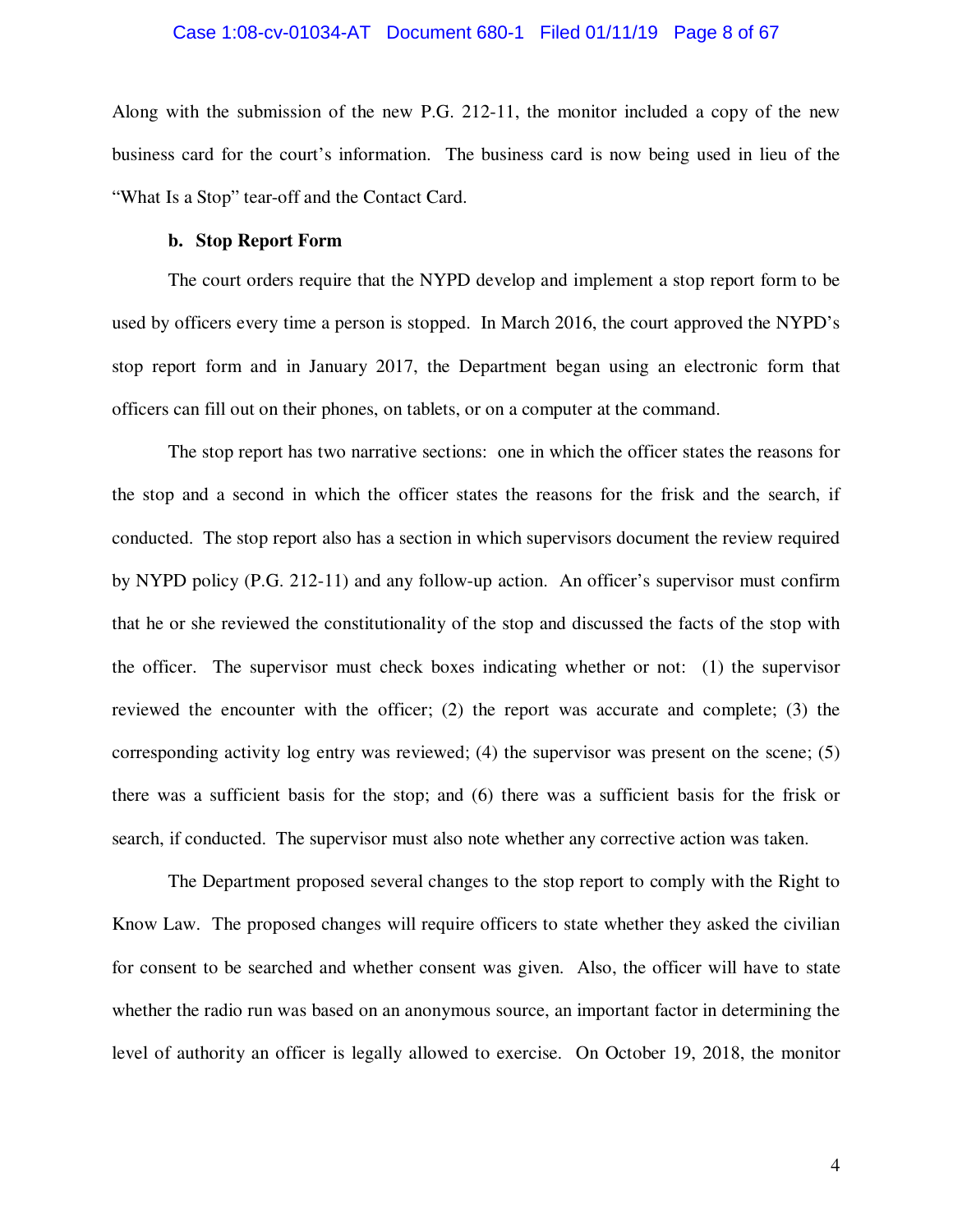#### Case 1:08-cv-01034-AT Document 680-1 Filed 01/11/19 Page 9 of 67

recommended to the court that it approve these changes, which recommendation was approved on October 26, 2018.

Although the stop report itself meets the requirements of the court order, there are two areas in which there are serious concerns regarding the Department's compliance with the court's requirements. The first is an issue that the monitor has identified in several prior reports but has not yet been resolved: the underreporting of stops. In 2017, there were only 11,629 reported stops, while there are more than 22,000 patrol officers and sergeants. The underreporting of stops has been acknowledged by the Department and by officers and supervisors in focus groups conducted by the monitor, and explicitly identified in audits discussed in Section VII below. Any assessment of compliance with the court's remedial orders will be undermined if the NYPD's data are not accurate and complete.

Second, for reform to take hold, supervisors must take seriously their responsibility to review the constitutionality of stops. At trial, the court found there to be pro forma approval of stops, meaning that there was no substantive supervisory review of the constitutionality of stops. Although the forms and the policies for supervisory review are now in place, it is not clear that supervisors are meeting their responsibilities. For the fourth quarter of 2017, out of 1,909 recorded stops reviewed by the Quality Assurance Division (QAD), only eight supervisors noted on the stop reports that the report failed to articulate reasonable suspicion. For these same stop reports, QAD found that 496 (26%) did not articulate reasonable suspicion for the stop and 191 (10%) did not articulate reasonable suspicion for the frisk. Similarly, in the first quarter of 2018, QAD evaluated 1,838 stop reports and found that 423 did not articulate reasonable suspicion for the stop, but only eight reviewing supervisors indicated on the stop reports that the reports failed to articulate reasonable suspicion. In the second quarter of 2018, QAD determined that 326 stop reports of the 1,850 stop reports evaluated did not articulate reasonable suspicion, but reviewing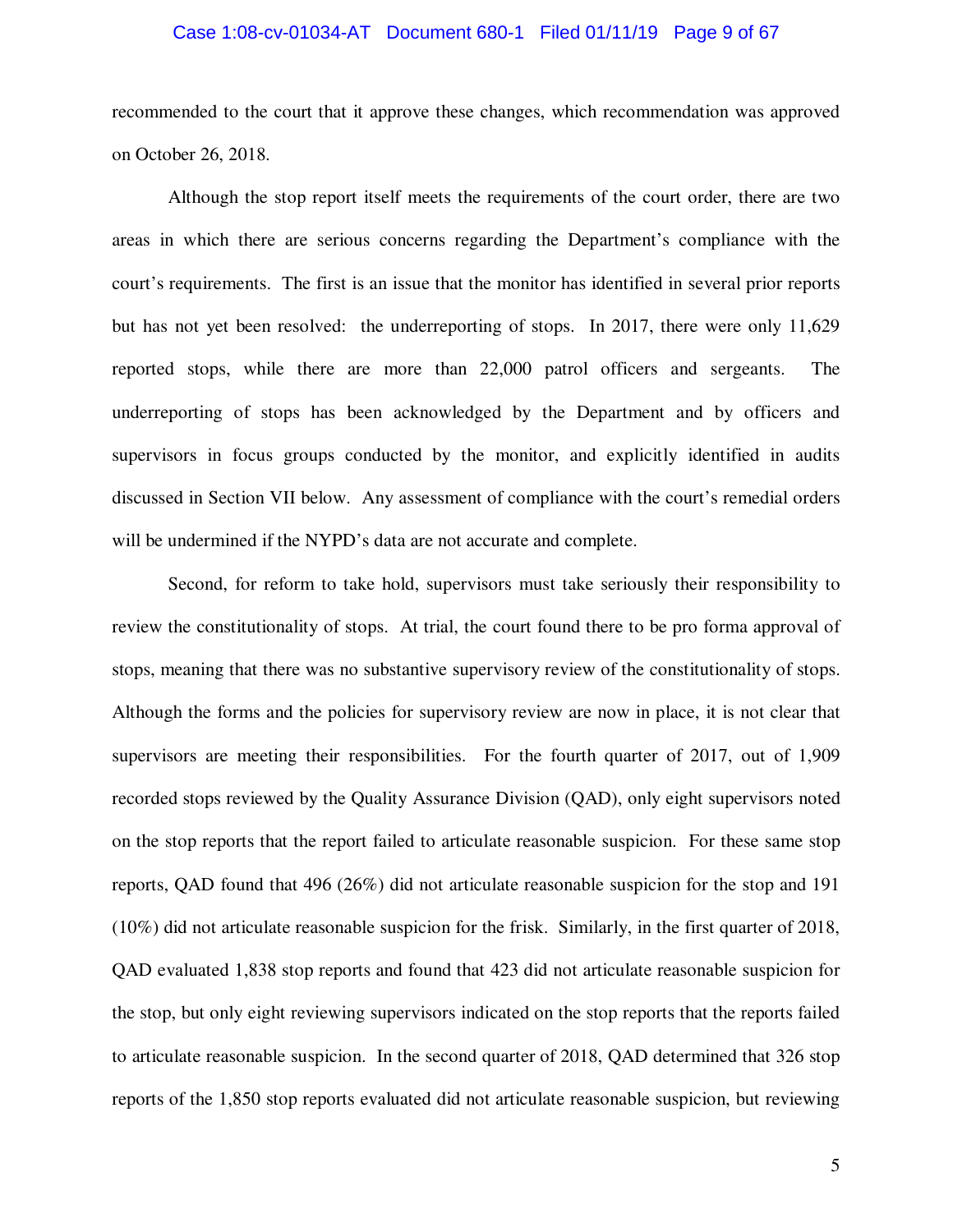#### Case 1:08-cv-01034-AT Document 680-1 Filed 01/11/19 Page 10 of 67

supervisors noted this same determination on only 10 reports. This issue is discussed further in Supervision, Section III below.

It is clear that officers who do not submit stop reports after a stop and supervisors who do not adequately review those that are submitted are violating the Department's own stated policies. It is equally clear that those statements of policy are not getting the job done. The monitor has urged the Department to emphasize the need for compliance by instituting a process similar to Compstat in which commanding officers and other senior command officials are questioned about compliance, a light is shined on both poor performance and superior implementation, and those senior officers are expected to discuss ways to improve the performance of their subordinates. The Department agreed to put such a process in place. The NYPD's ideas for such a program are described in more detail below.

#### **1. RISKS Reviews**

The NYPD has developed a plan that they label "RISKS (Remediation of Identified Situations Key to Success) Reviews" based on the monitor's suggestion. Senior Department officials initially expressed some concern that a meeting focusing on underreporting might be misinterpreted to suggest that the NYPD wanted more stops. At the same time, there was a belief that a regular periodic meeting on command-level compliance issues could be extremely beneficial.

As the plan for the meeting began to take shape, the Department decided that the meeting could also serve as a forum in which other identified issues of risk (those issues or situations which might be interfering with success) might be brought to light for evaluation. One such issue is compliance with policies regarding the use of BWCs, including topics such as proper activation and deactivation and categorization and tagging of videos. As this meeting becomes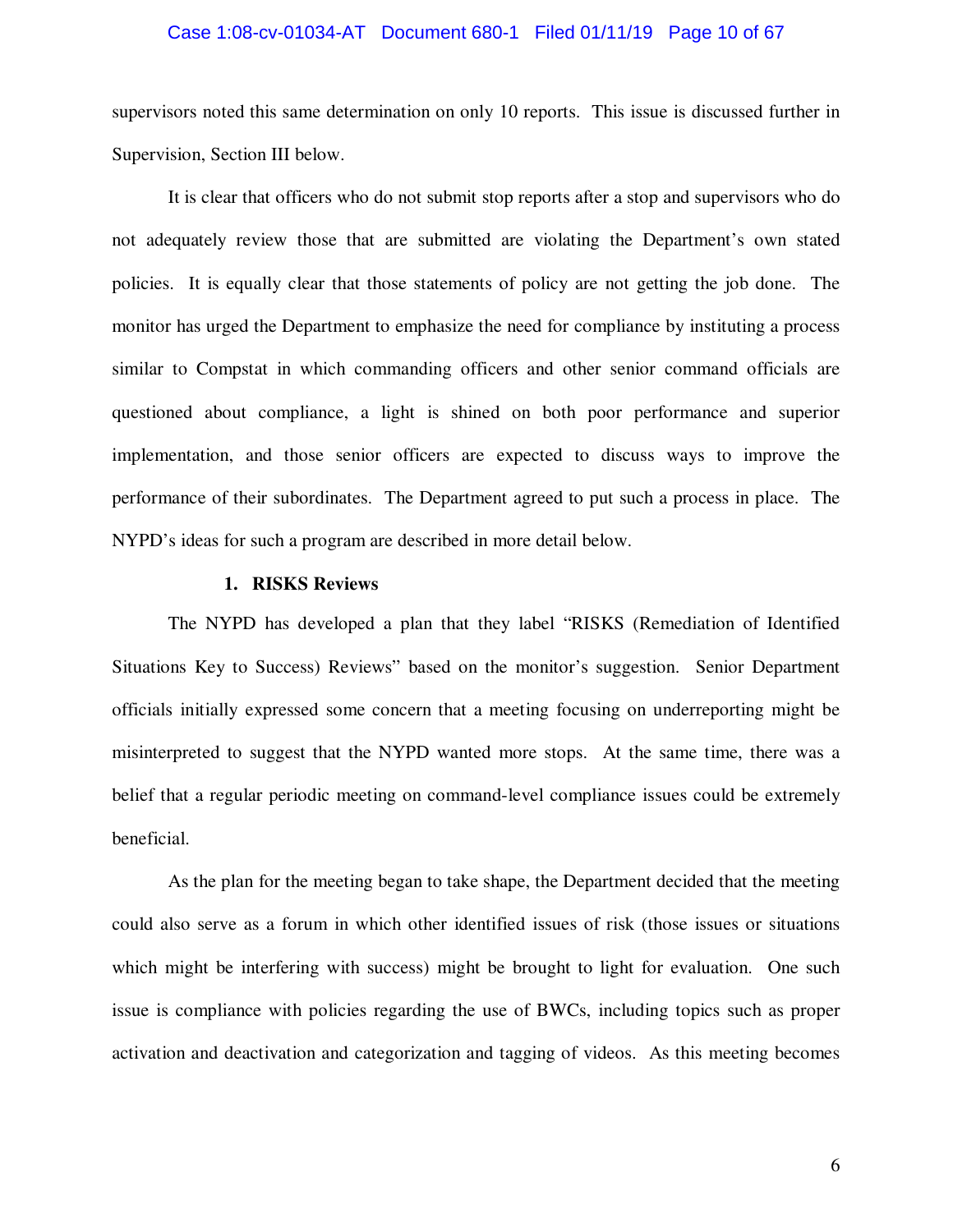#### Case 1:08-cv-01034-AT Document 680-1 Filed 01/11/19 Page 11 of 67

part of the regular business of the Department, each command will designate a liaison with the Risk Management Bureau (RMB) to facilitate communications regarding issues of risk.

With respect to the protocols for the RISKS review meetings, each command will be brought in for a RISKS review at least twice a year. Underperforming commands will be brought in on a more frequent basis. At least three commands from the same borough will engage in the Review on a single day. During the period between meetings, relevant statistics (including those generated through self-inspections) will be generated for all commands, with rankings of boroughs and commands included. The first RISKS Review meeting occured in mid-December 2018. The meeting was convened by the First Deputy Commissioner, and he will be in attendance for at least a few of the early meetings as his schedule permits. RMB will review the results of that first meeting, make necessary changes, and then begin weekly meetings beginning in January 2019.

The meetings will be chaired by the Deputy Commissioner for Risk Management and cochaired by the Chief of Strategic Initiatives. Required attendees from each command will include the Commanding Officer, the Executive Officer, the Integrity Control Officer, and the Training Sergeant. Members from the appropriate Patrol Borough will attend, as will representatives from both the Chief of Department's Office and the operational bureau under review (Patrol, Housing, or Transit).

With regards to Level 3 stops and BWC usage, the purpose of the RISKS review is to ensure compliance with the requirements pertaining to the preparation and supervisory review of stop reports and the activation of BWCs, not to seek an increase in police activity or stops. That message will be emphasized throughout the meeting itself, as well as during the preparation for the meeting. The review will be interactive in nature, with the chairs of the meeting eager to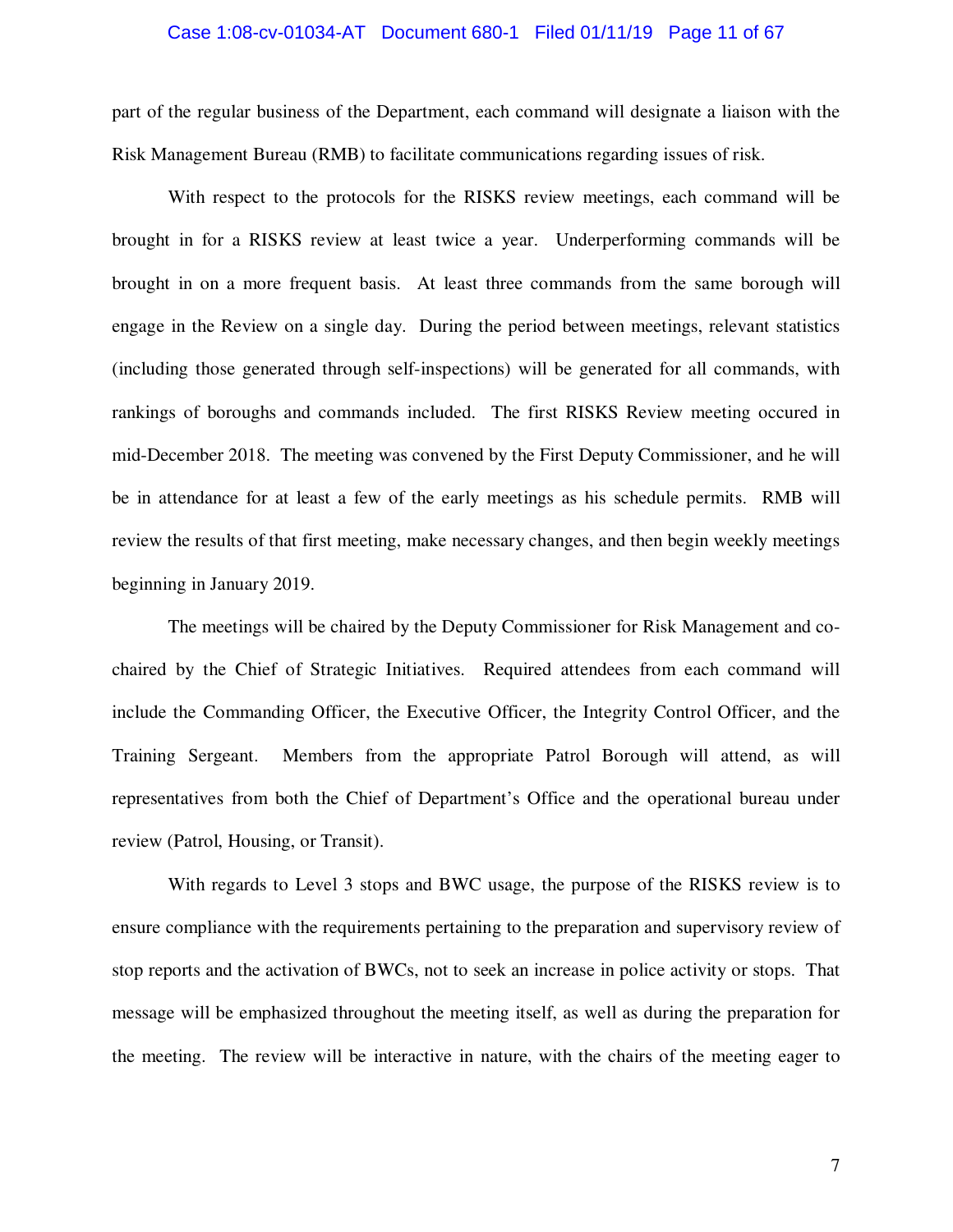hear from the attendees about potential barriers to full compliance in the areas of stops, trespass enforcement and BWC usage, as well as other risk issues faced by the command being reviewed.

The meeting will focus on statistics to be drawn from several Department sources, including specific self-inspection assignments drawn from events within the preceding month. It will also include an invitation to Commanding Officers to bring BWC examples of exemplary behavior by officers within the command.

Before a precinct has its first RISKS review meeting, RMB will undertake RISKS training for the attendees. This training will include an explanation of the RISKS reviews that will be held, a review of Patrol Guide requirements relative to stops, trespass enforcement and BWC recording, a discussion of possible strategies to gain further compliance with applicable Patrol Guide requirements, an explanation of the upcoming pilots, and a discussion of additional risks that may need to be addressed.

In addition to data relating to stops and BWCs, there are many other data points important to assess at the command level. These are currently being tracked and assessed in a piecemeal fashion. The RISKS Review has the potential to bring all this disparate data together to present a picture of the overall health of an individual command. A command report card will be completed and maintained, which will, at a high level, give an overview of current and past compliance, as well as compliance trends. The report card will call out the degree of compliance in designated areas and will compare compliance in a command with other commands in the borough and citywide. Aggregate data will be presented to the relevant operational bureaus as well as to the Chief of Department and Police Commissioner.

# **c. Racial Profiling Policies**

The NYPD's policy barring racial profiling and other bias-based policing, P.G. 203-25, was approved by the court on August 24, 2015. As with the Department's stop and frisk policy,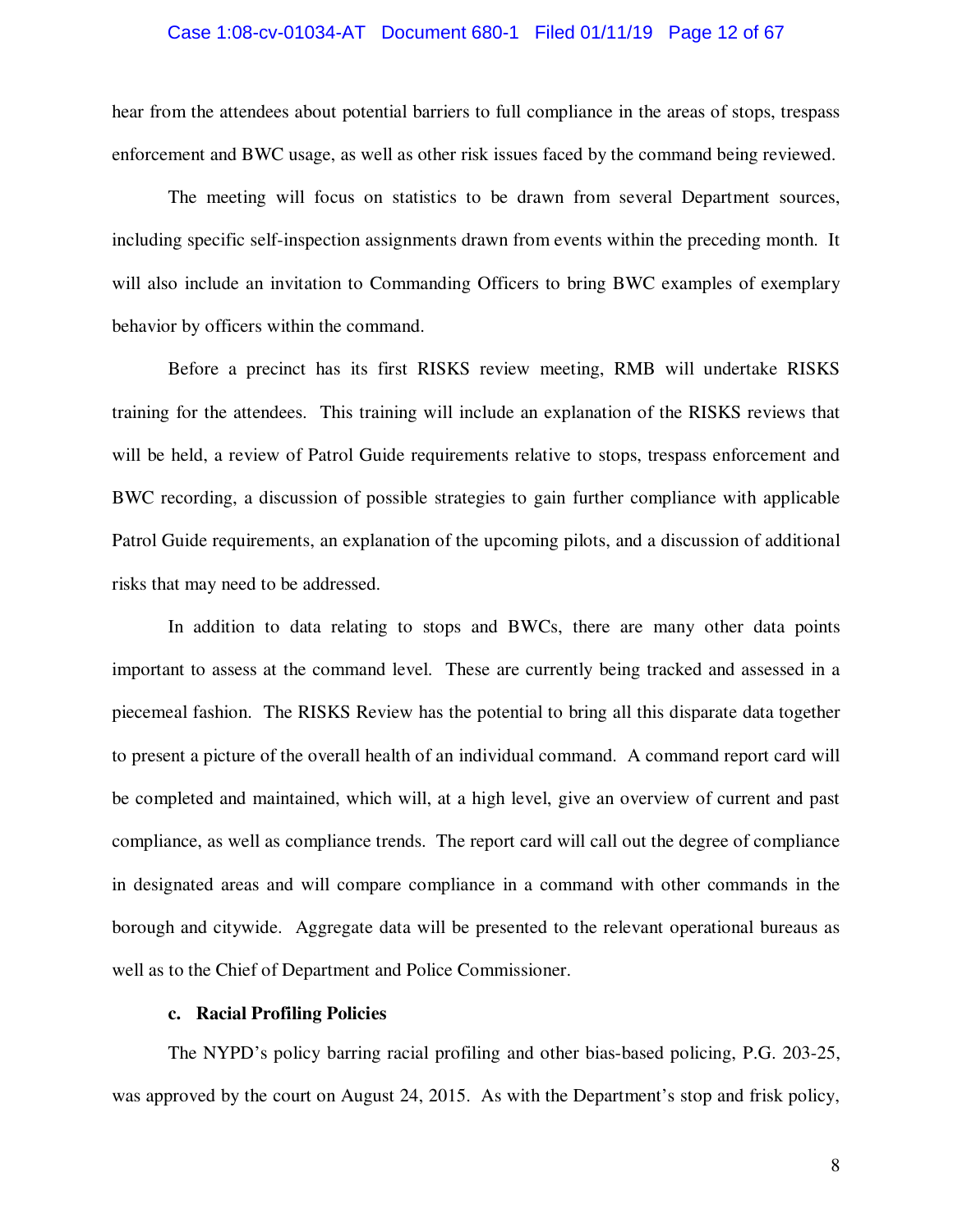#### Case 1:08-cv-01034-AT Document 680-1 Filed 01/11/19 Page 13 of 67

substantial compliance regarding the racial profiling policy also requires that Department personnel be trained on the policy and that the Patrol Guide section be followed in practice. Training on the Department's racial profiling policies is part of the in-service training on stops and frisks. *See* Section IV.a below. The monitor will also be assessing the Department's compliance with its racial profiling policies and the Fourteenth Amendment through statistical analyses of NYPD's stop and frisk data.

#### **d. TAP Policies**

In June 2016, the court approved the new NYPD procedures for interior patrols in buildings enrolled in the Trespass Affidavit Program (TAP), P.G. 212-59, a program in which police officers conduct interior patrols in certain private apartment buildings. The NYPD published a new P.G. 212-59 in April 2017 and conducted roll call training on interior patrols in TAP buildings in June and July 2017. Stops inside and outside TAP buildings must comply with the NYPD's stop and frisk policies, P.G. 212-11. In addition, P.G. 212-59 states that "mere presence" in a TAP building, or entry into or exit from a TAP building, does not constitute an "objective credible reason" for a *DeBour* Level 1 approach and request for information, nor does it constitute reasonable suspicion for a Level 3 *Terry* stop.

The Department also revised Administrative Guide 303-27, setting out the requirements and procedures for entry into the TAP program. In order for a building to be enrolled in the program, the owner must certify concerns regarding criminal activity or community complaints in the building, such as trespassing or drug activity within the last year. Crime prevention officers in each precinct are responsible for enrolling the buildings in the TAP program and then must assess every six months whether the buildings still meet the criteria for renewing enrollment.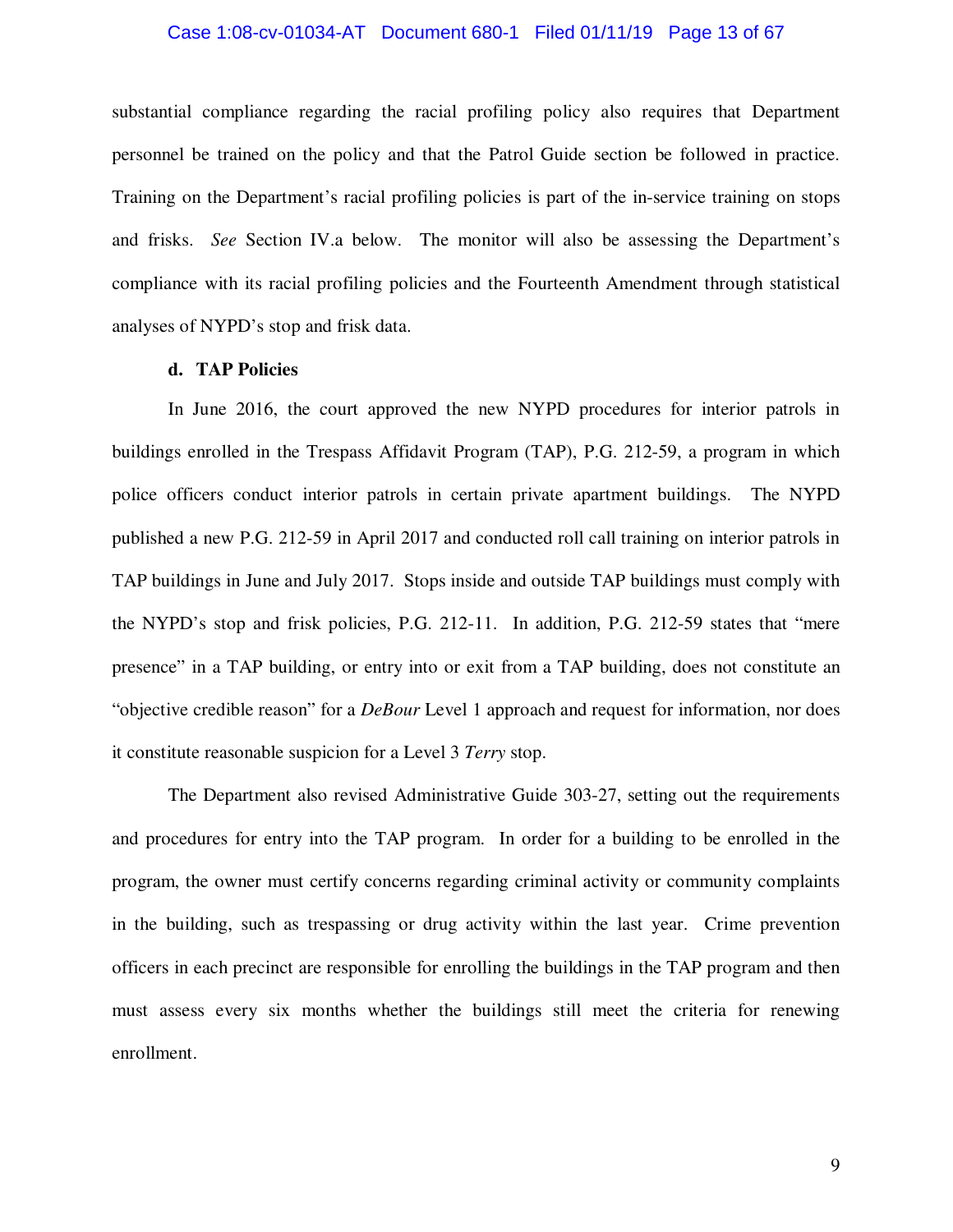#### Case 1:08-cv-01034-AT Document 680-1 Filed 01/11/19 Page 14 of 67

In May 2018, the Department briefed the monitor team and counsel in *Ligon* on efforts to implement the new administrative procedures for the TAP program. The Risk Management Bureau met with the crime prevention officers in each Patrol Borough to review the new criteria for enrolling and renewing buildings in the TAP program. Each precinct then determined whether buildings already enrolled should remain in the program. As of the first quarter of 2017, 3,591 buildings were enrolled in the TAP program; by the first quarter of 2018, only 1,174 buildings remained in the TAP program.

The monitor also met with the NYPD and *Ligon* plaintiffs in 2018 regarding what steps the monitor will take and what data the monitor should review in monitoring and reporting on the *Ligon* settlement agreement, filed in July 2017. Attached as Appendix 1 is the *Ligon* Monitoring Plan, which sets forth the steps needed, including monitoring and reporting, to ensure compliance with the *Ligon* settlement. The monitoring plan is still being finalized and the attachment is the current draft. Future reports will include assessments of the Department's efforts to comply with the provisions of the *Ligon* settlement agreement.

#### **e. Patrol of NYCHA Properties**

The settlement in *Davis v. City of New York* required a new Patrol Guide provision for the interior patrol of NYCHA buildings (P.G. 212-60). As with the procedures for TAP buildings, the procedures for NYCHA buildings state that "mere presence" in a NYCHA building is not an "objective credible reason" for a Level 1 request for information, nor does it establish reasonable suspicion for a Level 3 *Terry* stop. P.G. 212-60 also states that arrests for trespass in restricted areas, such as roofs or roof landings, must be made with appropriate notice (e.g., through a conspicuously posted sign). The revised policy for interior patrols of NYCHA buildings became effective on April 25, 2017. NYPD officers viewed videos explaining the revised policies at roll calls in July, August, and September 2017. In addition to roll call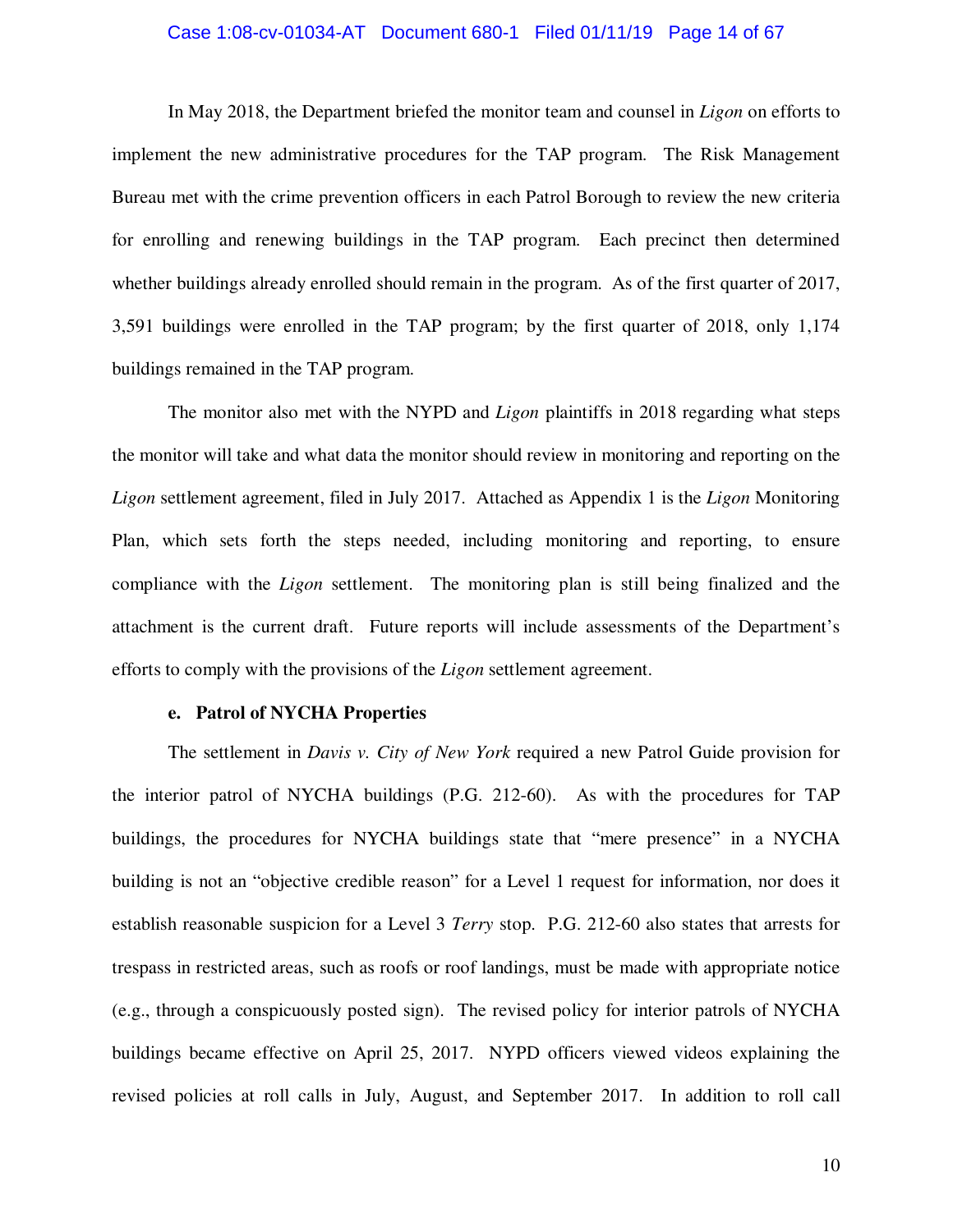training, the NYPD and the *Davis* plaintiffs are working to develop a one-day training for Housing officers, discussed in Section IV.e below.

#### **f. Trespass Crimes Fact Sheet (TCFS)**

The settlements in *Davis* and *Ligon* require officers making trespass arrests in NYCHA and TAP buildings to document the arrests on a new form-the Trespass Crimes Fact Sheet (TCFS). Officers must provide information about what led them to approach the person and what led them to believe that the person was a trespasser. Since May 2017, the NYPD has used the court-approved TCFS for all trespass arrests in both NYCHA buildings and TAP buildings.

#### **III. Supervision**

As we have stated in past reports, for the changes required by the court to take hold, supervisors of officers on the street must embrace the changes and be responsible for the officers in their charge. Sergeants and lieutenants must oversee and coach their officers and precinct and unit commanders must set the right direction and tone. These supervisors must ensure that the stops, frisks, and trespass arrests made by their officers are legal and proper and that these activities are properly documented. This means they must take an active role in supervision, oversight, teaching, and, when appropriate, discipline.

The changes to NYPD policy and reporting requirements set out these responsibilities. Patrol Guide 212-11 requires documentation of all stops and establishes the responsibilities of supervising officers up the chain of command. Supervisors are required to respond to the scene of stops when feasible, discuss the circumstances of the stop with the officer making the stop before the end of the officer's tour, and review the officer's stop report form and activity log. If a stop report is inaccurate or incomplete, the supervisor must direct the officer to make the necessary corrections. If the supervisor determines that the officer did not have reasonable suspicion for the stop, reasonable suspicion for the frisk, or an appropriate basis for the search,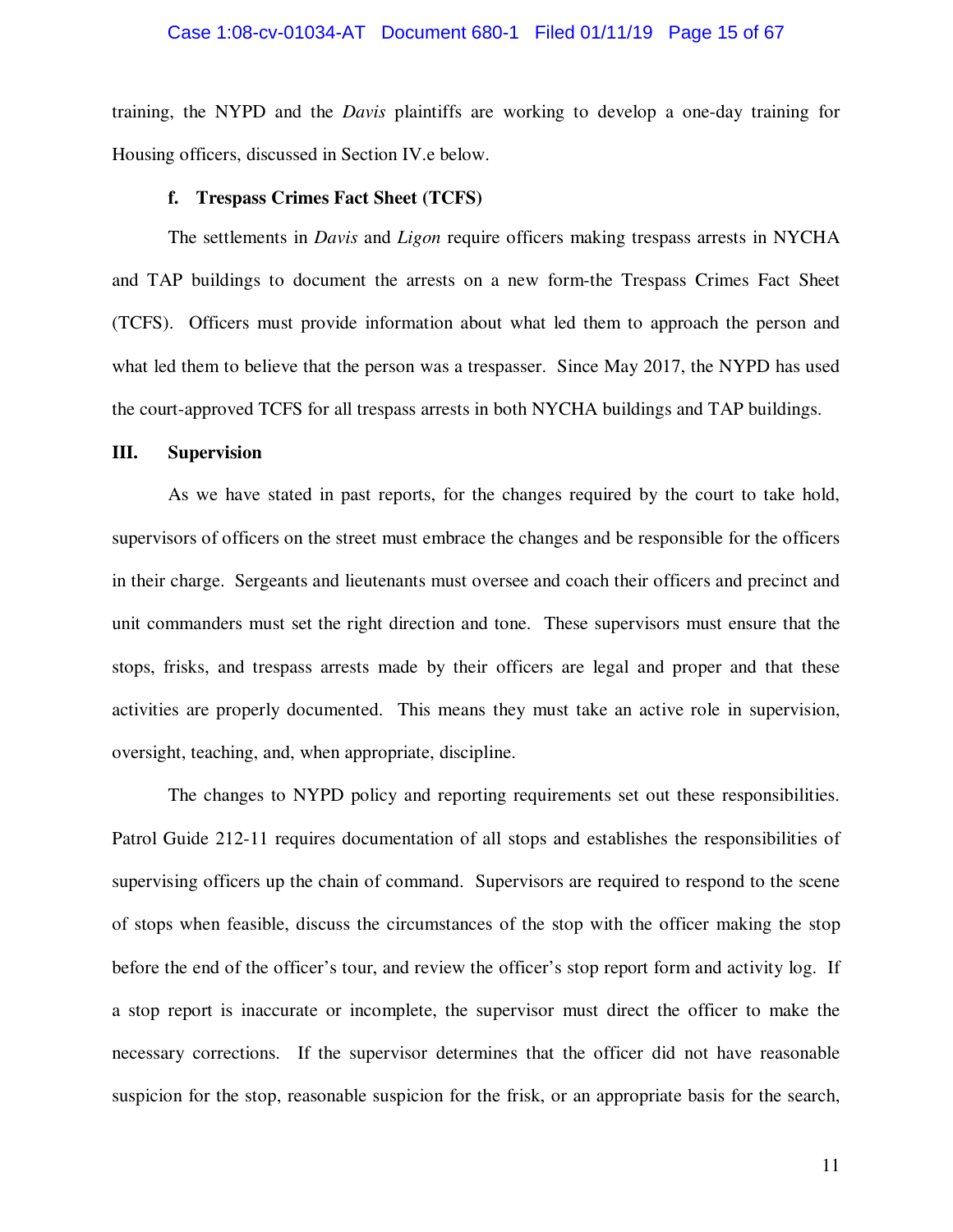#### Case 1:08-cv-01034-AT Document 680-1 Filed 01/11/19 Page 16 of 67

the supervisor must document that and specify an appropriate follow-up: instruction, additional training, or, when warranted, discipline.

The new responsibilities of supervisors to ensure that their officers' actions are constitutional are among the most significant changes in the daily operations of the NYPD relating to this monitorship. For this reason, and because it made sense to train supervisors before their officers were trained, sergeants and lieutenants were the first to have the comprehensive one-day stop and frisk training, discussed in Section IV.a below, which included several sections on the responsibilities of supervisors. Although the NYPD has put in place the right policies and training, it appears that many supervisors have not yet embraced their leadership roles.

When the new stop report was first implemented, many supervisors signed the reports but failed to complete the supervisory review section of the form. Even when the form was filled out, it was often apparent that the review was perfunctory and done by rote. When the stop report went electronic, the new system prevented supervisors from completing and submitting the stop report without answering the supervisory review questions.

However, to date, there are still very few instances in which supervisors are noting on stop reports an insufficient basis for the stop, frisk, or search and identifying corrective action. Chart 1 below shows the following for the fourth quarter of 2017 and the first and second quarters of 2018: the number of stop reports that QAD audited; the number of stop reports in those audits that QAD determined did not articulate reasonable suspicion (RS) for the stop; and the number of those same stop reports that the reviewing supervisor determined did not articulate reasonable suspicion for the stop. The chart also compares the number of stop reports that QAD determined did not articulate reasonable suspicion for the frisk, if conducted, with the number of reports for which the supervisors found no reasonable suspicion for the frisk, and a similar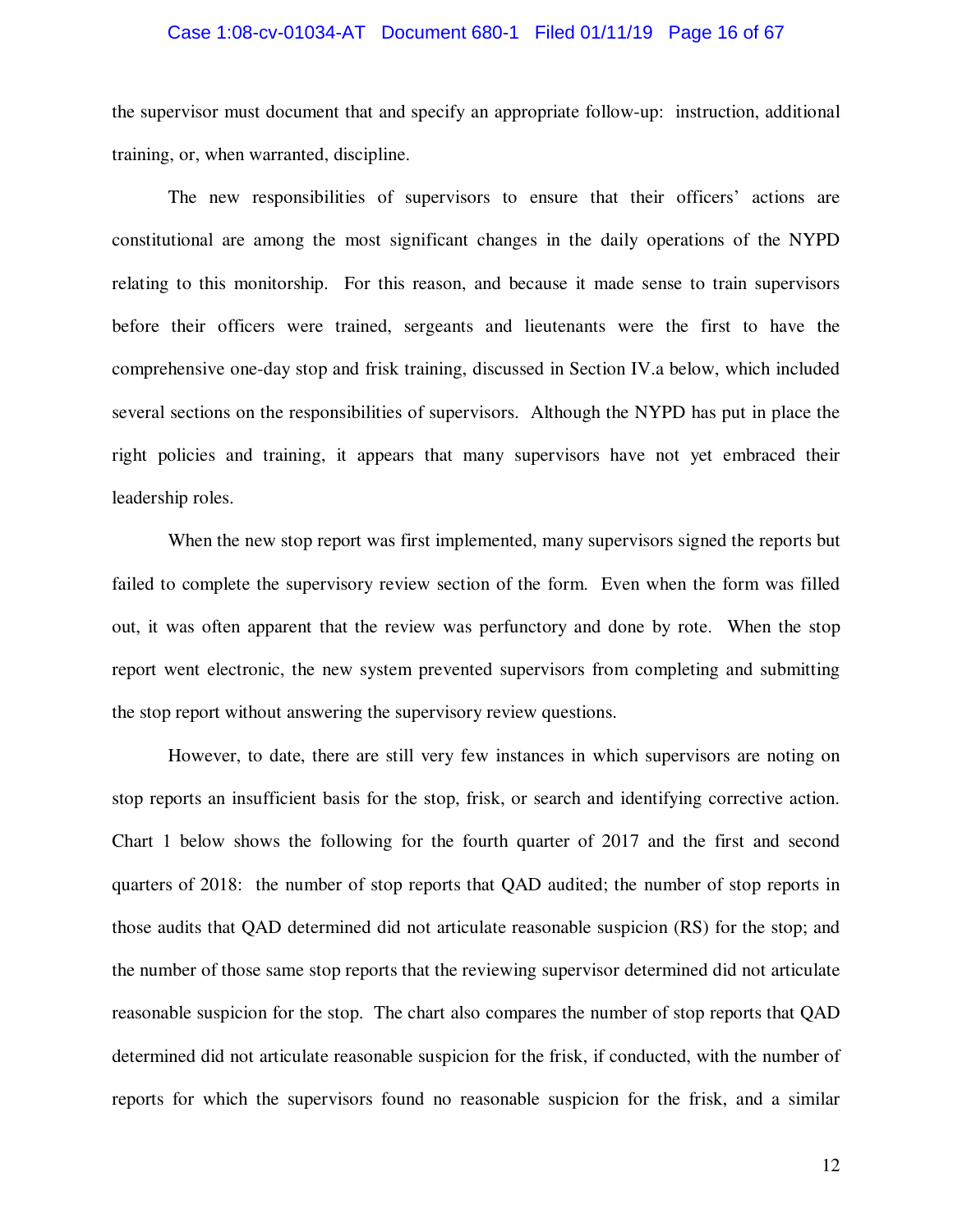comparison of QAD's and the supervisors' determinations regarding the number of stops reports that did not articulate a basis for the search, if conducted.

| Quarter | #<br>Stop | #<br>QAD   | Reviewing<br>#          | #<br>QAD   | # Reviewing  | #<br>QAD   | # Reviewing |
|---------|-----------|------------|-------------------------|------------|--------------|------------|-------------|
|         | Reports   | Determined | Supervisor              | Determined | Supervisor   | Determined | Supervisor  |
|         | Audited   | No RS for  | Determined              | No RS for  | Determined   | Search Not | Determined  |
|         | by QAD    | Stop       | <b>RS</b><br>for<br>No. | Frisk      | No RS<br>for | Justified  | Search Not  |
|         |           |            | Stop                    |            | Frisk        |            | Justified   |
| 4Q2017  | 1909      | 496        |                         | 108        | 3            | 27         |             |
| 1Q2108  | 1838      | 423        | 8                       | 102        | 4            | 29         | $\Omega$    |
| 2Q2018  | 1850      | 326        | 10                      | 87         | 4            | 60         |             |

**Chart 1. Supervisory Actions on Stop Reports** 

Although very few supervisors identifyied deficiencies on the completed stop reports, the NYPD has noted that supervisors have sent a significant number of stop reports back to the officers for corrections before they signed off on the reports. Of the 4,176 stop reports audited by QAD in the first three quarters of 2018, the NYPD reports that 1,574 (38%) were initially rejected by a supervisor and sent back to the officer for revision. Of the 9,324 reports completed in the first three quarters of 2018, 2,410 (26%) were sent back to the officers for correction. However, the NYPD has not yet reported how many of those corrections related to the officers' articulation of reasonable suspicion for the stop or frisk or basis for the search, or instead were corrections for other reasons (e.g., typos or failure to complete other unrelated fields in the report). The monitor team will continue its examination of supervisors' actions on stop reports to see whether there are improvements.

The Department has created a protocol to correct supervisors who repeatedly approve deficient stop reports. Supervisors who have approved multiple stop reports that QAD determined to be deficient will be scheduled to take the in-service investigative encounters training if they have not already attended that training. Those who have already received the training will be sent to a smaller refresher class. Supervisors who have approved more than a

13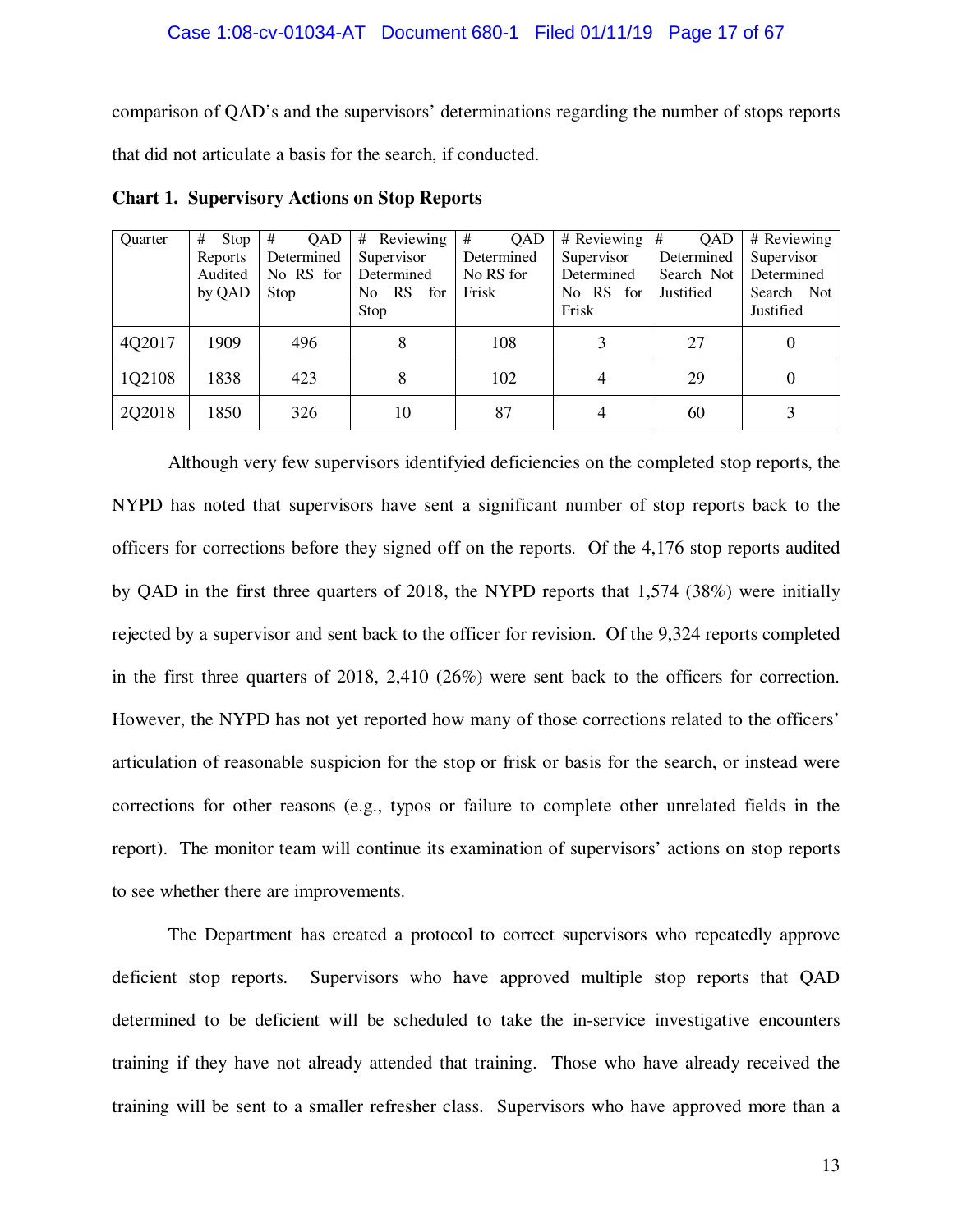certain number of deficient stop reports will have their stop reports and other paperwork reviewed with a greater level of scrutiny. They also will receive one-on-one training from an attorney in the Department's RMB aimed at the specific deficiencies that have been identified.

# **IV. Training**

In the four years of the monitorship, the Department, the plaintiffs' counsel, and the monitor team devoted countless hours developing training materials required by the court orders and stop and frisk policies. To date, the following training courses have been approved by the court:

In-Service Stop and Frisk and Racial Profiling Training for Police Officers In-Service Stop and Frisk and Racial Profiling Training for Supervisors (Sergeants and Lieutenants) Training for Newly Promoted Supervisors Basic Plainclothes Training Recruit Training – Policing Legally Recruit Training – Policing Impartially Recruit Training – Interior Patrol (NYCHA and TAP buildings)

Several other training courses are being developed. These, as well as the ones already approved by the court are discussed below. The current version of the approved training materials may be found at http://nypdmonitor.org/training/.

# **a. In-Service SQF and Racial Profiling Training**

Patrol officers and supervisors are required to attend training annually to refresh their knowledge about important policing issues, to teach them about new developments in law, policy or police procedure, to impart specialized knowledge about particular areas of concern (e.g., dealing with emotionally disturbed people), to keep skills sharp (e.g., the use of weapons or other uses of force), and to talk about policies and practices that the Department thinks need emphasis. In the court's remedial order, the court identified certain incorrect statements in training materials that needed to be changed. 959 F. Supp. 2d 668, 679-680 (S.D.N.Y. 2013).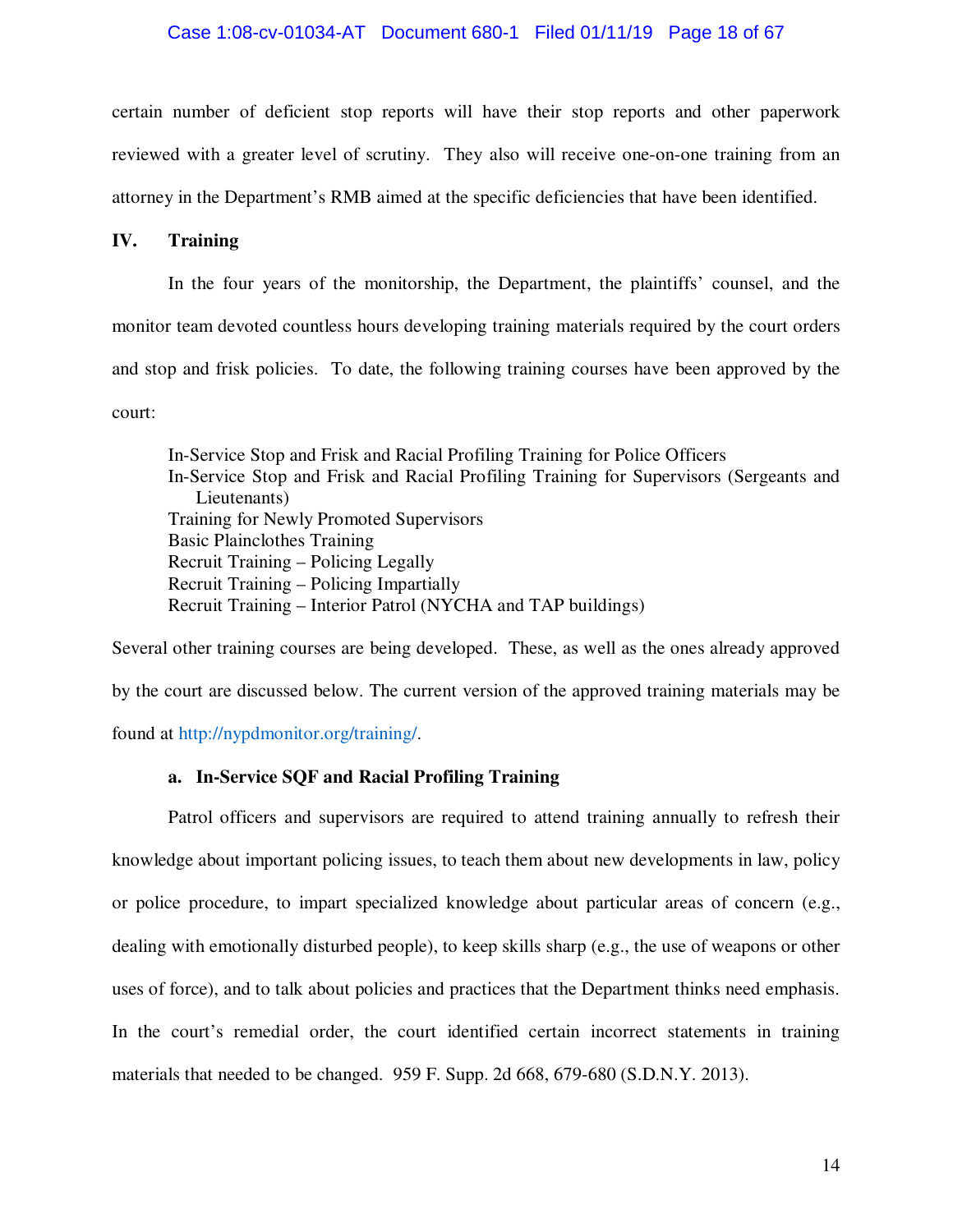#### Case 1:08-cv-01034-AT Document 680-1 Filed 01/11/19 Page 19 of 67

When the parties examined the Department's in-service training, however, it became apparent that there needed to be a significant overhaul beyond making the corrections noted in the court order. If the Department was going to spend the considerable resources needed to retrain roughly 22,000 patrol officers and supervisors, it was advisable to take a deeper look at not just the legal content of the materials, but whether they were best designed to engage the officers and convey the desired lessons.

#### **1. Content of the Training Materials**

The training materials cover the fundamental principles of stop, question, and frisk, trespass enforcement, and bias-free policing. Opportunities for discussion about the role of race in investigative encounters are included in several places. The materials describe the difference between the constitutionally permissible use of race based on a specific, reliable suspect description and the constitutionally impermissible targeting of racially defined groups for stops. The materials also effectively convey the changes in NYPD procedures governing investigative encounters and interior patrols, as well as what is expected of officers and supervisors regarding the documentation and supervision of stops and trespass arrests. In sum, the training materials meet the requirements of the court orders.

The class begins with a short written quiz (taken anonymously) about the law of stop, question and frisk. In pilot classes, the quiz served its purpose of showing the class that there are misunderstandings about the law and NYPD procedures. Attendees then see an important statement by the Police Commissioner that explains how the training grew out of the stop and frisk litigation, how the overuse and misuse of stop and frisk harmed both the Department and some of the communities it serves, that the responsibility for this misuse rests with the leadership of the Department, and that the Department now owes its members a comprehensive training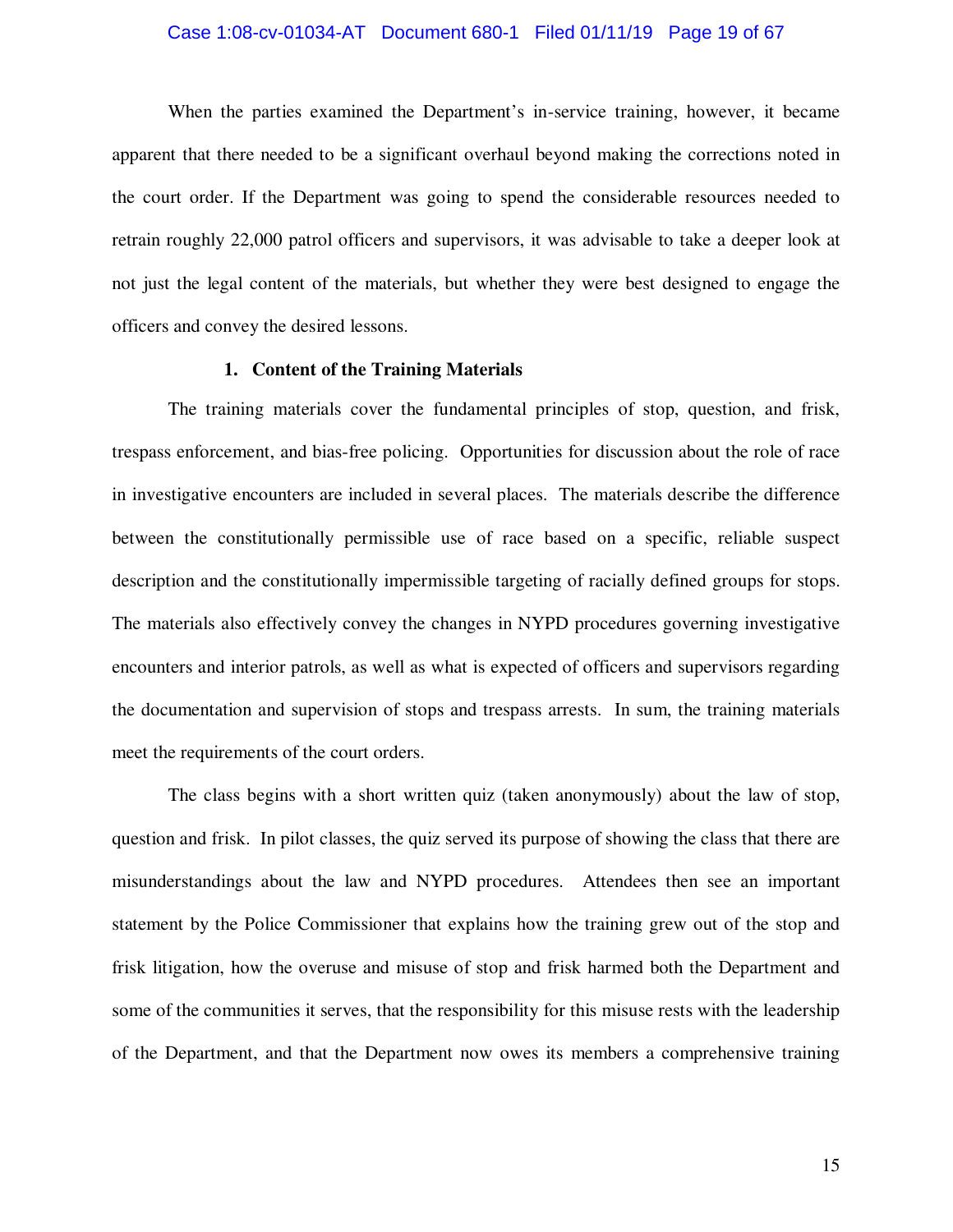#### Case 1:08-cv-01034-AT Document 680-1 Filed 01/11/19 Page 20 of 67

course so they understand what, under the law and Department procedure, they can and cannot do. The video can be seen at http://nypdmonitor.org/resourcesreports/training.

An attorney from the Department's RMB or from a local District Attorney's office and uniformed members of the service then co-teach an interactive class on the law and procedures regarding investigative encounters. The NYPD has added additional material covering the new Right to Know Law. Just before the meal break, there is a SurveyMonkey quiz that officers complete anonymously on their smartphones to examine whether the content of the class was absorbed by those in attendance.

For the supervisors' course, the content of the post-meal session includes discussions of video footage from NYPD BWCs with a focus on sergeants' and lieutenants' role as supervisors, particularly with regard to how to supervise stops and how to discuss stop reports with their subordinates, and the need to ensure proper documentation of all stops. For the officers' training, the post-meal session includes reviews of BWC footage involving investigative encounters, after which the instructors discuss both good and bad examples of stop reports for those encounters. The Department has included two BWC videos of self-initiated stops to use during the post-meal session. The NYPD also added a section on procedural justice in the postmeal session.

#### **2. Rollout of Training**

The Department determined that supervisors would be trained first so the training can cover additional material on supervisory responsibilities. On December 5, 2017, the court approved training materials for NYPD's in-service training on Investigative Encounters for NYPD supervisors (sergeants and lieutenants).

 The Department began training its patrol officers in February 2018 to pilot proposed changes to the training materials. After the training materials were revised to address Right to

16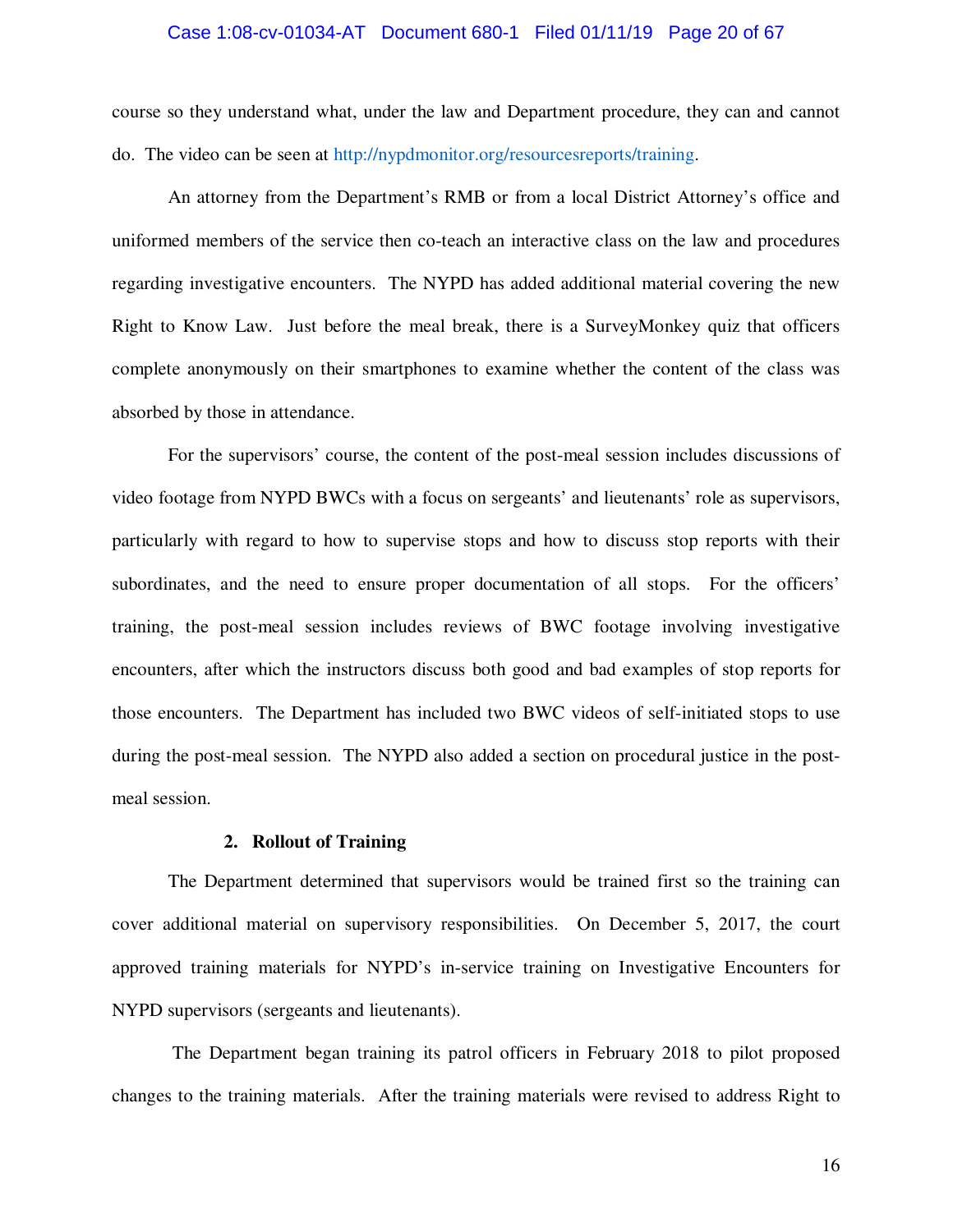#### Case 1:08-cv-01034-AT Document 680-1 Filed 01/11/19 Page 21 of 67

Know Law issues, the stop and frisk course for patrol officers was submitted for court approval on June 25, 2018 and was approved by the court on July 10, 2018. More than 22,000 members of the service will go through the training, which is being held at the Tactical Village at Rodman's Neck. To increase the effectiveness of the training, each class is limited to 30-35 officers or supervisors. The training is taught every weekday and is taught on both the day  $(7x3)$ and evening (3x11) tours. As of November 28, 2018, approximately 11,000 police officers and detectives and 4,100 sergeants and lieutenants have gone through the training. The NYPD estimates that it will take up to 18 months for the bulk of its patrol officers and supervisors to take the training.

### **3. Observations of Training**

Since January 2018, the monitor team has observed numerous classes of both supervisors and patrol officers. Plaintiffs' counsel also have attended training classes. The monitor team and plaintiffs' counsel have shared with the Department observations and views about the course materials, the way the materials have been presented, and the course instructors.

The monitor team discussed with the Department particular aspects of the training observed in individual classes attended. Time management was one issue raised, as the legal refresher before the meal often went over the time allotted, which meant that the time available for discussion of scenarios, BWCs, documentation, and supervision was shortchanged. As a result, Police Academy instructors are monitoring the classes to keep them on time, ensuring that scheduled breaks and meals end on time and that there are time limits to cover each section of the materials. Based on suggestions from the monitor team, the SurveyMonkey questions also were reviewed by the NYPD and modified to make them clearer. The goal was to make sure that if there continue to be problems with officers getting the correct answers, that would not be due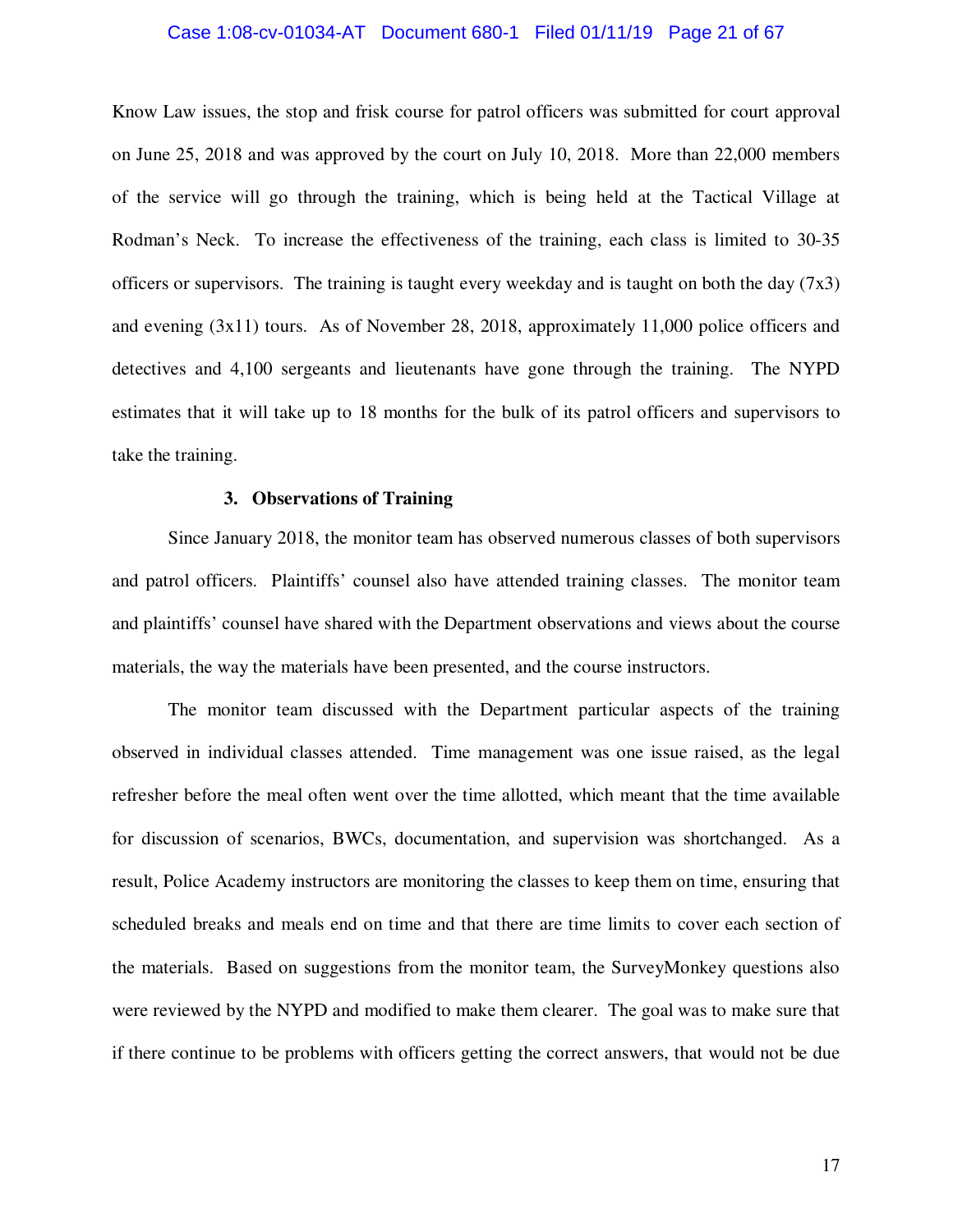#### Case 1:08-cv-01034-AT Document 680-1 Filed 01/11/19 Page 22 of 67

to confusing wording of the questions. The instructors could then be more confident that they know what issues need more focus in the training.

The monitor team also raised more general concerns. Standards for evaluation of instructors and for the effectiveness of the classes needed to be established. Clear standards and expectations for instructors would ensure that the course's themes are consistently addressed in the same manner. The NYPD had not been tabulating the results of class evaluations of the effectiveness of the classes and of the instructors to spot trends and monitor the success or failure of the course, and to identify areas or instructors that require additional focus or improvements. After meeting with the monitor team, the Department developed a plan for evaluation of the training. Items that the Department is considering in its evaluation of the training include:

- Class attendees now complete an "Investigative Encounters–Training Evaluation" form at the end of the class. Feedback from these evaluation forms is assessed and incorporated into quarterly reports. Results from these forms can be used to identify topic areas where the training can be improved. In addition, comments from class attendees can provide insight into instructors who may require additional coaching. Questions regarding an overall assessment of the course and any weaknesses can be a guide for areas requiring additional attention.
- The NYPD will be preparing periodic reports of an analysis of the results of the Training Evaluations, especially noting those instructors receiving above-average comments or out-of-norm positive/negative scores, as well as other reccurring themes that may be indicative of the need for training improvements.
- The results of the SurveyMonkey quiz at the end of the class, which tests attendees' knowledge of the material, will be tabulated as a means of monitoring training impact. These results will be incorporated into quarterly reporting and scores in those question areas that are below average will be specifically noted.

The NYPD began implementing its training evaluation system in September 2018 and the first

quarterly report will be available to the monitor in January 2019.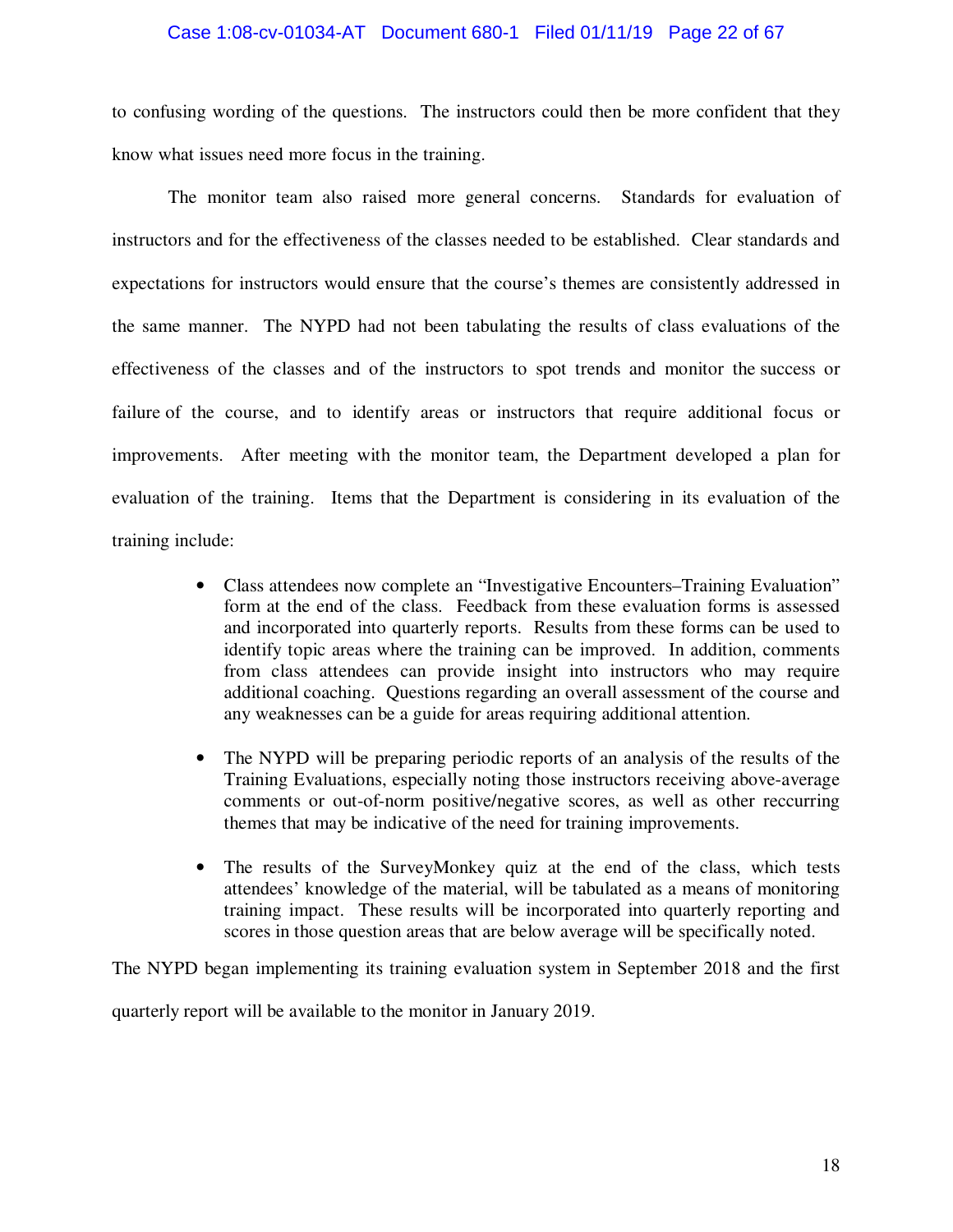# **b. Training for Newly Promoted Supervisors**

Training materials for newly promoted sergeants and lieutenants were submitted to the court by the monitor on February 22, 2018 and approved by the court on March 27, 2018. A principle focus of this training is the expanded responsibilities of supervisors, particularly sergeants, under the new Patrol Guide procedure for investigative encounters and specifically with regard to the stop report. The format of the training has been changed to encourage class participation and is similar to the in-service training described above for incumbent sergeants and lieutenants.

#### **c. Basic Plainclothes Course**

The NYPD conducts a three-day training course for officers who will be starting as plainclothes officers, including officers who will be joining a precinct-based anti-crime or conditions unit, or any other unit that works in plainclothes. It is important to ensure that these officers get training on stop and frisk policies, because their work often involves actively seeking to detect and apprehend suspects and because they are making a significant proportion of the NYPD's reported stops. The basic plainclothes course deals with tactical mindset, knowledge of the law and defensive tactics, among other necessary skills. The monitor team conveyed to the Department the view that there should be greater emphasis on integrating the teaching of these skills. Officers in plainclothes assignments must have a good knowledge of the law and how to use this knowledge and understanding of interpersonal dynamics to do their jobs more effectively and more safely, while at the same time protecting the rights of those encountered.

Together with the monitor team and the plaintiffs, the Department worked on revisions to sections of the training dealing with investigative encounters. Among other things, the materials were revised to be consistent with the training on investigative encounters being taught to the patrol force. BWC videos involving plainclothes officers were added to the training to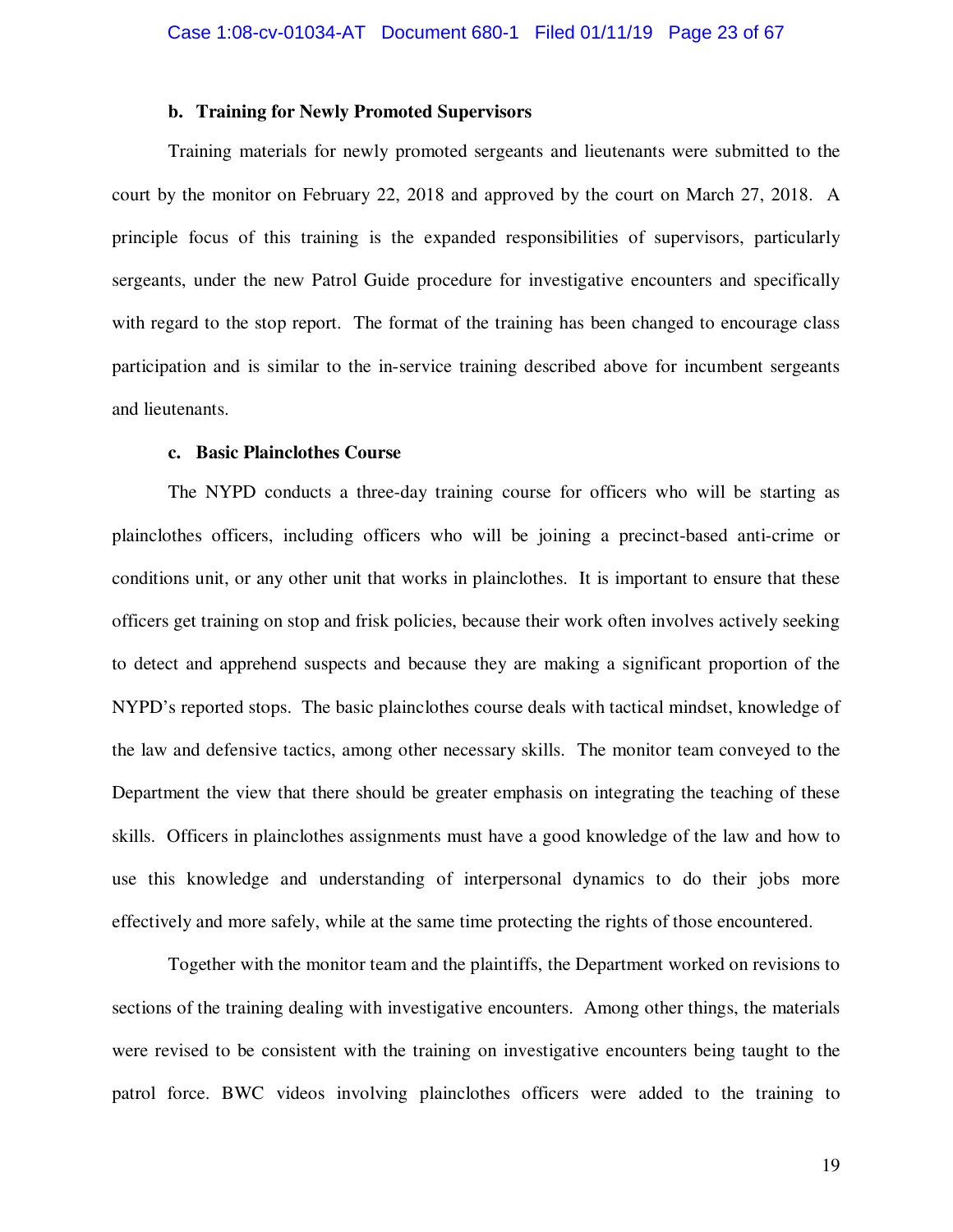demonstrate some of the main teaching points. The parties agreed to these changes, and the monitor recommended approval by the court. The court approved the training on August 14, 2018.

# **d. Recruit Training**

Training materials for Police Academy recruit classes on stop and frisk, racial profiling and interior patrols for TAP and NYCHA buildings were rewritten and approved by the court in April 2015. The materials for these courses were revised when new NYPD policies were approved (e.g., P.G. 212-11, Investigative Encounters), and in response to continued review by the parties and the monitor team. The course on investigative encounters (titled Policing Legally) was updated to reflect the electronic stop report form. The course on interior patrols of TAP and NYCHA buildings was updated to reflect the new procedures governing those topics, P.G. 212-59 and P.G. 212-60.

In 2018, the parties agreed on additional changes to the Policing Legally recruit materials. The primary purpose of these changes was to ensure consistency with the in-service investigative encounters training that is currently being taught at Rodman's Neck to incumbent officers. One significant change was the addition of BWC videos as a tool to review each level of investigative encounter. Information regarding the requirements of the Right to Know Law was also added to this curriculum. The revised Policing Legally training materials were submitted to the court on July 25, 2018 and approved on August 14, 2018.

In May and July 2018, the monitor team and plaintiffs' counsel observed recruit classes and provided feedback to the NYPD. All of the instructors observed by the monitor team did a very good job presenting the material. There was a common theme of "community partnership" across many of the recruit training classes observed. Each instructor, regardless of the class topic, focused the discussions on a few policing themes:

20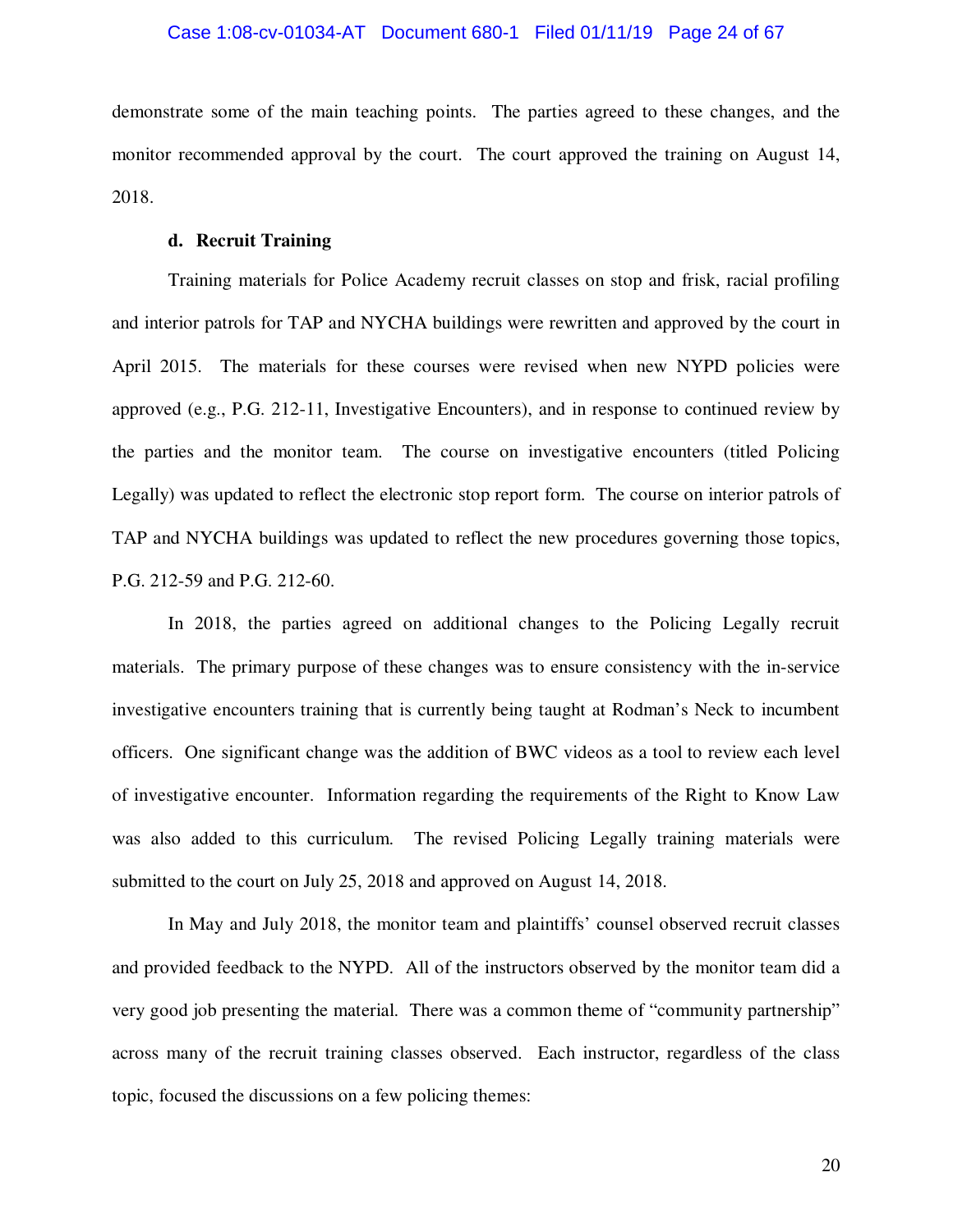- Watchman–We police to make people be and feel safe.
- Law–We police legally.
- Service–We police to help people solve problems–We use discretion when determining to arrest ("*If you find somebody having a bad day, make it better*").

These expectations were interwoven in classes on Interior Patrols, Policing Legally, Policing Impartially, and Policing in a Multicultural Society.

# **e. Housing One-Day Training**

The Department is working on an additional day of in-service training that will be provided to all Housing officers. This training will be in addition to the roll call training on the revised Patrol Guide section 212-60 and the in-service stop and frisk training. The additional one-day training for Housing officers will include instruction on P.G. 212-60 (interior patrols) and on NYCHA house rules, and officers will role-play scenarios designed to illustrate how the law of investigative encounters applies when the officers are engaging in interior patrols in NYCHA buildings. Many of the questions raised by the training materials issues have been resolved. The monitor has scheduled a series of meetings with the parties and the monitor team to discuss the remaining issues.

# **f. Implicit Bias/Procedural Justice**

In February 2018, the Department began a one-day training program addressing implicit bias and procedural justice that over the course of the next two years will be taught to all 36,000 uniformed members of the service, including those at the highest levels of the Department (e.g., the Commissioner, the First Deputy Commissioner, and all the commanding officers of the precincts and other commands). This is an ambitious and worthwhile effort.

"Implicit bias" is the concept that describes the automatic, unconscious association people make between groups of people and stereotypes about those groups, which are beyond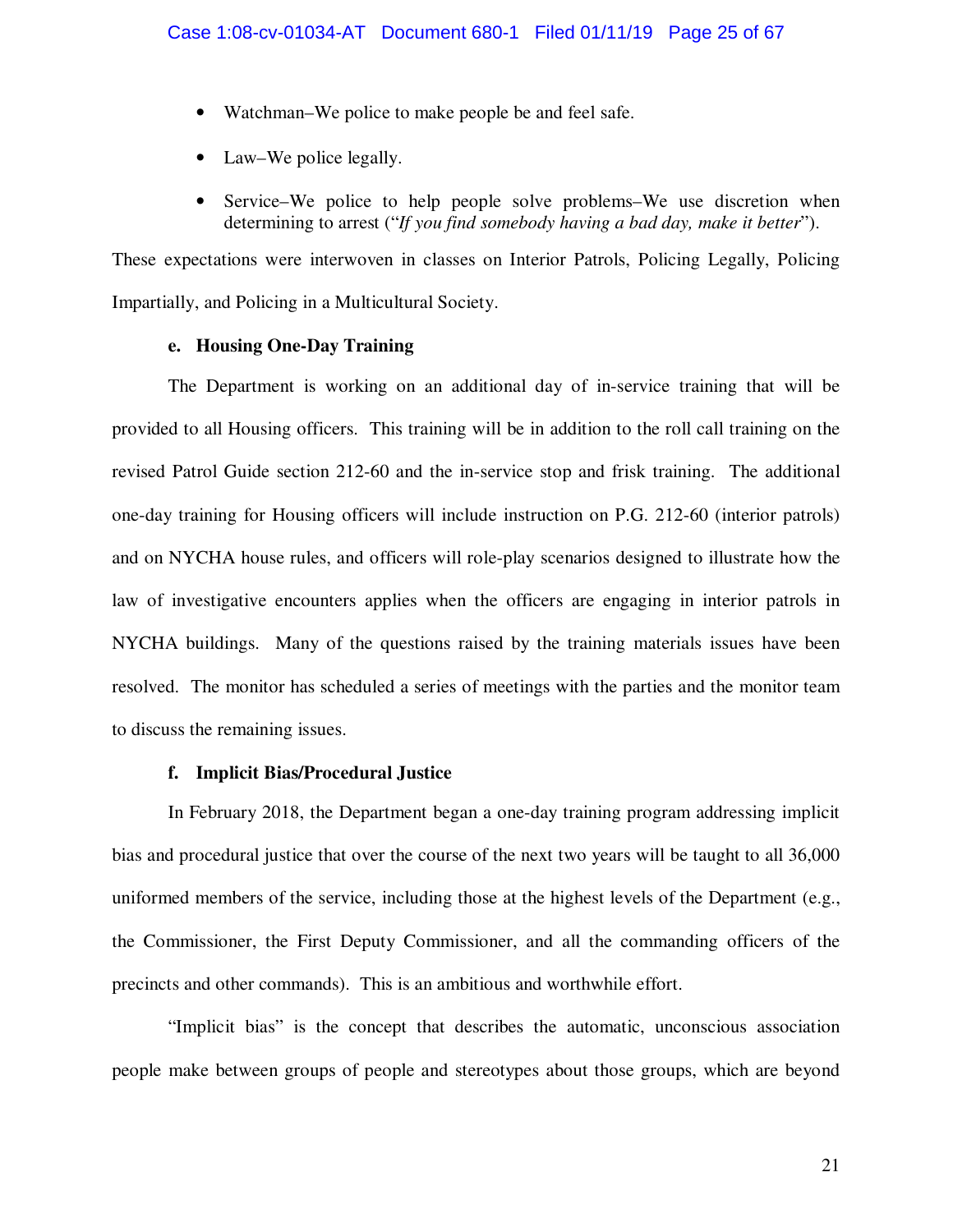#### Case 1:08-cv-01034-AT Document 680-1 Filed 01/11/19 Page 26 of 67

their control and arise from the environment (neighborhood, family, friends, media, etc.) in which they grew up, live, and work. "Procedural justice" is a phrase used to describe the necessity of treating civilians and other members of the service with respect, listening to them and explaining officers' actions. The training will include discussion of the history of New York City and the NYPD, and how that history relates to legitimacy and procedural justice both within the Department and in the communities being policed. The point of the training is to make officers more aware of what those biases are so that they do not interfere with the officers' law enforcement functions.

The NYPD contracted with an outside vendor, Fair and Impartial Policing (FIP), http://www.fairimpartialpolicing.com/, to create the training materials and teach the course. Specific sessions of the training are tailored to particular audiences depending on whether they are senior executives, mid-level managers, supervisors, or police officers. The NYPD also conducted train-the-trainer sessions for instructors at the Police Academy who began presenting the training for recruit officers in August 2018. Members of the monitor team observed the material being taught by FIP instructors to senior executives of the Department. Jennifer Eberhardt, a member of the monitor team and one of the leading experts in the country on implicit bias in the law enforcement context, reviewed the training materials and provided feedback and suggestions for edits to the NYPD and FIP. Based on that input, the training materials were revised and improved. The monitor team and plaintiffs' counsel also observed FIP instructors presenting the full day of training and provided feedback.

In an email to all NYPD members in February 2018, as the training was getting rolled out, Commissioner O'Neill laid out the goals of the training:

Beginning this week and continuing through 2019, all uniformed members will take part in training that raises awareness and teaches the science behind implicit bias. It's a topic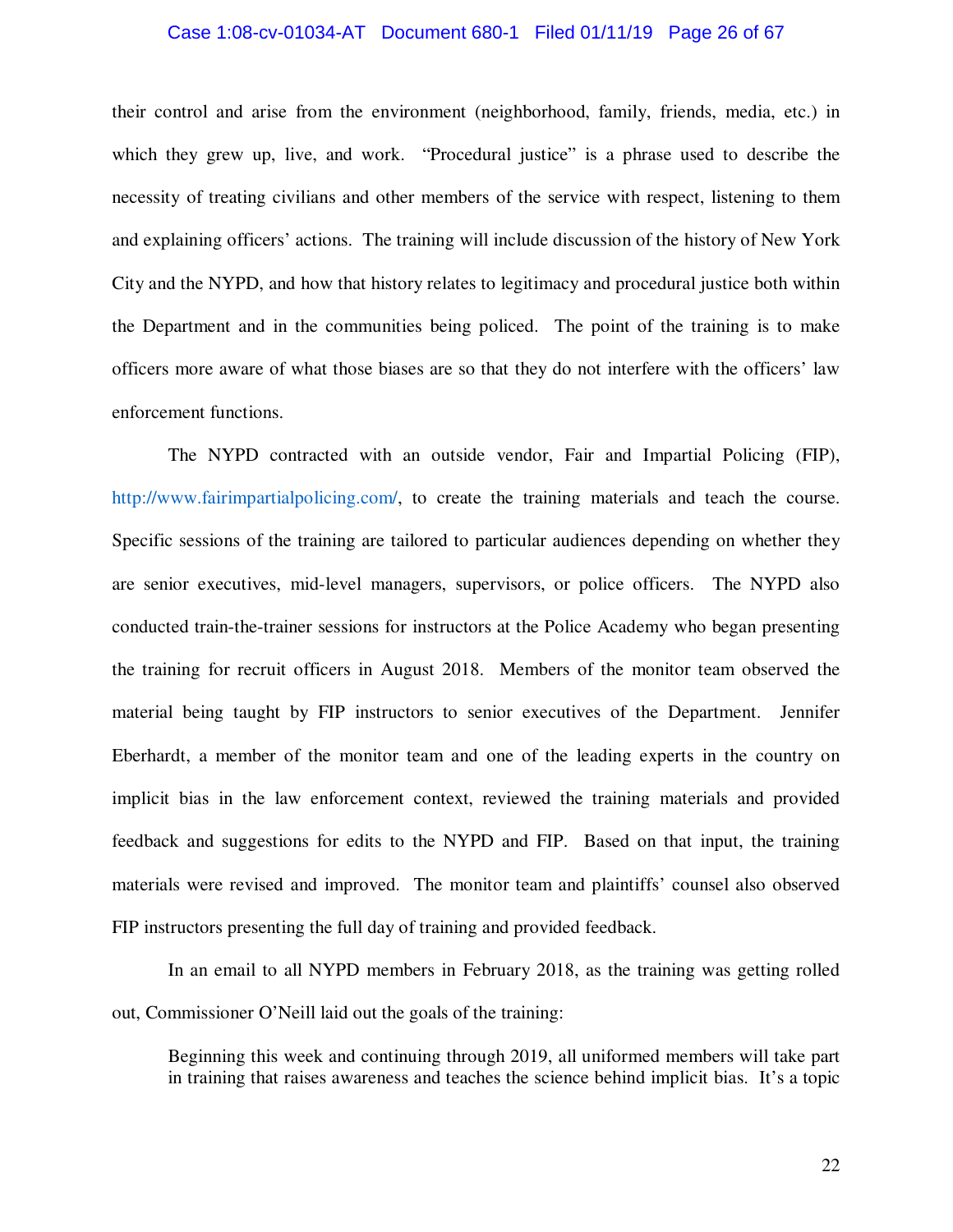that's been widely discussed for decades, and training like this is happening at law enforcement agencies across the nation.

While this training highlights the implications of bias-free policing for us in New York City, I want you to know: The lessons you'll learn are not unique to the NYPD or even to the broader policing profession. Understanding how perceptions can impact performance has relevance to a wide range of vocations, including the business world, the legal and medical professions, and more. But we're cops, and we owe it to ourselves and to the people we serve to keep current with the latest training available.

The goal of this training is to help us understand our attitudes, and how to best use our judgment, experience, and intelligence to be as effective and safe as possible. And that's what it's all about: fighting crime and keeping people safe–including ourselves.

In the last few years, we've made unprecedented gains in how we safeguard New York City. Now, your challenge is to build on those accomplishments, because there's still more work to be done for us to achieve true legitimacy in the eyes of every New Yorker.

A significant area of discussion between the monitor team and the NYPD has been the issue of an evaluation of the FIP training. Although implicit bias training for police officers, and the FIP training in particular, has been conducted throughout the country, there have not yet been any systematic scientific evaluations of the training. The NYPD has been working with the IACP-University of Cincinnati Center on Police Research and Policy and with the Finn Institute for Public Safety at SUNY Albany to evaluate NYPD's implicit bias training of patrol officers. The evaluation is designed to determine the effectiveness of the training in raising officers' awareness of and knowledge about unconscious bias and providing officers the skills to manage their own unconscious biases, and thus, it is hoped, reducing the disparities in enforcement actions against various racial and ethnic groups.

 Several members of the monitor team (Anthony Braga, John MacDonald, Jennifer Eberhardt, and James McCabe) have assisted the IACP-UC Center and the Finn Institute researchers in developing the evaluation plan, including by helping develop the research design for the evaluation and helping identify the metrics to be used in evaluating the training.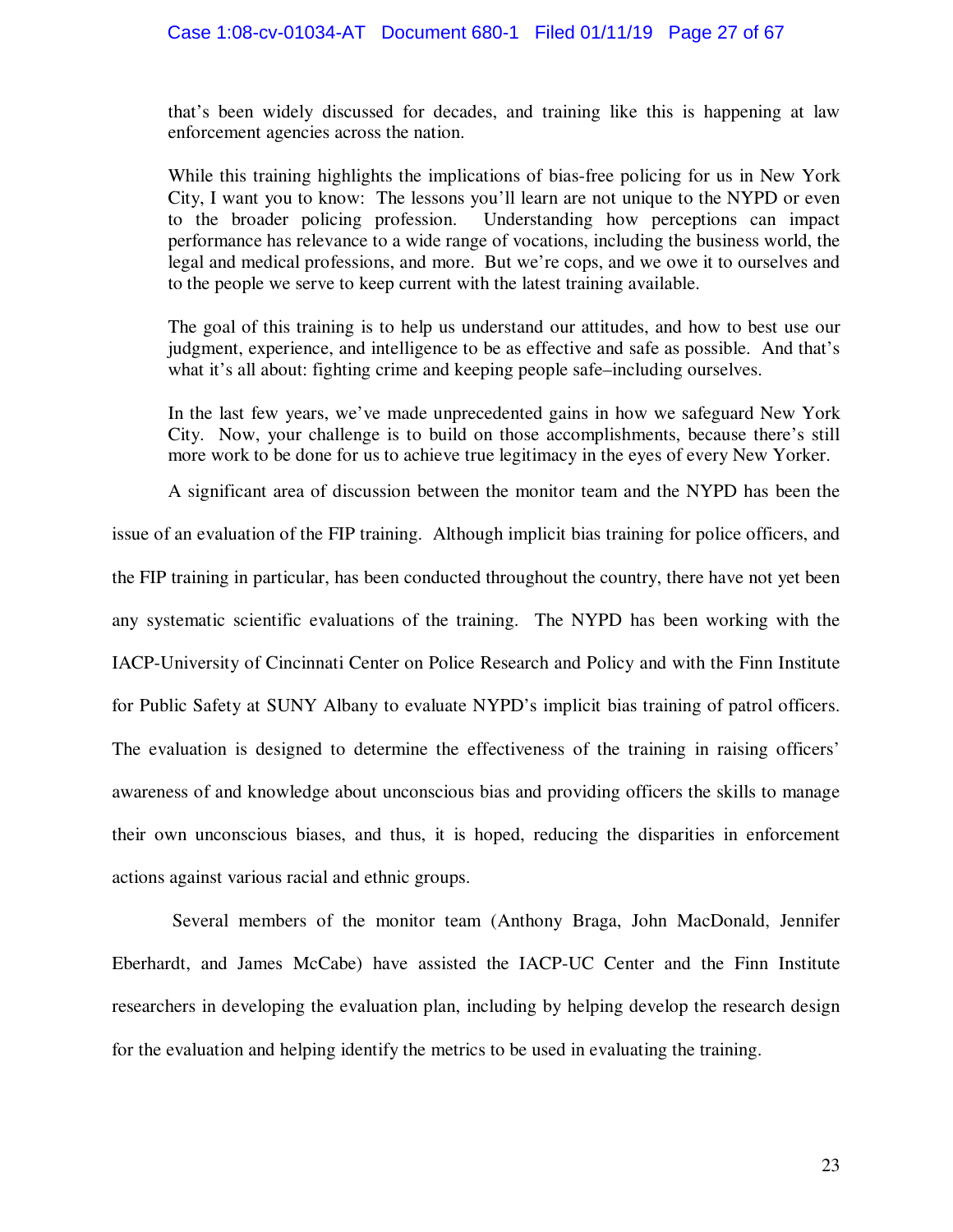#### Case 1:08-cv-01034-AT Document 680-1 Filed 01/11/19 Page 28 of 67

One part of the evaluation design is a pre-training survey to be taken by officers on the day of their FIP training, and a similar post-training survey taken by other officers to be administered at the end of the day of FIP training. Both versions include a common set of items designed to measure officers' knowledge of and attitudes toward implicit bias. The post-training survey includes, in addition, questions on the trainees' assessment of the value of the training and the likelihood that they would apply the FIP skills. The researchers will assess the immediate impacts of FIP training on officers' knowledge and attitudes through direct comparisons of pre- and post-training survey responses. The researchers also plan a follow-up survey in 2019 to assess officers' knowledge of and attitudes toward implicit bias, just as the training-day survey does, so that they can assess decay in training effects.

# **g. FTO Training**

The training for Field Training Officers (FTOs) has been revised to reflect similar changes to the in-service investigative encounters training. In addition, BWC videos have been added to the training and the PowerPoint presentation has been made more engaging.

# **h. Training for 911 Operators**

Training materials instructing 911 operators how to handle calls from anonymous callers were developed by the NYPD in 2018, were circulated to the parties, and are in the course of being delivered. Under *Florida v. J.L.*,<sup>2</sup> information from an anonymous caller generally does not provide reasonable suspicion for an officer to stop someone. The main purpose of this training is to ensure that 911 operators are able to gather and provide officers with sufficient information that the officers know whether or not they have the authority to make a Level 3 stop.

-

 $2$  529 U.S. 266 (2000).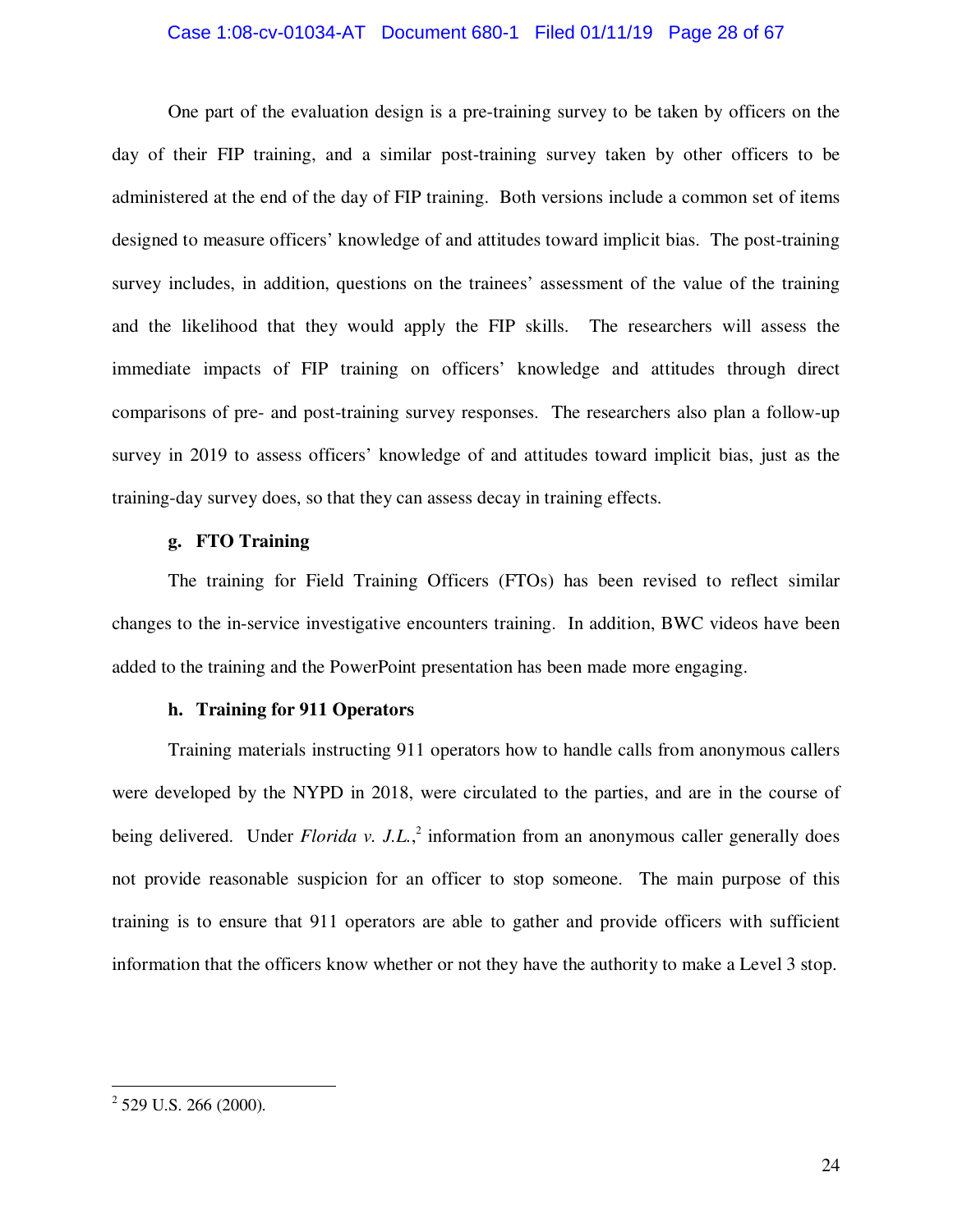# **V. BWC**

# **a. Court-Ordered Pilot Program**

The NYPD launched the BWC pilot program in April 2017; by November 2017, there were approximately 1,200 officers in 20 pilot precincts wearing cameras for a one-year period (see the table below). Those 20 precincts were matched with 20 precincts where officers were not wearing cameras in a randomized control trial. The goal of the pilot program is to assess the costs and benefits of deploying cameras and whether deployment would result in reducing unconstitutional stops and frisks. Beginning in November 2018, the monitor team began working with the NYPD to collect the data for the outcome measures.

| <b>Treatment Precinct</b> | <b>Intervention Period</b> |                            |  |  |
|---------------------------|----------------------------|----------------------------|--|--|
| Precinct 34               | Begin $-$ April 24, 2017   | End – April 24, 2018       |  |  |
| Precinct 60               | Begin – June 7, 2017       | $End - June 7, 2018$       |  |  |
| Precinct 72               | Begin – June 20, 2017      | $End - June 20, 2018$      |  |  |
| Precinct 48               | Begin $-$ July 13, 2017    | $End - July 13, 2018$      |  |  |
| Precinct 42               | Begin $-$ July 17, 2017    | $End - July 17, 2018$      |  |  |
| Precinct 47               | Begin $-$ July 24, 2017    | $End - July 24, 2018$      |  |  |
| Precinct 79               | Begin – August 8, 2017     | $End - August 8, 2018$     |  |  |
| Precinct 71               | Begin – August 14, 2017    | $End - August 14, 2018$    |  |  |
| Precinct 25               | Begin – August 24, 2017    | $End - August 24, 2018$    |  |  |
| Precinct 43               | Begin – August 28, 2017    | $End - August 28, 2018$    |  |  |
| Precinct 63               | Begin – September 13, 2017 | End – September 13, 2018   |  |  |
| Precinct 44               | Begin – September 25, 2017 | $End - September 25, 2018$ |  |  |
| Precinct 115              | Begin – October 3, 2017    | $End - October 3, 2018$    |  |  |
| Precinct 102              | Begin – October 10, 2017   | $End - October 10, 2018$   |  |  |
| Precinct 30               | Begin – October 16, 2017   | $End - October 16, 2018$   |  |  |
| Precinct 13               | Begin – October 18, 2017   | $End - October 18, 2018$   |  |  |
| Precinct 105              | Begin – October 23, 2017   | $End - October 23, 2018$   |  |  |
| Precinct 18               | Begin – October 31, 2017   | $End - October 31, 2018$   |  |  |
| Precinct 67               | Begin – November 6, 2017   | End – November 6, 2018     |  |  |
| Precinct 121              | Begin – November 14, 2017  | $End - November 14, 2018$  |  |  |

|  |  |  | <b>Table 1. BWC Intervention Periods for 20 Treatment Precincts</b> |
|--|--|--|---------------------------------------------------------------------|
|--|--|--|---------------------------------------------------------------------|

On October 21, 2018, an officer noticed that smoke was coming out of his BWC, a Vievu LE5 model; he took the camera off his uniform and the camera exploded. The NYPD has removed 2,900 LE5 cameras from service, including the cameras in Precinct 121. However, the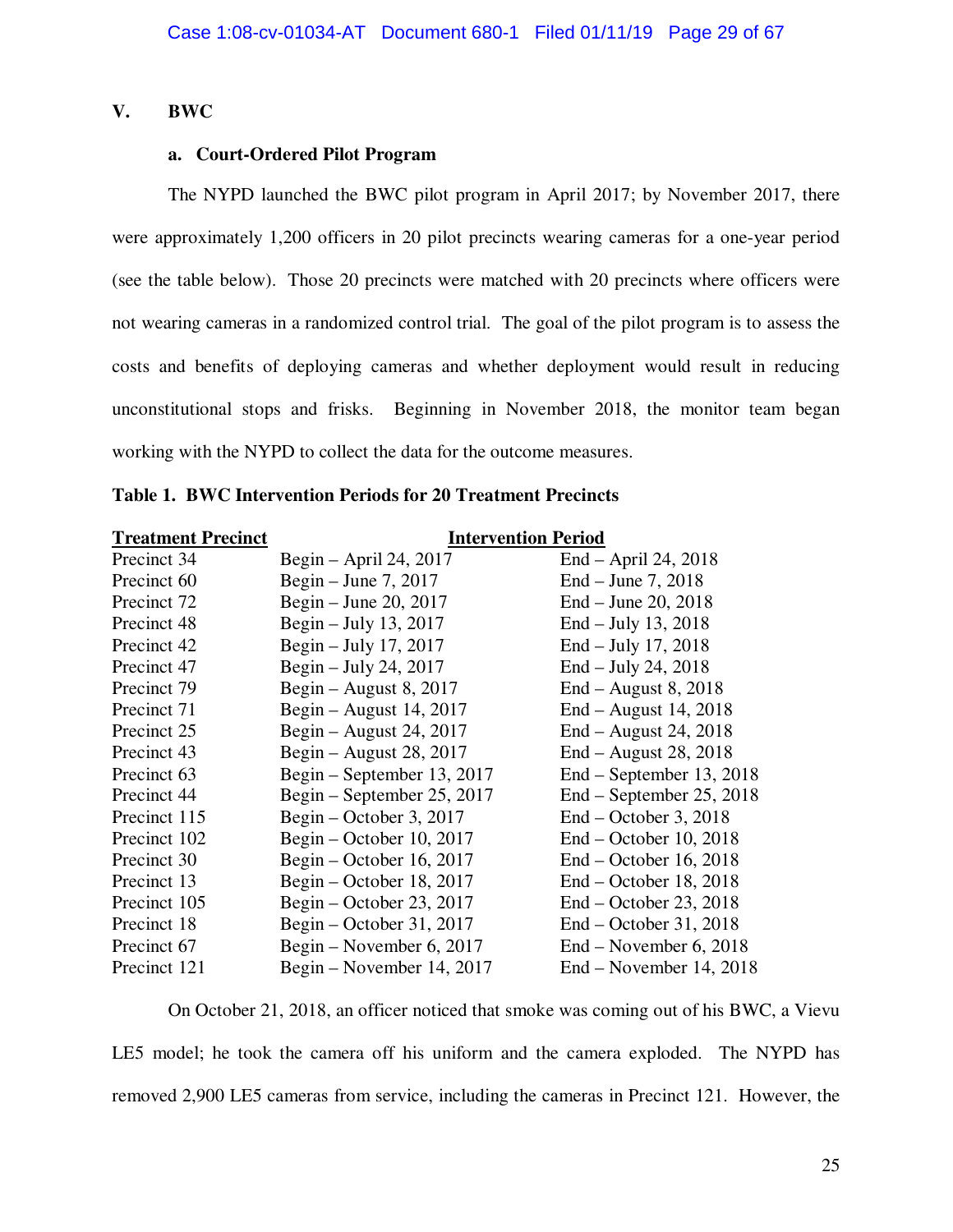lack of BWCs in Precinct 121 for the last two and one-half weeks of the one-year intervention period should not have a meaningful impact on the results of the randomized experiment. The monitor team will run the experimental analysis with and without outcome events that occurred during this two and one-half week period to determine whether the brief withdrawal of treatment in Precinct 121 had a significant impact on the overall results.

#### **b. Expansion of BWCs to Other Commands**

In January 2018, the Department announced that it was accelerating its rollout of BWCs to all patrol officers and detectives so they would have the cameras by the end of 2018 rather than the end of 2019, as previously projected. A public website detailed the timeline of the expedited rollout and contained an FAQ about the program as well as the underlying policy and information on how to make a FOIL request for BWC footage, https://www1.nyc.gov/site/nypd/about/about-nypd/equipment-tech/body-worn-cameras.page.

The NYPD coordinated with Professor Anthony Braga of the monitor team to ensure that the accelerated rollout of BWCs would not interfere with the court-ordered BWC pilot. In April 2018, the Department began issuing BWCs to sergeants and lieutenants in the patrol force.

On January 8, 2018, the Department published Patrol Guide 212-123, governing the use of BWCs citywide. This policy replaced Operations Order 21 (2017), which applied only to the BWC pilot precincts and had been previously approved by the monitor. Minor changes were made to clarify when officers should activate and deactivate their cameras, how videos should be tagged and when and how videos should be shared within the Department and with District Attorneys' offices. Additionally, training sergeants and integrity control officers are now required periodically to review BWC footage to give feedback and address any performance deficiencies they see. Because of the increased deployment of BWCs, the number of videos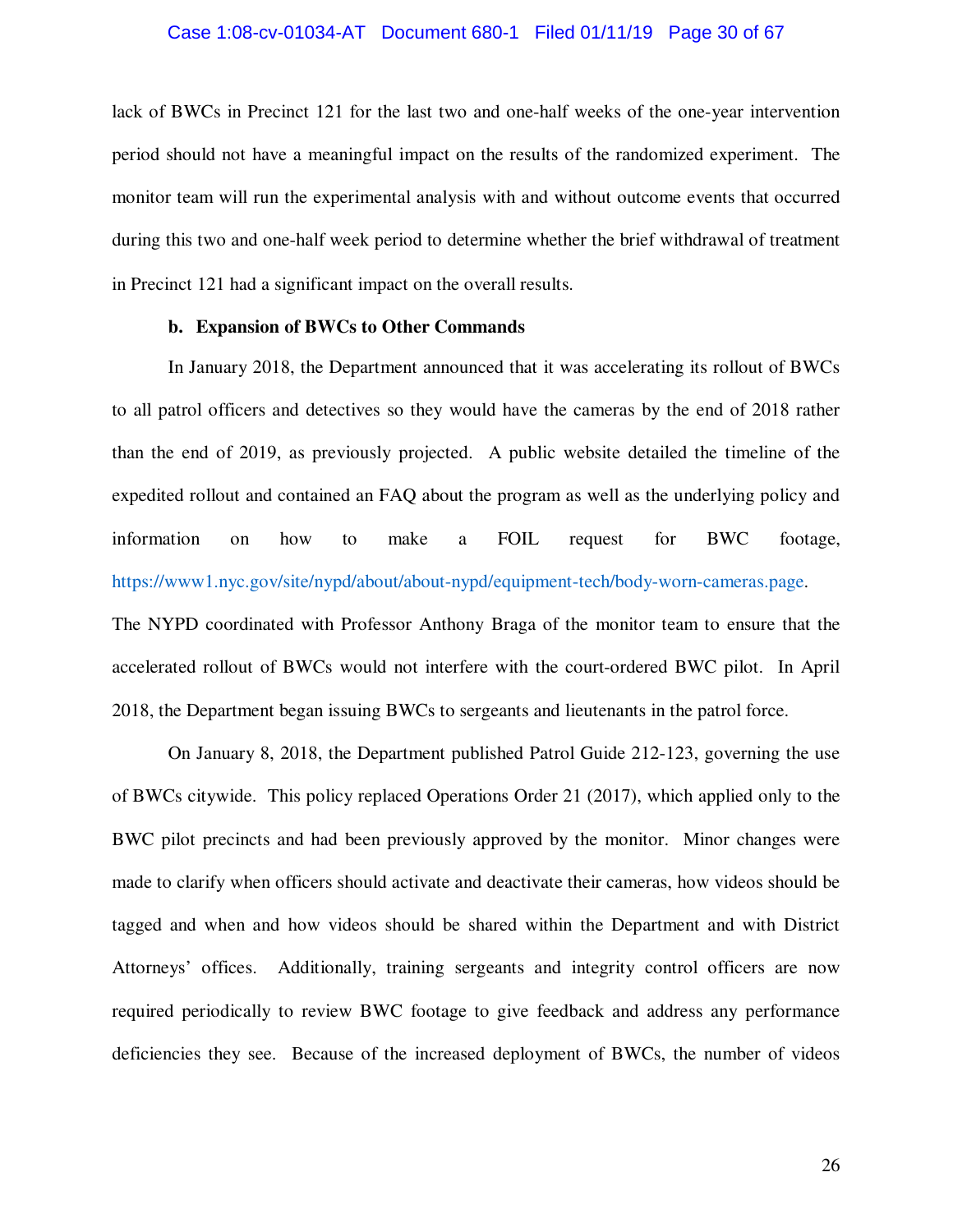#### Case 1:08-cv-01034-AT Document 680-1 Filed 01/11/19 Page 31 of 67

being captured is growing exponentially. As of September 1, 2018, more than 1 million videos have been recorded.

### **c. PSA Quasi-Experiment for Housing Officers**

Officers in NYPD's Housing Bureau patrolling NYCHA public housing developments in Police Service Areas (PSAs) were not included in the BWC randomized control trial. PSAs overlap with the 40 precincts in the randomized control trial, and if a PSA were selected to have cameras, the randomized control trial could include areas that also might have been selected as part of a control precinct without cameras. Professor Braga and other members of the monitor team developed a separate research plan to evaluate the use of cameras by Housing Bureau officers working in PSAs.

NYPD Housing Bureau officers working in the nine PSAs are receiving BWCs as part of the citywide rollout plan launched after the court-ordered pilot began. It was not possible to design a randomized experimental evaluation of the placement of BWCs on NYPD PSA officers for two reasons: first, there are only nine PSAs, too few for a randomized experimental design to work effectively; and second, because the NYPD was implementing BWCs citywide and PSAs and precincts overlap, there would be precincts with BWCs in areas that also were in PSAs designated as control precincts without cameras. Instead, the monitor team will be using two separate quasi-experimental designs to evaluate BWC impacts on the provision of police services at the PSA command level and the PSA officer level, respectively.

NYPD Housing Bureau officers in the nine PSAs were equipped with BWCs over the course of a nearly 11-month time period. The PSA implementation began the week of February 12, 2018 (PSA 8) and ended the week of December 16, 2018 (PSA 9). The evaluation relies on the timing of BWC treatment in PSAs. The staggered implementation of the BWCs in PSAs

27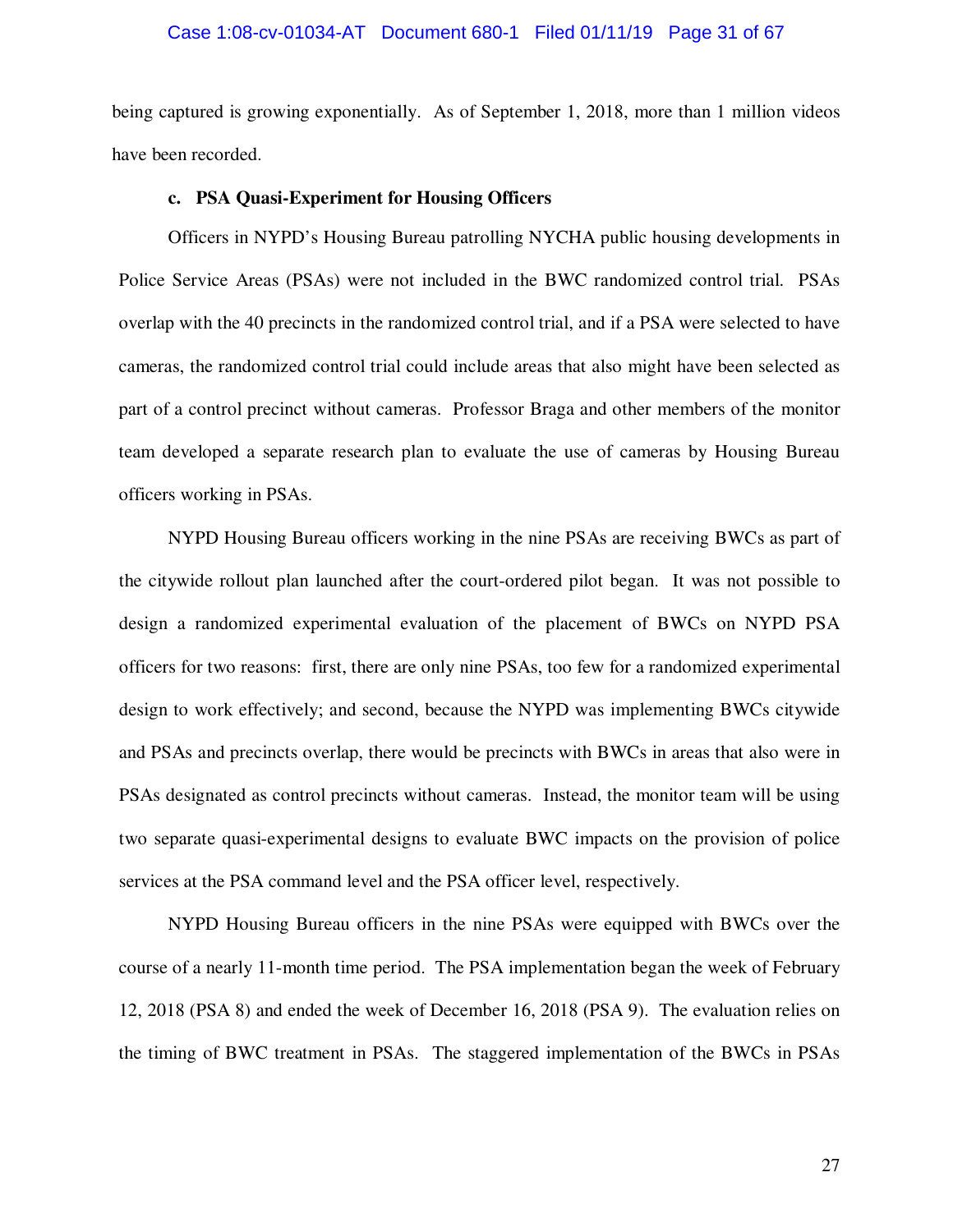#### Case 1:08-cv-01034-AT Document 680-1 Filed 01/11/19 Page 32 of 67

enables the use of a "stepped-wedge" evaluation design.<sup>3</sup> Figure 1 illustrates how the steppedwedge design works. Each of the clusters (in this case, officers in a PSA) starts out without BWCs–in other words, as part of the no-treatment control group. Each cluster (officers within a PSA) will, over time, move from the control group to the treatment group (in this case, as each PSA gets BWCs). $4$  In the PSA BWC evaluation, the design will include a pre-intervention period in which none of the PSA commands ("clusters" of officers) are exposed to the BWC treatment. Subsequently, at regular intervals (the "steps"), one PSA command will cross from the no-treatment control group to the BWC intervention group under evaluation. This process will continue until all nine PSAs have crossed over to be part of the BWC intervention. At the end of the study, there will be a period when all PSA commands are using BWCs. Data collection will continue throughout the evaluation.





l

 $3$  Hu, Y., & Hoover, D.R. (2018). "Non-Randomized and Randomized Stepped-Wedge Designs Using an Orthogonal Least Squares Framework." *Statistical Methods in Medical Research*, 27 (4): 1202 – 1218.

 $4$  Figure 1 was adapted from Hemming, K. et al. (2015). "The Stepped Wedge Cluster Randomized Trial: Rationale, Design, Analysis, and Reporting." *British Medical Journal* (Clinical Research ed.), 350: h391.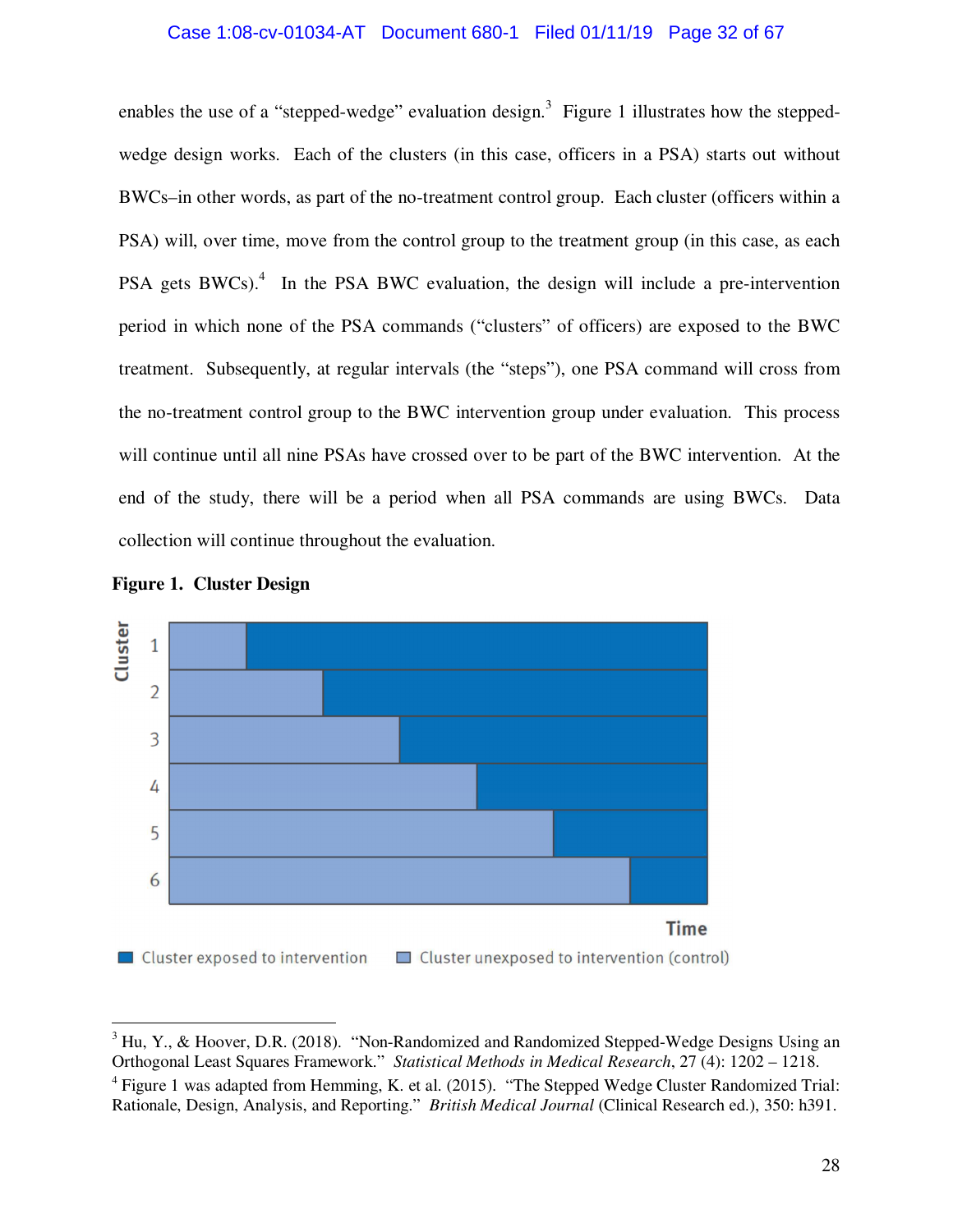# **d. Court-Ordered Pilot for Electronic Documentation of Level 1 and Level 2 Encounters and BWC Activation at Level 1**

On July 19 and August 9, 2018, the court issued orders requiring the parties to develop pilots designed to provide the court with information to assist it in deciding how to address two recommendations from the Joint Remedial Process: (1) to require officers to electronically document Level 1 and Level 2 encounters; and (2) to require activation of BWCs for encounters at Level 1. The parties asked the monitor to undertake the task of providing a draft proposal for the pilots that could then be discussed by the parties. Professor Stephen Mastrofski, a consultant for the monitor, worked with other members of the monitor team to produce a draft proposal on September 12, 2018. The proposal combined the two pilots into a single pilot study. After accommodating comments by counsel and experts for the parties, the monitor team circulated a new draft on October 16, 2018. The monitor team made further revisions to the proposal based on additional comments from the parties. On November 8, 2018, the monitor submitted his recommendation for a pilot program to the court for approval. ECF No.  $660-1$ <sup>5</sup>. The proposal is attached as Appendix 2. On November 21, 2018, the plaintiffs filed with the court a partial objection to the proposal and requested the court to make certain modification. ECF No. 669. The matter is currently pending before the court.

# **VI. Performance-Evaluation System**

-

# **a. Description of New Performance-Evaluation System**

On November 6, 2017, the court approved the monitor's recommendation regarding a new performance-evaluation system that the Department began earlier that year for patrol officers. In the court's order, the court referenced its liability opinion, finding that NYPD "officers [were] routinely subjected to significant pressure to increase their stop numbers,

<sup>5</sup> All ECF cites refer to documents as numbered in the *Floyd* docket.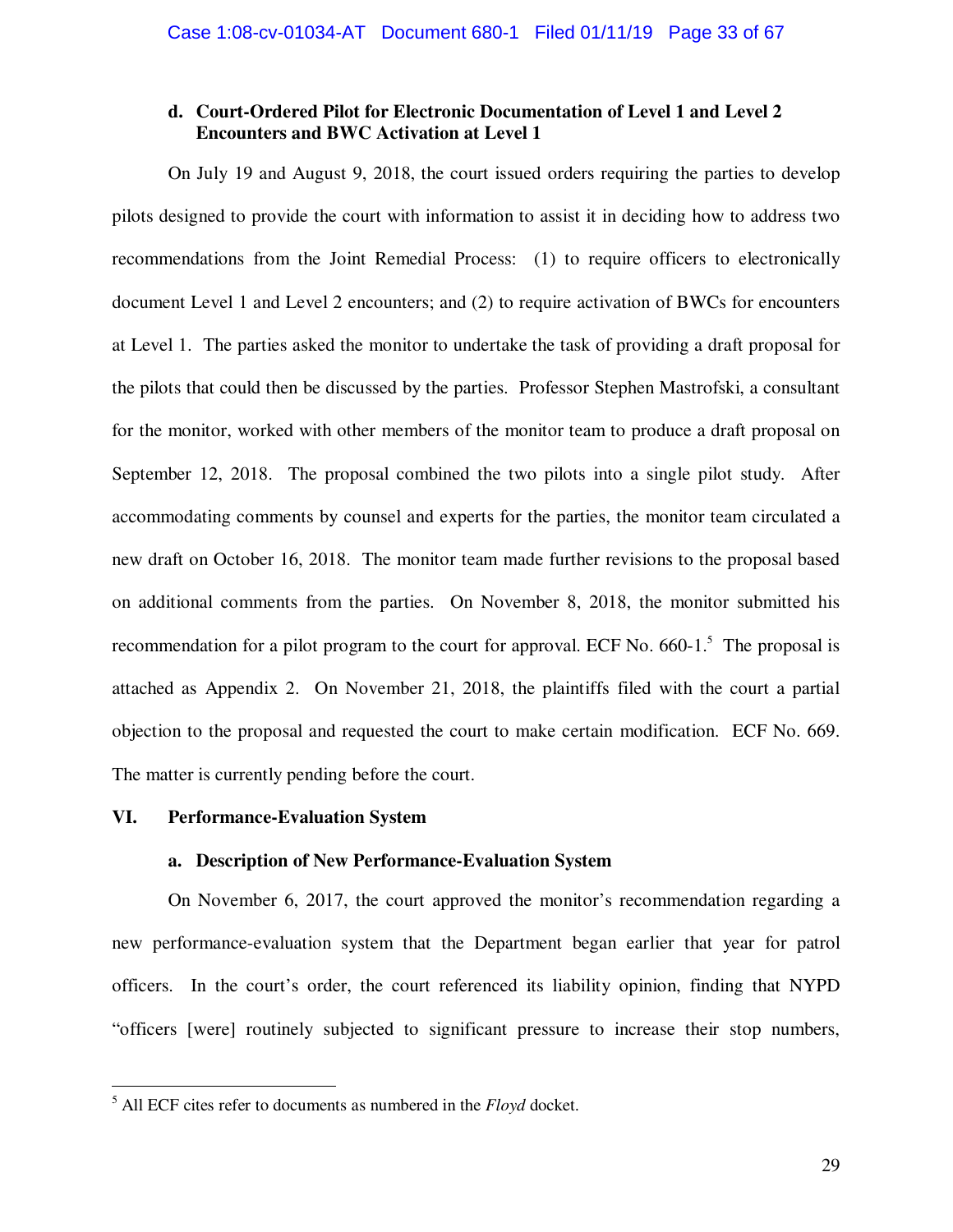#### Case 1:08-cv-01034-AT Document 680-1 Filed 01/11/19 Page 34 of 67

without corresponding pressure to ensure that stops [were] constitutionally justified." *Floyd*, 959 F. Supp. 2d at 602. The NYPD's performance-evaluation system was one source of this pressure and Compstat meetings a second source. *Id.* at 590, 592-94*.*

The monitor's recommendation noted that the NYPD had taken steps to eliminate these two sources of pressure, including instituting a new performance-evaluation system. In the new system, the lawfulness of stops and the accuracy of stop reports play a role, but the number of stops does not. The court reviewed and approved the monitor's recommendation and ordered that the monitor review and assess certain aspects of the system. The review is to ensure that, in practice, the new system does not "reinstitute pressures that result in a focus on the quantity of stops without regard to their lawfulness" or undermine the goals of the remedial process, including compliance with the Fourth and Fourteenth Amendments.<sup>6</sup>

The new system is a significant improvement from the prior evaluation system. There are four main components of the new evaluation system. The first is the Officer Profile Report, an electronic form that is automatically generated monthly. This report compiles data from numerous Department databases and compares the officer to other officers in his or her precinct, their borough, and citywide. It does not count the number of stops conducted by the officer. The second component is the Supervisor Feedback Form, which allows supervisors to highlight commendable actions by an officer or note areas that may need improvement. A third

 $\overline{a}$ 

<sup>&</sup>lt;sup>6</sup> Pursuant to the court order, "the Monitor shall, in his bi-annual reports, review and assess the NYPD's performance-evaluation system to ensure that, on paper and in practice, it does not (a) reinstitute pressures that result in a focus on the quantity of stops without regard to their lawfulness or (b) undermine the goals of the remedial process, including compliance with the Fourth and Fourteenth Amendments of the Constitution as required by the Remedies Opinion.

During the period of Court supervision, Court approval is required before the NYPD implements any proposed change to the performance-evaluation system that may (a) introduce a mechanism to count the number of stops conducted by an officer or (b) affect the manner in which the quality and lawfulness of stops are assessed. The NYPD shall notify the Monitor and the parties of any such proposed change so that the Monitor—in consultation with the parties—may seek Court approval."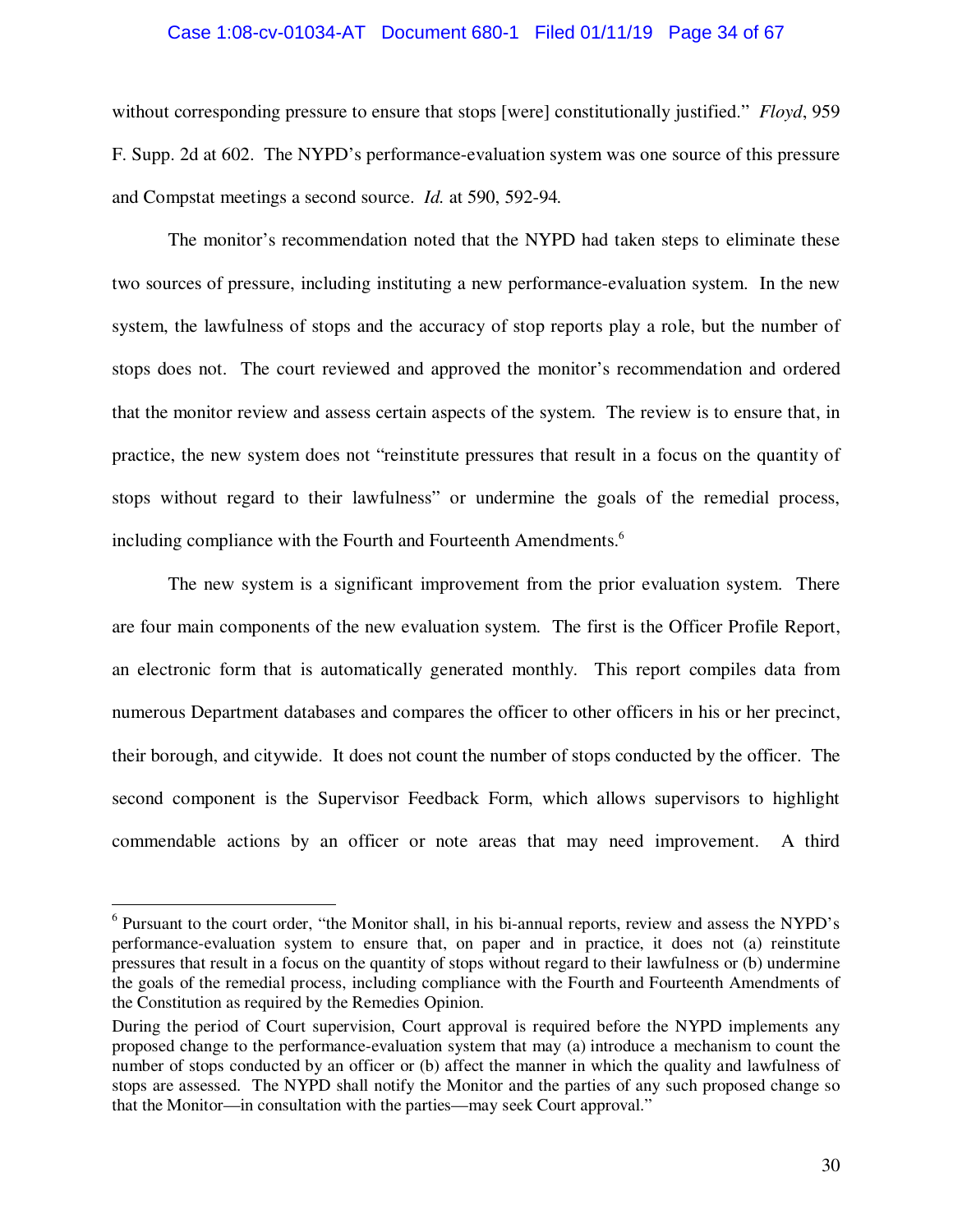#### Case 1:08-cv-01034-AT Document 680-1 Filed 01/11/19 Page 35 of 67

component is the Officer Self-Report Form, which allows officers to document notable actions they consider to be positive, such as community engagement, problem-solving, or achievements in crime prevention.

The final component of the new evaluation system of officers is the Quarterly Evaluation, which took effect on April 1, 2017, for the first quarter of 2017. Supervisors are instructed to review the Officer Profile Report as well as any Supervisor Feedback Forms and Officer Self-Report Forms from the relevant period prior to completing the Quarterly Evaluation. Supervisors must now use the Quarterly Evaluation to rate officers in 12 different dimensions on a scale from one to four. The fourth quarter evaluation will provide the supervisor with a summary box to recap the officer's performance over the entire year.

The NYPD now uses 12 performance categories or "dimensions" to evaluate its members. These are:

- 1. Problem Identification/Solving
- 2. Adaptability and Responsiveness
- 3. Judgment
- 4. Integrity
- 5. Application of Law and Procedures
- 6. Community Interaction
- 7. Departmental Interaction
- 8. Professional Image and Maintenance of Equipment
- 9. Quality and Timeliness of Reports
- 10. Initiative
- 11. Leadership
- 12. Implementation of Proactive Policing Strategies (for members who perform administrative functions, a different dimension, Competence in Unit's Mission, replaces this dimension).

It should be noted that the new evaluation system covers the evaluation of officers only, and does not change the evaluation system for sergeants, lieutenants, captains and other supervisors. In April of 2019, sergeants and lieutenants are expected to begin being evaluated under the new performance-evaluation system.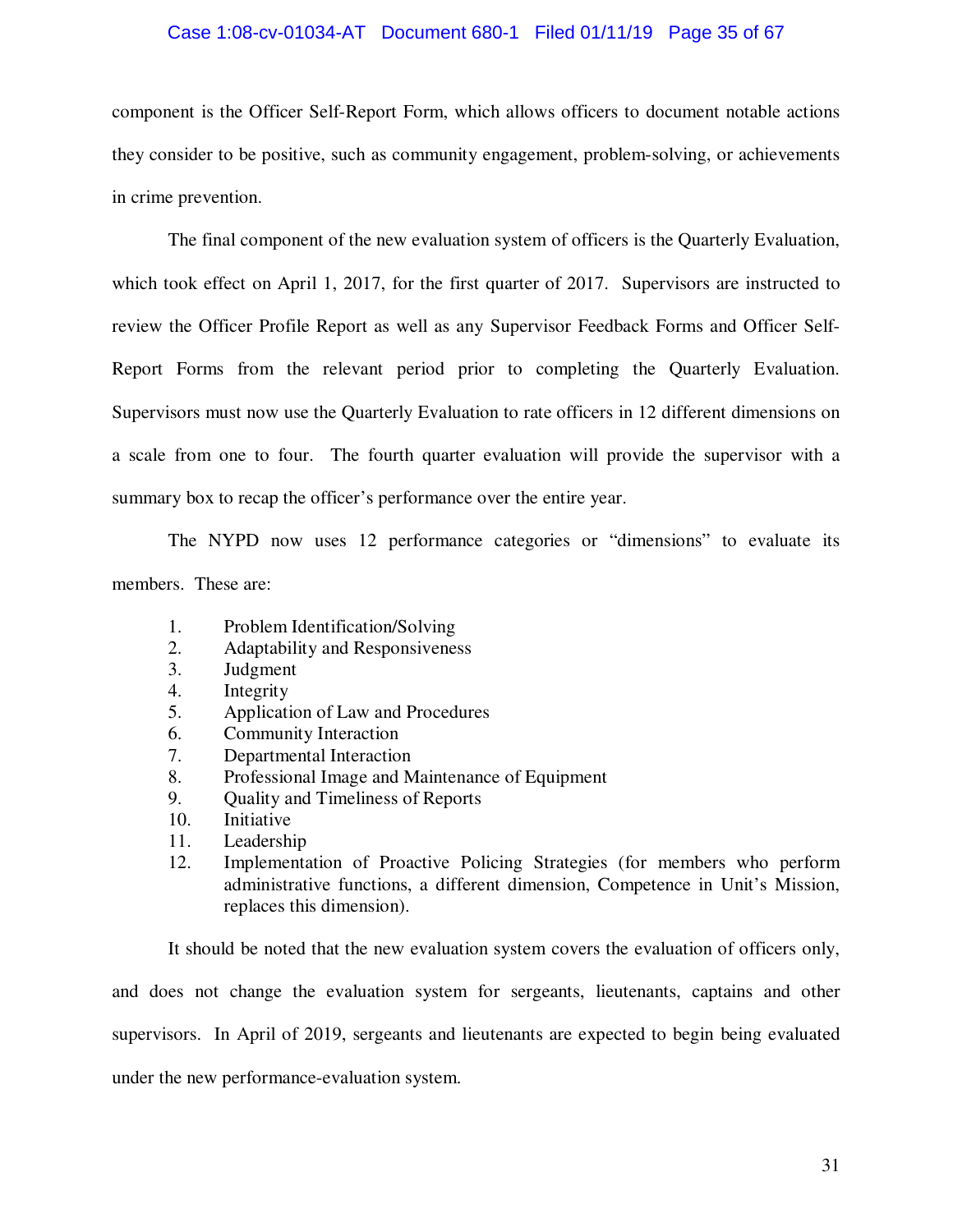## **b. Assessment of the Performance-Evaluation System**

The first question is whether the system is working as designed. Are the various types of data that are supposed to be feeding into the Officer Profile Report being incorporated into the system? Are supervisors filling out Supervisor Feedback Forms? Are officers completing Officer Self-report Forms? And, importantly, are supervisors completing the evaluations of their officers?

The monitor team asked the NYPD to determine whether information from officers' stop reports was being fed into the performance evaluation system–in particular, if a supervisor found that there was an insufficient basis for the stop, frisk, or search, did that information show up in the Officer Profile Report? In June 2018, the Risk Management Bureau identified a sample of six stop reports on which supervisors noted an insufficient basis for the stop, frisk, or search and noted whether or not any follow-up actions (instructions, training, or discipline) were appropriate. It then examined whether that data was, in fact, automatically populating the given member's Officer Profile Report. Of those six instances, data from only three was included in the Officer Profile Reports in the performance evaluation system. The NYPD reports that its developer fixed the logic for the data feeding into the Officer Profile Reports in the performance evaluation system, and data from stop reports are now automatically being included in members' monthly Officer Profile Reports.

The monitor team also conducted a focus group with supervisors to get their views of the performance-evaluation system. They expressed the view that in past years there had been significant pressure on officers to make stops, but that the Department is no longer pressuring officers to submit a certain number of stop reports and the performance-evaluation system does not put pressure on officers to make stops.

32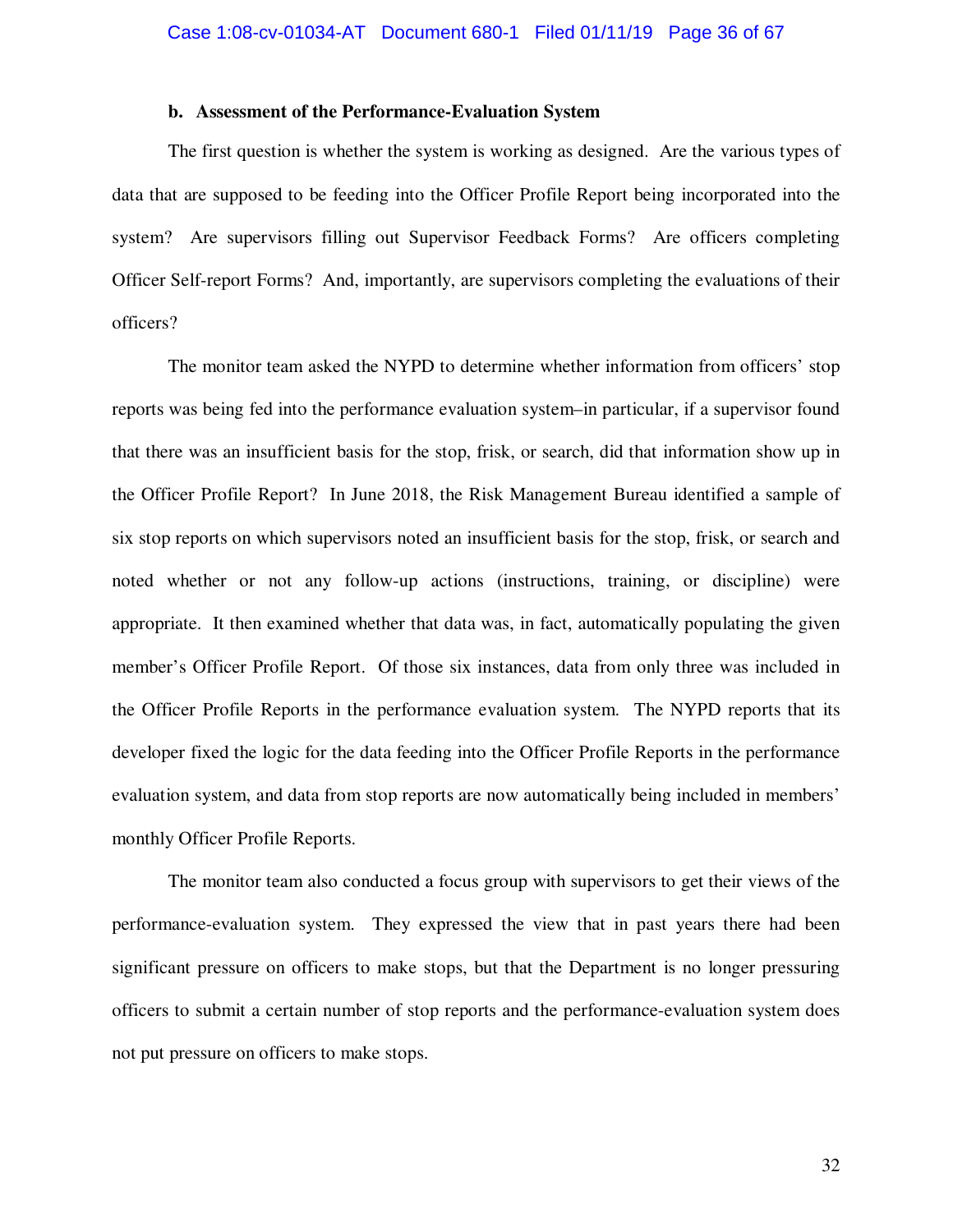#### Case 1:08-cv-01034-AT Document 680-1 Filed 01/11/19 Page 37 of 67

There was some confusion about how the performance evaluation system is supposed to work, what types of conduct fit in the different dimensions, and how the composite scores of the performance evaluation system operate. The sergeants also expressed a need for more training on the system. It was evident that additional training would be helpful because some supervisors were unsure how an officer who is an "effective crime fighter" could be rated better than the officer who "looks good in his uniform but just stands around every day." Another issue raised in the focus group was the extent to which supervisors use the "needs improvement" rating. In fact, very few of the supervisors have used that rating. The sergeants also noted that the Supervisors Feedback Form, which is on the member's phones through the CRAFT system, would be much easier to use if it were on the computer and not just on members' phones.

The monitor team's review of the NYPD's performance evaluation system, as it is being implemented in practice, indicates that it is not undermining the goals of the remedial process, and, in particular, it does not lead supervisors to pressure officers to make more stops without regard to the lawfulness of those stops.

In addition to the primary issue identified by the remedial order, the Department may wish to consider other issues identified by the monitor team in its review of the performance evaluation system. The review raised questions about whether supervisors are using the evaluation system to achieve one of its stated purposes–to identify NYPD high-achievers and those who need improvement. All the evaluations from a sample precinct for the fourth quarter of 2017 were reviewed. Those evaluations showed what is known as a halo effect in performance evaluation systems. No officer in the precinct was rated "needs improvement" in any of the 12 dimensions. It is possible that the precinct reviewed was an exemplary precinct that did not have any officers who needed any improvement. More likely, however, is that the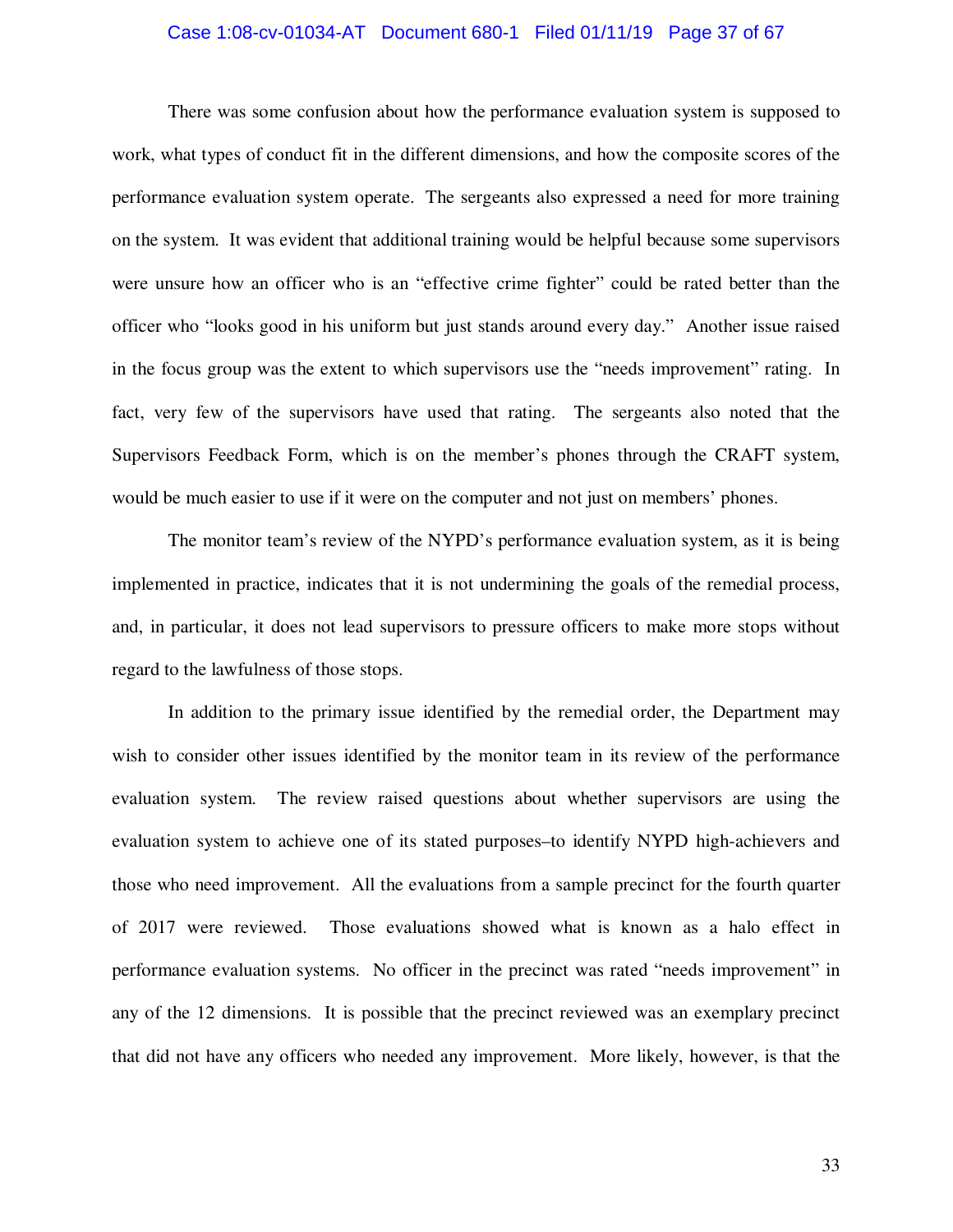supervisors did not wish to use the performance evaluation as a tool to identify problematic behavior.

#### **VII. Auditing**

## **a. Quality Assurance Division Audits**

The Quality Assurance Division (QAD) monitors compliance with Department policies and the law, including those relating to stop and frisk and trespass enforcement. QAD evaluates all precincts, transit districts, and housing commands, as well as several specialty units. The audit procedures address both the quality of the documentation (i.e., whether the paperwork was properly prepared) and the quality of the information contained therein (e.g., whether the stop met constitutional standards). The Department also performs audits to assess the extent to which stops and frisks are being conducted but not documented.

Because the stop report is now electronic and many of the data fields on the stop report form must be completed in order for officers to submit the report, much of the administrative review to determine if the fields were complete and legible is no longer necessary. Also, the data from electronic stop reports can be aggregated and analyzed to allow for more meaningful and actionable information to be provided to commanding officers and Integrity Control Officers (ICOs) in the commands. As a result of these changes, the NYPD is in the process of making additional changes to its audit procedures, some of which (discussed below) are being implemented.

QAD is currently conducting four types of audits relevant to the remedial measures: (1) audits of stop reports; (2) RAND audits to identify undocumented stops; (3) audits of policeinitiated enforcement (called PIE audits), also to identify undocumented stops; and (4) audits of trespass arrests. Each is described more fully below, along with the results of these audits from the third quarter of 2016 through the first quarter of 2018. In addition to these audits by QAD,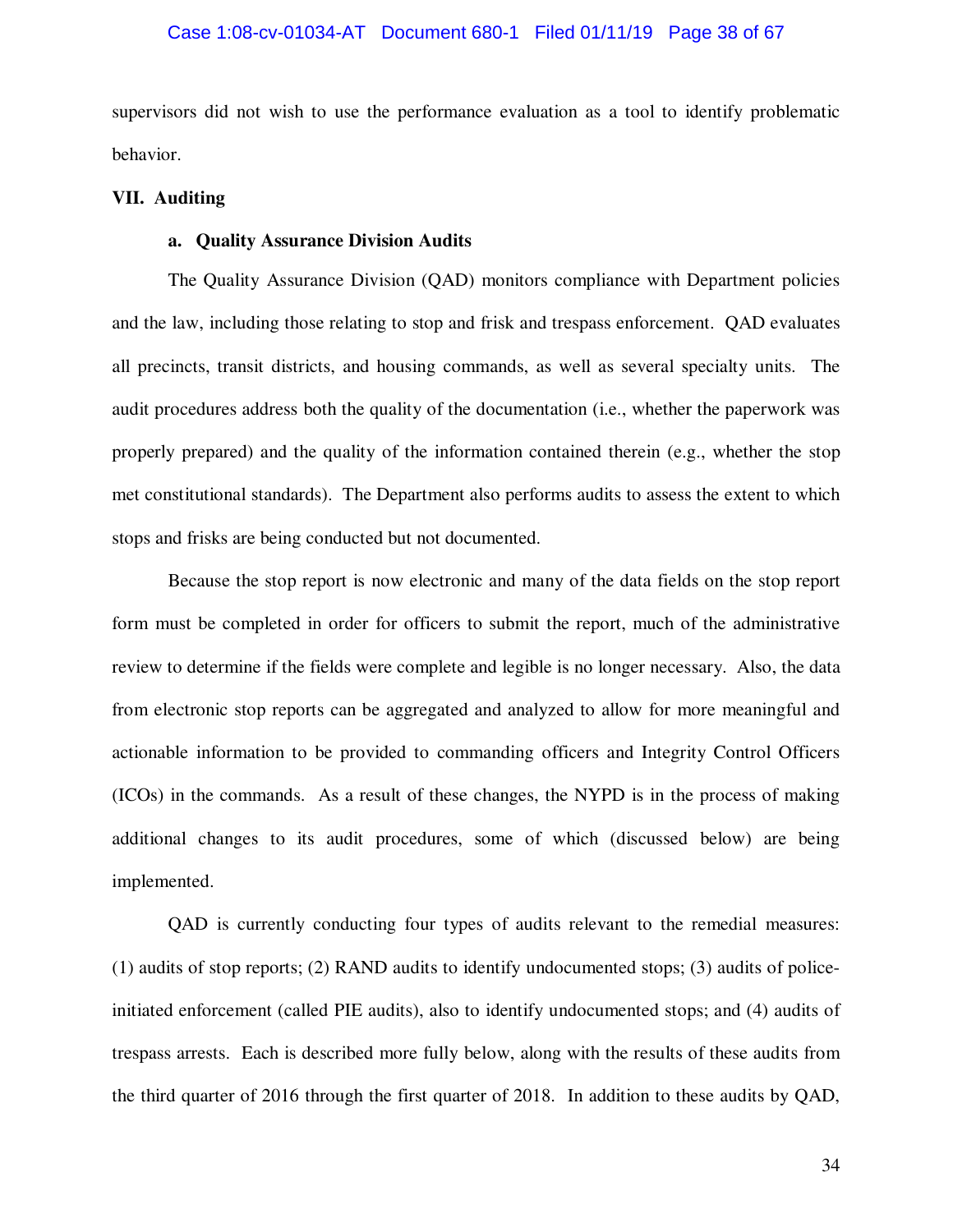#### Case 1:08-cv-01034-AT Document 680-1 Filed 01/11/19 Page 39 of 67

the monitor team has reviewed a sample of stop reports that were also reviewed by QAD. Below at Section VII.a.1.ii is a report on whether the monitor's conclusions differed from QAD's.

QAD also periodically requires commands to do self-inspections to monitor their compliance. Commanding officers oversee self-inspections in their commands. Concerning stop, question, and frisk, the ICO in each command must identify and evaluate the last 25 stop reports and corresponding activity log entries. If there are fewer than 25 stop reports for the month reviewed, the ICO must evaluate all of them. The results of these "self-inspections" are reported up the chain of command in the precinct and the borough and then QAD reviews a subset of the results.

#### **1. Stop Report Audits**

#### **i. QAD Results**

Commands are evaluated quarterly to ensure that (i) activity logs are complete and accurate, (ii) officers are sufficiently articulating reasonable suspicion for stops, (iii) officers are sufficiently articulating the legal basis for frisks and searches, and (iv) supervisors are correctly reviewing the stop reports and related paperwork and correctly identifying illegality and taking appropriate follow-up actions.

QAD audit findings suggest that officers' compliance has shown some improvement. The chart below shows the results of QAD's audits for the last six quarters. For each quarter, the chart shows the number of stop reports audited and the number and percentage of stop reports that QAD determined articulated reasonable suspicion for the stop. That percentage increased from 74 percent in the fourth quarter of 2016 to 77 percent in the first quarter of 2018. The chart also shows the number of stop reports in which the officer reported a frisk, and, for those reports, the number and percentage of stop reports that QAD determined articulated reasonable suspicion that the person was armed and dangerous. That percentage increased from 83 percent for the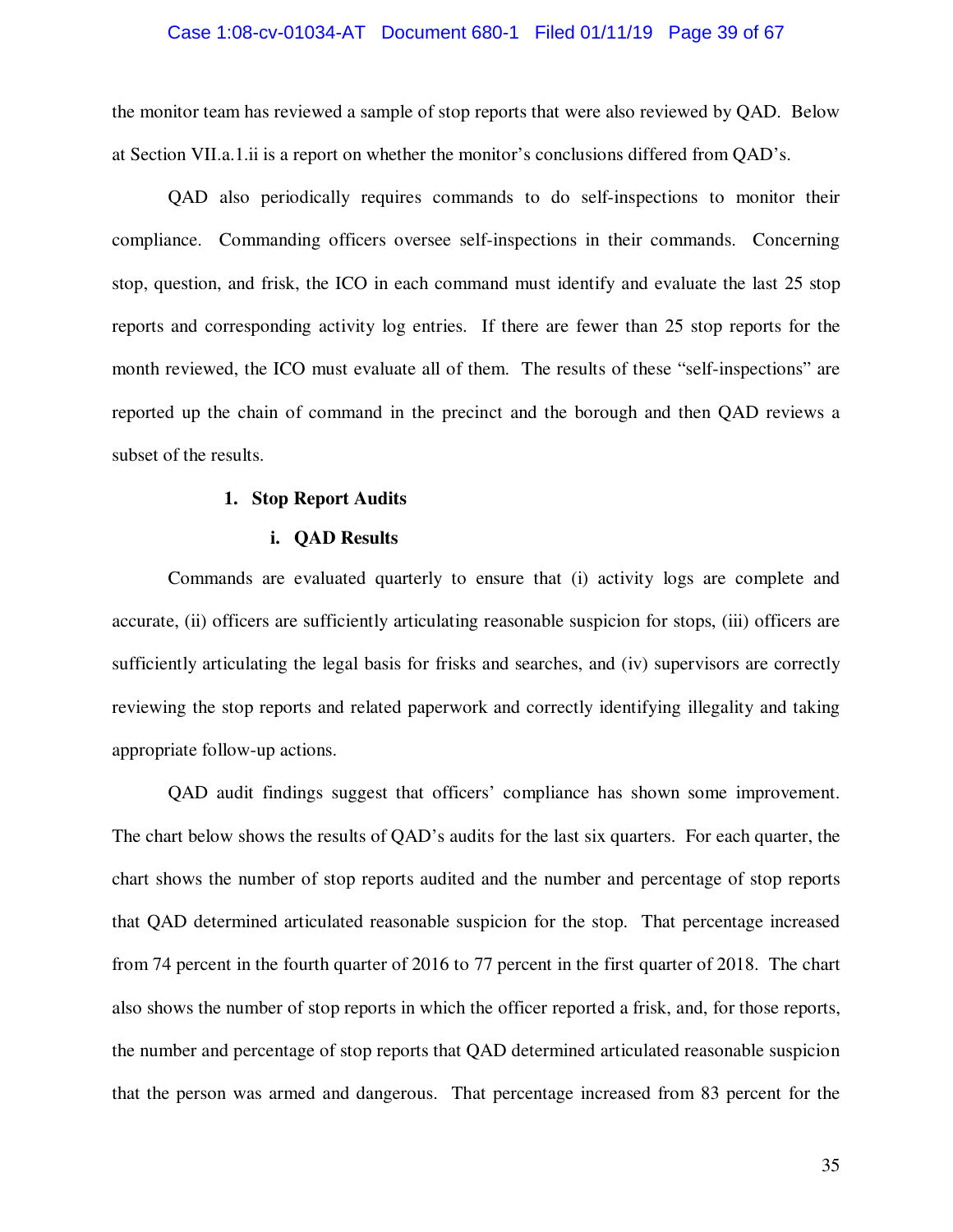fourth quarter of 2016 to 91 percent in the first quarter of 2018. Similarly, the chart shows the number of stop reports in which the officer reported a search, and QAD's assessment of whether the stop reports articulated a justification for the searches. As determined by QAD, the percentage of appropriate searches rose from 89 percent in the first quarter of 2016 to 96 percent in the fourth quarter of 2018.

| <b>Ouarter</b> | #<br>Stop | #<br>Stop  | $\%$<br>Stop | #<br>Stop | #<br>Stop  | $\%$<br>Stop | #<br>Stop | #<br>Stop     | $\%$<br>Stop         |
|----------------|-----------|------------|--------------|-----------|------------|--------------|-----------|---------------|----------------------|
|                | Reports   | Reports    | Reports      | Reports   | Reports    | Reports      | Reports   | Reports       | Reports              |
|                | Audited   | Articulate | Articulate   | Where     | Articulate | Articulate   | Where     | Articulate    | Articulate           |
|                |           | RS for the | RS for the   | Suspect   | RS for the | RS for the   | Suspect   | Justification | <b>Justification</b> |
|                |           | Stop       | Stop         | Was       | Frisk      | Frisk        | Was       | for<br>the    | for<br>the           |
|                |           |            |              | Frisked   |            |              | Searched  | Search        | Search               |
| 402016         | 1495      | 1106       | 74%          | 918       | 760        | 83%          | 454       | 402           | 89%                  |
| 102017         | 1627      | 1161       | 71%          | 959       | 765        | 80%          | 509       | 445           | 87%                  |
| 202017         | 2015      | 1438       | 71%          | 1237      | 1090       | 88%          | 673       | 600           | 89%                  |
| 302017         | 1975      | 1436       | 73%          | 1176      | 1074       | 91%          | 640       | 602           | 94%                  |
| 4Q2017         | 1909      | 1413       | 74%          | 1108      | 1000       | 90%          | 636       | 609           | 96%                  |
| 102018         | 1838      | 1417       | 77%          | 1116      | 1014       | 91%          | 662       | 633           | 96%                  |

**Chart 2. QAD Stop Report Audits 4Q 2016 Through 1Q 2018** 

In the second quarter of 2018, QAD began piloting a procedure in Patrol Borough Queens North for its audits of stop reports to focus more on substantive review of the reports and make the audits more helpful to the commands. The Department expanded the pilot in the third quarter of 2018 to include Patrol Boroughs Queens South and Staten Island. For the fourth quarter of 2018 the entire department will be under the new auditing process. Under this new process, auditors review stop reports weekly for the commands in the pilot. This allows a shorter feedback loop between the commands and QAD to identify and correct issues more quickly. Auditors are increasing their review of ICAD reports (Intergraph Computer Aided Dispatching) to determine whether a stop was proper and focusing more on whether supervisors sufficiently reviewed the underlying constitutionality of a stop. When these audits are conducted, QAD is providing commands with more information on specific areas that require improvement and specific officers and supervisors who need to do better. Commands are provided with a detailed assessment of their performance in the most recent quarter as compared to prior quarters.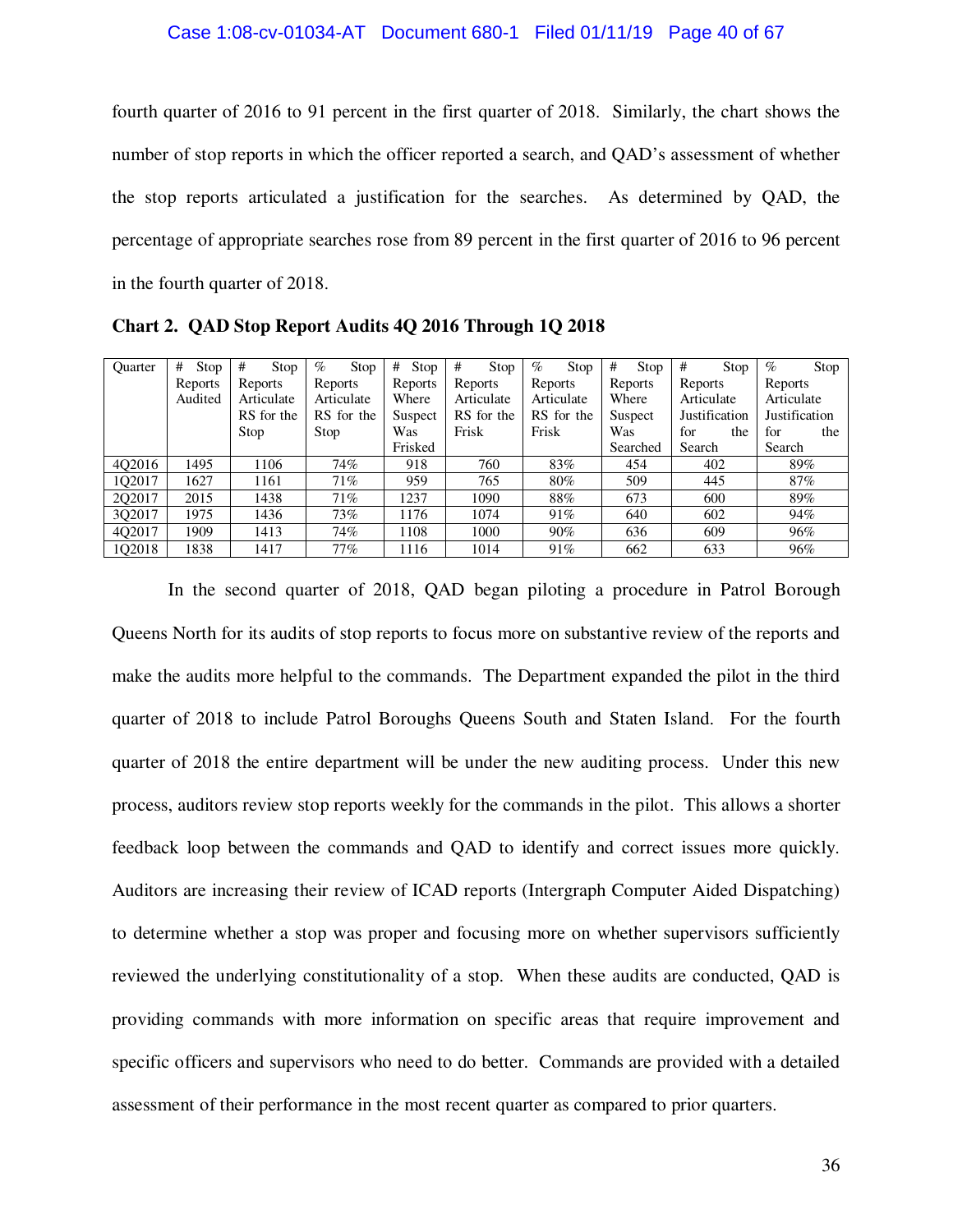#### **ii. Monitor Review of QAD Results**

Starting with the audits from the fourth quarter of 2016, the monitor team has obtained a sample of the stop reports audited by QAD, along with the QAD audits of those reports. The goal was to evaluate the auditors' work and also review a sufficient number of stops to be able to make meaningful statements about citywide compliance. The stop reports are evaluated by three members of the monitor team. When they disagree, the stop reports are reviewed by the monitor and deputy monitor.

Below is a chart that reports the monitor's assessments. For each quarter, the chart shows the number of stop reports that the monitor team reviewed and the number and percentage of stop reports that the monitor team determined articulated reasonable suspicion for the stop. That percentage increased from 46 percent in the fourth quarter of 2016 to 64 percnet in the first quarter of 2018. The chart also shows the number of stop reports in which the officer reported a frisk and, for those stop reports, the number and percentage of reports that the monitor team determined articulated reasonable suspicion that the person was armed and dangerous. That percentage increased from 76 percent for the fourth quarter of 2016 to 87 percent in the first quarter of 2018. Similarly, the chart shows the number of stop reports in which the officer reported a search, and the monitor team's assessment of whether the stop reports articulated a justification for the searches. As determined by monitor team, the percentage of appropriate searches rose from 84 percent in the first quarter of 2016 to 92 percent in the fourth quarter of 2018. Like the results from QAD's audits of stop reports, the results from the monitor team's assessments show an increase in the level of compliance over time.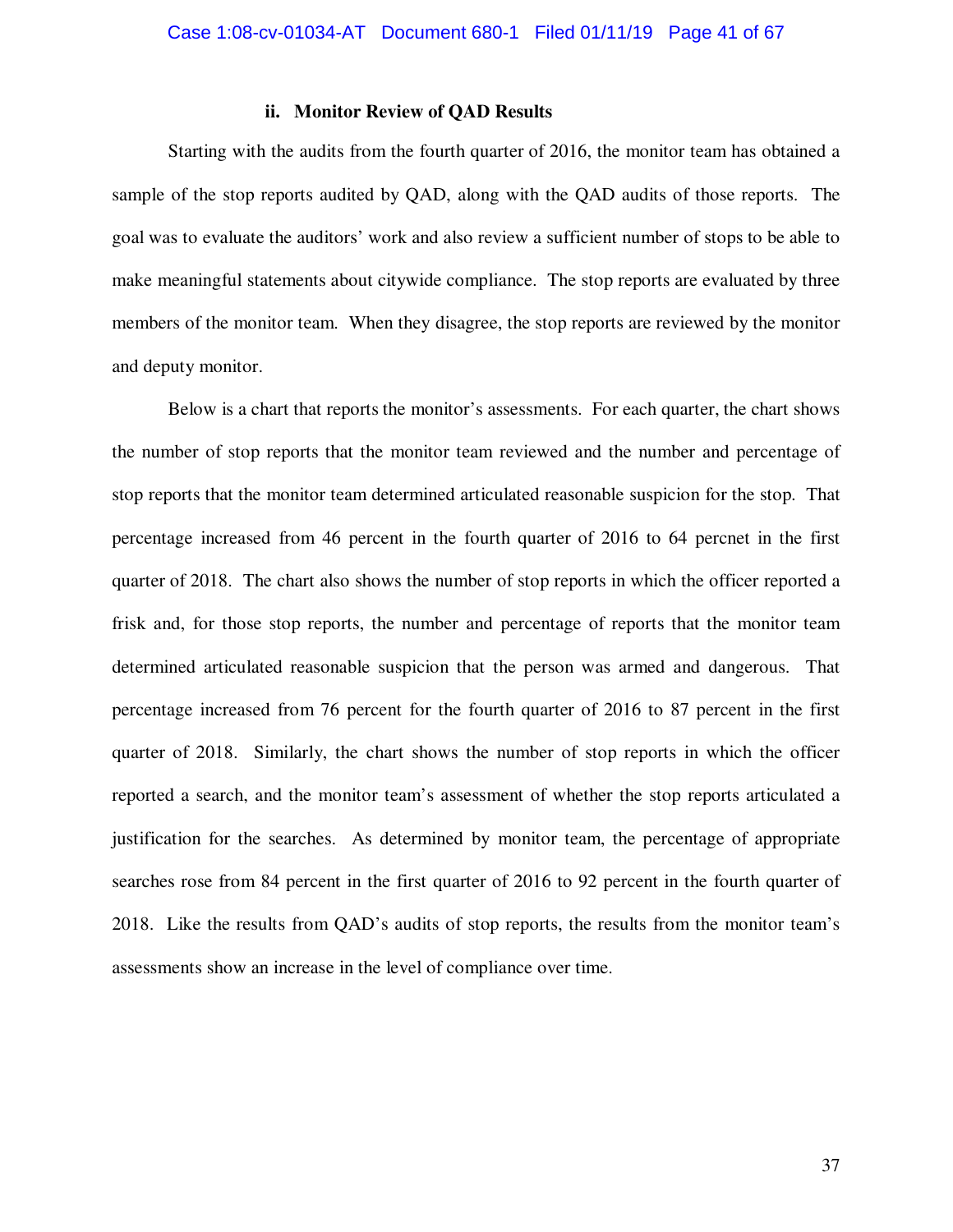| Quarter | #<br>Stop | #<br>Stop  | $\%$<br>Stop | #<br>Stop | #<br>Stop  | $\%$<br>Stop | #<br>Stop | #<br>Stop     | $\%$<br>Stop  |
|---------|-----------|------------|--------------|-----------|------------|--------------|-----------|---------------|---------------|
|         | Reports   | Reports    | Reports      | Reports   | Reports    | Reports      | Reports   | Reports       | Reports       |
|         | Reviewed  | Articulate | Articulate   | Where     | Articulate | Articulate   | Where     | Articulate    | Articulate    |
|         | by        | RS for the | RS for the   | Suspect   | RS for the | RS for the   | Suspect   | Justification | Justification |
|         | Monitor   | Stop       | Stop         | Was       | Frisk      | Frisk        | Was       | for<br>the    | for<br>the    |
|         | Team      |            |              | Frisked   |            |              | Searched  | Search        | Search        |
| 402016  | 261       | 121        | 46%          | 146       | 111        | 76%          | 67        | 56            | 84%           |
| 102017  | 256       | 131        | 51%          | 143       | 111        | 78%          | 76        | 65            | 86%           |
| 202017  | 302       | 180        | 60%          | 178       | 140        | 79%          | 90        | 81            | $90\%$        |
| 3Q2017  | 304       | 165        | 54%          | 180       | 126        | 70%          | 88        | 71            | 81%           |
| 4Q2017  | 305       | 211        | 69%          | 172       | 154        | 90%          | 108       | 102           | 94%           |
| 1Q2018  | 309       | 198        | 64%          | 212       | 184        | 87%          | 93        | 86            | 92%           |

| Chart 3. Monitor Team Review of Stop Reports 4Q 2016 through 1Q 2018 |  |  |
|----------------------------------------------------------------------|--|--|
|----------------------------------------------------------------------|--|--|

As noted above, there are two purposes of the monitor's stop report assessments: first, to measure officers' compliance with Department policies and constitutional standards, and second, to evaluate the work of QAD in auditing Department efforts. The monitor team's results in Chart 3 above show lower compliance results than the QAD audits shown in Chart 2. In the fourth quarter of 2016, for example, QAD determined that 66 percent of the stop reports articulated reasonable suspicion for the stop, while the monitor team determined that only 46 percent of the stop reports sampled articulated reasonable suspicion. In the first quarter of 2018, QAD determined that 77 percent of the stop reports articulated reasonable suspicion, while the monitor team determined that 64 percent of the reports articulated reasonable suspicion.

After each quarter, the monitor team meets with QAD to review the stop reports when there are differences between the monitor team's and QAD's evaluation. In part as a result of these meetings, the differences between the QAD results and the monitor team results are decreasing over time. Further analysis of the level of agreement between QAD and the monitor team can quantify the inter-rater reliability (IRR). In statistics, IRR is the degree of agreement among raters. It is a score from 0 to 1 that reports the consistency in ratings among various evaluators, in this case regarding whether or not a stop report articulated the appropriate level of suspicion.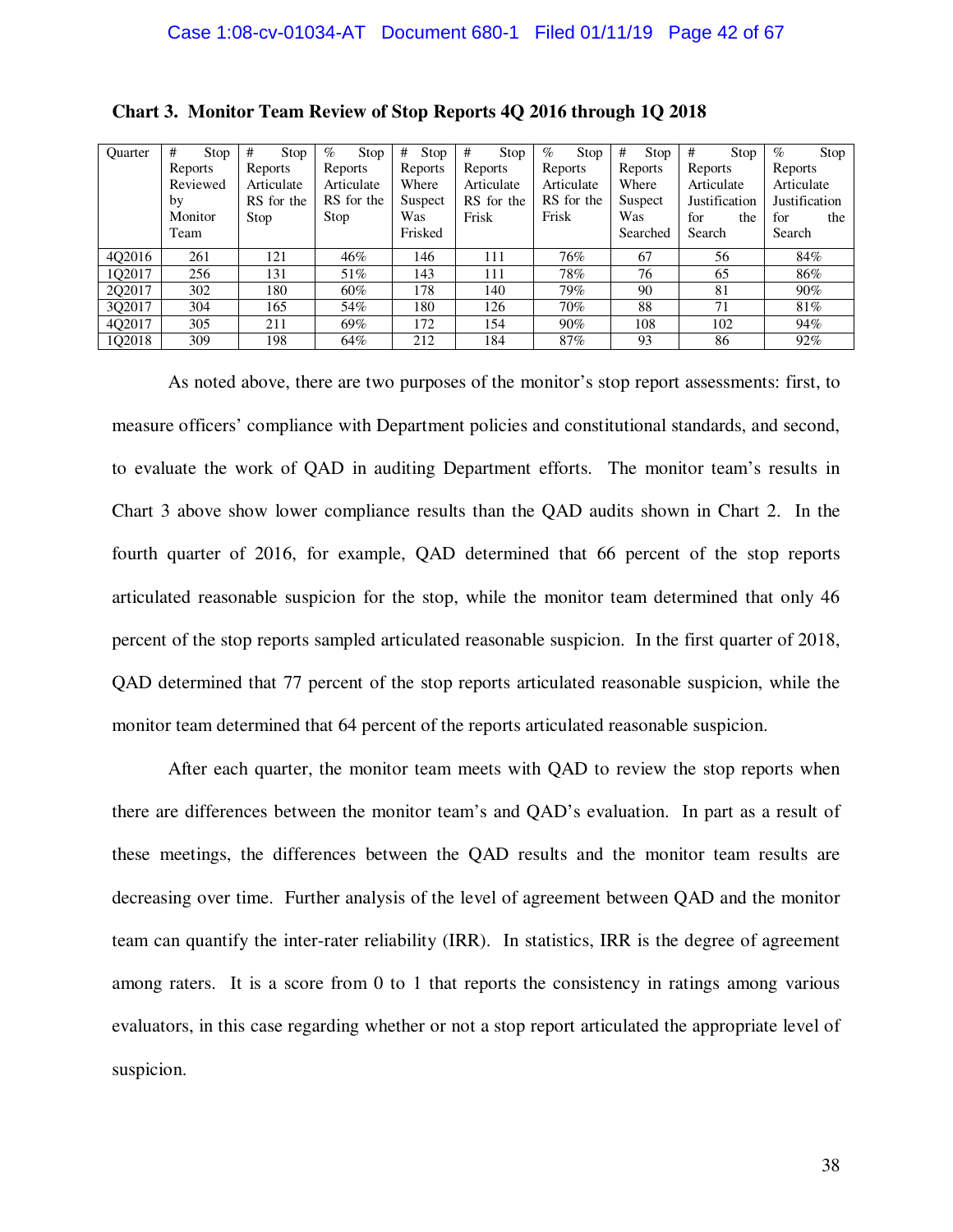## Case 1:08-cv-01034-AT Document 680-1 Filed 01/11/19 Page 43 of 67

The IRR between the monitor team's and QAD's assessment for the last five quarters (1Q2017 thru 1Q2018) on the determination (yes or no) if the report articulated reasonable suspicion for the stop is 0.707 with a confidence interval of +/- 0.0372. This means that there is a 95 percent probability that the agreement is between 3.72 percent higher or lower than 70.7 percent. This could be described as moderate agreement between the monitor team and QAD. An IRR greater than 0.8 is considered strong.

#### **2. QAD Audits of BWCs Videos Associated with Stop Reports**

In the fourth quarter of 2017, QAD began auditing videos associated with the five most recent stop reports that indicate there is a corresponding BWC video. These videos and their corresponding stop reports are reviewed for completeness, professionalism, consistency with the narratives, and whether the "What Is a Stop?" information card was handed out. A similar analysis is performed for the five most recent arrest reports that indicate they have corresponding BWC videos. In the case of arrests, the videos and arrest reports are reviewed for completeness and whether a stop report was prepared if the arrest arose out of a stop. In the majority of cases, QAD found that the video was either consistent with the narratives in the stop report or inconclusive.

|        | <b>Number of Videos</b><br><b>Reviewed</b> | <b>Consistent</b><br><b>Video</b><br>with Stop Narrative | <b>Video</b><br>Inconsistent with<br><b>Stop Narrative</b> | <b>Video</b><br><b>Inconclusive</b><br>with<br><b>Stop</b><br><b>Regard</b><br>to<br><b>Narrative</b> |
|--------|--------------------------------------------|----------------------------------------------------------|------------------------------------------------------------|-------------------------------------------------------------------------------------------------------|
| 4Q2017 | 64                                         | 58%                                                      | $0\%$                                                      | 42%                                                                                                   |
| 1Q2018 | 84                                         | 68%                                                      | $3\%$                                                      | $30\%$                                                                                                |

**Chart 4. QAD Audits of Stop Reports with Associated BWC Video** 

|               | <b>Number of Videos</b><br><b>Reviewed</b> | <b>Consistent</b><br><b>Video</b><br>with Frisk Narrative | <b>Video</b><br><b>Frisk Narrative</b> | Video<br><b>Inconclusive</b><br>Inconsistent with with Regard to Frisk<br><b>Narrative</b> |
|---------------|--------------------------------------------|-----------------------------------------------------------|----------------------------------------|--------------------------------------------------------------------------------------------|
| <b>4Q2017</b> | 40                                         | 60%                                                       | 0%                                     | 40%                                                                                        |
| <b>1Q2018</b> | 59                                         | 61%                                                       | $3\%$                                  | $36\%$                                                                                     |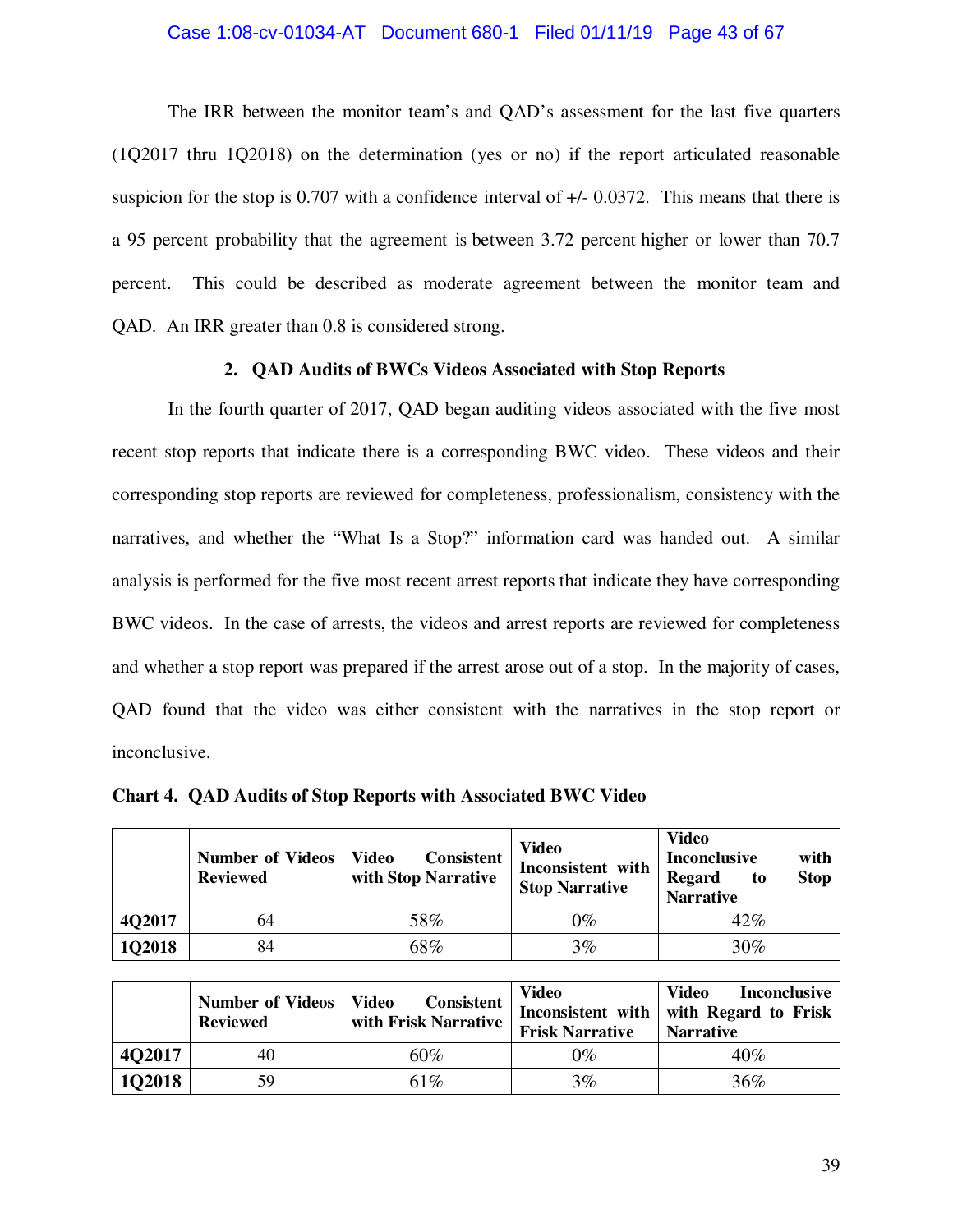#### **3. Undocumented Stops**

The NYPD has acknowledged that undocumented Level 3 *Terry* stops are a serious issue that needs to be addressed. QAD performs two types of audits to determine whether stops are being properly documented: RAND audits, reviewing NYPD radio transmissions; and policeinitiated enforcement audits, reviewing arrests that started as Level 3 *Terry* stops, including trespass arrests that started as Level 3 *Terry* stops.

#### **i. RAND Audits**

As discussed in prior reports, the RAND audit program is designed to identify stop encounters using radio transmissions to discover instances in which stop reports should have been prepared. The audit begins with keyword searches of ICADs to identify events that may have involved stop encounters. These keywords are "Stopped," "Show-up," "Holding," and "Warrant Check." QAD then reviews the ICADs and/or listens to the corresponding radio transmissions to winnow the list to identify events more likely to be encounters requiring stop reports. NYPD records are then reviewed to determine if a corresponding stop report was prepared. If there is BWC video of the event, QAD reviews the video. If the auditor determines that a stop report may have been required, the matter is referred to the command for further investigation. The command then reports back to QAD whether the encounter did, in fact, require a stop report and whether one was filed. Commands are required to submit a response through Department channels within six weeks of when the matter was referred.

The data below summarize the RAND audits conducted from the fourth quarter of 2016 through the first quarter of 2018, and command responses to those audits. The number of stops that did not have the required stop reports declined over this period and the percentage of compliance, based on the RAND audits, increased.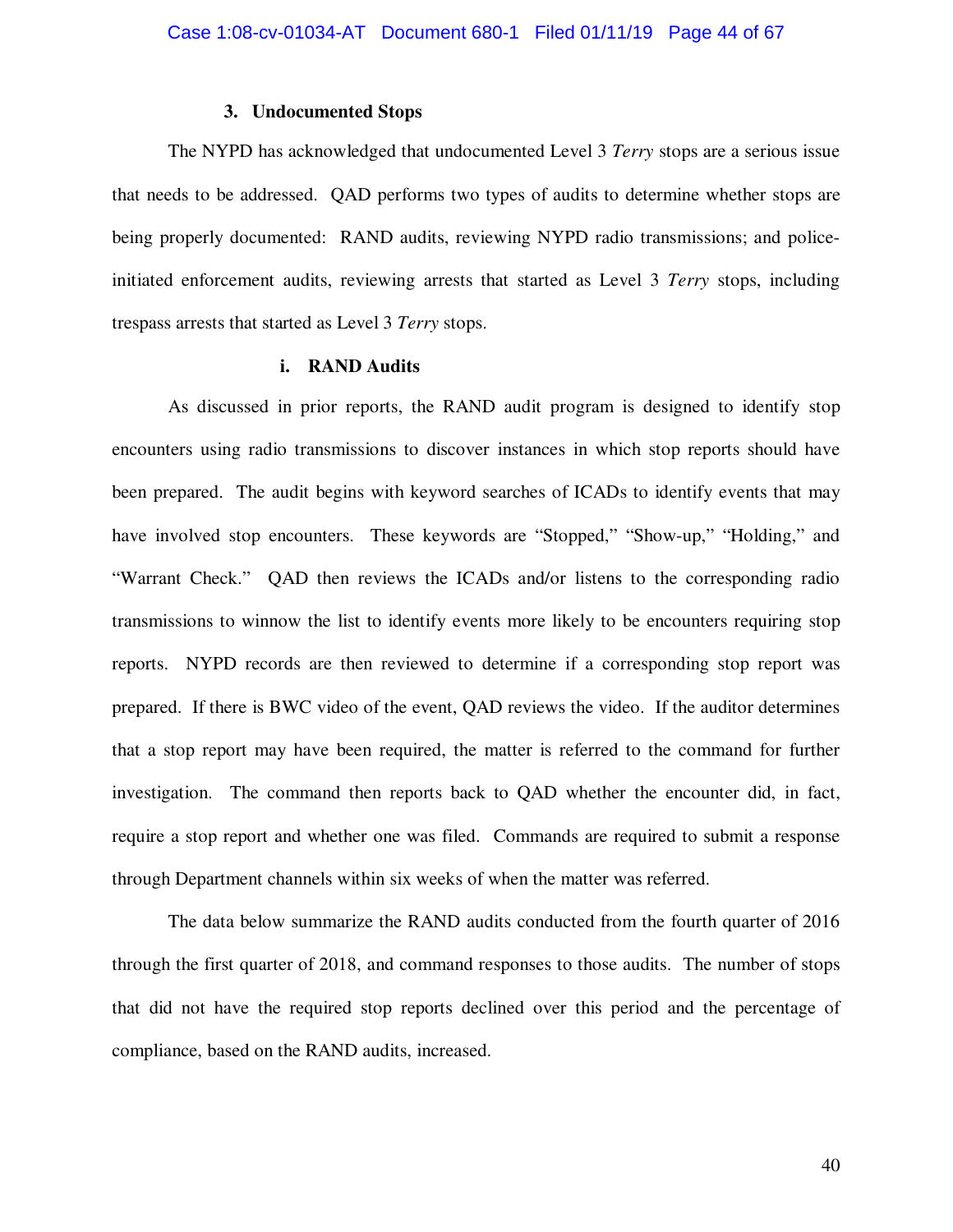|                                                                            | 4Q2016           | 1Q2017         | 2Q2017         | 3Q2017         | 4Q2017         | 1Q2018         |
|----------------------------------------------------------------------------|------------------|----------------|----------------|----------------|----------------|----------------|
| Audits<br><b>RAND</b><br>Total<br>Indicating a Stop                        | 28               | 28             | 31             | 21             | 23             | 21             |
| Stop Reports on File During<br>QAD Audit                                   | $\overline{4}$   | $\overline{2}$ | $\overline{4}$ | 5              | 12             | 10             |
| Requiring<br><b>ICAD</b> Events<br>Investigation                           | 24               | 26             | 27             | 16             | 11             | 11             |
| Made<br>by<br>Stop<br>Another<br>Command and Report on File                | $\boldsymbol{0}$ | 1              | $\theta$       | $\Omega$       | $\theta$       | $\theta$       |
| Deemed Not Necessary After<br>Investigation<br>Command<br>(False Positive) | 8                | 10             | 9              | $\overline{4}$ | 6              | 7              |
| Stop Report Prepared at the<br>Time of the Event, But Not in<br>System     | $\overline{4}$   | 3              | $\overline{2}$ | 7              | $\overline{0}$ | $\overline{2}$ |
| Made<br>by<br>Stop<br>Another<br>Command and No Report on<br>File          | $\boldsymbol{0}$ | $\mathbf{1}$   | $\overline{0}$ | $\theta$       | $\overline{0}$ | $\overline{0}$ |
| Terry Stops Without Stop<br><b>Report</b>                                  | 12               | 11             | 16             | 5              | 5              | $\overline{2}$ |
| <b>Total Terry Stops</b>                                                   | 20               | 17             | 22             | 17             | 17             | 14             |
| Compliance Rate $(\% )$                                                    | $40.0\%$         | $35.3\%$       | 27.3%          | 70.6%          | 70.6%          | 85.7%          |

## **Chart 5. RAND Audits with Command Responses**

Below are the follow-up actions taken by the commands for members who did not document

stops.<sup>7</sup>

**Chart 6. Command Follow-Up Action** 

|                                                               | 4Q2016 | 1Q2017 | 2Q2017 | 3Q2017 | 4Q2017 | 1Q2018 |
|---------------------------------------------------------------|--------|--------|--------|--------|--------|--------|
| Without<br><b>Terry</b><br><b>Stops</b><br><b>Stop Report</b> | 12     | 11     | 16     |        |        |        |
| <b>Command Discipline</b>                                     | ◠      |        |        |        |        |        |
| <b>Instructions/Training</b>                                  |        |        |        |        |        |        |
| Minor Violations Log or<br><b>Supervisory Report</b>          |        |        |        |        |        |        |
| Stop Without Report, but<br>No Disciplinary Action            |        |        |        |        |        |        |

<sup>&</sup>lt;sup>7</sup> The minor violations log was a logbook kept at each command that recorded minor violations of Department rules by members of the service. The information in these logs was not tracked centrally, it did not become part of a member's personnel record, and there were no penalties or additional consequences for being listed in the log. The NYPD has replaced the minor violations log with a Supervisor's Comment Form.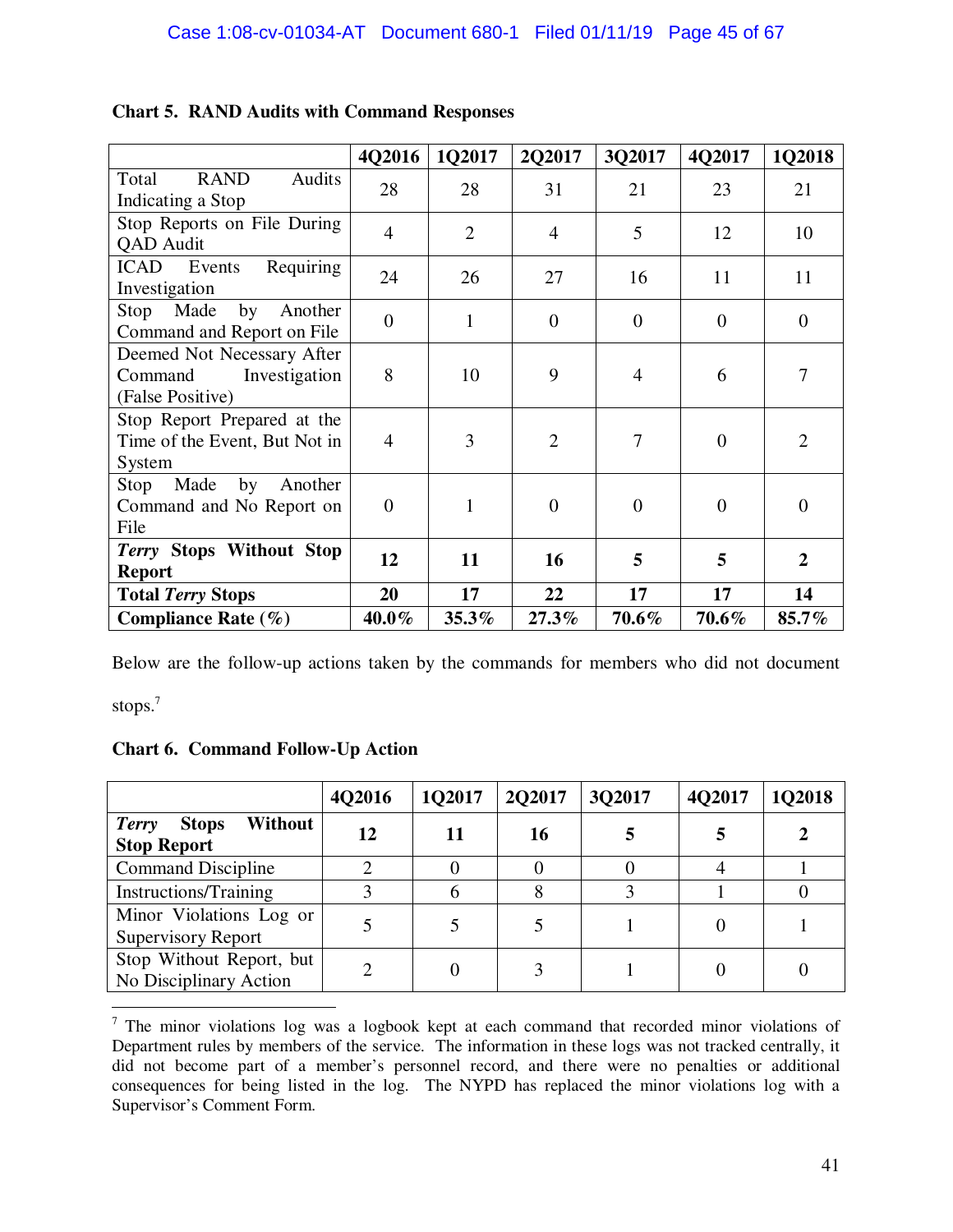#### **ii. Audits of "Police-Initiated" Encounters**

These audits look at the last 25 arrests in each command from the audit period that result from police-initiated enforcement. These are defined as arrests where the People of the State of New York are the complainants on the Complaint Report, such as criminal possession of a controlled substance or criminal possession of a weapon. These 25 arrest reports are reviewed to determine whether a stop report should have been filed. When an auditor determines that a stop report was likely required but not filed, the matter is referred to the command for further investigation. Below in Chart 7 are the results of these audits from the fourth quarter of 2016 to the first quarter of 2018. The "Arrests Audited" column is not always a multiple of 25 because in some commands there may not have been 25 police-initiated enforcement arrests. The next column represents arrests that the auditors or the command determined did not start as a *Terry*  stop, and so a stop report was not required. If a command did not respond to QAD's inquiry about an arrest, the stop report is included in the "Command Response Missing." The chart then reports the number of arrests for which a stop report was required, the number of stop reports filed, and the percentage of compliance.

| Quarter      | <b>Arrests</b><br><b>Audited</b> | <b>Stop</b><br><b>Report</b><br><b>Not</b><br><b>Required</b> | <b>False-</b><br><b>Positive</b> | Command<br><b>Response</b><br><b>Missing</b> | <b>Stop</b><br><b>Report</b><br><b>Required</b> | <b>Stop</b><br><b>Report on</b><br>File | $\%$<br><b>Compliance</b> |
|--------------|----------------------------------|---------------------------------------------------------------|----------------------------------|----------------------------------------------|-------------------------------------------------|-----------------------------------------|---------------------------|
| 4Q2016       | 103                              | 50                                                            | 48.5%                            | 7                                            | 46                                              | 20                                      | 43.5%                     |
| 1Q2017       | 161                              | 95                                                            | 59.0%                            | 23                                           | 43                                              | 19                                      | 44.2%                     |
| 2Q2017       | 154                              | 104                                                           | 67.5%                            | 6                                            | 44                                              | 13                                      | 29.5%                     |
| 3Q2017       | 194                              | 122                                                           | 62.9%                            | 26                                           | 46                                              | 12                                      | 26.1%                     |
| 4Q2017       | 225                              | 171                                                           | 76.0%                            | $\theta$                                     | 54                                              | 20                                      | 37.0%                     |
| 1Q2018       | 120                              | 74                                                            | 61.7%                            | 4                                            | 42                                              | 18                                      | 42.9%                     |
| <b>Total</b> | 957                              | 616                                                           | 64.4%                            | 66                                           | 275                                             | 102                                     | 37.1%                     |

**Chart 7. PIE Audits with Command Responses** 

These findings indicate that officers still are not completing stop reports when required. If the source of the failure to document stops is an erroneous belief that completing an arrest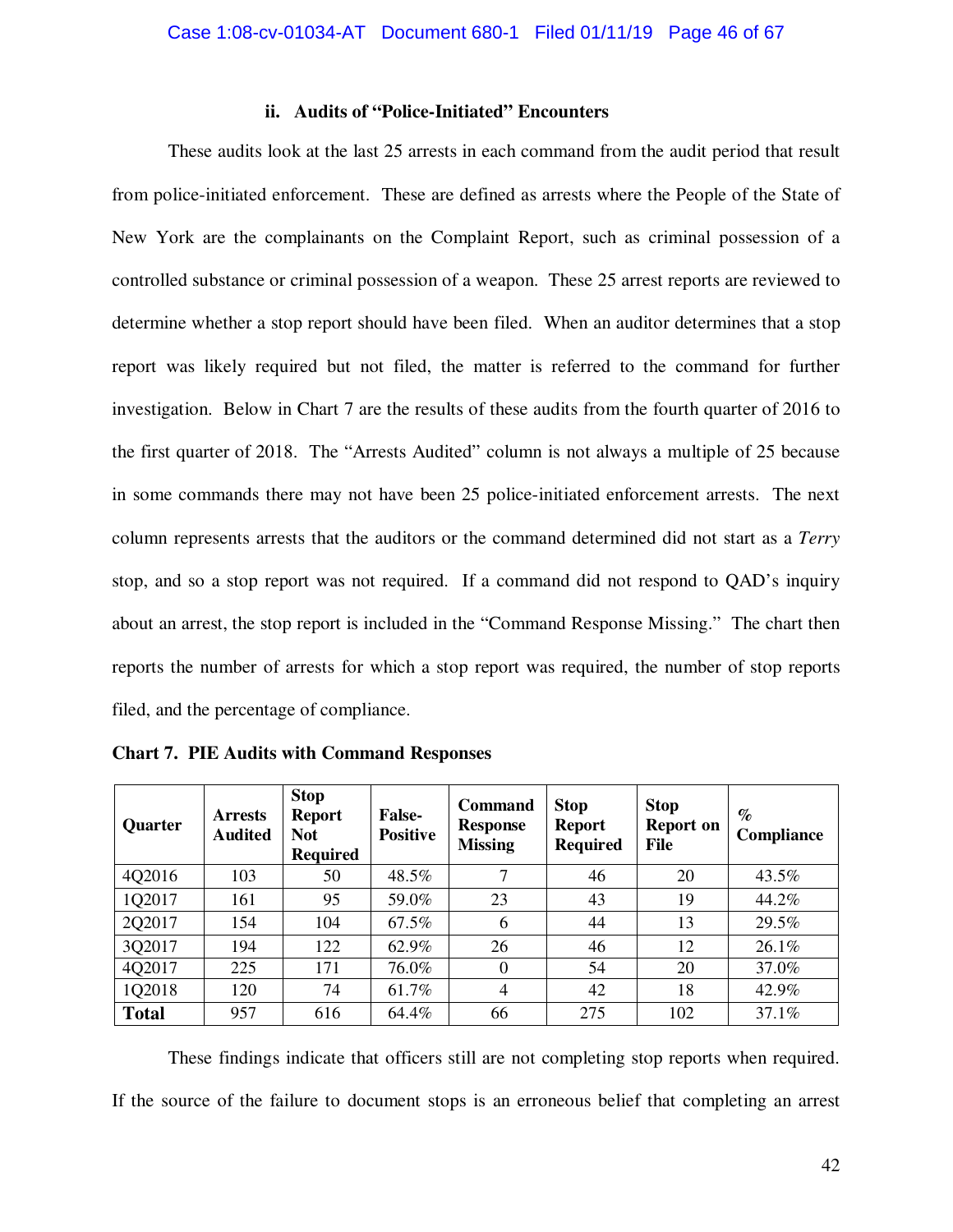report obviates the need for a stop report, then the in-service training being conducted as well as review by supervisors should remedy these errors. However, it appears that other measures emphasizing the importance of documenting stops are necessary. See, e.g., Section II.b.1 above.

#### **iii. TCFS Audits**

In the fourth quarter of 2017, QAD began auditing Trespass Crime Fact Sheets (TCFSs). Officers are required to fill out TCFSs for all trespass arrests in and around NYCHA buildings and buildings enrolled in the Trespass Affidavit Program (TAP). QAD auditors review both whether or not a TCFS was prepared when required and whether or not the officer articulated a proper basis for the approach of the person arrested. QAD found that all trespass arrests at TAP and NYHA buildings had an accompanying TCFS. Thus far, QAD has found sufficient articulation of a proper basis to approach someone in the large majority of TCFS it has reviewed.

|        | Number of TAP   TAP<br><b>Trespass Arrests   Articulating</b><br><b>Audited</b> | <b>Proper Basis for Audited</b><br>Approach | <b>TCFS</b>   Number of NYCHA   NYCHA<br><b>Trespass</b> | <b>TCFS</b><br><b>Arrests</b>   Articulating<br>Proper Basis<br>for<br>Approach |
|--------|---------------------------------------------------------------------------------|---------------------------------------------|----------------------------------------------------------|---------------------------------------------------------------------------------|
| 4Q2017 | 44                                                                              | 93%                                         | 136                                                      | 94%                                                                             |
| 1Q2018 | 57                                                                              | 98%                                         | 189                                                      | $97\%$                                                                          |

| <b>Chart 8. TCFS Audit Results</b> |  |
|------------------------------------|--|
|------------------------------------|--|

#### **b. RAILS/Early Identification System**

The Department created the Risk Assessment Information Liability System (RAILS) to aggregate personnel data and negative performance indicators such as civilian complaints, discipline, stop reports rejected by supervisors, and transfers for cause. Commanders receive automatic alerts for a number of triggering events and can query the records of their subordinates at any time. Following a pilot, RAILS became operational Department-wide in October 2017.

Data regarding declinations to prosecute were integrated into RAILS in June 2018. The NYPD receives its information about declinations directly from the District Attorneys'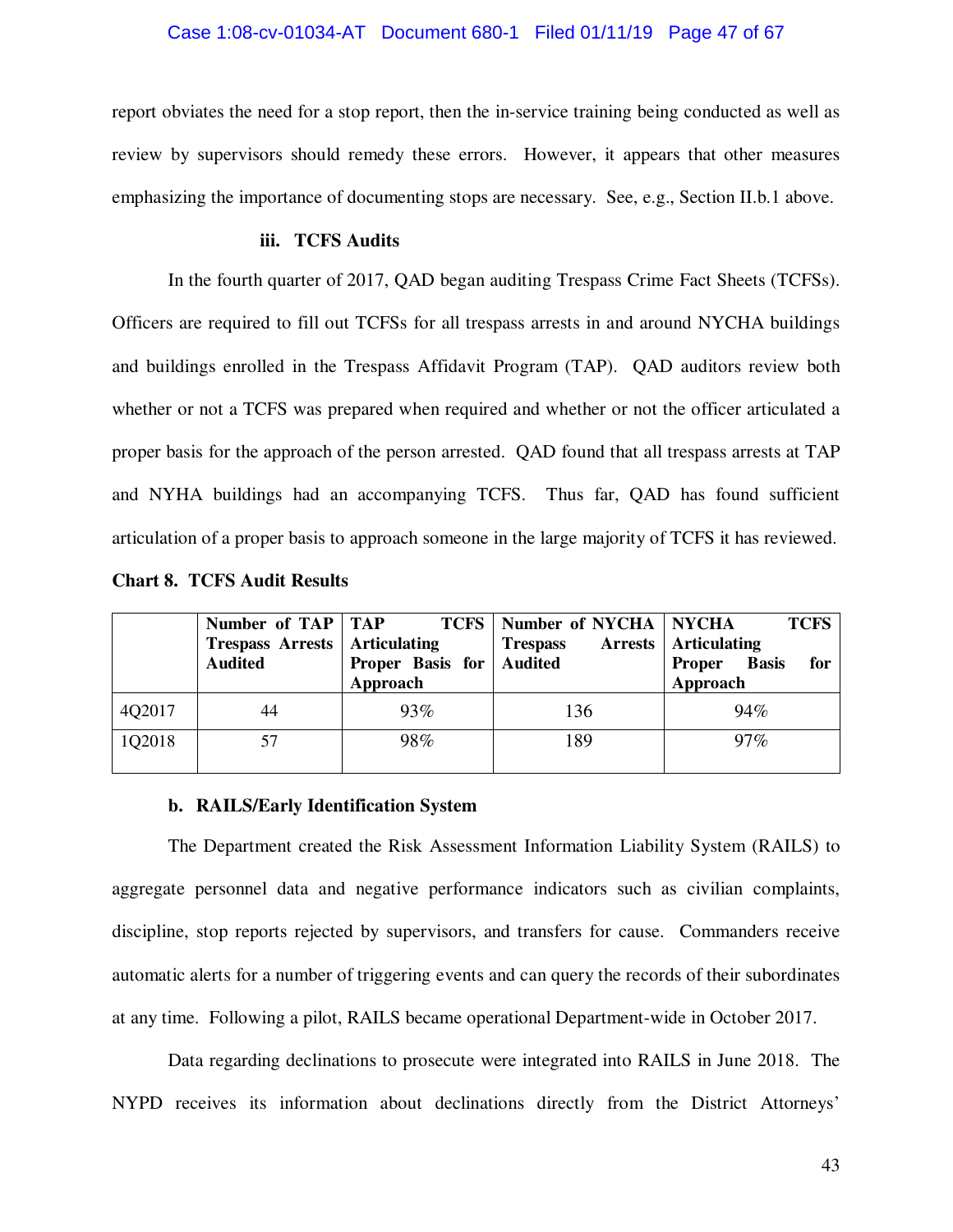#### Case 1:08-cv-01034-AT Document 680-1 Filed 01/11/19 Page 48 of 67

offices. Based on the information received, the Department sorts those declinations into categories to fit into the RAILS system. The categories of declinations that are included in RAILS are:

- Incorrect/missing paperwork
- Insufficient evidence
- Arresting officer refuses to cooperate
- Arresting officer unavailable
- Defendant merely present
- Lacks element of crime
- Lacks jurisdiction
- No ID by complainant/witness
- No nexus between defendant and crime
- No nexus/drugs
- No valid basis for stop or frisk
- Unlawful search
- Violation not observed

All such declinations trigger an alert to the commanding officer.

The NYPD is currently planning to expand RAILS to include more indicators. One such indicator of risk is a judicial finding of adverse credibility. Adverse credibility findings are not currently included in RAILS. However, the Legal Bureau is coordinating with NYPD's IT Bureau (ITB) to add such findings to the system, including addressing technology issues. ITB has to create a mechanism for the Legal Bureau to enter the adverse credibility findings into the Central Personnel Index (CPI). The CPI is the database at the NYPD that aggregates all personnel information about NYPD members. RAILS is designed so that data must be in the CPI before it can be imported into RAILS. Once the adverse credibility findings are in the CPI, they can then be added to RAILS. ITB is creating an electronic worksheet for the program that enters data into the CPI so that adverse credibility findings can be included. Once the electronic worksheet is created, it will be used to enter adverse credibility decisions into RAILS.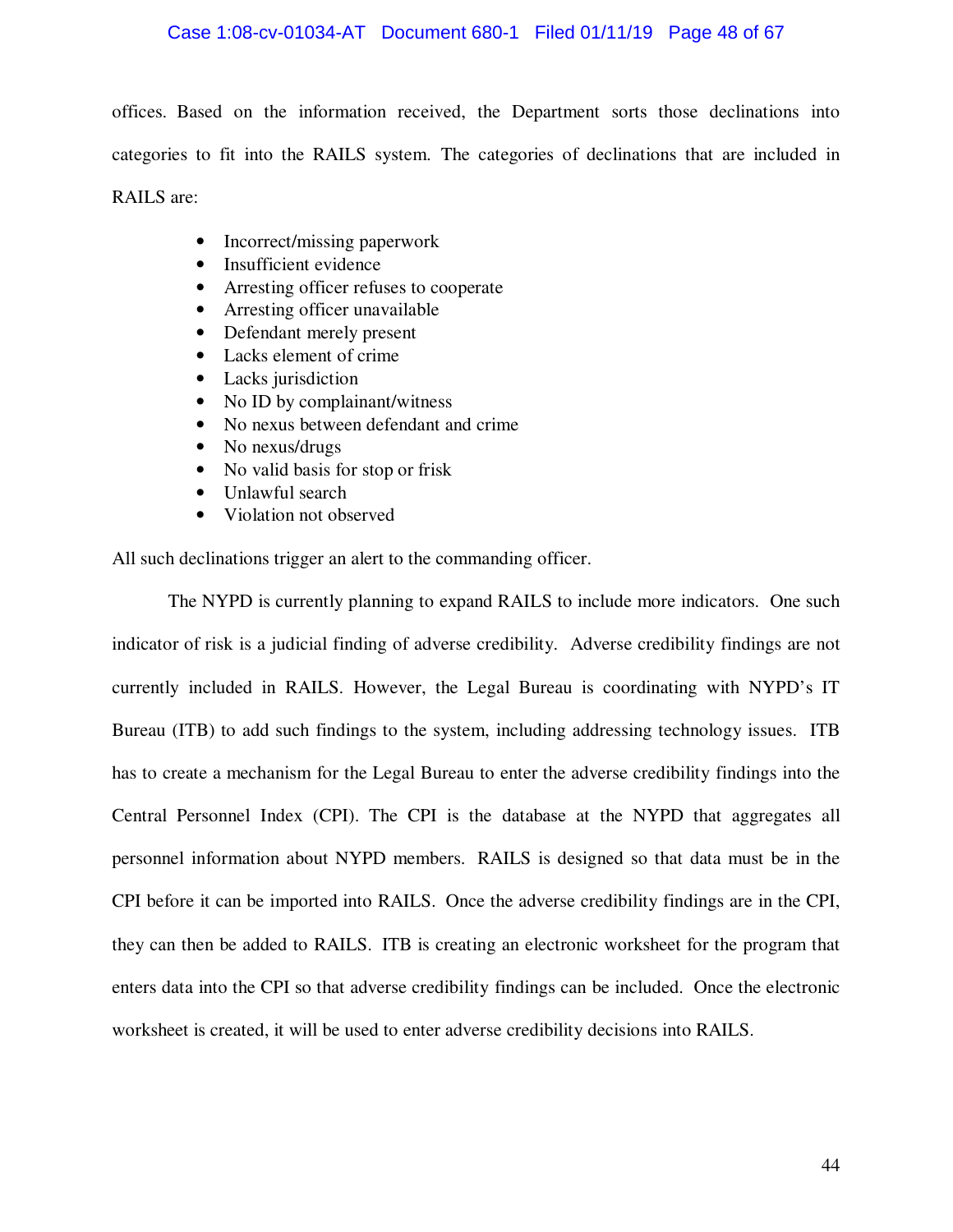#### Case 1:08-cv-01034-AT Document 680-1 Filed 01/11/19 Page 49 of 67

In addition to adding adverse credibility findings to RAILS, the Department currently has a process for addressing adverse credibility findings. The Department receives notices of adverse credibility determinations from the District Attorneys' and United States Attorneys' offices. In 2016, it created an Adverse Credibility Committee to review these findings to determine what follow-up actions are appropriate. The Committee meets periodically and can vote to direct training, recommend that the officer's commanding officer consider reassignment, or refer the matter to the Internal Affairs Bureau (IAB) for further investigation.

Similar to adverse credibility findings, civil judgments due to members' malfeasance are not currently included in RAILS. The Department has informed the monitor that it plans to add this data to RAILS. There are two issues the Department is addressing. First, it wants to curate the litigation data to distinguish between judgments resulting from malfeasance and judgments settled by the Law Department for nuisance value or judgments in lawsuits in which the member was named but he or she did not participate in any misconduct. Second, similar to adverse credibility determinations, certain IT steps need to be taken to incorporate the litigation data into the RAILS system.

The NYPD has informed the monitor that it intends to use the RAILS system as part of its efforts to respond to the court's order issued on November 20, 2018. The court ordered the NYPD "after consultation with the Monitor, [to] submit for approval a plan to implement a program for systematically receiving, assessing, and acting on information regarding adverse findings on the conduct of police officers involving illegal stops or illegal trespass enforcements." ECF No. 662 at  $2.\textsuperscript{8}$ 

-

<sup>&</sup>lt;sup>8</sup> The court order states that the information to be included in the program must include: (a) declinations of prosecutions by the District Attorneys in New York City; (b) suppression decisions by courts precluding evidence as a result of unlawful stops and searches; (c) court findings of incredible testimony by police officers; (d) denials of indemnification and/or representation of police officers by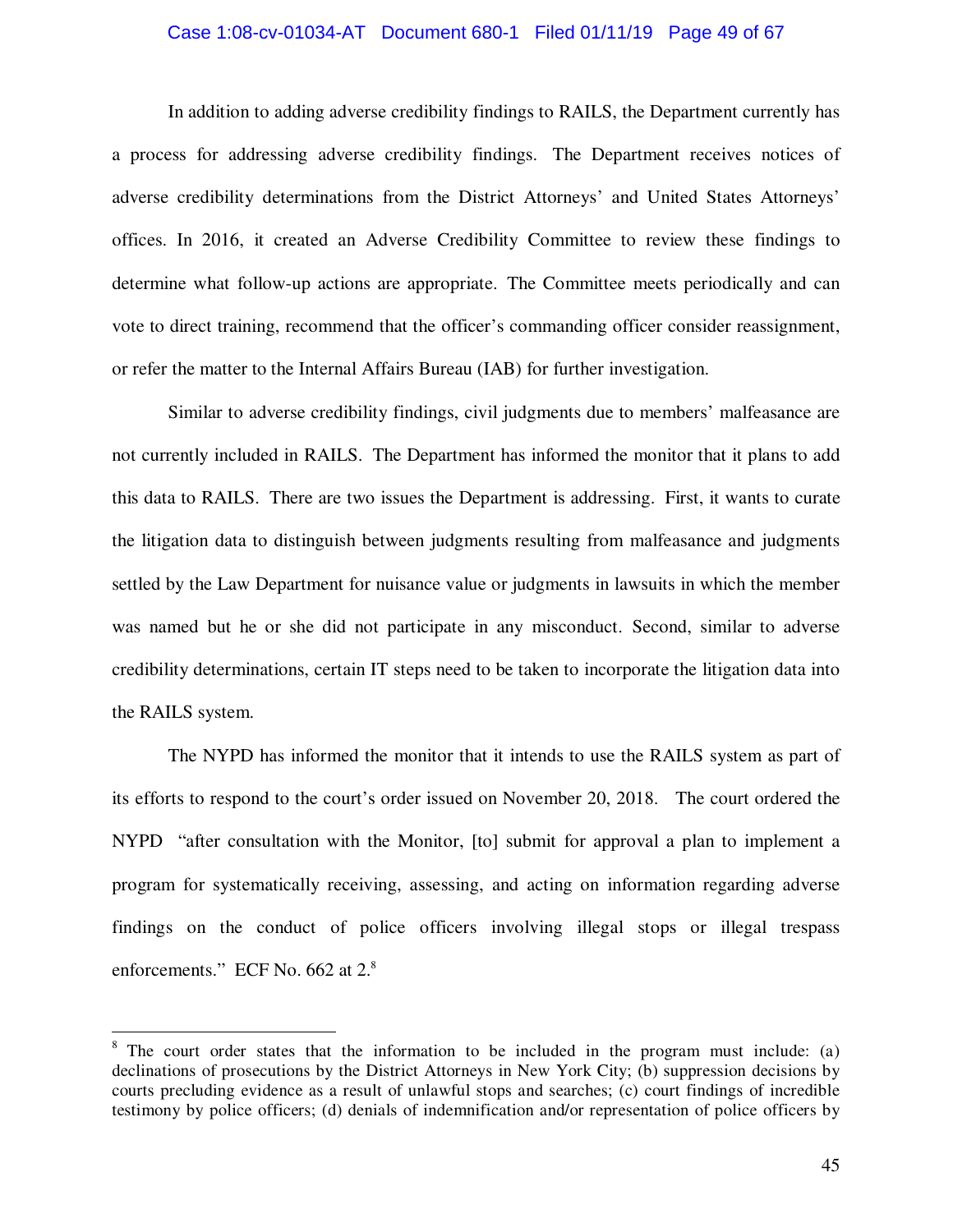#### **VIII. Complaints and Discipline**

 $\overline{a}$ 

The court's remedial order required the NYPD to change its policies and practices with respect to investigations of racial profiling and other bias-based profiling allegations as well as its handling of civilian complaints that have been substantiated by the Civilian Complaint Review Board (CCRB).

#### **a. Investigation of Profiling Allegations**

The NYPD investigates all profiling allegations related to race and biased-based policing, no matter how the allegation is made to the NYPD (e.g., in writing, in a 311 or 911 call, by a call or visit to a precinct, directly to the IAB, or directly to the CCRB, which refers these cases to the NYPD). When it receives a complaint, IAB logs the matter into the Internal Case Management System and the complaint is reviewed and assigned for investigation. In the Seventh Monitor Report, we began reporting on these investigations.

On January 3, 2019, the court approved the monitor's recommendation regarding IAB's guide for investigating complaints of racial profiling and IAB's internal investigators' course on profiling and biased-based policing. The IAB guide sets forth the procedures for the intake, classification, and investigation of complaints related to profiling and bias-based policing. The guide formalizes procedures that have been in place since 2015. IAB collects all available documents, as well as audio and video recordings, including recordings of BWCs, if any. IAB then decides which allegations fall within the definition of profiling and assigns those matters for investigation. The investigator must take all appropriate investigative steps, including obtaining and reviewing all documents related to the incident, such as audio and video recordings, canvassing involved locations, and interviewing the complainant, subject officers, and witnesses.

the New York City Law Department; and (e) judgments and settlements against police officers in civil cases where, in the opinion of the New York City Law Department, there exists evidence of police malfeasance. ECF No. 662 at 2.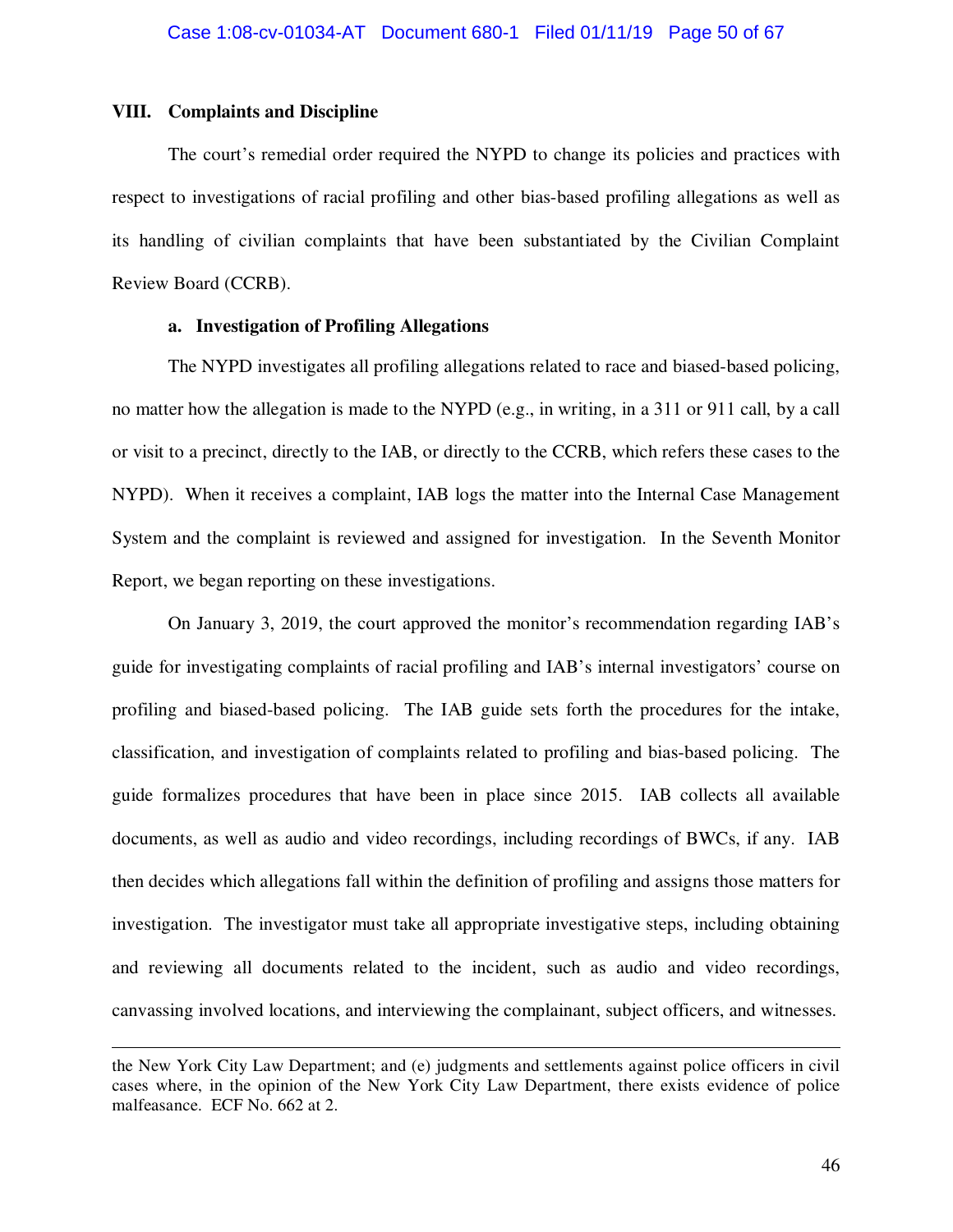When an investigation is complete, the investigator submits an Allegation Finding Worksheet that contains the results of the investigation and recommended findings. Each allegation must have a finding reflecting one of four determinations:

- 1. Substantiated–Credible evidence exists that the accused officer committed the alleged act of misconduct and such credible evidence outweighs the evidence that the accused officer did not commit the alleged misconduct.
- 2. Unsubstantiated–There is insufficient credible evidence to prove or disprove the allegation.
- 3. Unfounded–Credible evidence exists that the alleged act of misconduct did not occur or that the accused officer did not commit the alleged act of misconduct and such credible evidence outweighs the evidence that the officer did commit the alleged misconduct.
- 4. Exonerated–Credible evidence exists that the alleged conduct occurred but the subject officer's actions were determined to be lawful.

## **1. Outcomes of Profiling Investigations**

In 2017, the NYPD opened 817 cases, consisting of 1,175 allegations of profiling or bias-

based policing, alleged against 748 officers. From January 1, 2018, through May 30, 2018, 378

profiling cases were opened, with 547 allegations made against 350 officers. The status of these

cases, along with cases opened in 2014–2016, is outlined in the chart below.

|                                    | 2014 | 2015 | 2016 | 2017    | 2018  |
|------------------------------------|------|------|------|---------|-------|
| <b>Total Profiling Allegations</b> | 15   | 339  | 556  | $1175*$ | 547** |
| Unfounded                          |      | 154  | 156  | 242     | 56    |
| Exonerated                         | ◠    |      | 201  |         |       |
| Unsubstantiated                    |      | 105  |      | 363     | 75    |
| Partially Substantiated***         |      | 27   | 22   | 44      | 10    |
| Substantiated                      |      |      |      |         |       |
| Open or Active                     |      | 42   | 177  | 526     | 404   |

**Chart 9. Profiling Allegations by Year, 2014 – May 30, 2018** 

\* These allegations were made in 817 cases.

\*\* These allegations were made in 378 cases.<br>\*\*\* These are cases in which other allega

These are cases in which other allegations in a profiling complaint were substantiated, but not profiling allegations.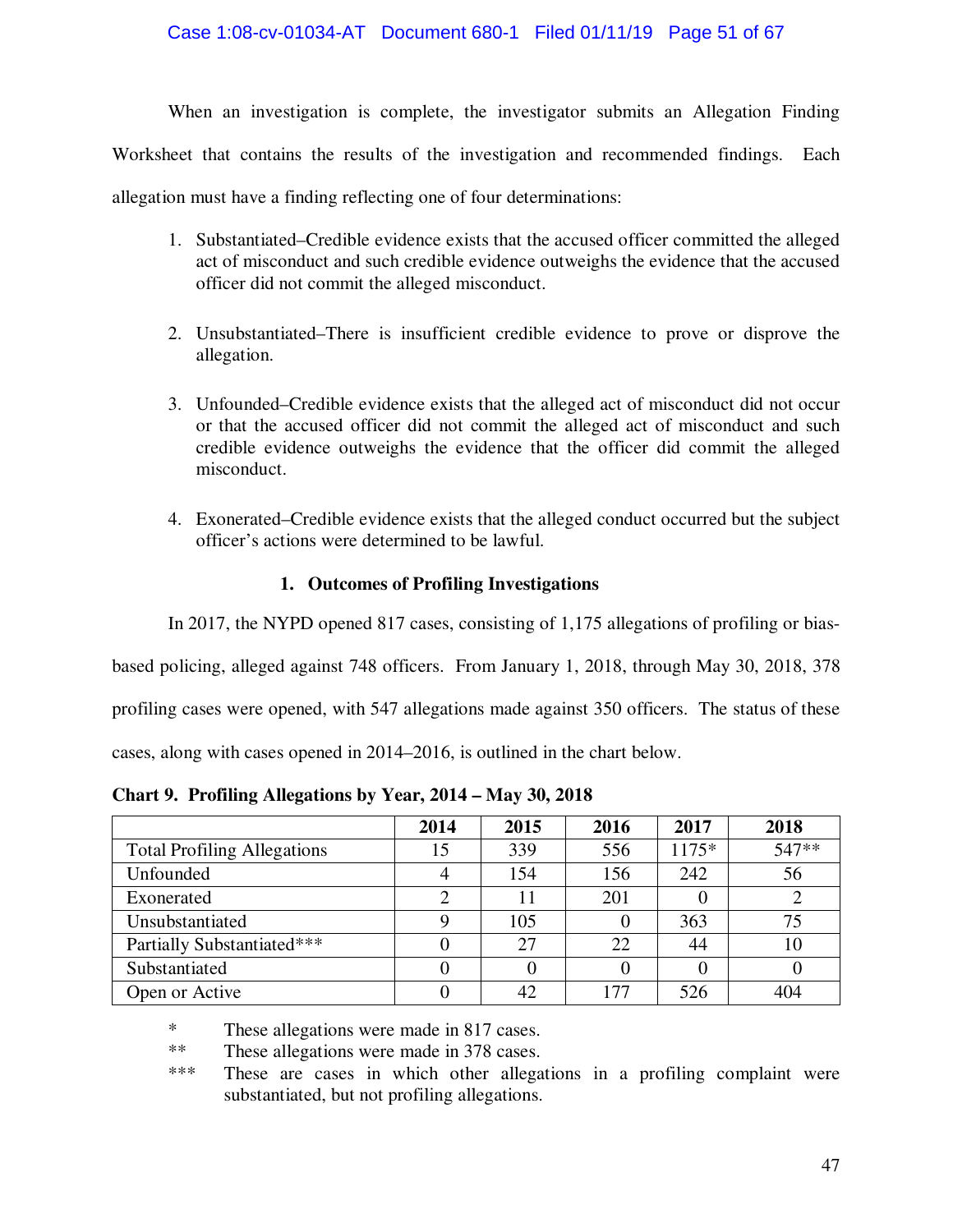#### Case 1:08-cv-01034-AT Document 680-1 Filed 01/11/19 Page 52 of 67

Proving bias against an individual officer is difficult because it requires a conclusion about that officer's state of mind. The NYPD, like other major police departments around the country, has not substantiated any. It is therefore very important to ensure that the Department's profiling investigations are thorough. The monitor team has been reviewing samples of profiling investigations to make this evaluation. Special attention is paid to cases involving officers against whom there are multiple allegations made or commands in which there is a high incidence of claims. When the monitor team completes its review of a sufficient number of these cases, the results will be reported.

In January 2016, the NYPD combined four categories of allegations (race, color, ethnicity, and nationality) into one category–"Race/Color/Ethnicity/National Origin." This category continues to have the largest percentage of profiling allegations investigated in 2017. Other categories included age, gender, religion, disability, gender identity, sexual orientation, and housing status.

| <b>Profiling Allegations</b>   | <b>Open</b> | <b>Exonerated Unfounded</b> |                | Unsubstantiated | <b>Total</b> |
|--------------------------------|-------------|-----------------------------|----------------|-----------------|--------------|
| Profiling $-$ Age              | 10          | $\Omega$                    | 6              |                 | 17           |
| Profiling – Citizenship Status | 6           | $\overline{0}$              | 3              |                 | 10           |
| Profiling $-$ Color*           | 19          | 3                           | 85             | 51              | 158          |
| Profiling – Disability         | 22          | $\overline{0}$              | 14             | 4               | 40           |
| Profiling – Ethnicity*         |             | 3                           | 48             | 18              | 76           |
| Profiling – Gender             | $\theta$    | $\overline{0}$              | 11             |                 | 12           |
| Profiling – Gender Identity    | 2           | $\overline{0}$              | $\overline{2}$ | $\theta$        | 4            |
| Profiling – Gender, Gender     |             |                             |                |                 |              |
| Identity                       | 34          | 0                           | 18             | 11              | 63           |
| Profiling – Housing Status     | 11          | $\theta$                    | 4              | 3               | 18           |
| Profiling – National Origin*   |             | $\overline{0}$              | 21             | 7               | 29           |
| Profiling – Other              | 259         | $\overline{0}$              | 122            | 67              | 448          |
| Profiling – Race*              |             | $\overline{2}$              | 31             | 16              | 56           |
| Profiling – Race, Color,       |             |                             |                |                 |              |
| Ethnicity, National Origin     | 628         |                             | 277            | 197             | 1103         |
| Profiling – Religion           | 45          |                             | 39             | 21              | 106          |

**Chart 10. Profiling Allegations by Outcome**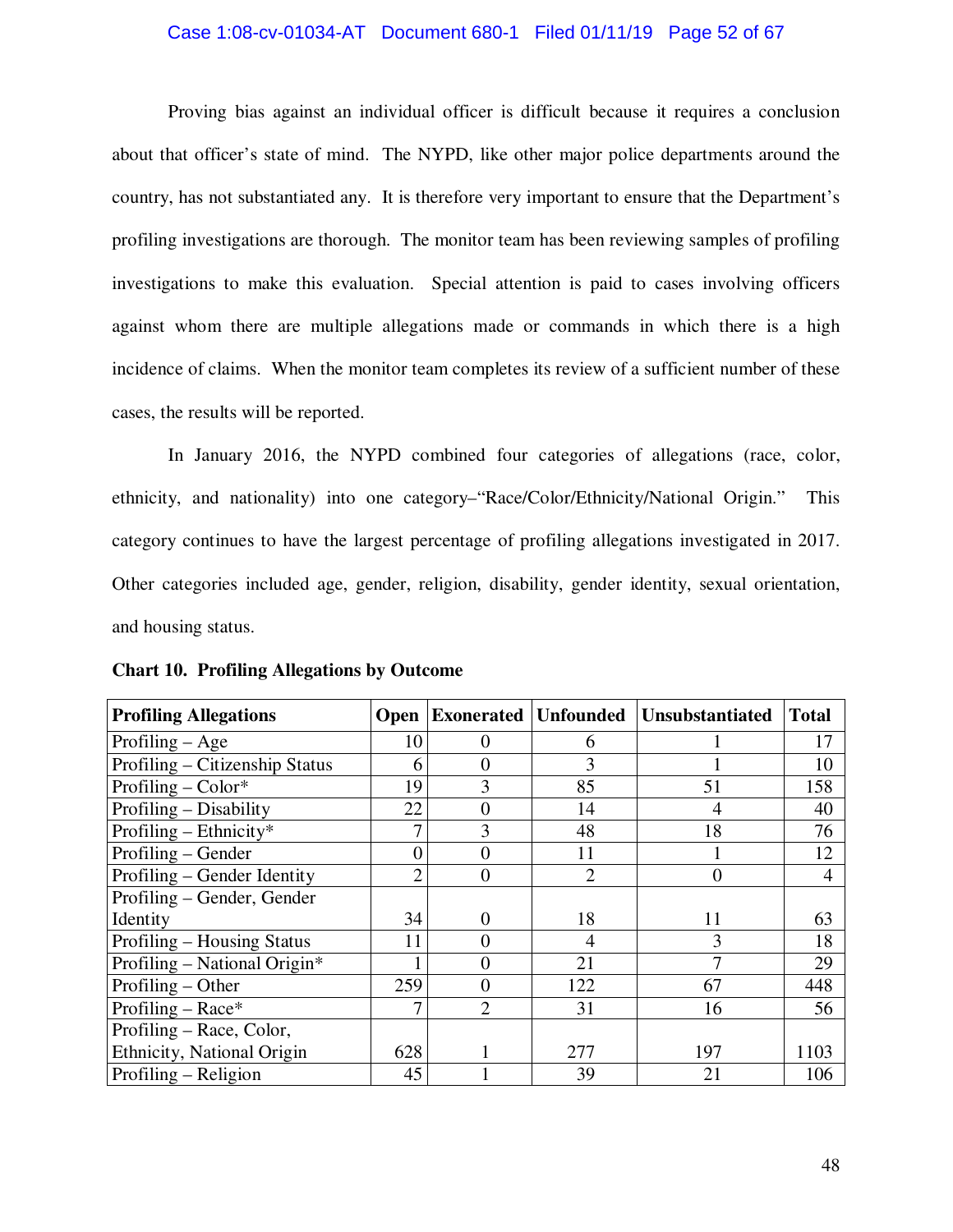| <b>Profiling Allegations</b>          |      |    |     | Open Exonerated Unfounded Unsubstantiated Total |      |
|---------------------------------------|------|----|-----|-------------------------------------------------|------|
| <b>Profiling – Sexual Orientation</b> |      |    |     |                                                 | 84   |
| Total                                 | 1104 | 10 | 699 | 411                                             | 2224 |

\*These four allegation types were combined into one category effective January 1, 2016. The allegations listed in these separate categories were made in 2014 and 2015.

Among the profiling cases investigated by the NYPD, there were several individual officers named in more than one case. Twenty-eight officers were the subject of three or more profiling cases. In addition, 10 precincts had 20 or more profiling cases investigated against officers in their command. Two Traffic commands had 40 or more profiling cases investigated against officers in their command.

#### **Chart 11. Member of Service and Precinct Overview in Profiling Allegations**

| Number of Officers Named in More than Two Profiling Cases (2014 – May 2018)  |    |
|------------------------------------------------------------------------------|----|
| Number of Officers Named in More than Four Profiling Cases (2014 – May 2018) |    |
| Number of Precincts with 20 or more Profiling Cases                          | 10 |
| Number of Traffic Commands with 20 or More Profiling Cases                   |    |
| Number of Traffic Commands with 40 or More Profiling Cases                   |    |

## **b. NYPD Handling of Substantiated CCRB Cases**

At trial, the court found that the NYPD failed to impose meaningful discipline when the CCRB determined that officers engaged in unconstitutional stops and frisks. The court's order requires the NYPD to improve its procedures for handling CCRB findings of substantiated misconduct during stops. Specifically, the Department Advocate's Office (DAO) must provide more deference to credibility determinations made by the CCRB, use an evidentiary standard that is neutral between the claims of complainants and officers, and not require that physical evidence corroborate the complaint.

The CCRB handles four types of complaints: (1) Excessive or Unnecessary Force, (2) Abuse of Authority (such as an improper stop, question, frisk, search, strip search, vehicle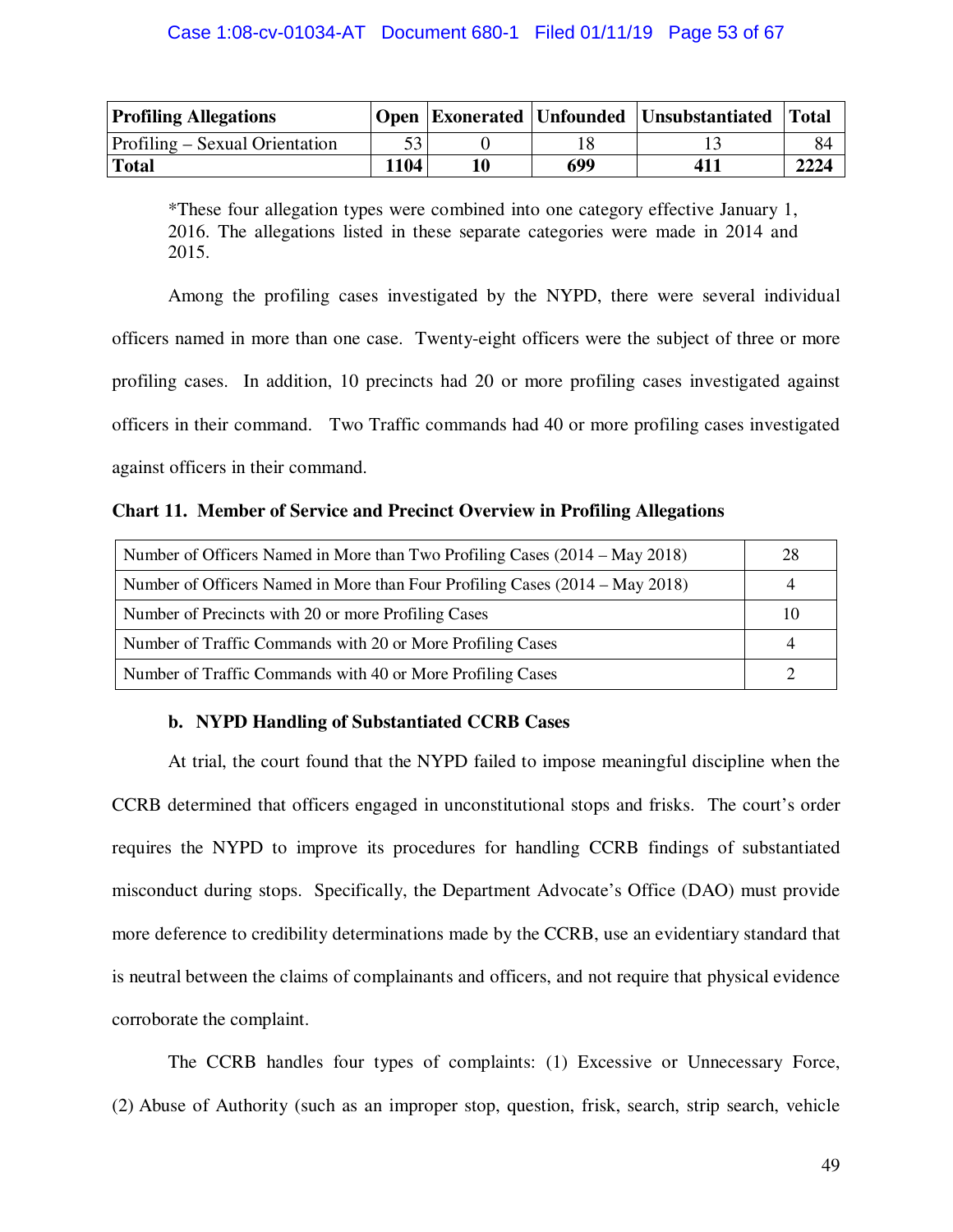#### Case 1:08-cv-01034-AT Document 680-1 Filed 01/11/19 Page 54 of 67

stop and search, and refusal to provide name and shield), (3) Discourtesy (for example cursing or using foul language), and (4) Offensive Language (e.g., using slurs about a person's race, ethnicity, religion, sex, sexual orientation, or physical disability). These types of matters are referred to as FADO allegations (Force, Abuse of Authority, Discourtesy, and Offensive Language). Non-FADO cases are referred by CCRB to IAB or the Office of the Chief of Department (OCD). FADO cases involving more serious or criminal allegations are investigated by both the CCRB and IAB. All complaints against NYPD members of service reported to the CCRB are entered into the CCRB's complaint tracking system, but only those with a FADO allegation are investigated.

Prior to conducting a full investigation, the CCRB determines if a complaint is suitable for mediation. If it is and both the complainant and subject officer agree to mediate, a mediation session is held to resolve allegations of misconduct. Professionally trained mediators not affiliated with either the NYPD or the CCRB are used. The sessions are confidential and the parties hear each other's explanations for what occurred. In 2017, there were 417 cases in which both the complainant and officer agreed to mediation. In slightly more than half those cases (213 cases), mediation was attempted, but the complainant did not appear for the mediation session or failed to respond to requests for scheduling. When both parties attended mediation sessions, there was a high success rate. In 2017, the CCRB conducted 226 mediation sessions with 204 cases being successfully mediated (a 90 percent success rate).<sup>9</sup>

When a case is not suitable for mediation, or if the complainant who initially agreed to mediation is not satisfied with that process and requests an investigation, the case is returned to the Investigations Division. At the conclusion of the investigation, the investigator prepares an

-

<sup>&</sup>lt;sup>9</sup> The number of cases mediated includes all mediated FADO complaints, not just complaints involving stop and frisk and trespass enforcement.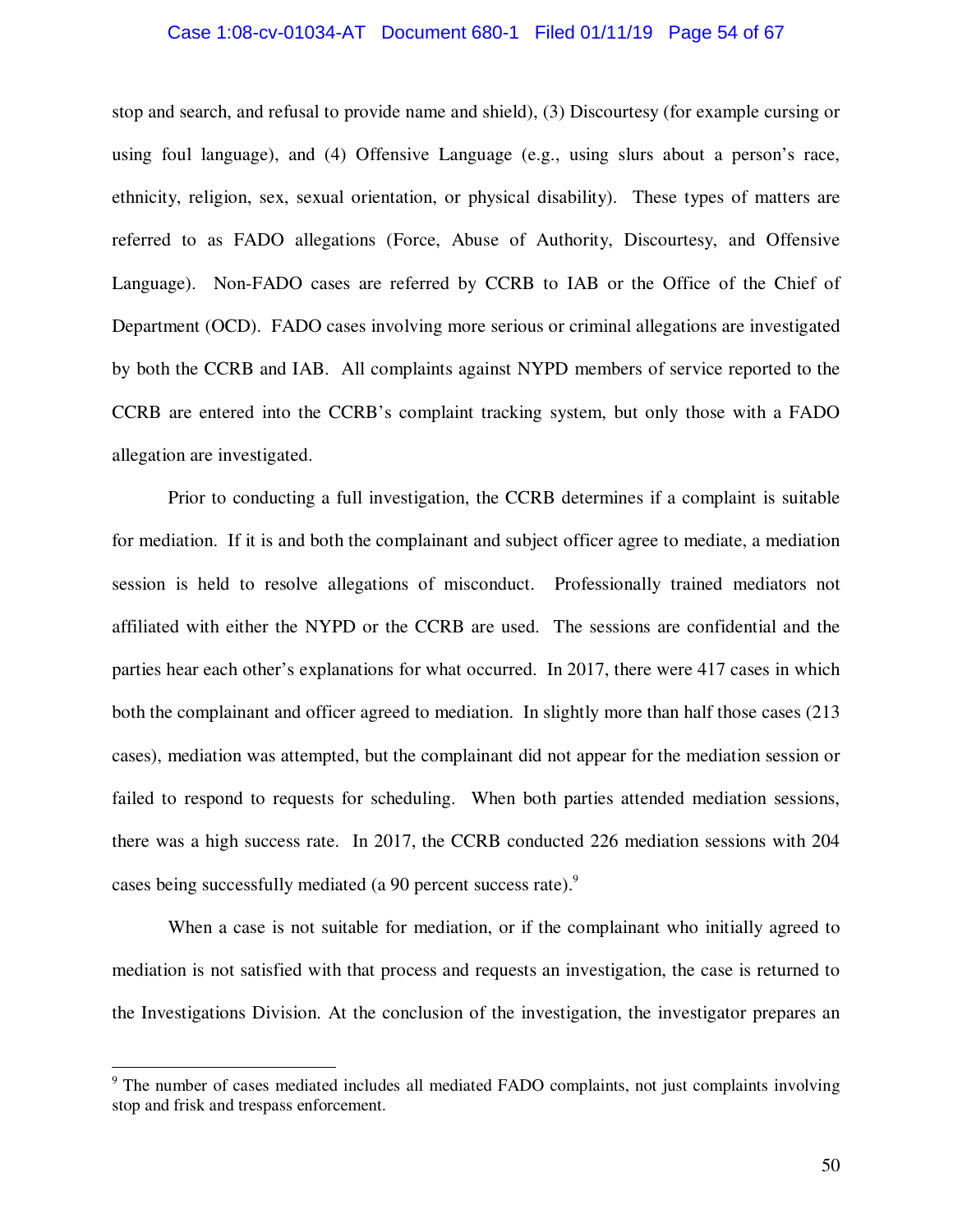#### Case 1:08-cv-01034-AT Document 680-1 Filed 01/11/19 Page 55 of 67

investigation report and refers the case findings and disposition recommendations to the CCRB Board. A panel of three board members or the full board reviews cases and makes a finding as to each complaint allegation of misconduct (e.g. substantiated, unfounded, exonerated, unsubstantiated) and, for substantiated findings, makes discipline recommendations to the Police Commissioner, who has the sole authority to impose discipline.

The CCRB can "truncate" and close a case when an investigation could not be completed because there is pending litigation or the complainant is unavailable, is uncooperative, or requests that his or her case be withdrawn. Prior to truncating a case based on unavailable or uncooperative complainants, the CCRB has protocols for delineating steps that should be attempted to try to contact and locate a complainant. If there is video evidence clear enough to make a determination on the merits, the CCRB will not truncate the case when the complainant is unavailable or uncooperative. In 2017, the CCRB received 4,487 cases within its jurisdiction and 2,256 (55%) were truncated. CCRB can also close a case as "Officer Unidentified" if the investigation was unable to identify any of the officers accused of the alleged misconduct. Cases that are fully investigated by the CCRB are closed with one of the following dispositions for each FADO allegation: Substantiated, Unsubstantiated, Unfounded, or Exonerated. The definitions for these dispositions are the same definitions as used by the NYPD. See Section VIII.a above. If the CCRB investigation determines there was other misconduct outside the CCRB's jurisdiction, the CCRB refers the case to the NYPD for additional action as Other Misconduct Noted (OMN).

Approximately 33 percent of the complaints closed by the CCRB in 2017 were fully investigated (1,349 complaints). Among the complaints received, the number of allegations involving stop, question, frisk and search of persons rose slightly from 871 in 2016 to 903 in 2017. Although the number of these allegations increased, the number of substantiated

51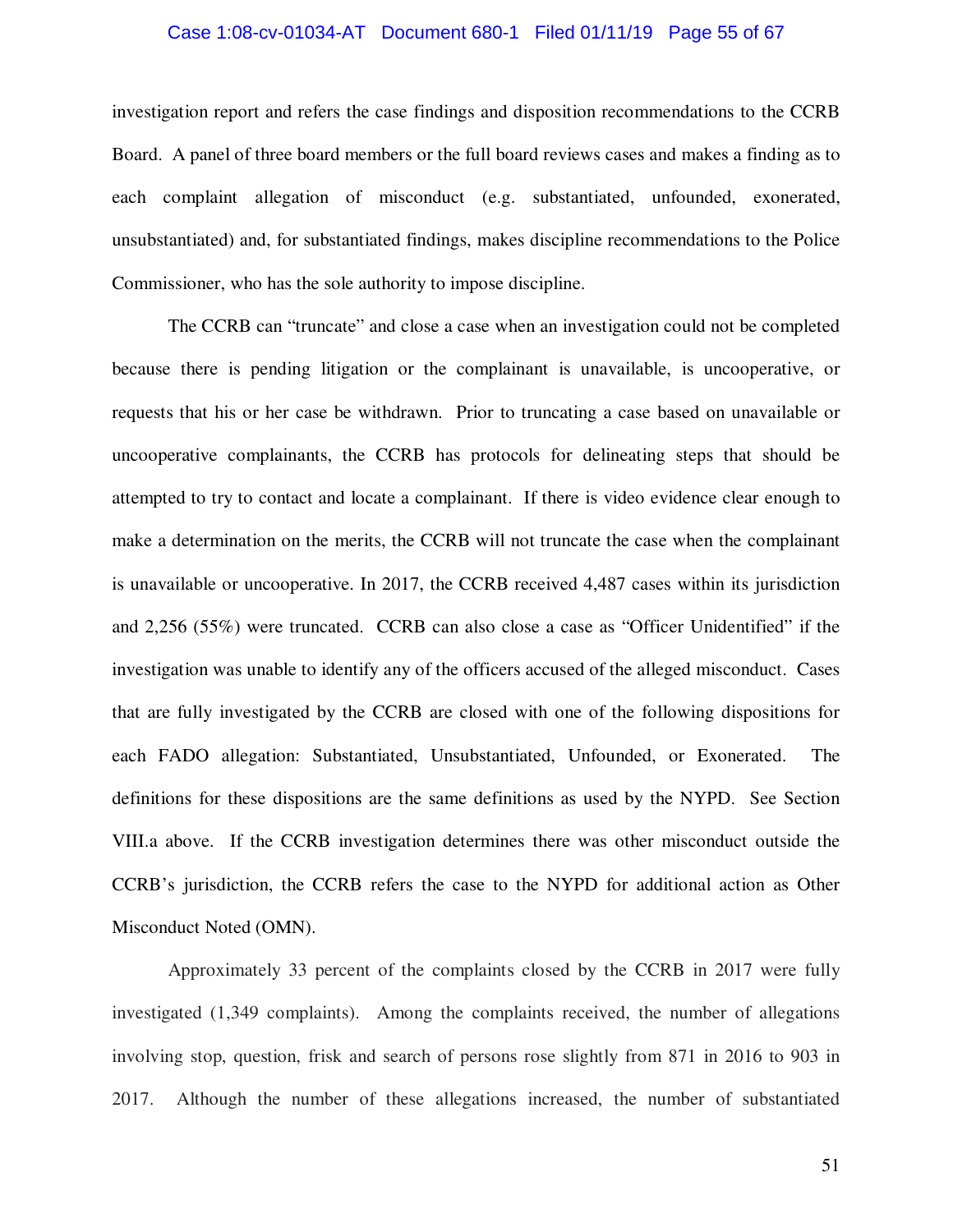allegations overall declined.

The NYPD has provided the monitor team with data regarding substantiated CCRB complaints from 2014 to August 31, 2018, involving stop, question, frisk and/or search allegations, and the final disposition of those cases by the NYPD. Chart 12 below sets out the complaints from 2014 to August 31, 2018. Among the 102 stop and frisk complaints that the CCRB substantiated and sent to the NYPD in 2017, 32 were substantiated for misconduct that involved only unlawful stop allegations; 25 for only unlawful frisks; six for misconduct in questioning; five for only unlawful searches; and 33 for a combination of stop, question, frisk, and/or search allegations. One 2017 complaint involved only trespass enforcement.

**Chart 12. Types of Allegations Identified in Substantiated Cases** 

| <b>Allegation Type</b>     | 2014 | 2015 | 2016     | 2017 | $2018 - Aug. 31$ | <b>Total</b> |
|----------------------------|------|------|----------|------|------------------|--------------|
| Combined SQF and/or Search | 59   | 94   | 65       | 33   | 12               | 263          |
| Stop Only                  | 50   | 83   | 73       | 32   | 15               | 253          |
| Question Only              | 11   | 10   | 8        | 6    |                  | 37           |
| Frisk Only                 | 40   | 59   | 49       | 25   | 21               | 194          |
| Search Only                | 19   | 21   | 17       | 5    |                  | 70           |
| <b>Trespass</b>            | 0    |      | $\Omega$ |      |                  |              |
| Total                      | 179  | 268  | 212      | 102  | 58               | 819          |

When the CCRB substantiates an allegation, the Board makes discipline recommendations that fall within the following categories:

- **Charges and Specifications**. The subject officer is prosecuted by the CCRB Administrative Prosecution Unit and the discipline recommendation can include termination.
- **Command Discipline B**. The commanding officer can impose discipline ranging from a reprimand up to ten days loss of vacation.
- **Command Discipline A**. The commanding officer can impose discipline ranging from a reprimand up to five days loss of vacation.
- **Training**. The required training will depend on the circumstances of the violation and the history of the officer.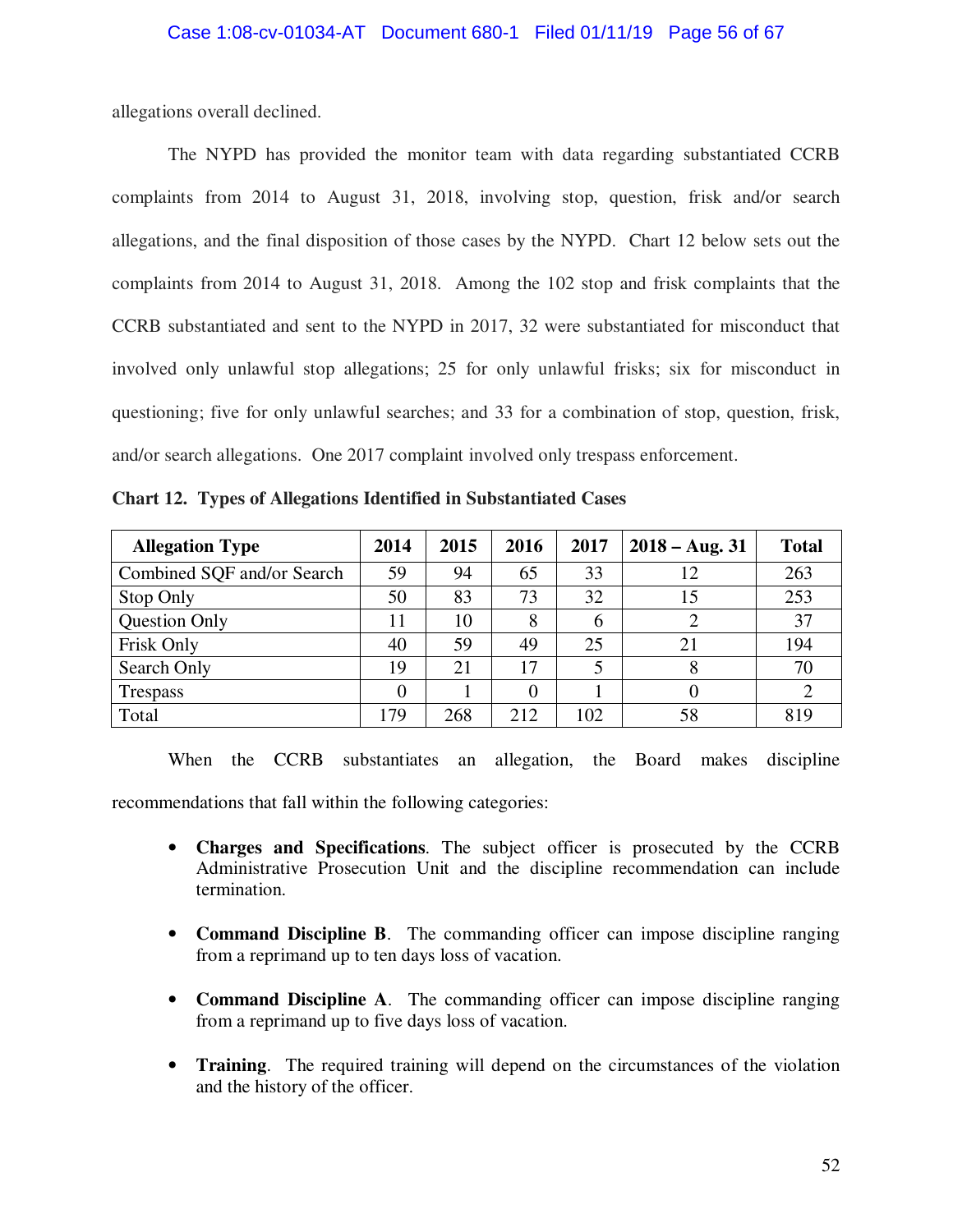• **Instruction.** The officer receives counseling and direction.

#### **1. DAO Request for Reconsideration of CCRB Recommendation**

The Department Advocate's Office (DAO) is the division within the NYPD that receives CCRB findings and recommendations for discipline. In 2014, the NYPD and the CCRB established a new "reconsideration process" in which the DAO can ask the CCRB to reconsider its decision to substantiate an allegation or its recommended discipline. The DAO must state in writing why it is making the reconsideration request. In response, the CCRB can modify its substantiated finding and/or discipline recommendation, or it can decide to maintain the original finding and recommendation. In either situation, the police commissioner makes the final decision on what discipline to impose, if any, after reviewing both the DAO's and the CCRB's findings and recommendations.

The monitor team undertook a review of DAO reconsideration requests made in 2017 and in the first six months of 2018 (for substantiated CCRB cases decided in 2015, 2016, and 2017) to determine whether the court's requirements, set forth above at Section VIII.b, were being met. The monitor team reviewed 51 cases containing stop, question, frisk, or search allegations, involving 88 officers.

The monitor team reviewed the DAO's reconsideration memoranda and the CCRB's responses in all 51 cases. Many of the cases involved the DAO's request that the CCRB reduce its discipline recommendation. Because the DAO was not challenging the disposition, it was clear on the face of the DAO memos that its requests did not present an issue with regard to credibility. However, in eight cases, involving 11 officers, it was necessary to review not only the DAO memo to the CCRB but also the underlying investigative files consisting of witness statements and summaries, NYPD documents (such as radio runs, stop reports, and memo books), and multiple video and audio recordings.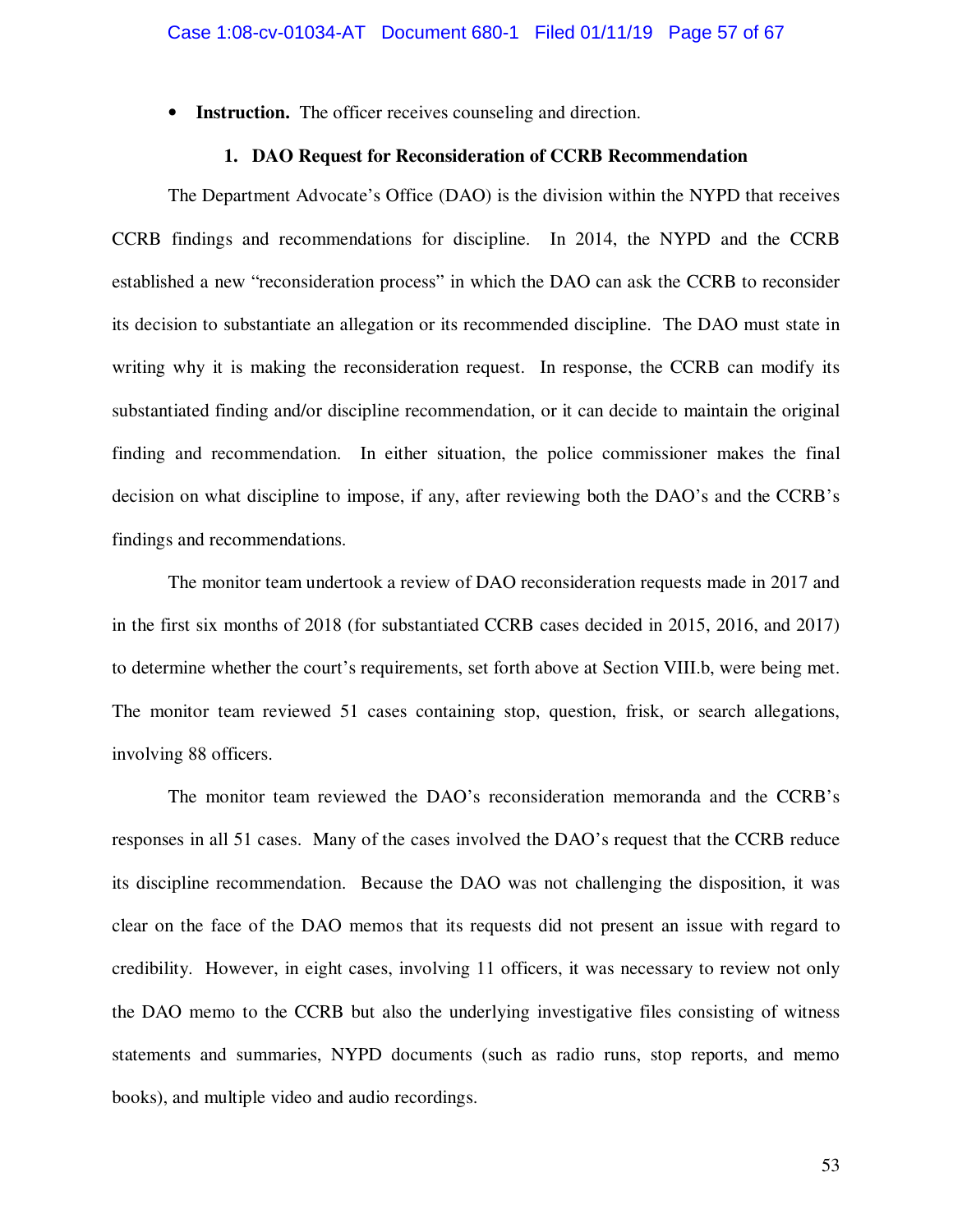After reviewing these files and discussing these cases with the NYPD, the monitor team's view was that the DAO did not give sufficient deference to the CCRB's credibility findings in three cases (involving four officers) out of the eight given additional review.

## **2. Reconsideration Request Data**

The NYPD provided the monitor with data regarding substantiated CCRB cases involving stop, question, frisk, or search allegations, the DAO reconsideration requests, and the outcomes of those reconsideration requests. The DAO agreed with CCRB's findings and recommendations in a majority of the cases in which allegations were substantiated by the CCRB. However, the rate of agreement decreased from 2014 to 2017. In 2014, the DAO agreed with the CCRB findings and recommendations in 82 percent of cases. In 2015, the DAO agreed with 64 percent of the substantiated CCRB cases. In 2016, the rate of agreement was 52 percent; in 2017, it was 54 percent.

|      | <b>Substantiated</b> | <b>Cases in Which NYPD</b> |                        | <b>Cases in Which NYPD</b>       |
|------|----------------------|----------------------------|------------------------|----------------------------------|
|      | <b>SQF CCRB</b>      | <b>Agrees with CCRB</b>    | <b>Cases in Which</b>  | <b>Changed Disposition or</b>    |
|      | <b>Cases Sent to</b> | <b>Discipline</b>          | <b>DAO</b> Requested   | <b>Discipline Recommendation</b> |
| Year | <b>NYPD</b>          | Recommendation $(\% )$     | <b>Reconsideration</b> | <b>Without Reconsideration</b>   |
| 2014 | 193                  | 159 (82%)                  | 20                     | 14                               |
| 2015 | 355                  | 226 (64%)                  | 47                     | 82                               |
| 2016 | 222                  | 115 (52%)                  | 88                     | 19                               |
| 2017 | 79<br>(closed cases) | 43 (54%)                   |                        | 25                               |

**Chart 13. DAO Agreement with CCRB Recommendations, 2014-2017** 

**Chart 14. Reconsideration Cases** 

|      |                              | <b>Number of Cases Seeking</b> | <b>Number of Cases Seeking</b>       |
|------|------------------------------|--------------------------------|--------------------------------------|
|      | <b>Total Number of</b>       | <b>Reconsideration of</b>      | <b>Reconsideration of Discipline</b> |
| Year | <b>Reconsideration Cases</b> | <b>Disposition</b>             | <b>Recommendation</b>                |
| 2014 | 20                           | $2(1$ partial)*                | $19(1$ partial)                      |
| 2015 | 47                           | $22(7$ partial)                | 32 (7 partial)                       |
| 2016 | 88                           | 48 (9 partial)                 | $49(9$ partial)                      |
| 2017 |                              | $10(4$ partial)                | $5(4$ partial)                       |

\* Cases are listed as "partial" if there are multiple allegations and the DAO requests a different reconsideration (disposition or discipline recommendation) for each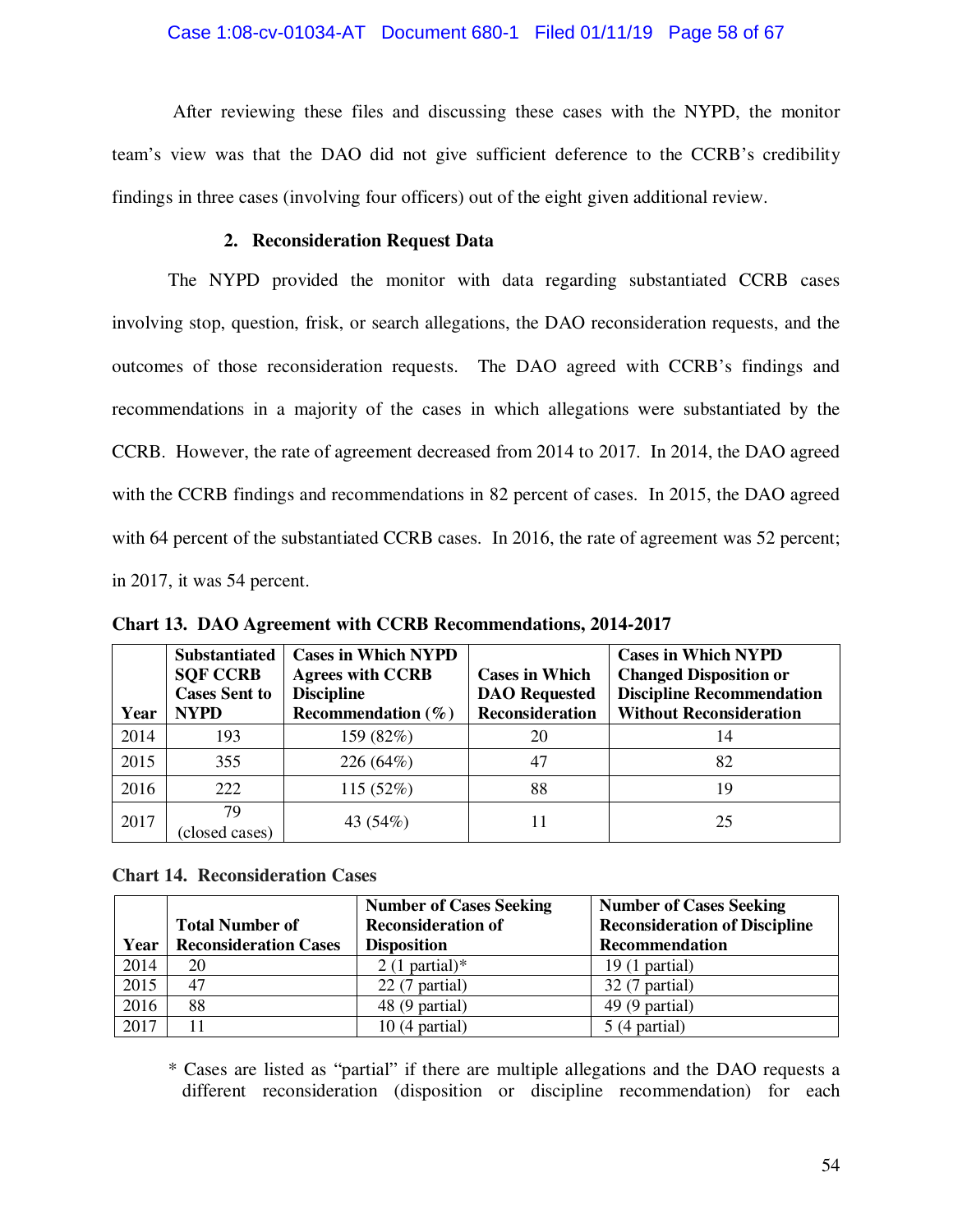## Case 1:08-cv-01034-AT Document 680-1 Filed 01/11/19 Page 59 of 67

allegation, or if one or more allegations are reconsidered while other allegations in the case are not.

When the DAO requested the CCRB to reconsider its disposition or discipline recommendation, it agreed with the reconsideration request (on either the findings, the discipline recommendation, or both) in four cases in 2014, 13 cases in 2015, 13 cases in 2016 and one case in 2017. When the DAO requested reconsideration but the CCRB maintained its recommendation and did not change its disposition or discipline recommendation, the DAO forwarded to the Police Commissioner both the CCRB findings and recommendation and the DAO recommendation.

In 2014, the Police Commissioner agreed with the DAO in 15 cases in which the DAO and CCRB disagreed; agreed with the CCRB in one case; and imposed a penalty that was in between the CCRB's and the DAO's recommendations in one case. In 2015, the Police Commissioner agreed with the DAO recommendation in 27 cases, agreed with the CCRB in three cases, and disagreed with both recommendations in five cases. In 2016, the Police Commissioner agreed with the DAO in 46 cases, agreed with the CCRB in 14 cases, and disagreed with both in 13 cases.

| <b>Chart 15. Outcome of Reconsideration Requests 2014</b> |  |  |  |  |  |
|-----------------------------------------------------------|--|--|--|--|--|
|-----------------------------------------------------------|--|--|--|--|--|

| <b>Reconsideration Outcome</b>                                                                                  |        |
|-----------------------------------------------------------------------------------------------------------------|--------|
| CCRB agreed with DAO reconsideration request                                                                    |        |
| CCRB reduced discipline recommendation, but not as far as DAO suggested                                         |        |
| CCRB disagreed with DAO reconsideration request, and Police Commissioner<br>agreed with the CCRB recommendation | 1*     |
| CCRB disagreed with DAO reconsideration request and Police Commissioner<br>agreed with DAO recommendation       | $15**$ |
| Police Commissioner disagreed with both CCRB and DAO recommendations                                            |        |
| $D_{\alpha+1}$                                                                                                  |        |

\* Partial<br>\*\* 5 Pertie 5 Partials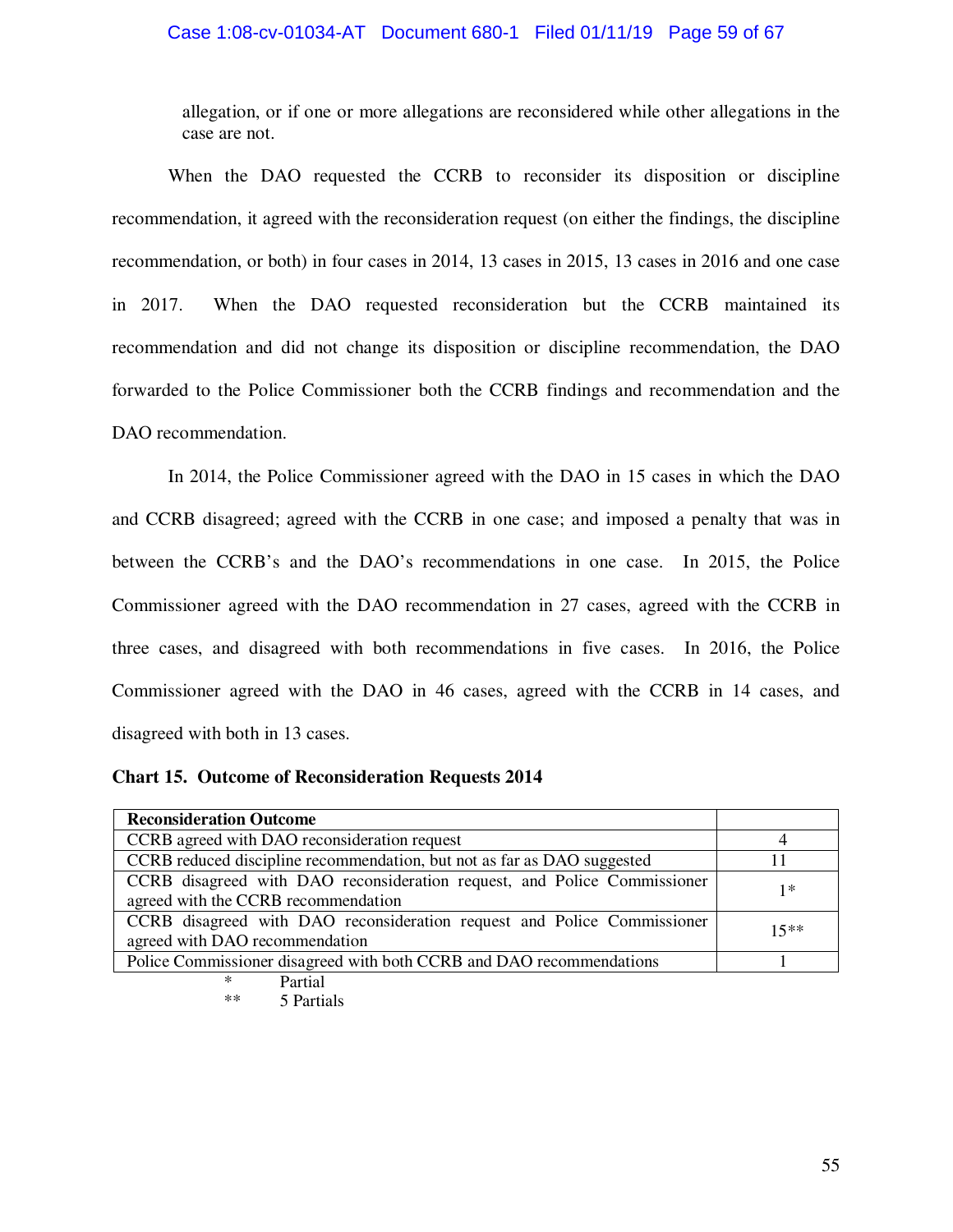## **Chart 16. Outcome of Reconsideration Requests 2015**

| <b>Reconsideration Outcome</b>                                               |        |
|------------------------------------------------------------------------------|--------|
| CCRB agreed with DAO reconsideration request                                 | $13*$  |
| CCRB reduced discipline recommendation, but not as far as DAO suggested      | 14     |
| CCRB disagreed with the DAO reconsideration request, and Police Commissioner |        |
| agreed with the CCRB recommendation                                          |        |
| CCRB disagreed with DAO reconsideration request and the Police Commissioner  | $27**$ |
| agreed with DAO recommendation                                               |        |
| Police Commissioner disagreed with both CCRB and DAO recommendations         |        |

\* 2 Partials

6 Partials

#### **Chart 17. Outcome of Reconsideration Request 2016**

| <b>Reconsideration Outcome</b>                                                                              |         |
|-------------------------------------------------------------------------------------------------------------|---------|
| CCRB agreed with DAO reconsideration request                                                                | $13*$   |
| CCRB reduced discipline recommendation, but not as far as DAO suggested                                     |         |
| CCRB disagreed with DAO reconsideration request, and Police Commissioner<br>agreed with CCRB recommendation | $14**$  |
| CCRB disagreed with DAO reconsideration request and Police Commissioner<br>agreed with DAO recommendation   | $46***$ |
| Police Commissioner disagreed with both CCRB and DAO recommendations                                        |         |

\*  $1$  Partial<br>\*\*  $5$  Partials \*\*  $5$  Partials<br>\*\*\*  $13$  Pertials 13 Partials

In 2017, among 79 cases closed, there were 11 requests from the DAO seeking reconsideration of CCRB's disposition or recommended discipline. Of the 11 cases in which the DAO requested reconsideration, the CCRB agreed to change its discipline recommendation in one case, agreed to reduce its discipline recommendation but not as far as the DAO requested in a second, and either declined to reconsider or maintained its recommendation in the other nine cases. After reviewing both the CCRB recommendations and the DAO's recommendation, the Police Commissioner agreed with the DAO in seven of the ten matters and agreed with the CCRB in one case. In two matters, the Police Commissioner disagreed with both the DAO and the CCRB regarding the final disposition of the case.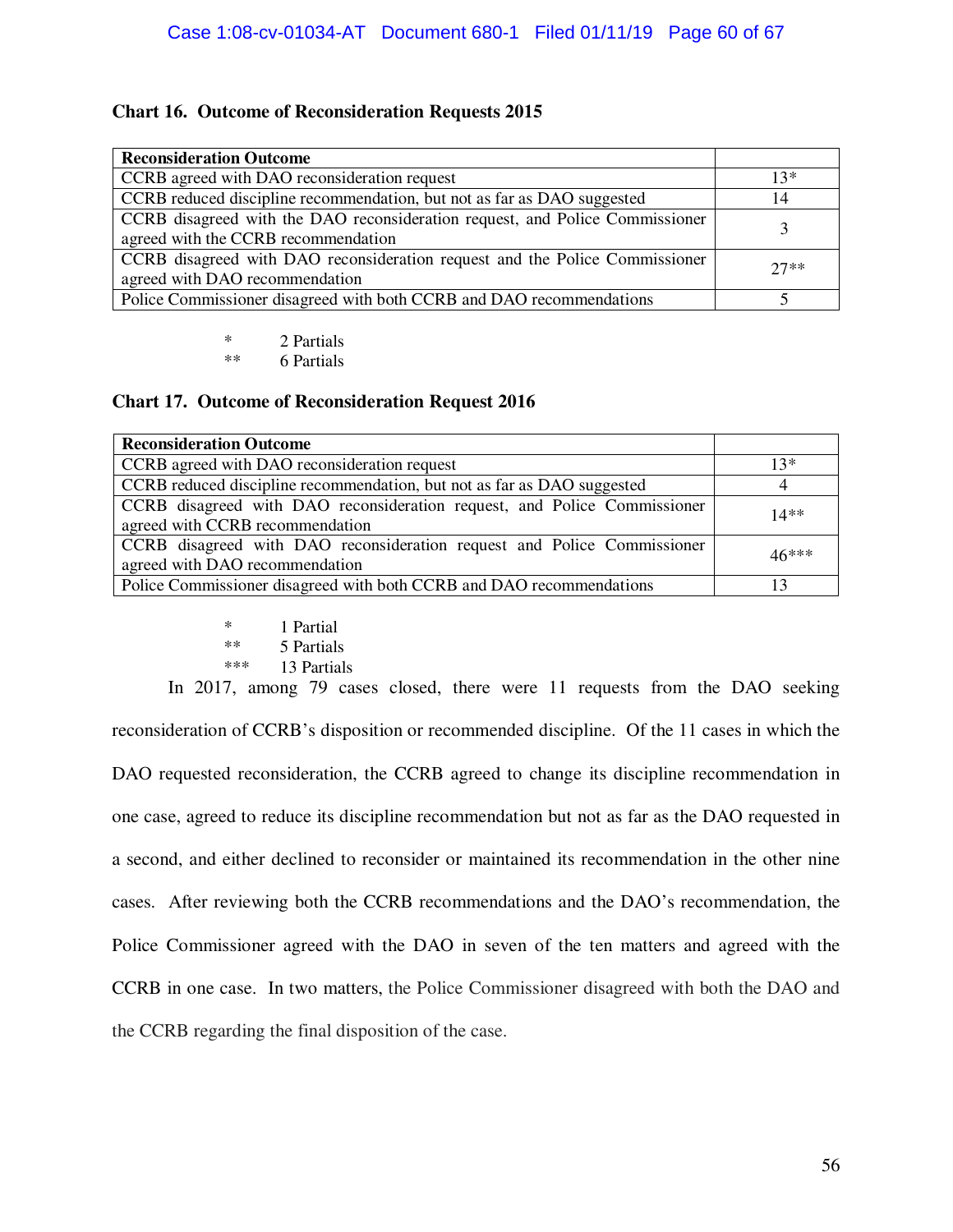## **Chart 18. Outcome of Reconsideration Request 2017**

| <b>Reconsideration Outcome</b>                                                                                          |  |
|-------------------------------------------------------------------------------------------------------------------------|--|
| CCRB agreed with DAO reconsideration request                                                                            |  |
| CCRB reduced discipline recommendation, but not as far as the DAO suggested                                             |  |
| CCRB disagreed with the DAO reconsideration request, and the Police Commissioner agreed<br>with the CCRB recommendation |  |
| CCRB disagreed with the DAO reconsideration request and the Police Commissioner agreed<br>with the DAO recommendation   |  |
| Police Commissioner disagreed with both the CCRB and the DAO recommendations                                            |  |

## **3. NYPD Discipline and Penalties Imposed**

The graphs and charts below illustrate the final discipline and penalties imposed for substantiated CCRB cases sent to the NYPD in 2014 through 2017. The data show that the final discipline and penalties imposed have declined over these years. This decline resulted from (1) changes in the initial CCRB recommendations made to the NYPD and (2) the final disposition and penalties imposed by the NYPD. The monitor will be evaluating the appropriateness of these outcomes in a future report.



## **Figure 2. Discipline and Penalties for Substantiated Cases Sent to NYPD in 2014**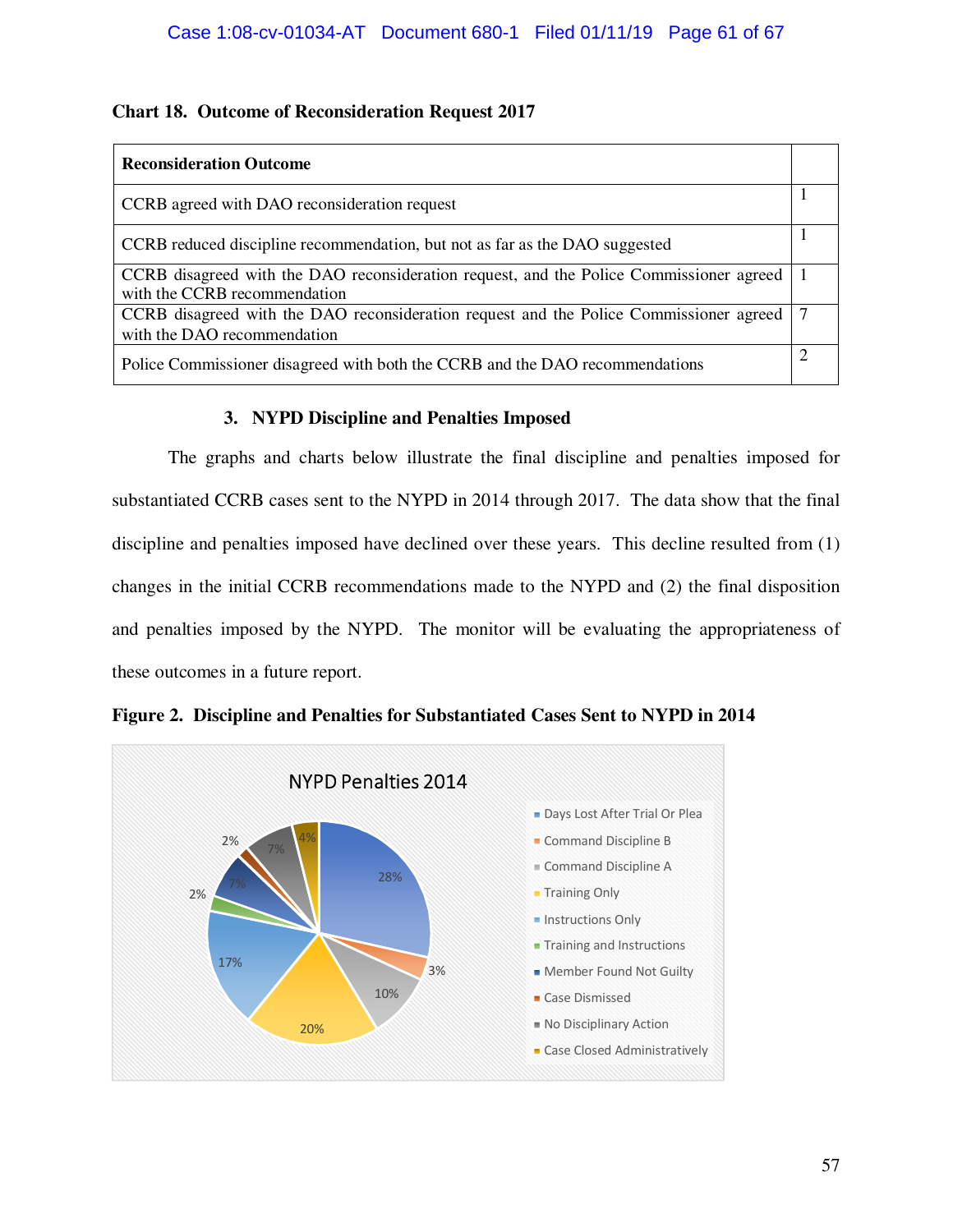## Case 1:08-cv-01034-AT Document 680-1 Filed 01/11/19 Page 62 of 67

| <b>Discipline</b>                                                     | <b>Number of Cases</b> | Days or Hours Lost      |
|-----------------------------------------------------------------------|------------------------|-------------------------|
| Losing Vacation Days After Trial or<br><b>Through Negotiated Plea</b> | 51                     | 270 Days Lost           |
| Command Discipline B                                                  | 6                      | 25 Days Lost            |
| Command Discipline A                                                  | 17                     | 1 Day Lost, 1 Hour Lost |
| <b>Training Only</b>                                                  | 35                     |                         |
| <b>Instructions Only</b>                                              | 31                     |                         |
| Training and Instructions                                             | 4                      |                         |
| Member Found Not Guilty                                               | 12                     |                         |
| <b>Case Dismissed</b>                                                 | 3                      |                         |
| No Disciplinary Action                                                | 13                     |                         |
| Case Closed Administratively                                          | 7                      |                         |
| <b>Total Closed Cases</b>                                             | 179                    |                         |

## **Figure 3. Discipline and Penalties for Substantiated Cases Sent to NYPD in 2015**



| <b>Discipline</b>                                                     | <b>Number of Cases</b> | <b>Days or Hours Lost</b> |
|-----------------------------------------------------------------------|------------------------|---------------------------|
| Losing Vacation Days After Trial or<br><b>Through Negotiated Plea</b> | 31                     | 239 Days Lost             |
| Command Discipline B                                                  | 17                     | 6 Days Lost; 1 Hour Lost  |
| Command Discipline A                                                  | 67                     | 25 Hours Lost             |
| <b>Training Only</b>                                                  | 70                     |                           |
| <b>Instructions Only</b>                                              | 23                     |                           |
| Training and Instructions                                             | 27                     |                           |
| Member Found Not Guilty                                               |                        |                           |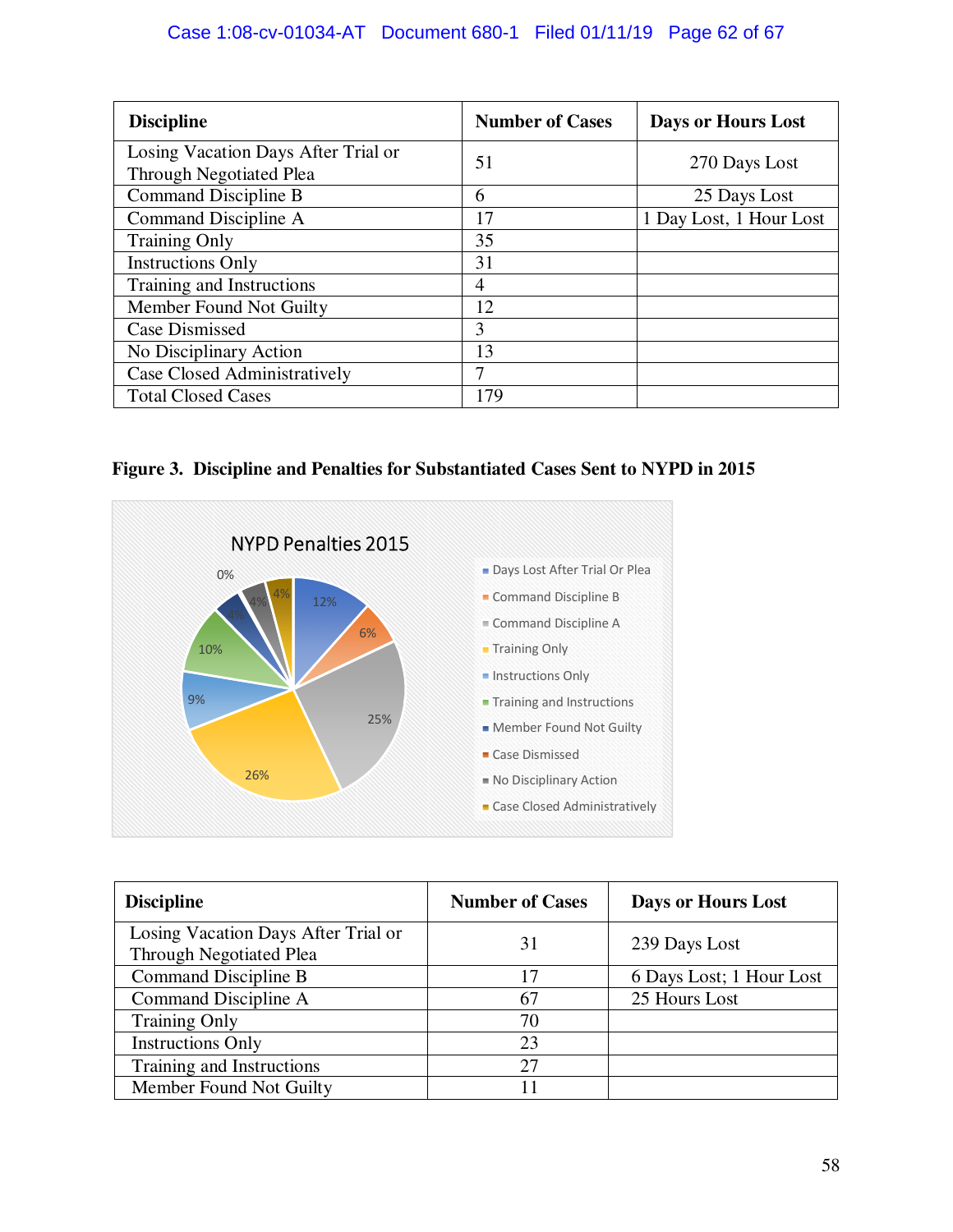| <b>Discipline</b>            | <b>Number of Cases</b> | Days or Hours Lost |
|------------------------------|------------------------|--------------------|
| Case Dismissed               |                        |                    |
| No Disciplinary Action       |                        |                    |
| Case Closed Administratively |                        |                    |
| <b>Total Closed Cases</b>    | 268                    |                    |

|  | Figure 4. Discipline and Penalties for Substantiated Cases Sent to NYPD in 2016 |  |  |
|--|---------------------------------------------------------------------------------|--|--|



| <b>Discipline</b>                                                     | <b>Number of Cases</b> | <b>Days or Hours Lost</b>  |
|-----------------------------------------------------------------------|------------------------|----------------------------|
| Losing Vacation Days After Trial or<br><b>Through Negotiated Plea</b> | 14                     | 121 Days Lost              |
| Command Discipline B                                                  | 8                      | 4 Days Lost; 10 Hours Lost |
| Command Discipline A                                                  | 49                     | 4 Days Lost; 6 Hours Lost  |
| <b>Training Only</b>                                                  | 82                     |                            |
| <b>Instructions Only</b>                                              | 7                      |                            |
| Training and Instructions                                             | 23                     |                            |
| Member Found Not Guilty                                               | O                      |                            |
| No Disciplinary Action                                                | 17                     |                            |
| Case Closed Administratively                                          | 9                      |                            |
| <b>Total Closed Cases</b>                                             | 212                    |                            |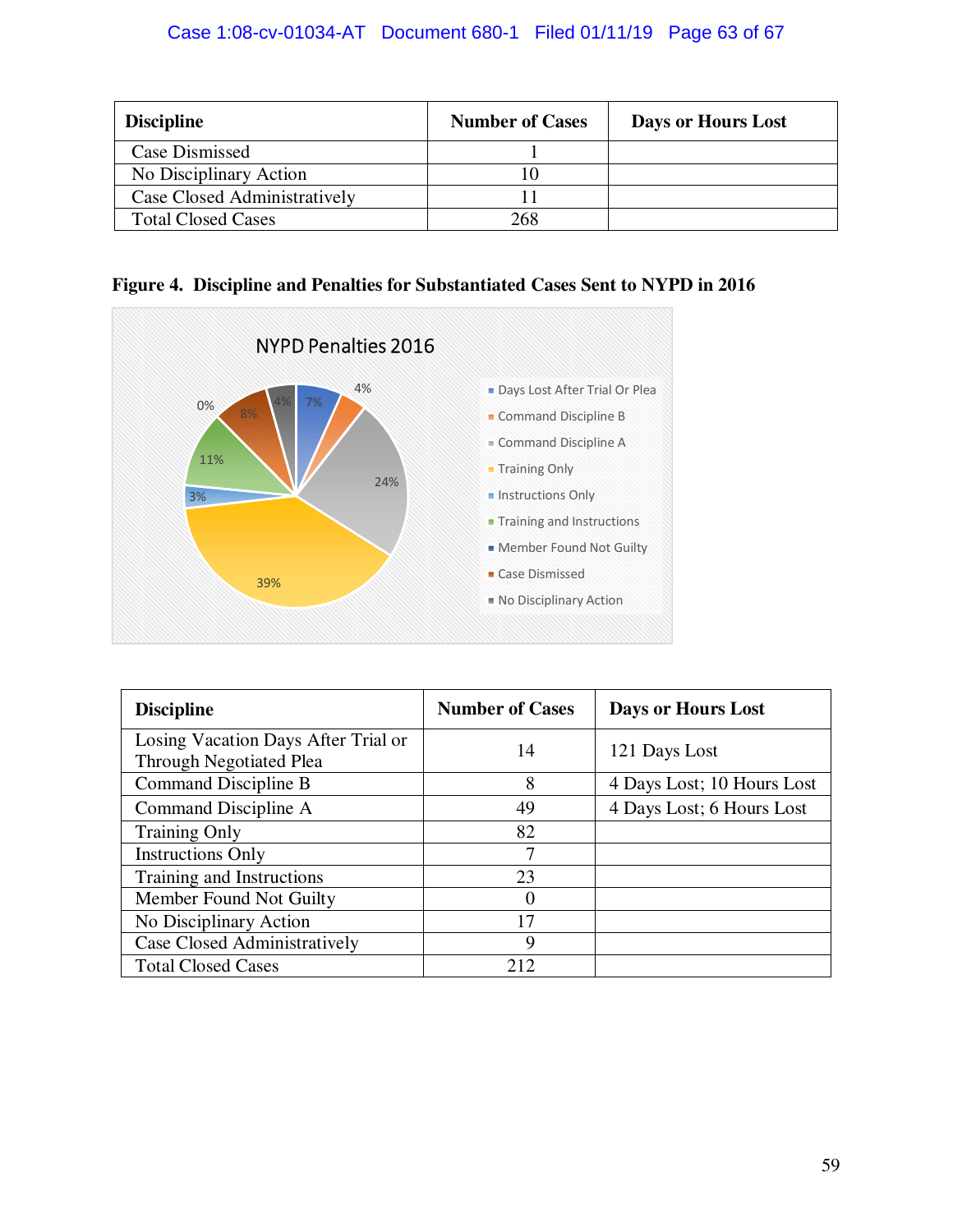



| <b>Discipline</b>                   | <b>Number of Cases</b> | Days or Hours Lost       |
|-------------------------------------|------------------------|--------------------------|
|                                     |                        |                          |
| Losing Vacation Days After Trial Or |                        | 7 Days Lost              |
| <b>Through Negotiated Plea</b>      |                        |                          |
| Command Discipline B                | $\overline{2}$         | No Days or Hours Lost    |
| Command Discipline A                | 19                     | 1 Day Lost; 8 Hours Lost |
| <b>Training Only</b>                | 33                     |                          |
| <b>Instructions Only</b>            | 3                      |                          |
| Training and Instructions           | 7                      |                          |
| Member Found Not Guilty             | 0                      |                          |
| No Disciplinary Action              | 6                      |                          |
| <b>Case Closed Administratively</b> | 8                      |                          |
| <b>Total Closed Cases</b>           | 79                     |                          |

## **Chart 19. Comparison of Recommended Penalties to Final Disposition**

|                                          | <b>CCRB</b> Recommended |                               |
|------------------------------------------|-------------------------|-------------------------------|
| <b>Penalty Type in 2017 Closed Cases</b> | <b>Discipline</b>       | <b>Final Penalty</b>          |
| Command Discipline B                     | 15                      | 2 (2 resigned before penalty  |
|                                          |                         | imposed)                      |
| Command Discipline A                     | 35                      | 19 (1 resigned before penalty |
|                                          |                         | imposed)                      |
| Training                                 | 20                      | 33                            |
| Instructions                             | 3                       |                               |
| Charges and Specifications               | 4                       | 1 (2 retired before penalty   |
|                                          |                         | imposed)                      |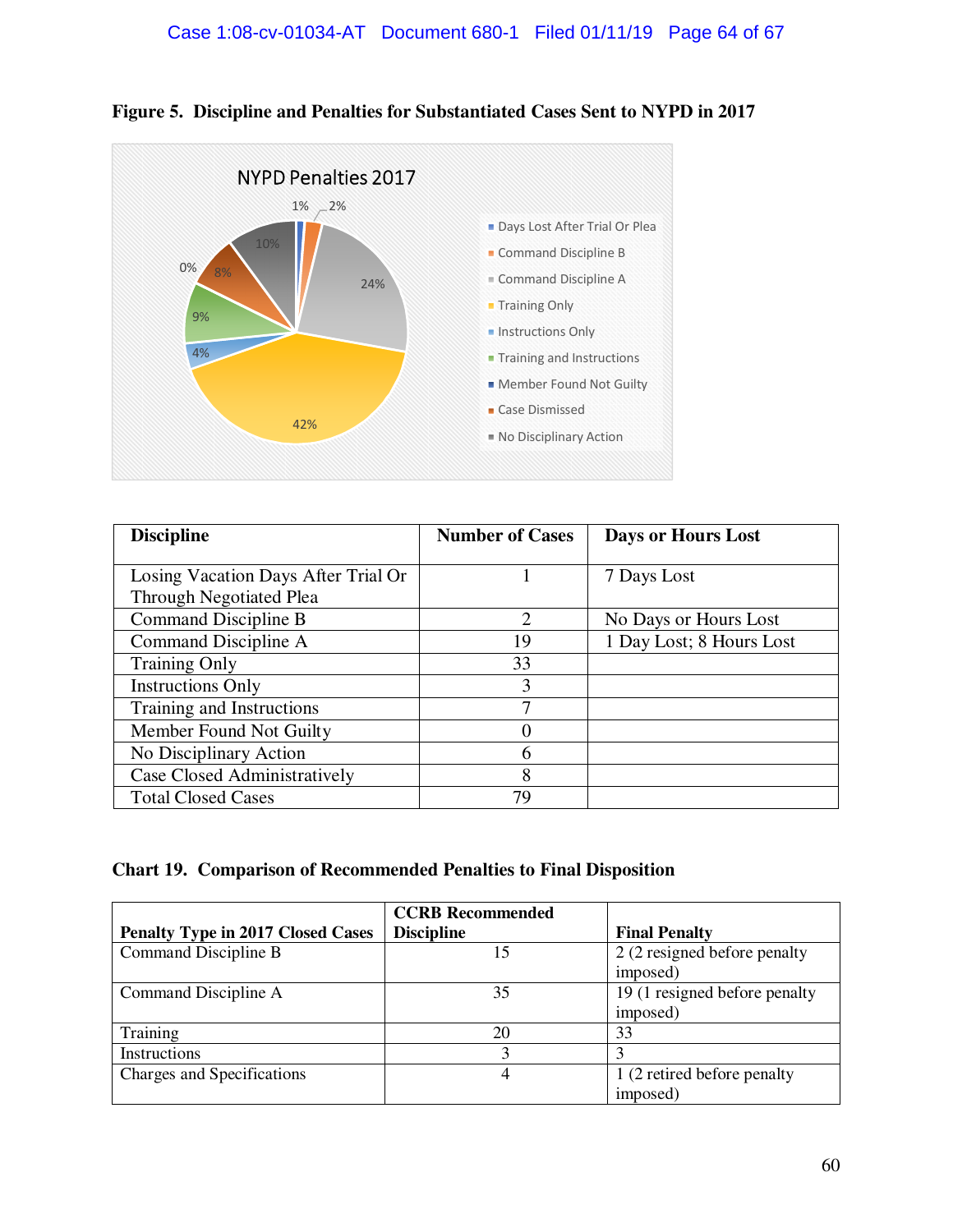| <b>Penalty Type in 2017 Closed Cases</b> | <b>CCRB Recommended</b><br><b>Discipline</b> | <b>Final Penalty</b>    |
|------------------------------------------|----------------------------------------------|-------------------------|
| No Disciplinary Action                   |                                              |                         |
| Case Closed Administratively             | つ*                                           | $8(6$ retired/resigned) |
| Total                                    | 79                                           | 70                      |

\*CCRB changed its recommended disposition before reconsideration request.

## **4. Other Misconduct Noted (OMN)**

If the CCRB, in the course of its complaint investigation, identifies misconduct outside of its jurisdiction, the Board refers the misconduct to the NYPD for investigation and any additional action. These cases are referred to as Other Misconduct Noted, or OMN, cases. For example, if the CCRB investigates a complaint involving a stop, frisk, or search, and determines that the subject member or members made a *Terry* stop but did not complete a stop report for the encounter, the CCRB refers the case to the NYPD as OMN. The CCRB would also make an OMN referral where the investigation determines that a member of service may have made a false official statement in a case involving stop, frisk, or search allegations. The Internal Affairs Bureau logs these cases, assigns them to the command for investigation, and tracks the outcomes. Below are the outcomes of the NYPD's investigations of CCRB's OMN referrals for completed CCRB cases from 2015 through July 2018.

|                                                       | 2015           |       | 2016           |       | 2017           |       | 2018             |        | <b>Total</b> |       |
|-------------------------------------------------------|----------------|-------|----------------|-------|----------------|-------|------------------|--------|--------------|-------|
| Command<br><b>Discipline</b>                          | 16             | 29%   | 18             | 16%   | 10             | 13%   | $\boldsymbol{0}$ | $0\%$  | 44           | 14%   |
| <b>Training</b>                                       | $\overline{0}$ | $0\%$ | 15             | 13%   |                | $1\%$ | $\theta$         | $0\%$  | 16           | 5%    |
| <b>Instructions</b>                                   | 31             | 56%   | 56             | 48%   | 24             | 32%   | $\theta$         | $0\%$  | 111          | 36%   |
| <b>Minor</b><br><b>Procedural</b><br><b>Violation</b> | $\overline{0}$ | $0\%$ | 3              | 3%    | 3              | 4%    | $\theta$         | $0\%$  | 6            | $2\%$ |
| Substantiated*                                        | $\theta$       | $0\%$ | $\overline{0}$ | $0\%$ |                | $1\%$ | 13               | 22%    | 14           | 5%    |
| <b>Sub-NDA</b>                                        | $\theta$       | $0\%$ | п              | $1\%$ | 7              | 9%    | $\theta$         | $0\%$  | 8            | 3%    |
| <b>NDA-DUP</b>                                        | $\theta$       | $0\%$ | 10             | $9\%$ | 3              | $4\%$ | $\Omega$         | $0\%$  | 13           | 4%    |
| <b>Exonerated</b>                                     | $\overline{2}$ | $4\%$ | 4              | 3%    | $\overline{2}$ | 3%    | 6                | $10\%$ | 14           | 5%    |
| <b>Unfounded</b>                                      | $\theta$       | $0\%$ | 2              | $2\%$ | 4              | 5%    | $\theta$         | $0\%$  | 6            | $2\%$ |

**Chart 20. Outcomes for Failure to Complete Stop Report (OMN Cases)**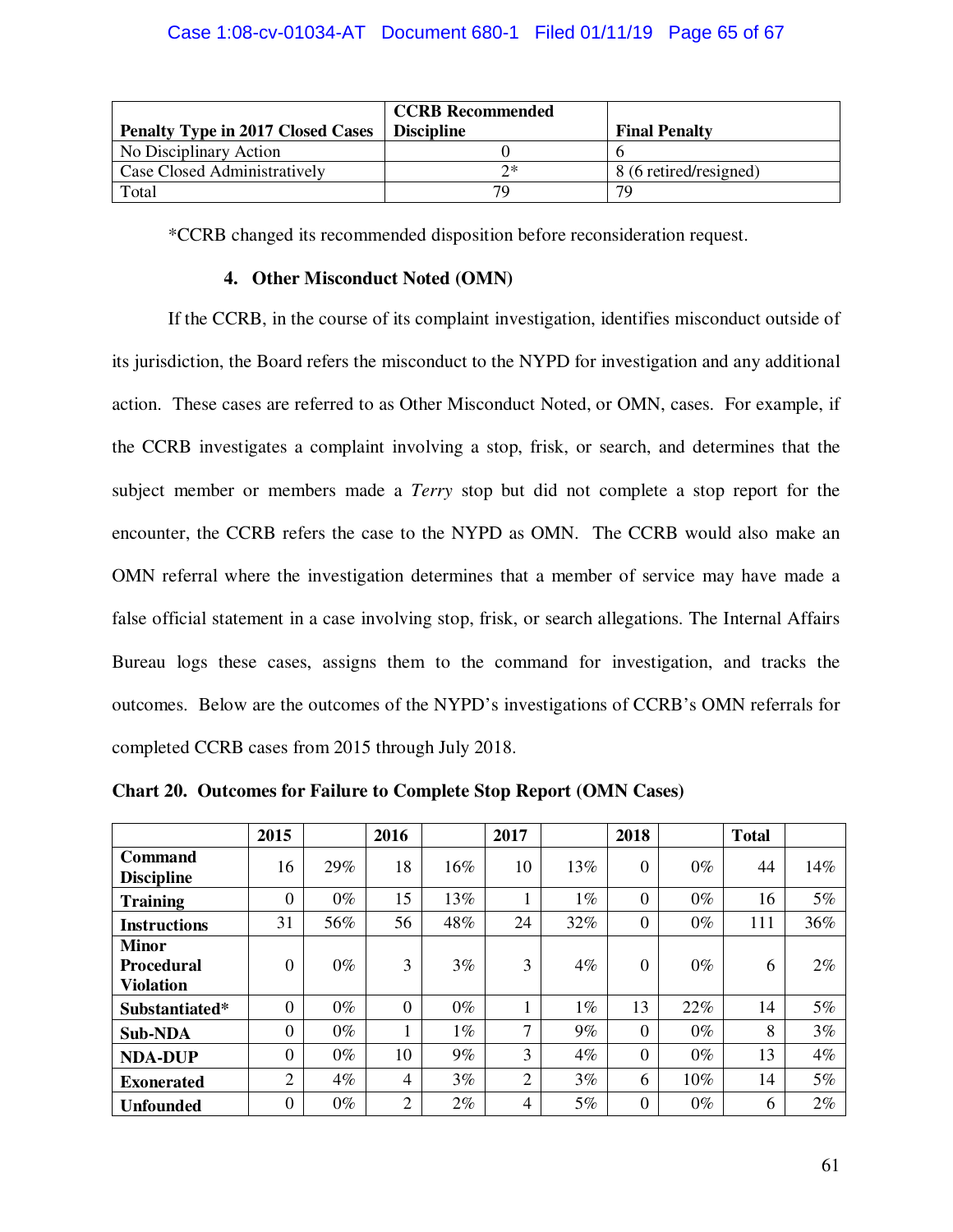|                                  | 2015             |       | 2016           |       | 2017             |         | 2018           |        | <b>Total</b>   |       |
|----------------------------------|------------------|-------|----------------|-------|------------------|---------|----------------|--------|----------------|-------|
| Unsubstantiated                  | $\boldsymbol{0}$ | $0\%$ | 3              | 3%    | 3                | $4\%$   | 10             | $17\%$ | 16             | $5\%$ |
| Other**                          | $\overline{2}$   | 4%    |                | $1\%$ |                  | $1\%$   | 12             | 20%    | 16             | 5%    |
| <b>Still Open</b>                | 4                | 7%    | 3              | 3%    | 17               | 22%     | 19             | 32%    | 43             | 14%   |
|                                  | 55               | 100%  | 116            | 100%  | 76               | $100\%$ | 60             | 100%   | 307            | 100%  |
|                                  |                  |       |                |       |                  |         |                |        |                |       |
| <b>Filed</b>                     |                  |       | 1              |       | $\theta$         |         | $\overline{0}$ |        | $\overline{2}$ |       |
| <b>Info/Intel</b>                | 0                |       | $\overline{0}$ |       | $\boldsymbol{0}$ |         | 8              |        | 8              |       |
| <b>No Disposition</b>            | 0                |       | $\overline{0}$ |       | $\theta$         |         | $\overline{2}$ |        | $\overline{2}$ |       |
| <b>No Record</b><br><b>Found</b> |                  |       | 0              |       | T                |         | $\overline{2}$ |        | 4              |       |

\* Substantiated disposition, but no penalty listed.

\*\* Includes the following dispositions: Filed (2), Info/Intel (8), No Disposition (2), No Record Found (4).

## **IX. Joint Remedial Process**

On May 15, 2018, the court-appointed facilitator, Hon. Ariel Belen, filed his Final Report and Recommendations on the Joint Remedial Process with the court. ECF No. 597. Judge Belen recommended that the court order 14 specific reforms. As noted in Section V.d, the court ordered pilot programs to assess the advisability of ordering two of the facilitator's recommendations: (1) electronic documention of Level 1 and 2 investigative encounters; and (2) BWC activation to record Level 1 encounters. ECF Nos. 619 and 634. As noted in Section VII.b, the court issued an order relating to a third recommendation, directing the NYPD to develop and implement a "program for systematically receiving, assessing, and acting on information regarding adverse findings on the conduct of police officers involving illegal stops or illegal trespass enforcements." ECF No. 662.

## **X. Conclusion**

During the course of this monitorship, the NYPD has made many required changes to its policies, supervision, training, auditing, performance measurement, and handling of complaints and discipline. Most of the court-ordered policy changes have been made and the training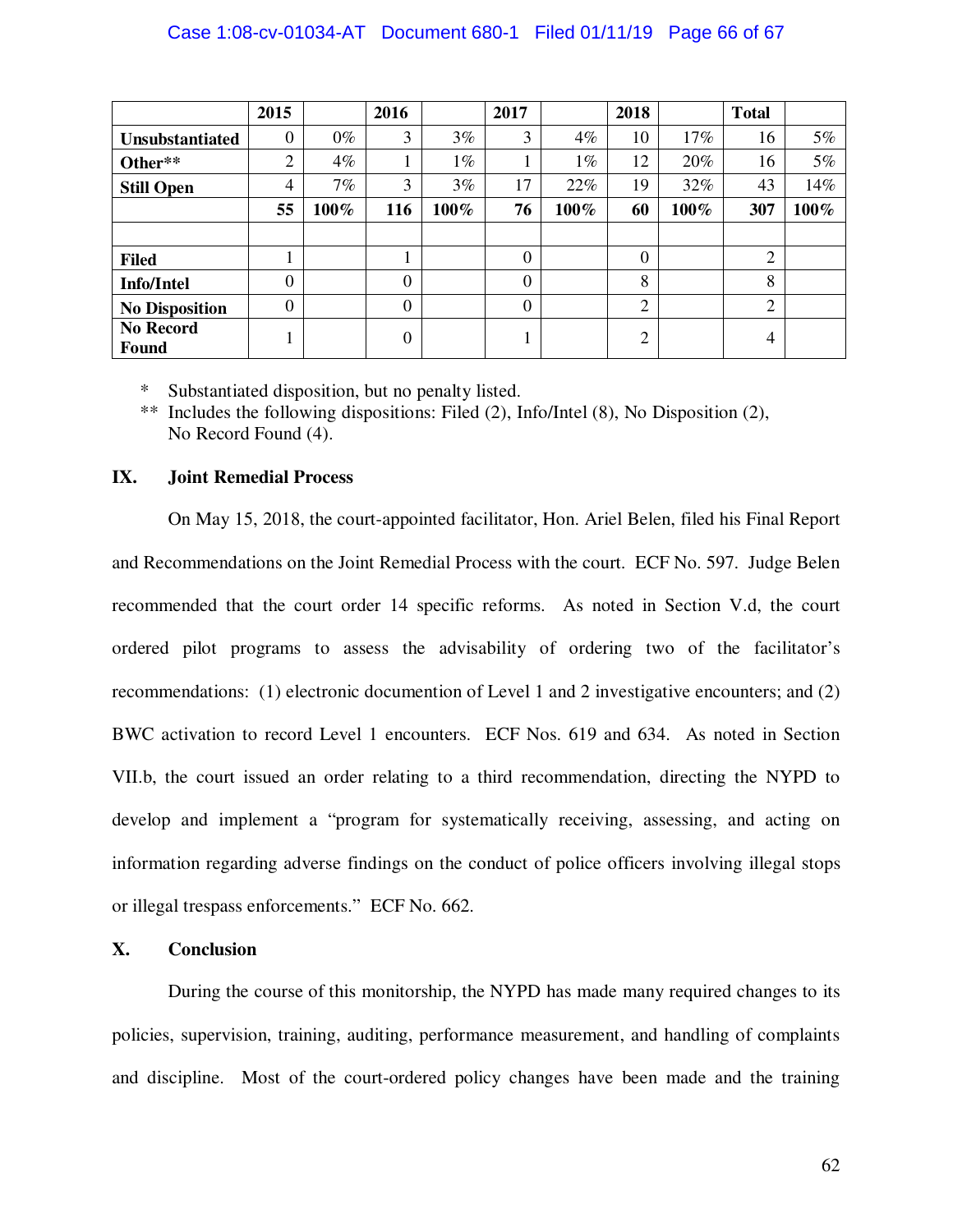## Case 1:08-cv-01034-AT Document 680-1 Filed 01/11/19 Page 67 of 67

courses and materials related to those policies have been developed and approved by the court. Body-worn cameras have been launched in the majority of commands. And the Department has instituted improved auditing methods that better address the court-ordered reforms. A significant portion of the monitor's task is now to assess whether these changes are being implemented in the field so that the instances of unconstitutional stops and frisks are reduced, and, when such events occur, they are identified and the members corrected. Addressing the persistent problem of underreporting of stops and the failure of supervisors to deal with that underreporting and the quality of the stop reports that are filed must be part of that effort, and the monitor is hopeful that the Department's RISKS review program will move the NYPD toward that goal. Much work has been done in the course of this monitorship, and the Department is planning more, such as the RISKS review discussed in Section II.b.1. Going forward, the monitor will have to determine how those efforts translate into constitutional and respectful policing in the street and submit his conclusions to the court.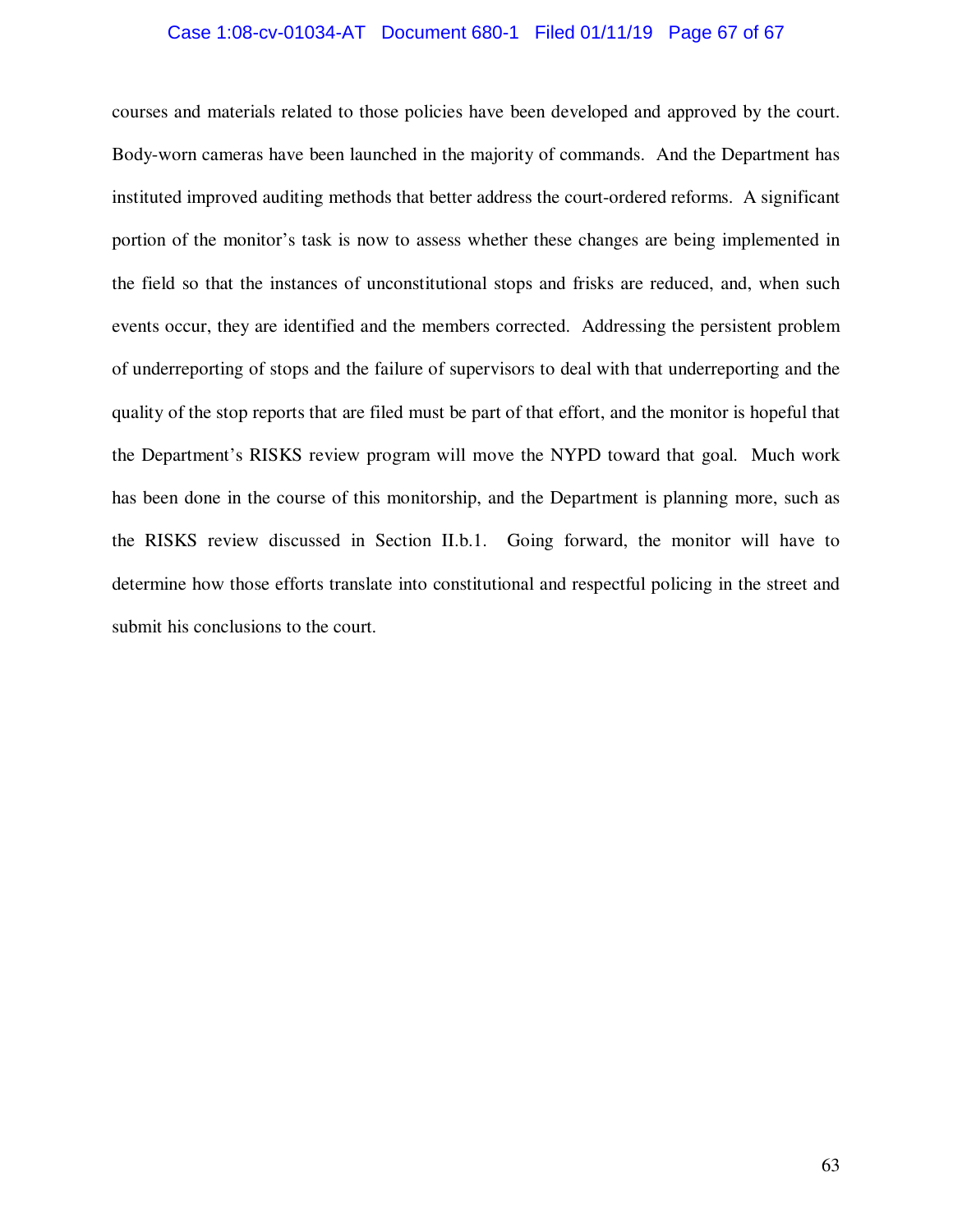Case 1:08-cv-01034-AT Document 680-2 Filed 01/11/19 Page 1 of 17

# **APPENDIX 1**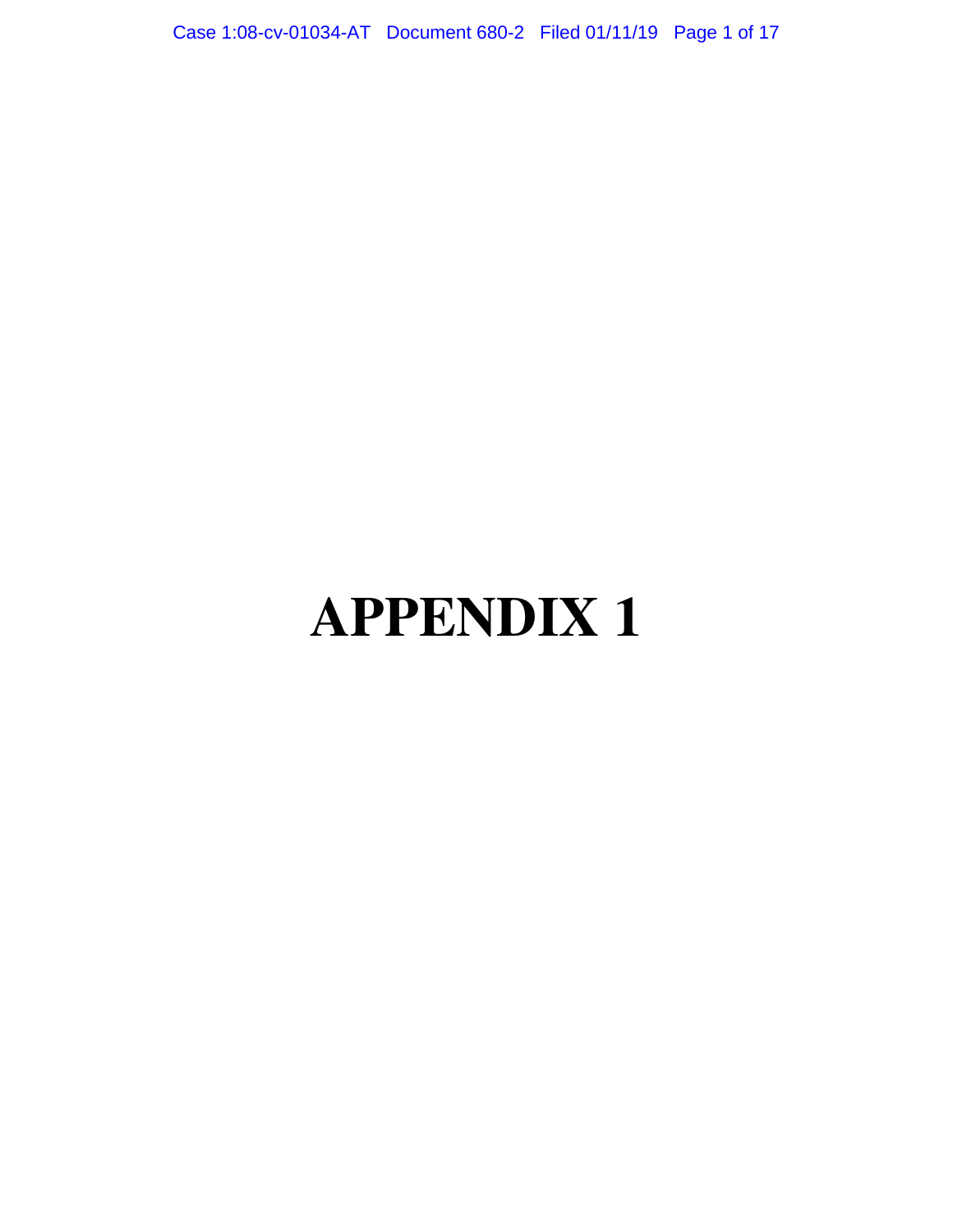# Case 1:08-cv-01034-AT Document 680-2 Filed 01/11/19 Page 2 of 17

## **Ligon Monitoring Plan**

Draft 10/2/18

| <b>Stipulation</b> | <b>Stipulation Para. - Full Text</b>                                                                                                                                                                                                                                                                                                                                                                          | <b>Stipulation Para. -</b>                                      | <b>Data/Documents</b>                                   | <b>Monitor Action</b>                                                                                                                                                                                   | <b>Status/Timeline</b>                                                                                                                                                                                                                 |
|--------------------|---------------------------------------------------------------------------------------------------------------------------------------------------------------------------------------------------------------------------------------------------------------------------------------------------------------------------------------------------------------------------------------------------------------|-----------------------------------------------------------------|---------------------------------------------------------|---------------------------------------------------------------------------------------------------------------------------------------------------------------------------------------------------------|----------------------------------------------------------------------------------------------------------------------------------------------------------------------------------------------------------------------------------------|
| Para. No.          |                                                                                                                                                                                                                                                                                                                                                                                                               | <b>Short Summary</b>                                            |                                                         |                                                                                                                                                                                                         |                                                                                                                                                                                                                                        |
| E.1.a              | NYPD officers must have at least an<br>"objective credible reason" to approach a<br>person in or around a TAP building to initiate<br>a Level 1 encounter, as defined in <i>People v</i> .<br><i>DeBour</i> , 40 N.Y.2d 210 (1976), and its<br>progeny. A person's mere presence in or near,<br>entry into, or exit out of a TAP Building does<br>not constitute an objective credible reason to<br>approach; | OCR for Level 1<br>encounters                                   | <b>BWC</b> videos of<br>Interior Patrol;<br><b>TCFS</b> | Review of sample<br>videos: monitor<br>team to conduct<br>"saturation sample"<br>of 217 BWC videos<br>of interior patrols-<br>TAP from 2Q2018<br>to develop sampling<br>methodology.<br>Review of TCFS. | Team to develop<br>sampling<br>methodology by<br>Jan. 1, 2019;<br>review next<br>sample by April<br>1, 2019.<br>Team to develop<br>methodology to<br>sample TCFS by<br>Nov. 1, 2018;<br>obtain and<br>review of TCFS<br>sample by Feb. |
| E.1.b              | NYPD officers who request information from<br>any person in or around a TAP Building,<br>during a Level 1 encounter, must not question<br>that person in an accusatory manner, or create<br>a situation (either by words or actions) that<br>would cause a reasonable person to believe<br>that s/he cannot terminate the encounter and<br>walk away;                                                         | No pointed<br>questions or stops<br>during Level 1<br>encounter | BWC videos of<br>Interior Patrols;<br><b>TCFS</b>       | Review of sample<br>videos, TCFS                                                                                                                                                                        | Same as above                                                                                                                                                                                                                          |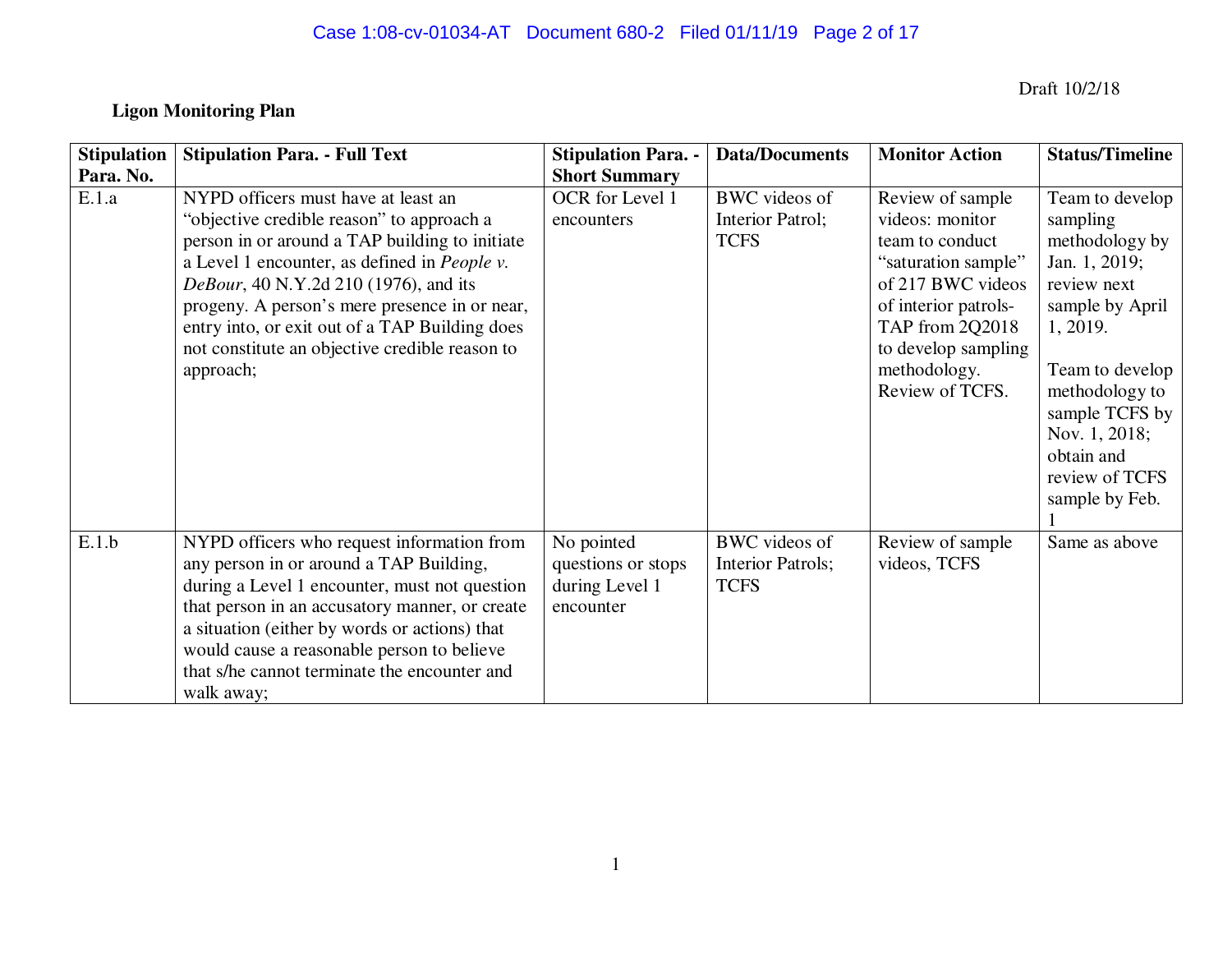# Case 1:08-cv-01034-AT Document 680-2 Filed 01/11/19 Page 3 of 17

| <b>Stipulation</b> | <b>Stipulation Para. - Full Text</b>           | <b>Stipulation Para. -</b> | <b>Data/Documents</b>       | <b>Monitor Action</b> | <b>Status/Timeline</b> |
|--------------------|------------------------------------------------|----------------------------|-----------------------------|-----------------------|------------------------|
| Para. No.          |                                                | <b>Short Summary</b>       |                             |                       |                        |
| E.1.c              | NYPD officers must have a "founded"            | Founded suspicion          | BWC videos of               | Review of sample      | Same                   |
|                    | suspicion" to approach a person in or around a | for Level 2                | <b>Interior Patrols and</b> | videos, TCFS          |                        |
|                    | TAP Building to engage in a Level 2            | encounters                 | investigative               |                       |                        |
|                    | encounter, as defined in People v. DeBour, 40  |                            | encounters at TAP           |                       |                        |
|                    | N.Y.2d $210(1976)$ , and its progeny. A        |                            | buildings; TCFS             |                       |                        |
|                    | person's mere presence in or near, entry into, |                            |                             |                       |                        |
|                    | or exit out of a TAP Building does not         |                            |                             |                       |                        |
|                    | constitute founded suspicion of criminality;   |                            |                             |                       |                        |
| E.1.d              | NYPD officers engaged in a Level 2 encounter   | No detention at            | Same as above               | Same as above         | Same                   |
|                    | may ask a person in or around a TAP Building   | Level 2 encounters         |                             |                       |                        |
|                    | pointed or accusatory questions, but officers  |                            |                             |                       |                        |
|                    | may not detain a person or otherwise create a  |                            |                             |                       |                        |
|                    | situation (by words or actions) where a        |                            |                             |                       |                        |
|                    | reasonable person would believe that s/he      |                            |                             |                       |                        |
|                    | cannot terminate the encounter and walk away   |                            |                             |                       |                        |
|                    |                                                |                            |                             |                       |                        |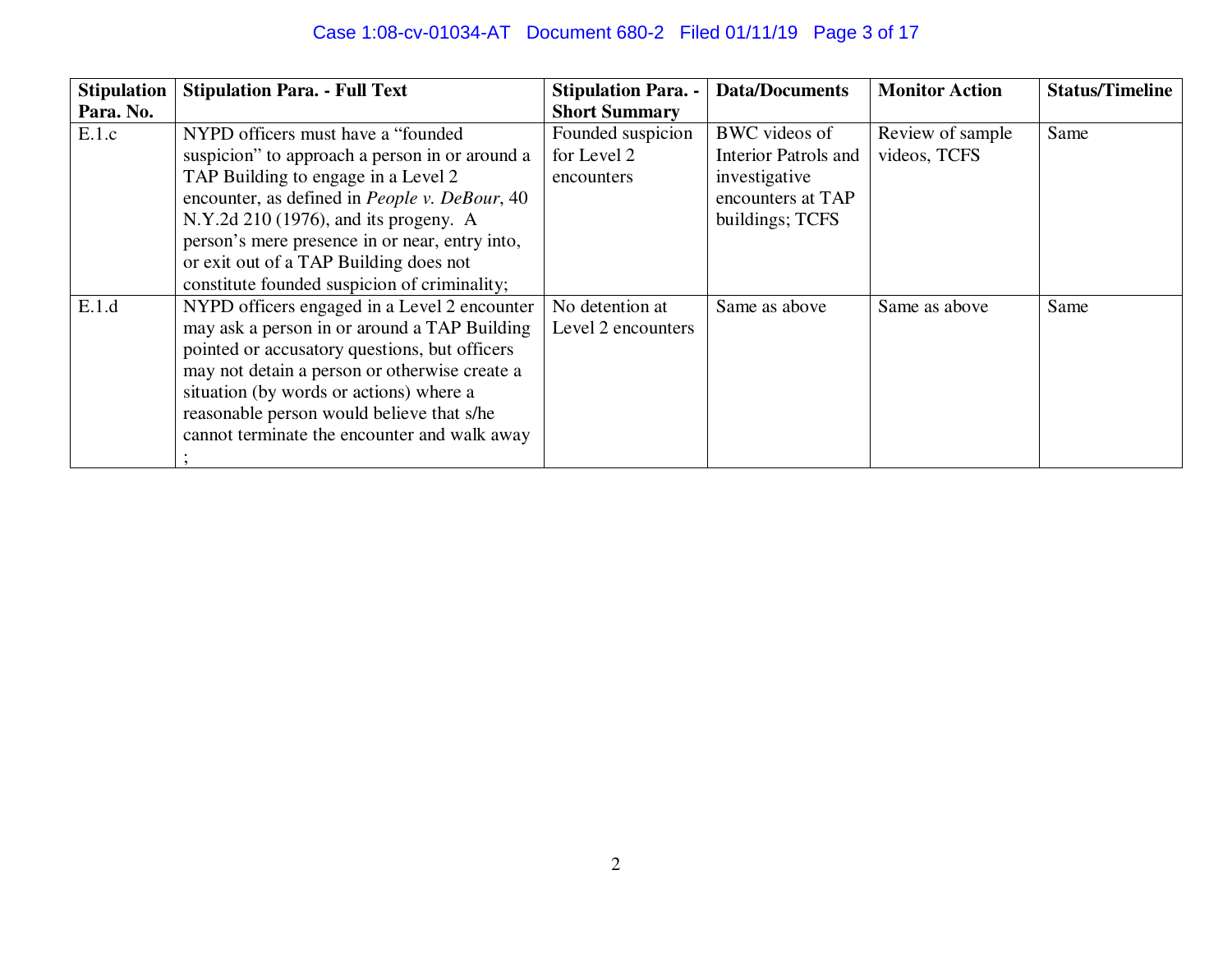# Case 1:08-cv-01034-AT Document 680-2 Filed 01/11/19 Page 4 of 17

| <b>Stipulation</b> | <b>Stipulation Para. - Full Text</b>                                                                                                                                                                                                                                                                                                                                                                                                                                      | <b>Stipulation Para. -</b>      | <b>Data/Documents</b>                                                                                                                                                | <b>Monitor Action</b>                                                                                                                                                                                                                                    | <b>Status/Timeline</b>                                                                                                                                            |
|--------------------|---------------------------------------------------------------------------------------------------------------------------------------------------------------------------------------------------------------------------------------------------------------------------------------------------------------------------------------------------------------------------------------------------------------------------------------------------------------------------|---------------------------------|----------------------------------------------------------------------------------------------------------------------------------------------------------------------|----------------------------------------------------------------------------------------------------------------------------------------------------------------------------------------------------------------------------------------------------------|-------------------------------------------------------------------------------------------------------------------------------------------------------------------|
| Para. No.          |                                                                                                                                                                                                                                                                                                                                                                                                                                                                           | <b>Short Summary</b>            |                                                                                                                                                                      |                                                                                                                                                                                                                                                          |                                                                                                                                                                   |
| E.1.e              | NYPD officers must have "reasonable"<br>suspicion" of a felony or Penal Law<br>misdemeanor to conduct a Level 3 stop within<br>the meaning of <i>People v. DeBour</i> , 40 N.Y.2d<br>210 (1976), and its progeny, or a stop within<br>the meaning of Terry v. Ohio, 392 U.S. 1<br>(1968), and its progeny, in or around a TAP<br>Building;                                                                                                                                | RS for Level 3<br>stops         | <b>BWC</b> videos; Stop<br>Reports at TAP<br>locations; QAD<br>audits; memo book<br>entries; arrest<br>reports at TAP<br>locations; TCFS;<br>DPs at TAP<br>locations | Review of sample<br>BWC videos; audits<br>of TAP Stop<br>Reports; review of<br>QAD audits.<br>Review of TAP<br>DPs and NYPD<br>follow-up;<br><b>Review of TCFS</b><br>Monitor team to<br>work with NYPD to<br>identify stops<br>outside TAP<br>buildings | Same as above<br>for BWC<br>review.<br>Review of stop<br>reports at TAP<br>locations by<br>April 1<br>Review of TAP<br>DP's by April 1<br>TCFS review by<br>Feb 1 |
| E.1.f              | The following circumstances, or any<br>combinations thereof, are insufficient to<br>constitute "reasonable suspicion:"<br>a person's mere presence in or near,<br>i.<br>entry into, or exit out of a TAP<br>Building;<br>a person's silence or refusal to provide<br>ii.<br>information or identification when<br>questioned by the police; or<br>iii.<br>a person's passing through a door of a<br>TAP Building that has a broken lock or<br>that has been propped open; | items not reaching<br><b>RS</b> | Same as above                                                                                                                                                        | Same as above                                                                                                                                                                                                                                            | Same                                                                                                                                                              |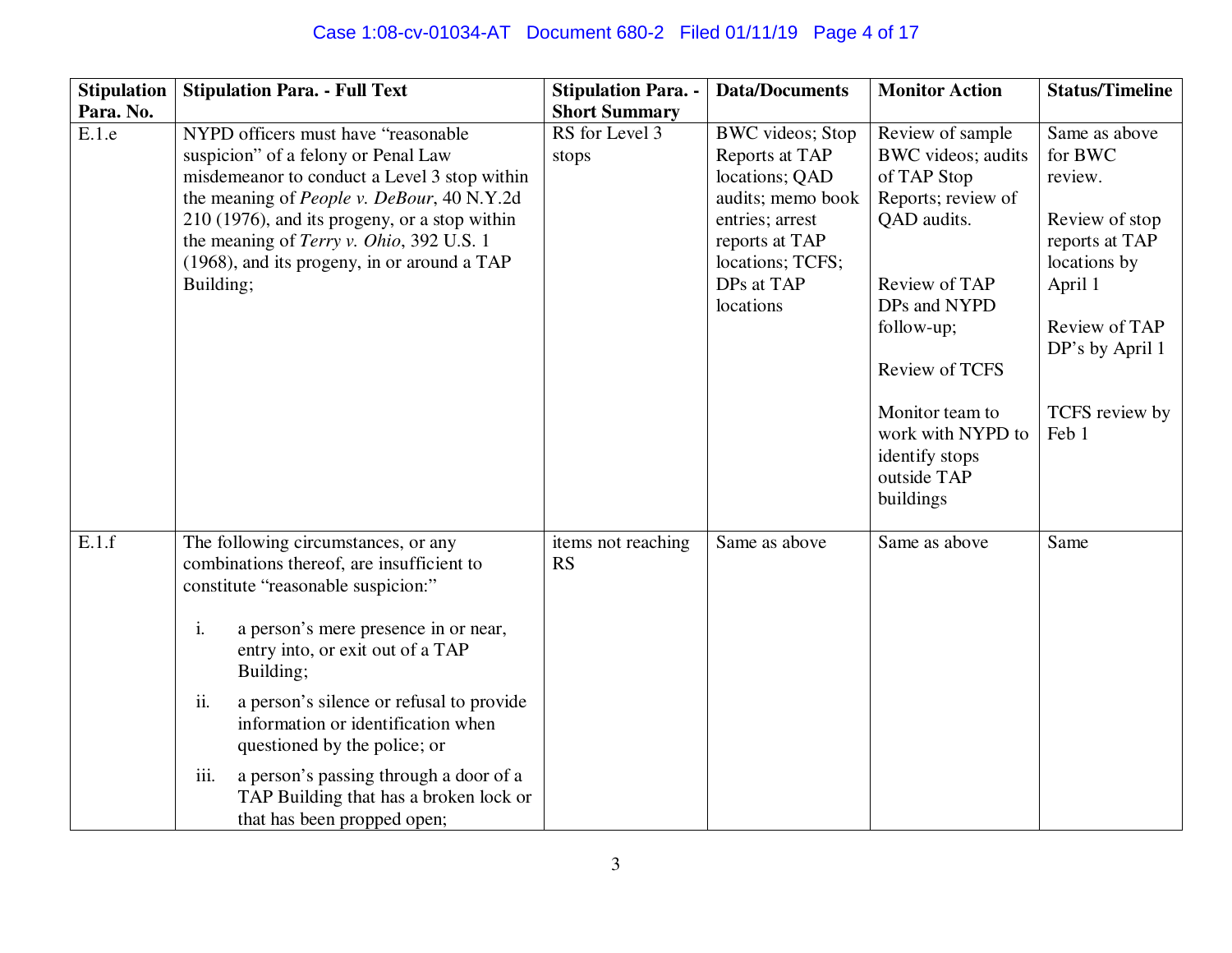| <b>Stipulation</b> | <b>Stipulation Para. - Full Text</b>                                                                                                                                                                                                                                                                                                                                                                                                                                                                                                                                                                                                                                                                                                                                   | <b>Stipulation Para. -</b>    | <b>Data/Documents</b>                                                           | <b>Monitor Action</b>                | <b>Status/Timeline</b>                                                                         |
|--------------------|------------------------------------------------------------------------------------------------------------------------------------------------------------------------------------------------------------------------------------------------------------------------------------------------------------------------------------------------------------------------------------------------------------------------------------------------------------------------------------------------------------------------------------------------------------------------------------------------------------------------------------------------------------------------------------------------------------------------------------------------------------------------|-------------------------------|---------------------------------------------------------------------------------|--------------------------------------|------------------------------------------------------------------------------------------------|
| Para. No.          |                                                                                                                                                                                                                                                                                                                                                                                                                                                                                                                                                                                                                                                                                                                                                                        | <b>Short Summary</b>          |                                                                                 |                                      |                                                                                                |
| E.1.g              | NYPD officers must complete a standardized<br>form to document every Level 3 stop<br>conducted in or around a TAP Building. For<br>as long as the NYPD requires officers to<br>complete the Stop Report, PD 383-151 (03-<br>16), under Docket Entry No. 247, attached as<br>Exhibit A, or its electronic equivalent, to<br>document the circumstances of stops, NYPD<br>officers must complete that form for every<br>Level 3 stop conducted in or around a TAP<br>Building;                                                                                                                                                                                                                                                                                           | Stop Reports for<br>stops     | BWC videos of<br>interior patrols;<br>QAD PIE audits;<br><b>QAD Rand Audits</b> | Review of videos;<br>QAD audits      | Review of QAD<br>PIE and RAND<br>audits each<br>quarter<br><b>BWC</b> video<br>review as above |
| E.1.h              | If the NYPD adopts a different written report<br>documenting the circumstances of stops,<br>NYPD officers must complete a report for<br>every Level 3 stop conducted in or around a<br>TAP building, or its electronic equivalent, that<br>records basic information, including the<br>following: whether the stop occurred inside or<br>outside the TAP building; the crime suspected<br>by the officer when the stop was initiated; the<br>stop location; the time and duration of the<br>stop; the length of any prior observation of the<br>stopped individual, if any; the factors that<br>contributed to suspicion of the stopped person;<br>actions taken to stop and/or detain the person<br>prior to arrest; whether the stopped individual<br>was ultimately | If new stop report<br>adopted | NYPD policies                                                                   | Monitor review of<br>new stop report | NA                                                                                             |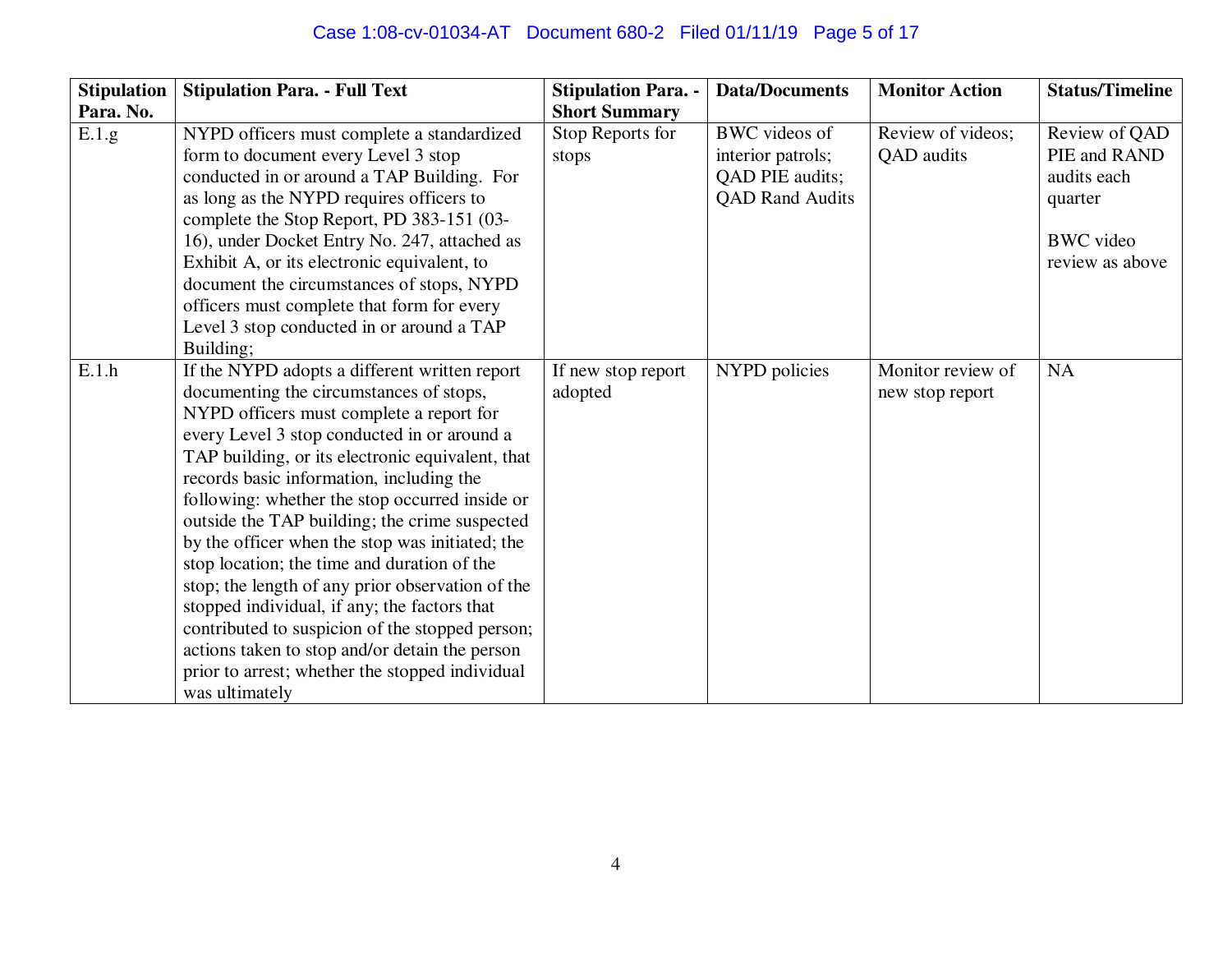# Case 1:08-cv-01034-AT Document 680-2 Filed 01/11/19 Page 6 of 17

| <b>Stipulation</b> | <b>Stipulation Para. - Full Text</b>          | <b>Stipulation Para. -</b> | <b>Data/Documents</b> | <b>Monitor Action</b> | <b>Status/Timeline</b> |
|--------------------|-----------------------------------------------|----------------------------|-----------------------|-----------------------|------------------------|
| Para. No.          |                                               | <b>Short Summary</b>       |                       |                       |                        |
| E.1.h              | frisked, searched, summonsed or arrested;     |                            |                       |                       |                        |
| (continued)        | whether other individuals were stopped during |                            |                       |                       |                        |
|                    | the same investigative encounter; whether the |                            |                       |                       |                        |
|                    | reason for the stop was explained to the      |                            |                       |                       |                        |
|                    | stopped individual; demographic information   |                            |                       |                       |                        |
|                    | about the individual stopped, including race, |                            |                       |                       |                        |
|                    | sex, and age; the identification produced by  |                            |                       |                       |                        |
|                    | the stopped individual, if any was provided;  |                            |                       |                       |                        |
|                    | information about any contraband or weapons   |                            |                       |                       |                        |
|                    | recovered during the stop; and identifying    |                            |                       |                       |                        |
|                    | information regarding the officer who         |                            |                       |                       |                        |
|                    | conducted the stop. This report must also     |                            |                       |                       |                        |
|                    | include a narrative section where the officer |                            |                       |                       |                        |
|                    | must record, in sum and substance, in his/her |                            |                       |                       |                        |
|                    | own words, the basis for the stop, and        |                            |                       |                       |                        |
|                    | separately explain in sum and substance, why  |                            |                       |                       |                        |
|                    | a pat down, frisk or search was performed, if |                            |                       |                       |                        |
|                    | those actions occurred, and the basis for     |                            |                       |                       |                        |
|                    | believing the person was armed and            |                            |                       |                       |                        |
|                    | dangerous.                                    |                            |                       |                       |                        |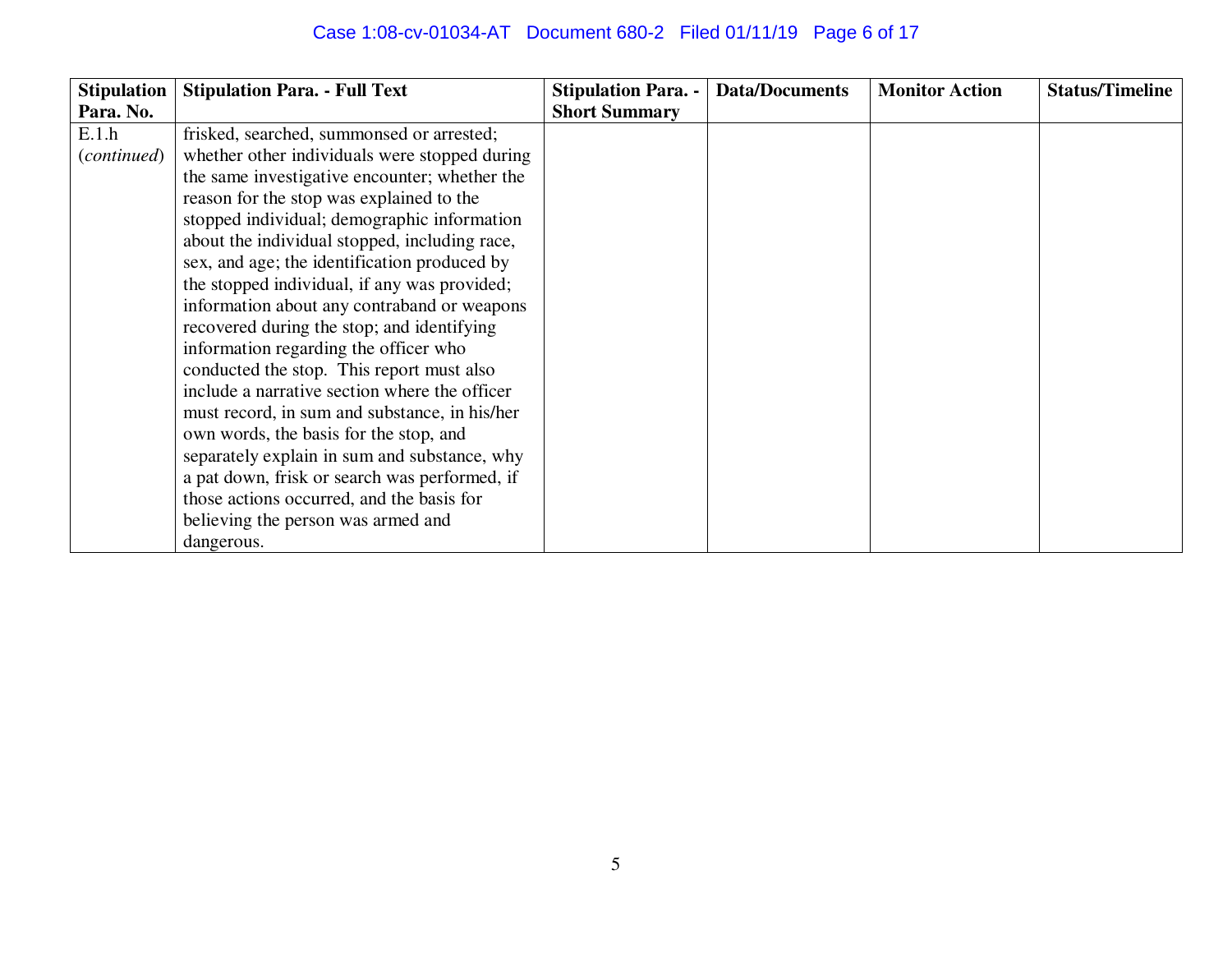| <b>Stipulation</b> | <b>Stipulation Para. - Full Text</b>                                                                                                                                                                                                                                                                                                                       | <b>Stipulation Para. -</b>                                                  | <b>Data/Documents</b>                                                                                                                                                                                                    | <b>Monitor Action</b>                                                                                                                                                                                                             | <b>Status/Timeline</b>                                                                                                                                                                                                                     |
|--------------------|------------------------------------------------------------------------------------------------------------------------------------------------------------------------------------------------------------------------------------------------------------------------------------------------------------------------------------------------------------|-----------------------------------------------------------------------------|--------------------------------------------------------------------------------------------------------------------------------------------------------------------------------------------------------------------------|-----------------------------------------------------------------------------------------------------------------------------------------------------------------------------------------------------------------------------------|--------------------------------------------------------------------------------------------------------------------------------------------------------------------------------------------------------------------------------------------|
| Para. No.          |                                                                                                                                                                                                                                                                                                                                                            | <b>Short Summary</b>                                                        |                                                                                                                                                                                                                          |                                                                                                                                                                                                                                   |                                                                                                                                                                                                                                            |
| E.1.i              | NYPD officers must have "probable cause" of<br>criminal activity in order to make an arrest of<br>any person in or around a TAP Building and<br>NYPD officers must have -probable cause" of<br>non-criminal violations committed in their<br>presence or of criminal activity in order to<br>issue a summons to any person in or around a<br>TAP Building; | Probable cause<br>required for arrests<br>and summonses at<br>TAP buildings | BWC videos of<br>arrests at TAP<br>buildings, interior<br>patrols; arrest<br>reports, affidavits,<br>TCFS and possibly<br>a sample of<br>associated 61s;<br>DPs of arrests at<br>TAP buildings;<br>summonses<br>database | Review of videos of<br>arrests at TAP<br>buildings; review of<br>arrest reports and<br>TCFS; review of<br>DP <sub>S</sub><br>Possibly review a<br>sample of 61s;<br>Review of sample<br>of C summonses at<br><b>TAP</b> locations | Develop<br>methodology for<br>BWC sample of<br>arrests at TAP<br>buildings by<br>Jan. 1<br>Timeline for<br>review of TCFS<br>and DPs as<br>above in E.1.e<br>Request C<br>Summons from<br>NYPD by<br>$10/10/18$ ;<br>review by April<br>1. |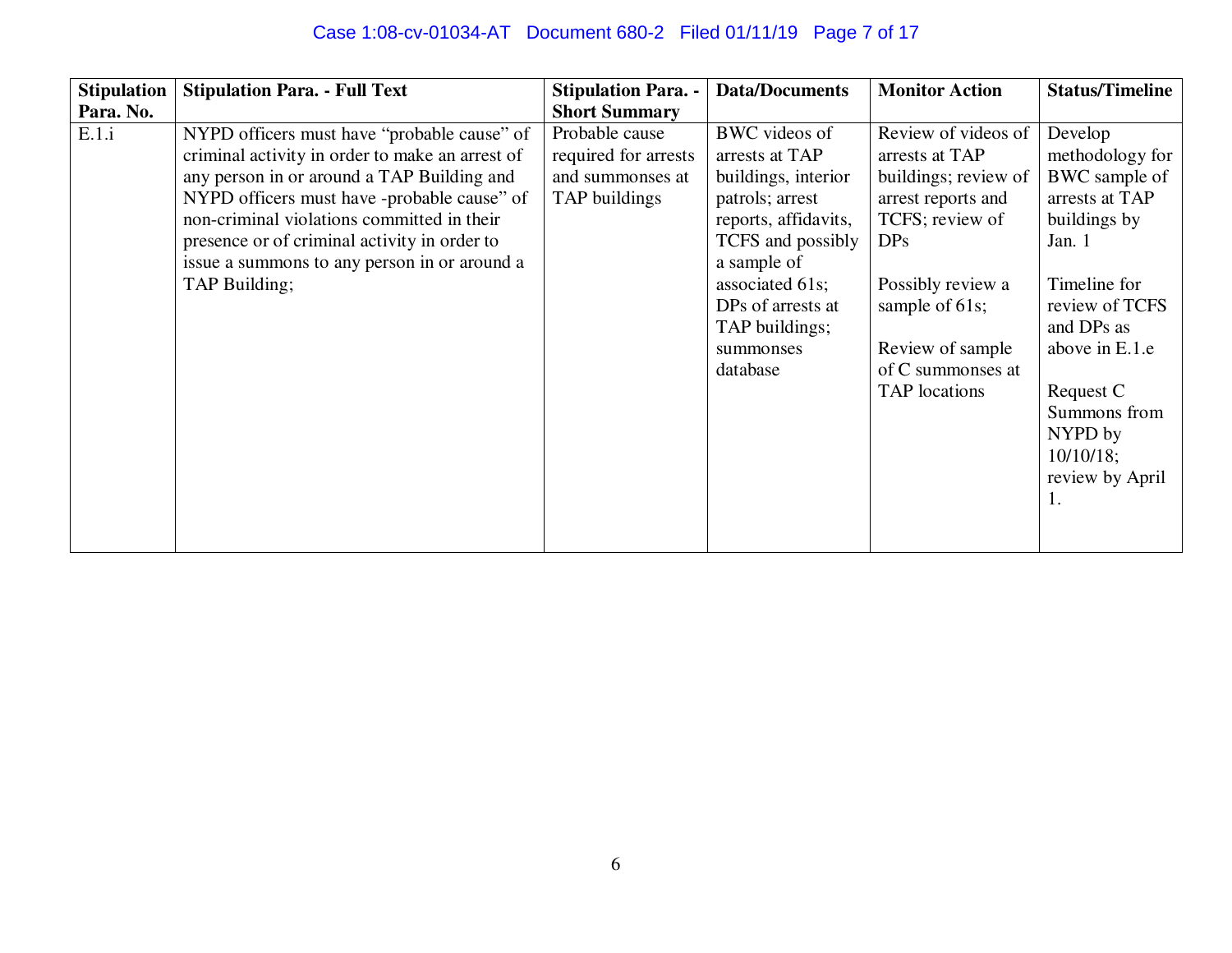| <b>Stipulation</b> | <b>Stipulation Para. - Full Text</b>             | <b>Stipulation Para. -</b> | <b>Data/Documents</b> | <b>Monitor Action</b>  | <b>Status/Timeline</b> |
|--------------------|--------------------------------------------------|----------------------------|-----------------------|------------------------|------------------------|
| Para. No.          |                                                  | <b>Short Summary</b>       |                       |                        |                        |
| E.1.j              | NYPD officers must complete a Trespass           | <b>TCFS</b>                | TCFS; trespass        | Review sample of       | Timeline for           |
|                    | Crimes Fact Sheet (PD 351-144), under            |                            | arrests at TAP        | TCFS, trespass         | <b>TCFS</b> review as  |
|                    | Docket Entry No. 249, attached as Exhibit B,     |                            | locations             | arrests                | above in E.1.e         |
|                    | or its electronic equivalent, for every trespass |                            |                       |                        |                        |
|                    | arrest made in or around a TAP Building prior    |                            |                       | Review QAD audits      |                        |
|                    | to the arraignment of the defendant in the       |                            |                       | of trespass arrests to |                        |
|                    | criminal case in order to document the           |                            |                       | determine if arrests   |                        |
|                    | circumstances leading to the officer's           |                            |                       | had associated         |                        |
|                    | encounter with the defendant, the officer's      |                            |                       | <b>TCFS</b>            |                        |
|                    | investigation into the defendant's authority to  |                            |                       |                        |                        |
|                    | be present in the building, any statements       |                            |                       |                        |                        |
|                    | made by the defendant, the basis of the          |                            |                       |                        |                        |
|                    | officer's belief that the defendant did not have |                            |                       |                        |                        |
|                    | authority to be present in the building, and any |                            |                       |                        |                        |
|                    | arrest evidence or contraband recovered by the   |                            |                       |                        |                        |
|                    | officer;                                         |                            |                       |                        |                        |
| E.1.k              | With the exception of consent frisks, no         | Frisk only with RS         | BWC videos; stop      | Review of videos       | Same as E.1.e          |
|                    | NYPD officer shall conduct a frisk of a person   | person is armed            | reports; memo         | and stop reports,      |                        |
|                    | encountered in or around a TAP Building,         | and dangerous              | book entries; arrest  | arrest reports, DPs    |                        |
|                    | unless the officer reasonably suspects that the  |                            | reports; DPs          | (same as E.1.e)        |                        |
|                    | person encountered is armed and dangerous,       |                            |                       |                        |                        |
|                    | and such frisk extends no further than is        |                            |                       |                        |                        |
|                    | necessary for the discovery of suspected         |                            |                       |                        |                        |
|                    | weapons;                                         |                            |                       |                        |                        |
| E.1.1              | With the exception of consent searches, no       | <b>Searches</b>            | Same as above         | Same as above          | Same                   |
|                    | NYPD officer shall conduct a search              |                            |                       |                        |                        |
|                    | extending beyond a frisk of a person,            |                            |                       |                        |                        |
|                    | encountered in or around a TAP Building,         |                            |                       |                        |                        |
|                    | unless the officer is conducting a search        |                            |                       |                        |                        |
|                    | incident to arrest, or a search of an area that  |                            |                       |                        |                        |
|                    | was frisked by an officer, and that frisk        |                            |                       |                        |                        |
|                    | revealed an object that the officer reasonably   |                            |                       |                        |                        |
|                    | believed to be a weapon;                         |                            |                       |                        |                        |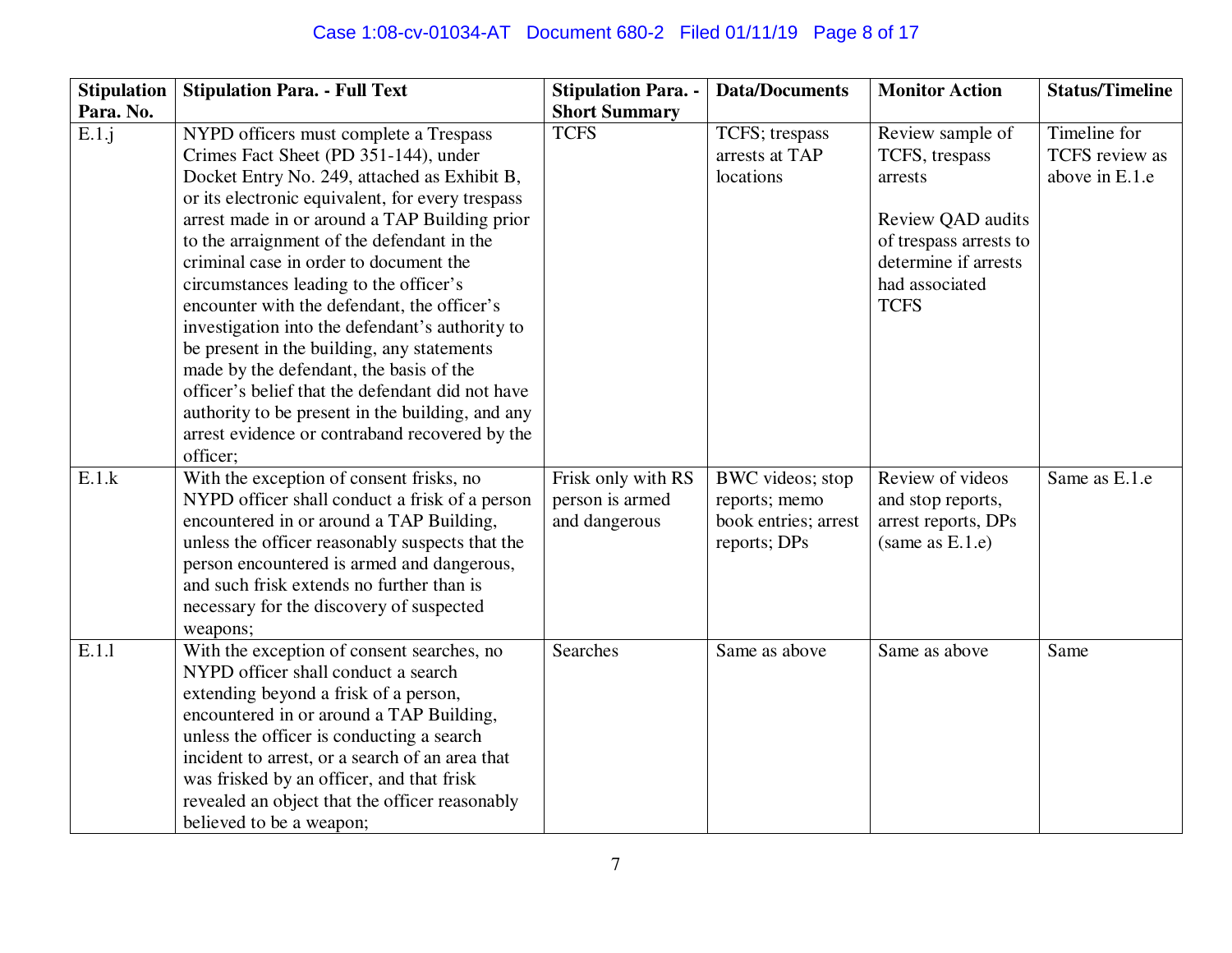# Case 1:08-cv-01034-AT Document 680-2 Filed 01/11/19 Page 9 of 17

| <b>Stipulation</b> | <b>Stipulation Para. - Full Text</b>                                                      | <b>Stipulation Para. -</b> | <b>Data/Documents</b> | <b>Monitor Action</b> | <b>Status/Timeline</b> |
|--------------------|-------------------------------------------------------------------------------------------|----------------------------|-----------------------|-----------------------|------------------------|
| Para. No.          |                                                                                           | <b>Short Summary</b>       |                       |                       |                        |
| E.1.m              | If NYPD officers establish posts inside or near                                           | If officers establish      | Same data as E.1.a.   | Same as E.1.a         |                        |
|                    | the entrances of TAP buildings, they may                                                  | posts in or near           |                       |                       |                        |
|                    | conduct investigative encounters of the vast                                              | TAP buildings,             |                       |                       |                        |
|                    | majority of the persons who enter or exit such                                            | must comply with           |                       |                       |                        |
|                    | buildings only if the officers have an objective                                          | DeBour                     |                       |                       |                        |
|                    | credible reason for each person the officer                                               |                            |                       |                       |                        |
|                    | engages in a Level 1 encounter, or founded                                                |                            |                       |                       |                        |
|                    | suspicion for each person the officer engages                                             |                            |                       |                       |                        |
|                    | in a Level 2 encounter, or reasonable suspicion                                           |                            |                       |                       |                        |
|                    | for each person the officer engages in a Level                                            |                            |                       |                       |                        |
|                    | 3 encounter.                                                                              |                            |                       |                       |                        |
| F.1                | Plaintiffs and the City have extensively                                                  | Preamble re P.G.           | <b>NA</b>             | NA                    |                        |
|                    | negotiated the terms of Section 212-59 of the                                             | 212.59                     |                       |                       |                        |
|                    | NYPD's Patrol Guide and have agreed to                                                    |                            |                       |                       |                        |
|                    | revisions that will promote constitutional                                                |                            |                       |                       |                        |
|                    | interactions between NYPD officers and                                                    |                            |                       |                       |                        |
|                    | persons encountered during interior patrols in                                            |                            |                       |                       |                        |
|                    | TAP Buildings. The revised provisions are as                                              |                            |                       |                       |                        |
|                    | specified in the 5-20-16 PG 212-59 AND PG                                                 |                            |                       |                       |                        |
|                    | 208-03 Draft Interim Order approved by the                                                |                            |                       |                       |                        |
|                    | Court, under Docket Entry No. 249, and                                                    |                            |                       |                       |                        |
|                    | attached as Exhibit C to this Stipulation.                                                |                            |                       |                       |                        |
| F <sub>.2</sub>    | If it has not already done so, the NYPD shall                                             | P.G. 212-59 to be          | NYPD policies;        | Complete              |                        |
|                    | promulgate the revised version of PG 212-59                                               | promulgated                | <b>Finest Message</b> |                       |                        |
|                    | within 30 days of the Final Approval Date.<br>The revised version of PG 212-59 shall take |                            |                       |                       |                        |
|                    |                                                                                           |                            |                       |                       |                        |
|                    | effect upon promulgation.                                                                 |                            |                       |                       |                        |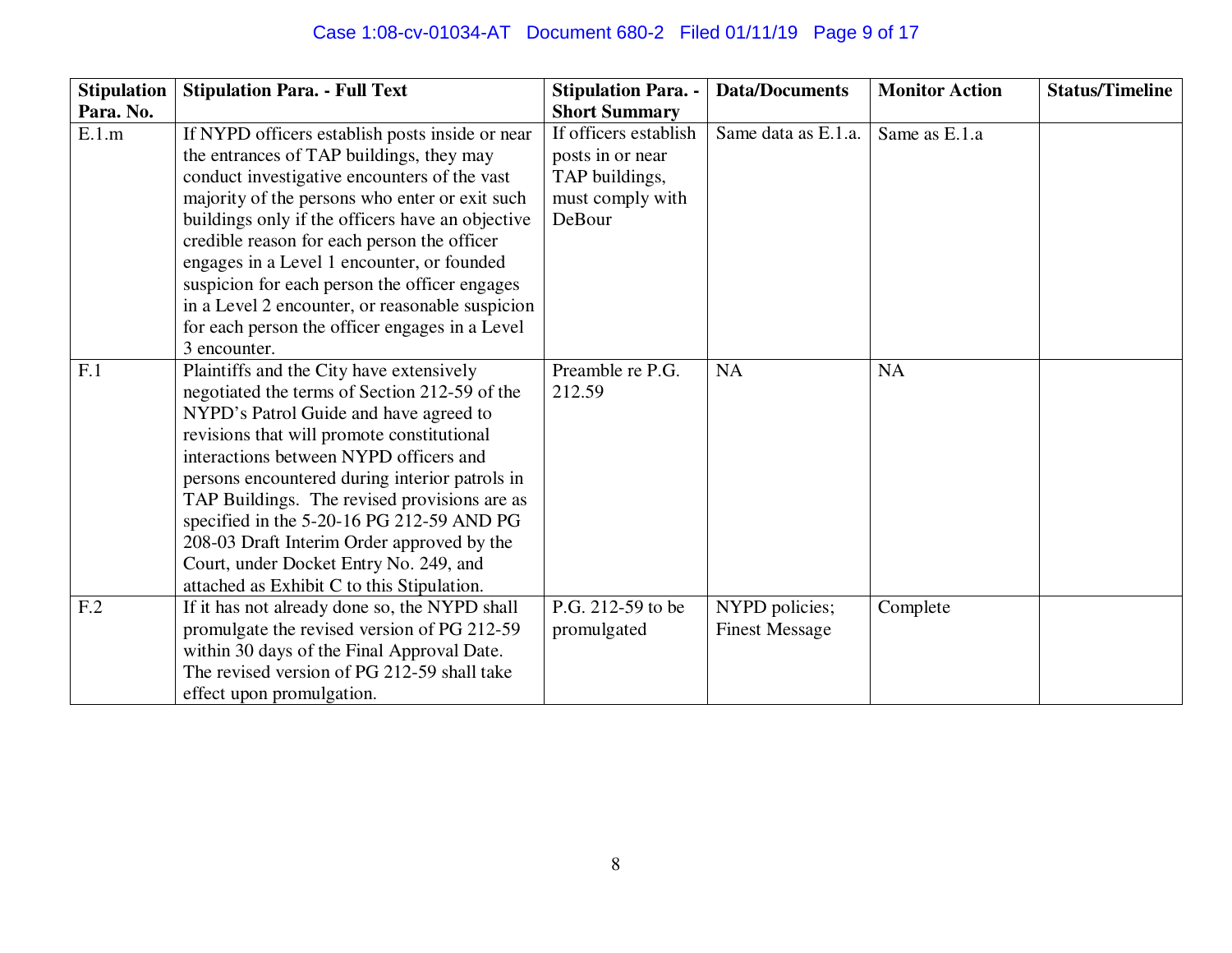# Case 1:08-cv-01034-AT Document 680-2 Filed 01/11/19 Page 10 of 17

| <b>Stipulation</b> | <b>Stipulation Para. - Full Text</b>                                                                                                                                                                                                                                                                                                                                                                                                                                                      | <b>Stipulation Para. -</b>                                      | <b>Data/Documents</b>      | <b>Monitor Action</b>                                  | <b>Status/Timeline</b> |
|--------------------|-------------------------------------------------------------------------------------------------------------------------------------------------------------------------------------------------------------------------------------------------------------------------------------------------------------------------------------------------------------------------------------------------------------------------------------------------------------------------------------------|-----------------------------------------------------------------|----------------------------|--------------------------------------------------------|------------------------|
| Para. No.          |                                                                                                                                                                                                                                                                                                                                                                                                                                                                                           | <b>Short Summary</b>                                            |                            |                                                        |                        |
| F.3                | With the exception of formatting changes that<br>are non-substantive, if the NYPD wishes to<br>amend PG 212-59 or to replace it entirely with<br>a different written policy during the Court-<br>Ordered Monitoring period, it shall first<br>submit any such revision or alternative policy<br>to Class Counsel and the Monitor, and provide<br>them 14 days to comment. After the Court-<br>Ordered Monitoring period concludes, but<br>before this Court's jurisdiction in this matter | Changes to P.G.<br>212.59 must go<br>through monitor<br>process | NYPD notice,<br>procedures | Review of notice if<br>any further changes<br>are made |                        |
| F.3                | terminates, with the exception<br>of formatting changes that are non-substantive,                                                                                                                                                                                                                                                                                                                                                                                                         |                                                                 |                            |                                                        |                        |
| (continued)        | if the NYPD wishes to amend PG 212-59 or to                                                                                                                                                                                                                                                                                                                                                                                                                                               |                                                                 |                            |                                                        |                        |
|                    | replace it entirely with a different written                                                                                                                                                                                                                                                                                                                                                                                                                                              |                                                                 |                            |                                                        |                        |
|                    | policy, it shall first submit any such revision or                                                                                                                                                                                                                                                                                                                                                                                                                                        |                                                                 |                            |                                                        |                        |
|                    | alternative policy to Class Counsel and                                                                                                                                                                                                                                                                                                                                                                                                                                                   |                                                                 |                            |                                                        |                        |
|                    | provide them 14 days to comment. If the                                                                                                                                                                                                                                                                                                                                                                                                                                                   |                                                                 |                            |                                                        |                        |
|                    | NYPD makes formatting changes that are non-                                                                                                                                                                                                                                                                                                                                                                                                                                               |                                                                 |                            |                                                        |                        |
|                    | substantive to PG 212-59, it must provide a                                                                                                                                                                                                                                                                                                                                                                                                                                               |                                                                 |                            |                                                        |                        |
|                    | copy of the revised version of PG 212-59 to                                                                                                                                                                                                                                                                                                                                                                                                                                               |                                                                 |                            |                                                        |                        |
|                    | Class Counsel within 14 days. Any amended                                                                                                                                                                                                                                                                                                                                                                                                                                                 |                                                                 |                            |                                                        |                        |
|                    | policy or substitute policy must comply with<br>the principles and standards set forth in                                                                                                                                                                                                                                                                                                                                                                                                 |                                                                 |                            |                                                        |                        |
|                    | Section E of this Stipulation.                                                                                                                                                                                                                                                                                                                                                                                                                                                            |                                                                 |                            |                                                        |                        |
| G.1                | When NYPD officers effect an arrest for                                                                                                                                                                                                                                                                                                                                                                                                                                                   | TCFS required for                                               | TCFS; QAD audits           | Review of TCFS,                                        | Same as E.1.i          |
|                    | trespass in or around a TAP building, the                                                                                                                                                                                                                                                                                                                                                                                                                                                 | trespass arrest                                                 | of TCFS; arrest            | QAD audits; sample                                     | and j                  |
|                    | officers shall complete NYPD's Trespass                                                                                                                                                                                                                                                                                                                                                                                                                                                   |                                                                 | data                       | of trespass arrests at                                 |                        |
|                    | Crimes Fact Sheet, or its electronic equivalent,                                                                                                                                                                                                                                                                                                                                                                                                                                          |                                                                 |                            | TAP buildings                                          |                        |
|                    | prior to the arraignment of the defendant in the                                                                                                                                                                                                                                                                                                                                                                                                                                          |                                                                 |                            |                                                        |                        |
|                    | criminal case.                                                                                                                                                                                                                                                                                                                                                                                                                                                                            |                                                                 |                            |                                                        |                        |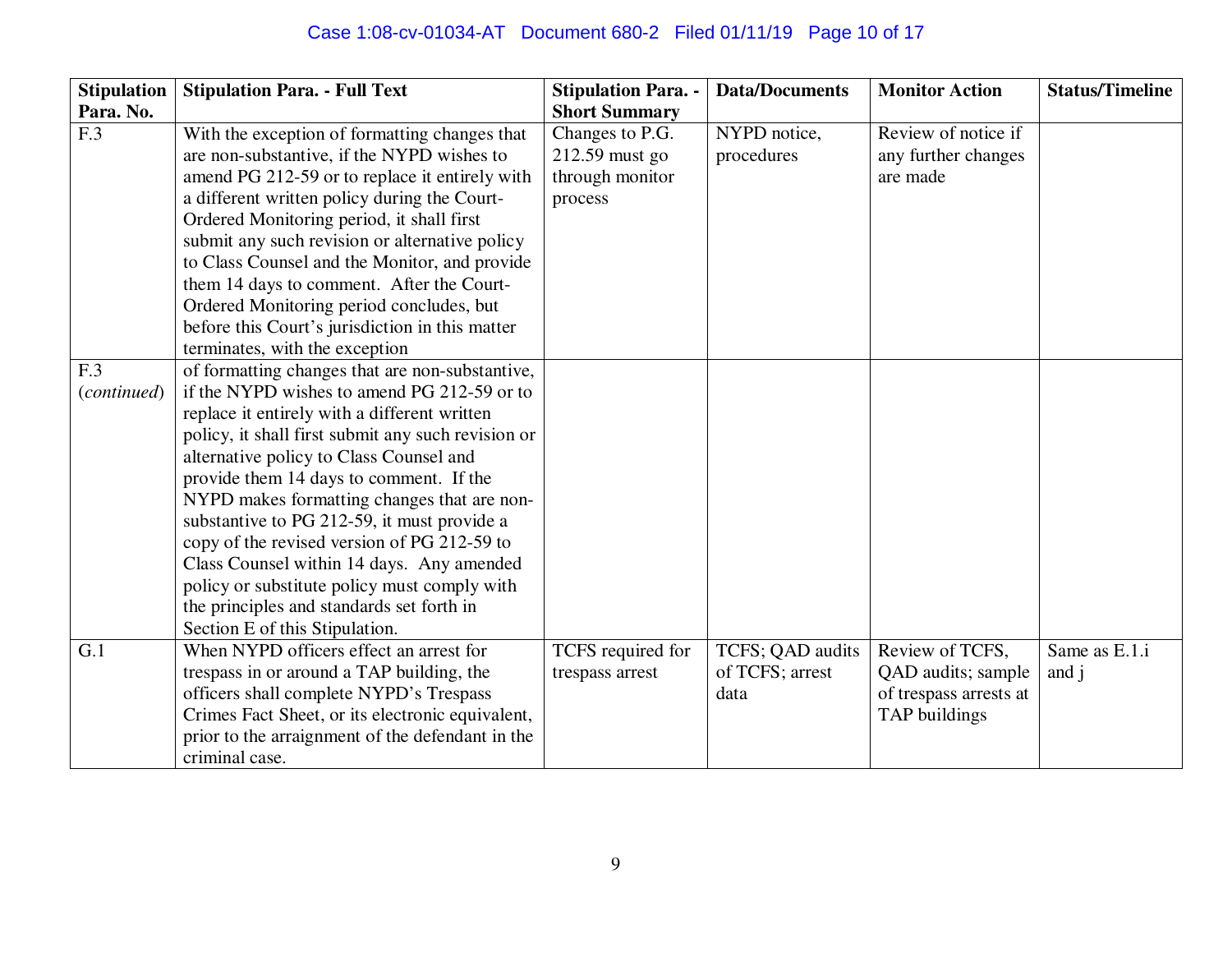# Case 1:08-cv-01034-AT Document 680-2 Filed 01/11/19 Page 11 of 17

| <b>Stipulation</b> | <b>Stipulation Para. - Full Text</b>                                                                                                                                                                                                                                                                                                                                                                                                                                                                                                                                                                                                                                                                                                                                                                                                                                                                                                                                                                                                                                                                                                                                                               | <b>Stipulation Para. -</b>                                | <b>Data/Documents</b>      | <b>Monitor Action</b> | <b>Status/Timeline</b> |
|--------------------|----------------------------------------------------------------------------------------------------------------------------------------------------------------------------------------------------------------------------------------------------------------------------------------------------------------------------------------------------------------------------------------------------------------------------------------------------------------------------------------------------------------------------------------------------------------------------------------------------------------------------------------------------------------------------------------------------------------------------------------------------------------------------------------------------------------------------------------------------------------------------------------------------------------------------------------------------------------------------------------------------------------------------------------------------------------------------------------------------------------------------------------------------------------------------------------------------|-----------------------------------------------------------|----------------------------|-----------------------|------------------------|
| Para. No.          |                                                                                                                                                                                                                                                                                                                                                                                                                                                                                                                                                                                                                                                                                                                                                                                                                                                                                                                                                                                                                                                                                                                                                                                                    | <b>Short Summary</b>                                      |                            |                       |                        |
| $\overline{G.2}$   | The revised version of the Trespass Crimes<br>Fact Sheet, to which both Plaintiffs and the<br>City agree, is attached to this Stipulation as<br>Exhibit B.                                                                                                                                                                                                                                                                                                                                                                                                                                                                                                                                                                                                                                                                                                                                                                                                                                                                                                                                                                                                                                         | <b>TCFS</b> attached                                      | <b>NA</b>                  | <b>NA</b>             |                        |
| G.3                | If it has not already done so, the NYPD shall<br>promulgate and begin using the Trespass<br>Crimes Fact Sheet within 30 days of the Final<br>Approval Date.                                                                                                                                                                                                                                                                                                                                                                                                                                                                                                                                                                                                                                                                                                                                                                                                                                                                                                                                                                                                                                        | TCFS promulgated                                          | TCFS; NYPD<br>procedures   | Complete              |                        |
| G.4                | With the exception of formatting changes that<br>are non-substantive, if the NYPD wishes to<br>amend the Trespass Crimes Fact Sheet or to<br>replace it entirely with a different form during<br>the Court-Ordered Monitoring period, it shall<br>first submit any such revisions or alternative<br>form to Class Counsel and the Monitor and<br>provide them 14 days to comment. After the<br>Court-Ordered Monitoring period concludes,<br>but before this Court's jurisdiction in this<br>matter terminates, with the exception of<br>formatting changes that are non-substantive, if<br>the NYPD wishes to amend the Trespass<br>Crimes Fact Sheet or to replace it entirely with<br>a different form, it shall first submit any such<br>revision or alternative form to Class Counsel<br>and provide them 14 days to comment. If the<br>NYPD makes formatting changes that are non-<br>substantive to the Trespass Crimes Fact Sheet,<br>it must provide a copy of the revised version<br>of the Trespass Crimes Fact Sheet to Class<br>Counsel within 14 days. Any amended form<br>must comply with the principles and standards<br>set forth in Paragraph $E(1)(j)$ of this<br>Stipulation. | <b>TCFS</b> changes<br>must go through<br>monitor process | NYPD notice,<br>procedures | Review of notice      |                        |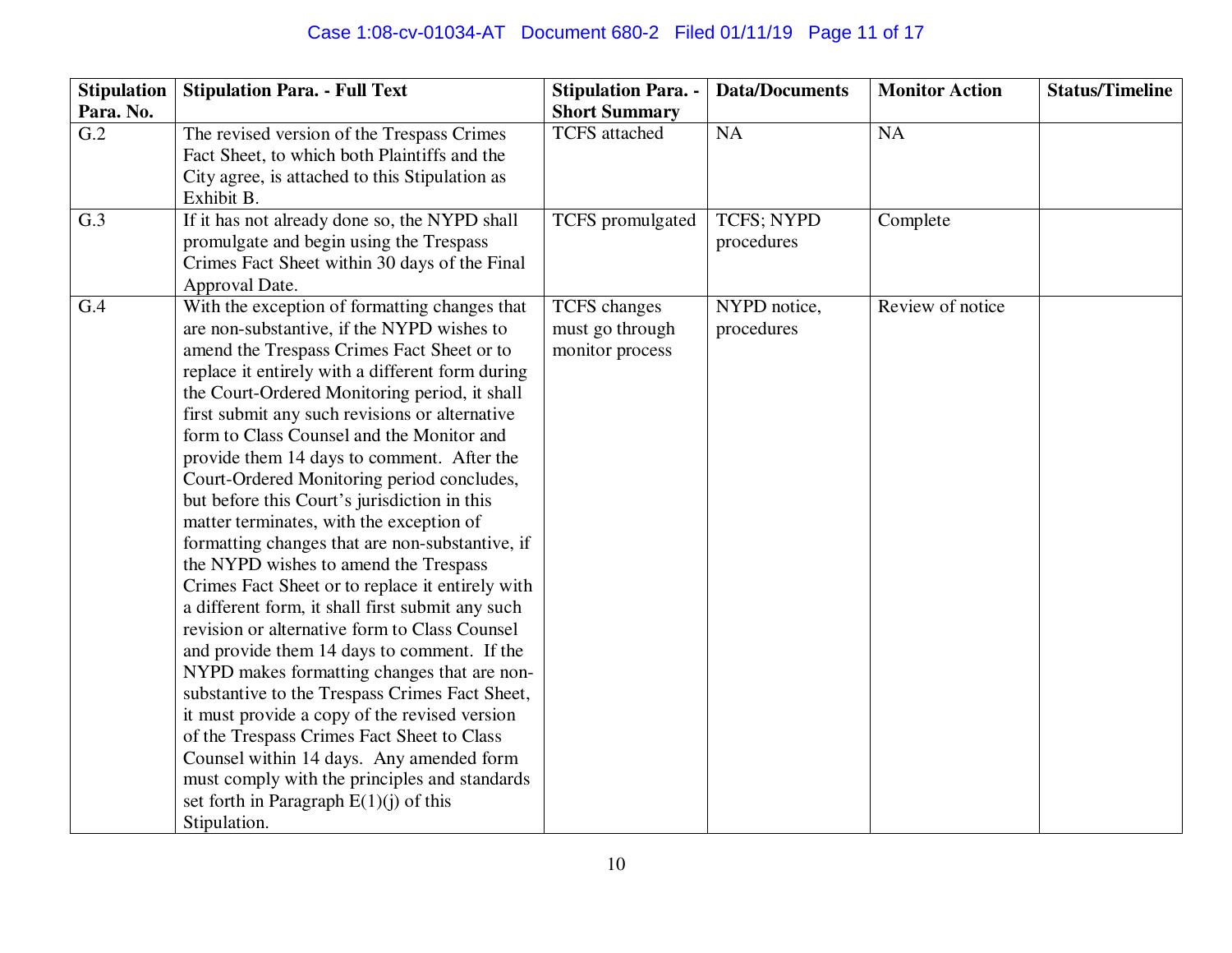# Case 1:08-cv-01034-AT Document 680-2 Filed 01/11/19 Page 12 of 17

| <b>Stipulation</b> | <b>Stipulation Para. - Full Text</b>            | <b>Stipulation Para. -</b> | <b>Data/Documents</b> | <b>Monitor Action</b> | <b>Status/Timeline</b> |
|--------------------|-------------------------------------------------|----------------------------|-----------------------|-----------------------|------------------------|
| Para. No.          |                                                 | <b>Short Summary</b>       |                       |                       |                        |
| G.5                | With the exception of formatting changes that   | Changes to Stop            | NYPD notice,          | Review of notice      |                        |
|                    | are non-substantive, if the NYPD wishes to      | Report must go             | procedures            |                       |                        |
|                    | amend the Stop, Question and Frisk              | through monitor            |                       |                       |                        |
|                    | Worksheet, which may also be referred to as a   | process                    |                       |                       |                        |
|                    | Stop Report or "UF 250," or replace it entirely |                            |                       |                       |                        |
|                    | with a different form during the Court-Ordered  |                            |                       |                       |                        |
|                    | Monitoring period, it shall first submit any    |                            |                       |                       |                        |
|                    | such revision or alternative form to the Class  |                            |                       |                       |                        |
|                    | Counsel and the Monitor and provide them        |                            |                       |                       |                        |
|                    | with 14 days to comment. After the Court-       |                            |                       |                       |                        |
|                    | Ordered Monitoring period concludes, but        |                            |                       |                       |                        |
|                    | before this Court's jurisdiction in this matter |                            |                       |                       |                        |
|                    | terminates, with the exception of formatting    |                            |                       |                       |                        |
|                    | changes that are non-substantive, if the NYPD   |                            |                       |                       |                        |
|                    | wishes to amend the report used to document     |                            |                       |                       |                        |
|                    | stops in or around TAP Buildings with a         |                            |                       |                       |                        |
|                    | different form, it shall first submit any such  |                            |                       |                       |                        |
|                    | revision or alternative form to Class Counsel   |                            |                       |                       |                        |
|                    | and provide them with 14 days to comment. If    |                            |                       |                       |                        |
|                    | the NYPD makes formatting changes that are      |                            |                       |                       |                        |
|                    | non-substantive to the report used to document  |                            |                       |                       |                        |
|                    | stops, it must provide a copy of the revised    |                            |                       |                       |                        |
|                    | version of such report to Class Counsel within  |                            |                       |                       |                        |
|                    | 14 days. Any amended or substitute form         |                            |                       |                       |                        |
|                    | must satisfy the requirements of Paragraph E    |                            |                       |                       |                        |
|                    | (1)(g).                                         |                            |                       |                       |                        |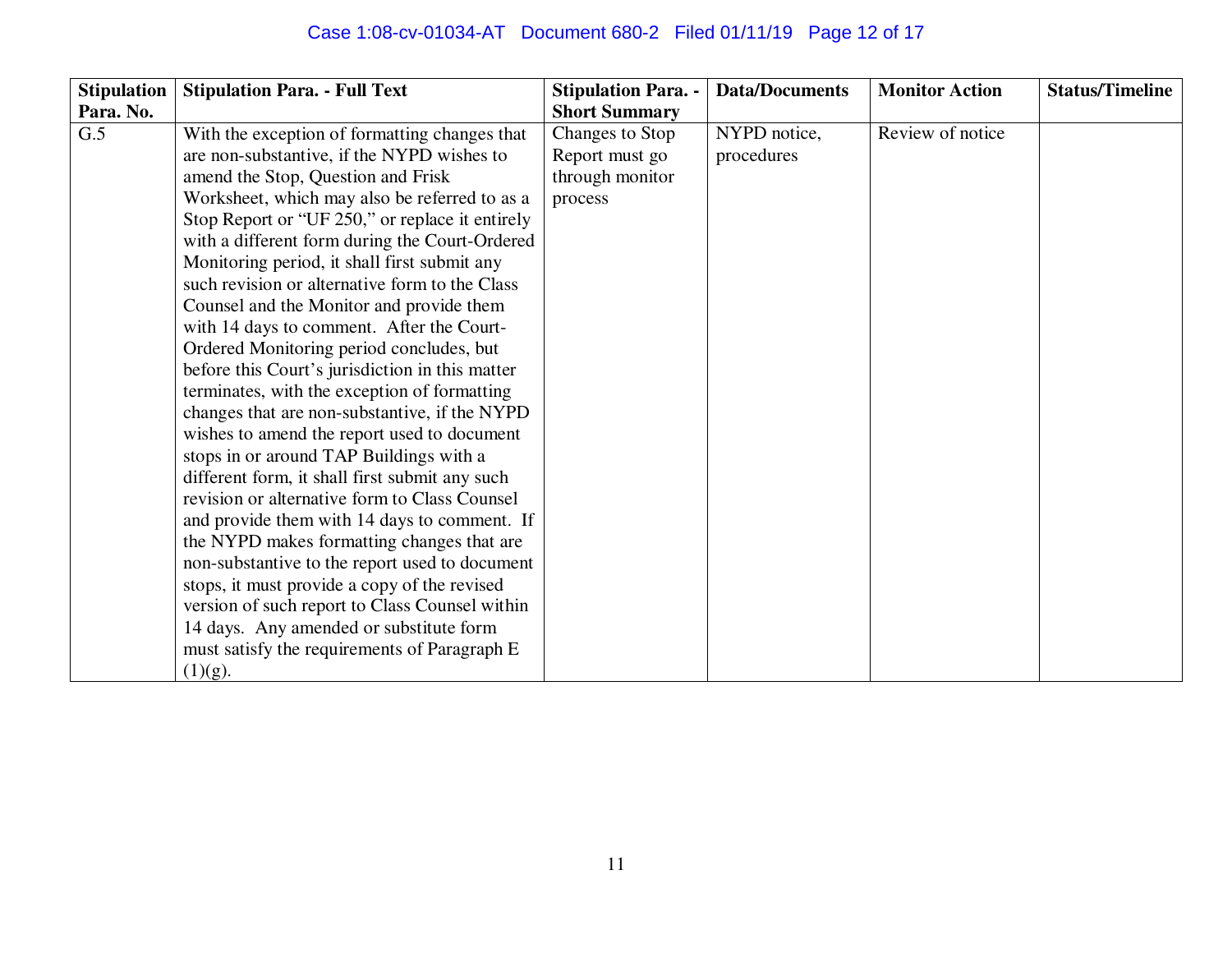# Case 1:08-cv-01034-AT Document 680-2 Filed 01/11/19 Page 13 of 17

| <b>Stipulation</b> | <b>Stipulation Para. - Full Text</b>                                                                                                                                                                                                                                                                                                                                                                                                                                                                                                                                                                                                                                                                                                                                         | <b>Stipulation Para. -</b>                                                                     | <b>Data/Documents</b>                                                   | <b>Monitor Action</b>                                                                                                                                          | <b>Status/Timeline</b>                                                                                               |
|--------------------|------------------------------------------------------------------------------------------------------------------------------------------------------------------------------------------------------------------------------------------------------------------------------------------------------------------------------------------------------------------------------------------------------------------------------------------------------------------------------------------------------------------------------------------------------------------------------------------------------------------------------------------------------------------------------------------------------------------------------------------------------------------------------|------------------------------------------------------------------------------------------------|-------------------------------------------------------------------------|----------------------------------------------------------------------------------------------------------------------------------------------------------------|----------------------------------------------------------------------------------------------------------------------|
| Para. No.          |                                                                                                                                                                                                                                                                                                                                                                                                                                                                                                                                                                                                                                                                                                                                                                              | <b>Short Summary</b>                                                                           |                                                                         |                                                                                                                                                                |                                                                                                                      |
| H.1                | Plaintiffs and the City have extensively<br>negotiated the terms of the NYPD<br>Administrative Guide Procedure 303-27,<br>entitled "Trespass Affidavit Program" and<br>have agreed to revisions to ensure proper<br>administration of TAP. The revised version of<br>the NYPD Administrative Guide Procedure<br>303-27 entitled "Trespass Affidavit Program",<br>to which both Plaintiffs and the City agree, is<br>as specified in the 8-4-16 Draft Interim Order<br>attached as Exhibit D to this Stipulation.                                                                                                                                                                                                                                                             | <b>Admin Guide</b><br>Procedures 303-27<br>attached                                            | <b>NA</b>                                                               | <b>NA</b>                                                                                                                                                      |                                                                                                                      |
| H.2.a              | The NYPD shall not initially enroll a building<br>in TAP, unless there have been recent<br>incidents, including but not limited to,<br>criminal activity and/or complaints at or near a<br>residential multiple dwelling building in the<br>preceding 12 months, and the building's owner<br>or owner's authorized agent indicates in<br>substance, the following: that he or she will<br>conspicuously post signs indicating that<br>trespassing is prohibited and that only<br>residents and invited guests are authorized to<br>be inside the building, and that the building's<br>owner or owner's authorized agent will<br>communicate to all tenants and management<br>personnel that police officers will be<br>periodically entering and patrolling the<br>building; | Recent incidents in<br>12 months and<br>owner's pledges<br>needed to enroll<br>building in TAP | Owner's<br>Affidavits; NYPD<br>TAP enrollment<br>forms; TAP<br>database | Review sample of<br>enrollment forms,<br>Owner's affidavits<br>for new TAP<br>buildings<br>Review of TAP<br>database, NYPD<br>cleanout of old TAP<br>locations | NYPD to<br>provide<br>enrollment<br>forms by<br>10/12/18<br>Team review of<br>enrollment<br>forms by Jan. 1,<br>2019 |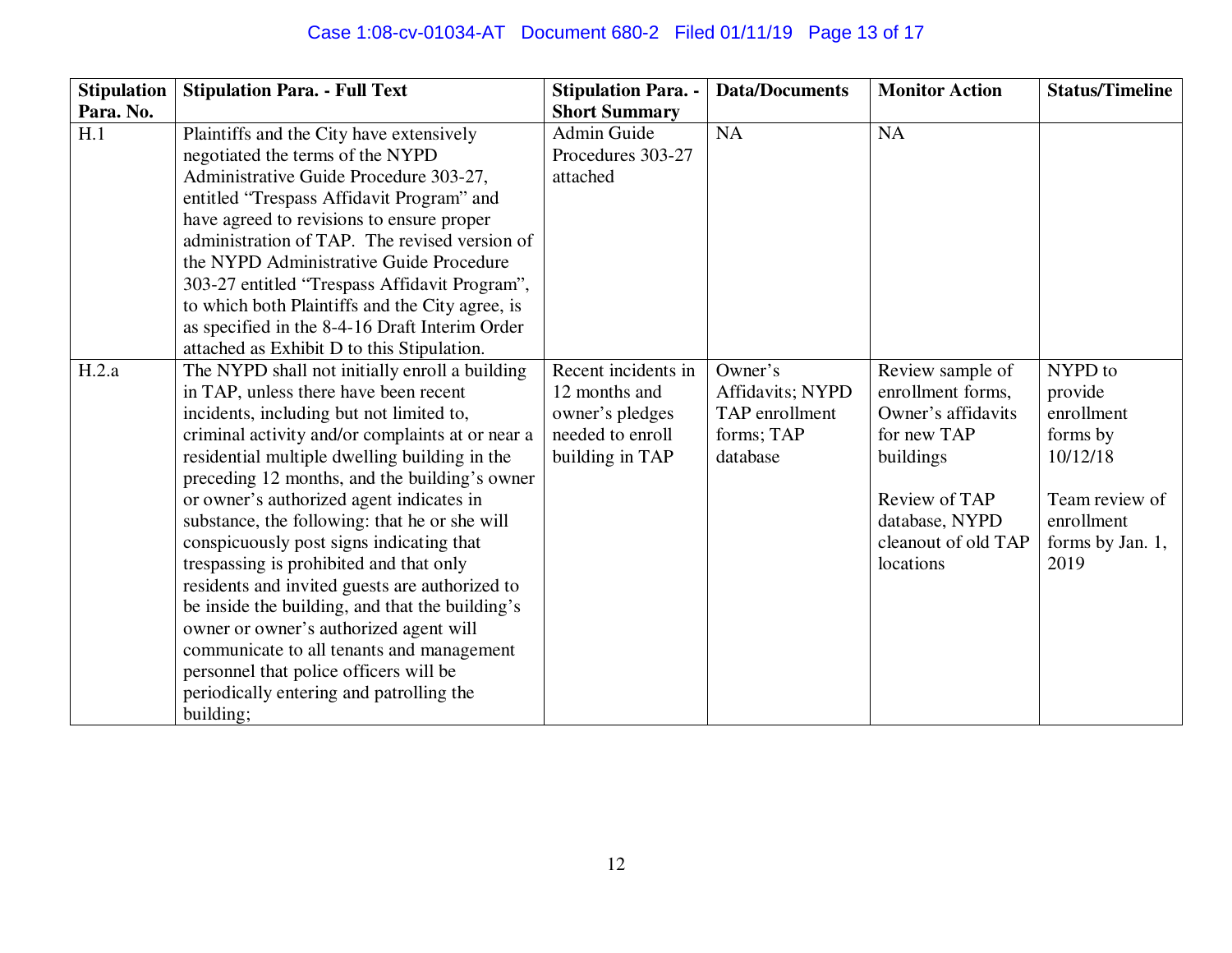# Case 1:08-cv-01034-AT Document 680-2 Filed 01/11/19 Page 14 of 17

| <b>Stipulation</b> | <b>Stipulation Para. - Full Text</b>                                                                                                                                                                                                                                                                                                                                                                                    | <b>Stipulation Para. -</b>                                                                                                                                                                                       | <b>Data/Documents</b>                                                       | <b>Monitor Action</b>                                                                                                                    | <b>Status/Timeline</b>                                                |
|--------------------|-------------------------------------------------------------------------------------------------------------------------------------------------------------------------------------------------------------------------------------------------------------------------------------------------------------------------------------------------------------------------------------------------------------------------|------------------------------------------------------------------------------------------------------------------------------------------------------------------------------------------------------------------|-----------------------------------------------------------------------------|------------------------------------------------------------------------------------------------------------------------------------------|-----------------------------------------------------------------------|
| Para. No.          |                                                                                                                                                                                                                                                                                                                                                                                                                         | <b>Short Summary</b>                                                                                                                                                                                             |                                                                             |                                                                                                                                          |                                                                       |
| H.2.b              | Before the expiration of a building's first six<br>months in TAP, the precinct Crime Prevention<br>Officer, or another Member of Service<br>designated by the Commanding Officer, will<br>evaluate whether to renew a building's<br>participation in the program for another six<br>months, based on recent incidents, including<br>but not limited to criminal activity and<br>complaints in the preceding six months; | <b>Crime Prevention</b><br>Officer to evaluate<br>TAP renewal<br>within 6 months                                                                                                                                 | P.G. 303-27;<br><b>NYPD</b><br>enrollment/renewal<br>forms; TAP<br>database | Identify sample of<br>buildings just over<br>first 6 months,<br>review enrollment<br>forms for CPO's<br>renewal. Focus<br>group of CPO's | Review of re-<br>enrollment by<br>April 1.                            |
| H.2.c              | Before the expiration of a building's second<br>consecutive six months in TAP, the precinct<br>Commanding Officer will determine whether<br>to renew a building's participation in the<br>program for another six months, based on<br>recent incidents, including but not limited to<br>criminal activity and complaints in the<br>preceding six months.                                                                | CO to determine<br>renewal at 12<br>months                                                                                                                                                                       | P.G. 303-27; TAP<br>enrollment/renewal<br>forms; TAP<br>database            | Identify sample of<br>buildings over 12<br>months, review<br>enrollment forms<br>for CO's renewal.                                       | Review<br>enrollment<br>forms for 12<br>month buildings<br>by April 1 |
| H.2.d              | The Office of the Borough Commander must<br>be notified when it has been determined that<br>there is a need for a building to remain in TAP<br>beyond one year. If the Borough Commander<br>determines that a building should remain in<br>TAP beyond one year, the Borough<br>Commander shall make a recommendation to<br>the Office of the Chief of Patrol, which will<br>is sue final approval for the renewal.      | Office of Borough<br>Commander to be<br>notified if building<br>renewed for TAP<br>over 12 months;<br>Borough<br>Commander to<br>recommend to<br>Office of Chief of<br>Patrol, which<br>issues final<br>approval | P.G. 303-27; TAP<br>database;<br>enrollment,<br>renewal forms               | <b>Identify TAP</b><br>renewals after 1<br>year, ensure Chief<br>of Patrol signoff                                                       | Same as above                                                         |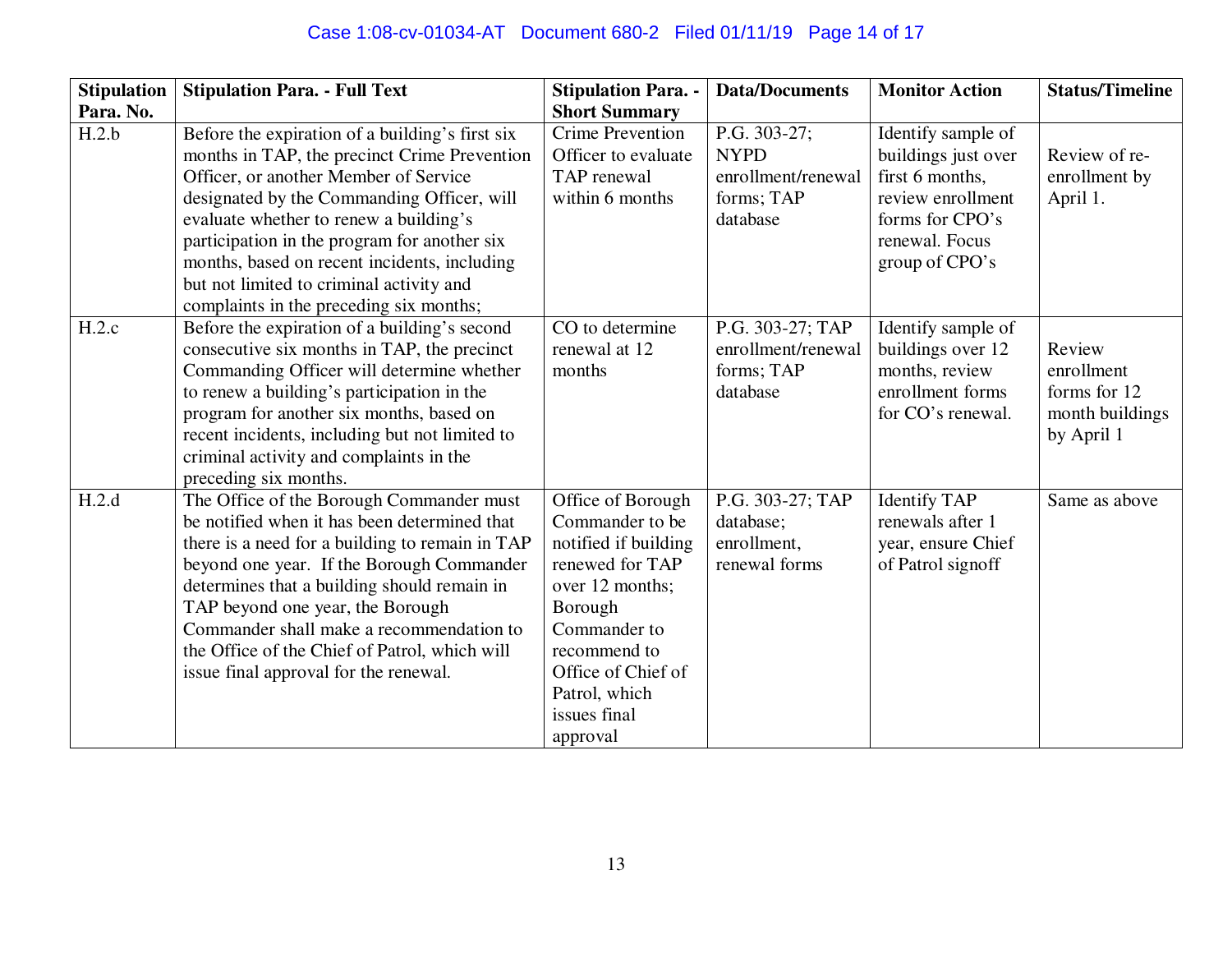# Case 1:08-cv-01034-AT Document 680-2 Filed 01/11/19 Page 15 of 17

| <b>Stipulation</b> | <b>Stipulation Para. - Full Text</b>                                                            | <b>Stipulation Para. -</b> | <b>Data/Documents</b> | <b>Monitor Action</b> | <b>Status/Timeline</b> |
|--------------------|-------------------------------------------------------------------------------------------------|----------------------------|-----------------------|-----------------------|------------------------|
| Para. No.          |                                                                                                 | <b>Short Summary</b>       |                       |                       |                        |
| H.3                | The NYPD shall promulgate the revised                                                           | A.G. 303-27 to be          | NYPD procedures,      | Complete              |                        |
|                    | version of the NYPD Administrative Guide                                                        | promulgated                | Finest message        |                       |                        |
|                    | Procedure 303-27 entitled "Trespass Affidavit                                                   |                            |                       |                       |                        |
|                    | Program" within 30 days of the Final                                                            |                            |                       |                       |                        |
|                    | Approval Date.                                                                                  |                            |                       |                       |                        |
| H.4                | With the exception of formatting changes that                                                   | Changes to A.G.            | NYPD notice,          | Review of notice if   |                        |
|                    | are non-substantive, if the NYPD wishes to                                                      | 303-27 to go               | procedures            | there are further     |                        |
|                    | amend NYPD Administrative Guide                                                                 | through monitor            |                       | changes               |                        |
|                    | Procedure 303-27 or the TAP Owner's                                                             | process                    |                       |                       |                        |
|                    | Affidavit Form 651-51 or to replace either                                                      |                            |                       |                       |                        |
|                    | document entirely with a different written                                                      |                            |                       |                       |                        |
|                    | policy or form, during the Court-Ordered                                                        |                            |                       |                       |                        |
|                    | Monitoring period, it shall first submit any                                                    |                            |                       |                       |                        |
|                    | such revision or alternative policy to Class                                                    |                            |                       |                       |                        |
|                    | Counsel and the Monitor and provide them                                                        |                            |                       |                       |                        |
|                    | with 14 days to comment. After the Court-                                                       |                            |                       |                       |                        |
|                    | Ordered Monitoring period concludes, but                                                        |                            |                       |                       |                        |
|                    | before this Court's jurisdiction in this matter<br>terminates, with the exception of formatting |                            |                       |                       |                        |
|                    | changes that are non-substantive, if the NYPD                                                   |                            |                       |                       |                        |
|                    | wishes to amend NYPD Administrative Guide                                                       |                            |                       |                       |                        |
|                    | Procedure 303-27 or the TAP Owner's                                                             |                            |                       |                       |                        |
|                    | Affidavit, or replace either document entirely,                                                 |                            |                       |                       |                        |
|                    | it shall first submit any such revision or                                                      |                            |                       |                       |                        |
|                    | alternative policy or form to Class Counsel                                                     |                            |                       |                       |                        |
|                    | and provide them 14 days to comment. If the                                                     |                            |                       |                       |                        |
|                    | NYPD makes                                                                                      |                            |                       |                       |                        |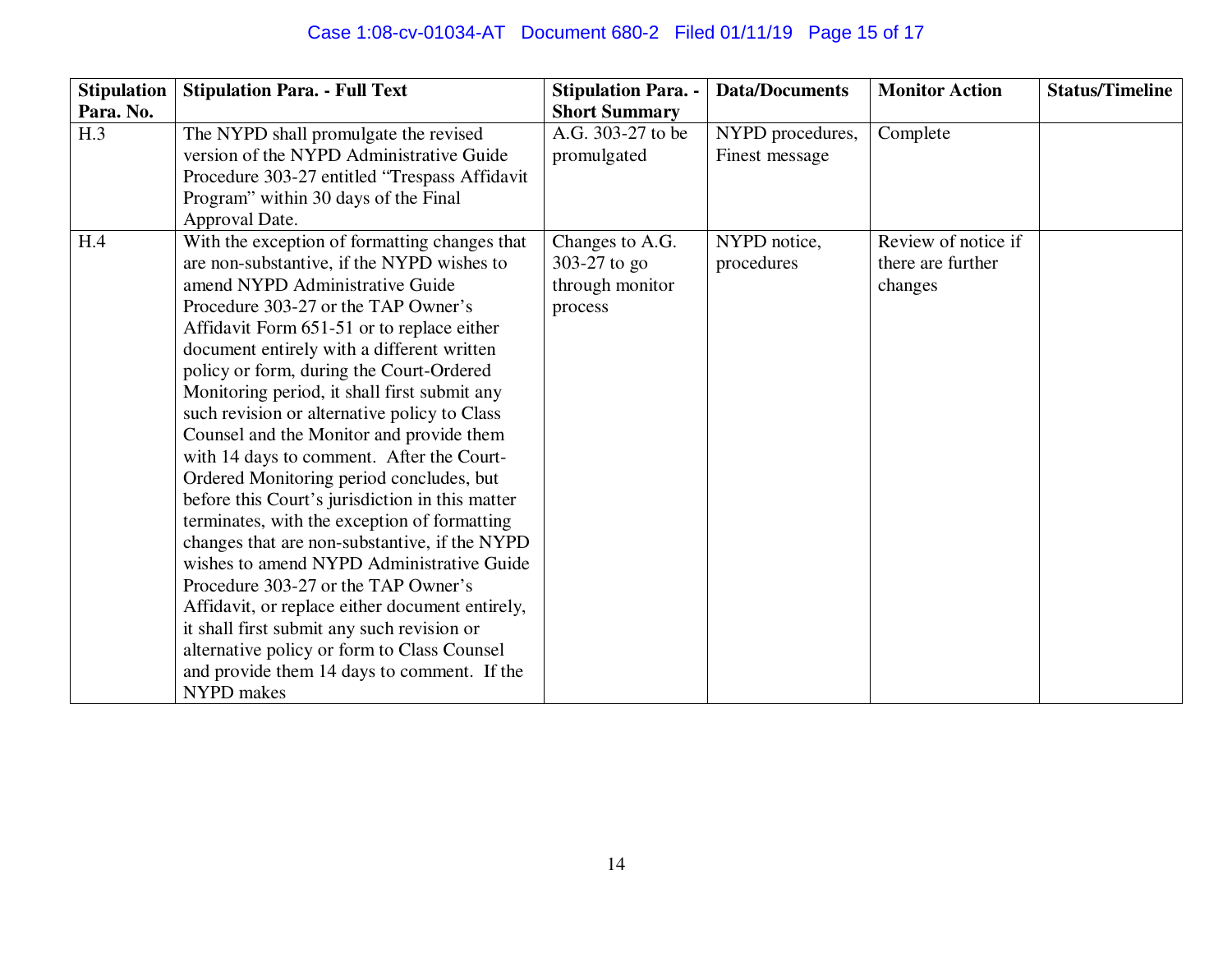# Case 1:08-cv-01034-AT Document 680-2 Filed 01/11/19 Page 16 of 17

| <b>Stipulation</b>          | <b>Stipulation Para. - Full Text</b>                                                                                                                                                                                                                                                                                                                                                                                                                                                                                                                                                                                                                                                                         | <b>Stipulation Para. -</b>                        | <b>Data/Documents</b>                                                                       | <b>Monitor Action</b>                                                                                               | <b>Status/Timeline</b>                                          |
|-----------------------------|--------------------------------------------------------------------------------------------------------------------------------------------------------------------------------------------------------------------------------------------------------------------------------------------------------------------------------------------------------------------------------------------------------------------------------------------------------------------------------------------------------------------------------------------------------------------------------------------------------------------------------------------------------------------------------------------------------------|---------------------------------------------------|---------------------------------------------------------------------------------------------|---------------------------------------------------------------------------------------------------------------------|-----------------------------------------------------------------|
| Para. No.                   |                                                                                                                                                                                                                                                                                                                                                                                                                                                                                                                                                                                                                                                                                                              | <b>Short Summary</b>                              |                                                                                             |                                                                                                                     |                                                                 |
| H.4<br>( <i>continued</i> ) | formatting changes that are non-substantive to<br>NYPD Administrative Guide Procedure 303-<br>27 or the TAP Owner's Affidavit Form 651-<br>51, it must provide a copy of the revised<br>version of the document to Class Counsel<br>within 14 days. Any amended policy,<br>substitute policy, or form must comply with<br>the standards identified in Paragraphs $2(a)$ –                                                                                                                                                                                                                                                                                                                                    |                                                   |                                                                                             |                                                                                                                     |                                                                 |
| I.1                         | (d) of this section.<br>The NYPD will ensure that every member of<br>the NYPD who engages in enforcement<br>activity in or around TAP Buildings receives<br>training in the standards identified in Section E<br>of this Stipulation. This training and a<br>timeline for its implementation will be<br>developed through the Court-Ordered<br>Monitoring process and will incorporate<br>various forms of training content into the<br>NYPD's recruit, in-service, and promotional<br>training programs. Such training may include<br>written material, role play scenarios, video<br>programs, and other appropriate methods that<br>reflect the standards identified in Section E of<br>this Stipulation. | NYPD members to<br>be trained on E.1<br>standards | NYPD training<br>videos; SQF in-<br>service training<br>materials; NYPD<br>training records | Monitor review of<br>training materials,<br>observations of<br>training. Meet with<br>focus group of<br><b>CPOs</b> | Ongoing review<br>of training along<br>with Floyd<br>monitoring |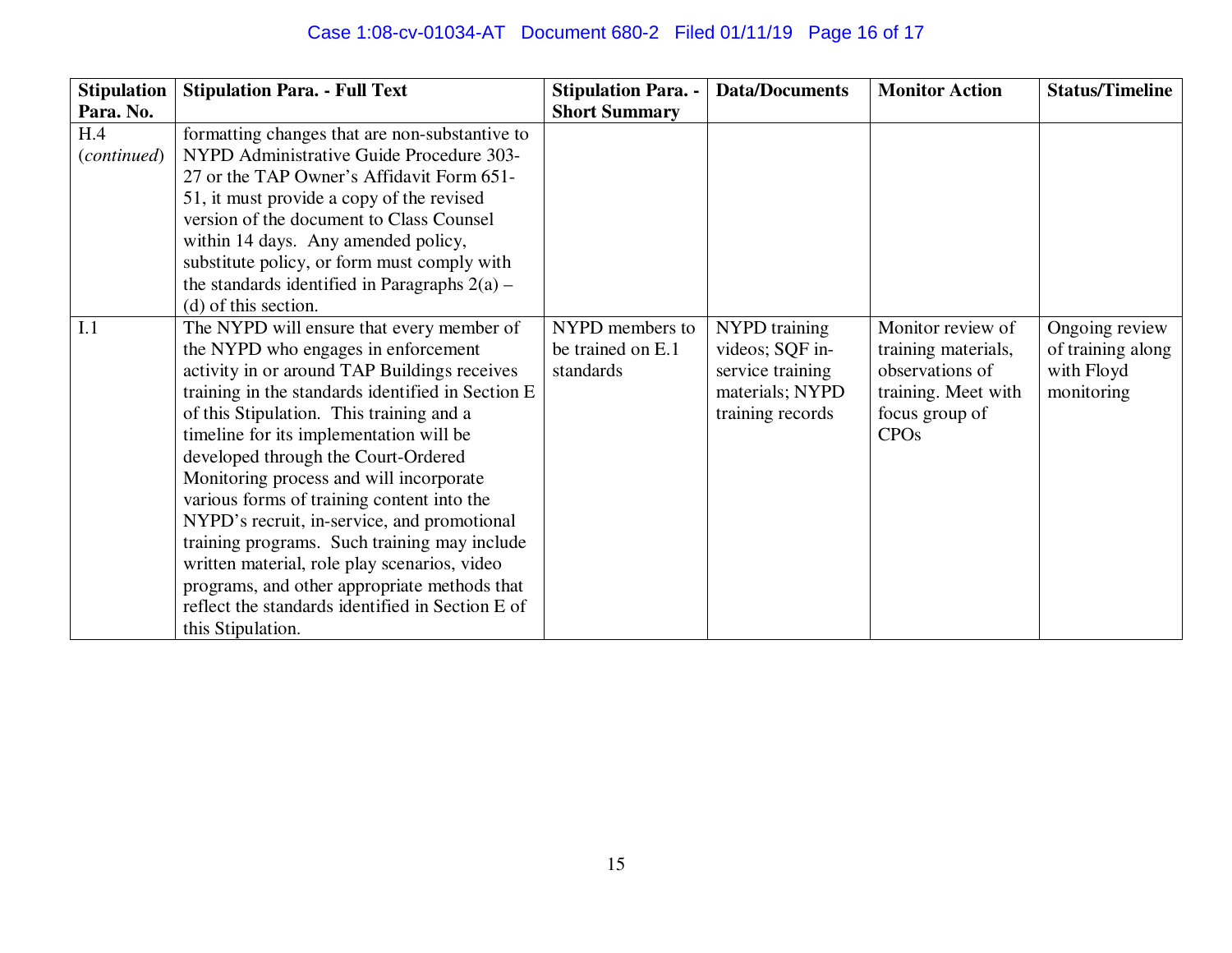# Case 1:08-cv-01034-AT Document 680-2 Filed 01/11/19 Page 17 of 17

| <b>Stipulation</b> | <b>Stipulation Para. - Full Text</b>                                                                                                                                                                                                                                                                                                                                                                                                                                                                                                                                                                                                                                                                                                                                                                                                                                                                     | <b>Stipulation Para. -</b>                                                             | <b>Data/Documents</b>                                                                       | <b>Monitor Action</b>                                                    | <b>Status/Timeline</b>                                                                                                                                 |
|--------------------|----------------------------------------------------------------------------------------------------------------------------------------------------------------------------------------------------------------------------------------------------------------------------------------------------------------------------------------------------------------------------------------------------------------------------------------------------------------------------------------------------------------------------------------------------------------------------------------------------------------------------------------------------------------------------------------------------------------------------------------------------------------------------------------------------------------------------------------------------------------------------------------------------------|----------------------------------------------------------------------------------------|---------------------------------------------------------------------------------------------|--------------------------------------------------------------------------|--------------------------------------------------------------------------------------------------------------------------------------------------------|
| Para. No.          |                                                                                                                                                                                                                                                                                                                                                                                                                                                                                                                                                                                                                                                                                                                                                                                                                                                                                                          | <b>Short Summary</b>                                                                   |                                                                                             |                                                                          |                                                                                                                                                        |
| I.2                | The NYPD will ensure that every member of<br>the NYPD who is involved in the<br>administration of TAP is trained on the<br>standards identified in Section H of this<br>Stipulation. This training, and a timeline for<br>its implementation, will be developed through<br>the Court-Ordered Monitoring process.                                                                                                                                                                                                                                                                                                                                                                                                                                                                                                                                                                                         | NYPD members<br>involved in TAP<br>administration<br>trained on Section<br>H standards | Information<br>regarding NYPD<br>training, forms,<br>records of<br>meetings or<br>trainings | Monitor review of<br>information on<br>training, focus<br>groups of CPOs | Focus group of<br>CPOs by April<br>1.<br>Obtain calendar<br>dates from<br>NYPD of<br>RMB's<br>meetings with<br>Patrol Boroughs<br>and CPO <sub>s</sub> |
| I.3                | Following promulgation of the revised training<br>materials discussed in Paragraphs $I(1)$ and $(2)$ ,<br>if the NYPD wishes to amend the training or<br>to replace it entirely during the Court-Ordered<br>Monitoring period, it shall first submit any<br>such revisions or alternative materials to Class<br>Counsel and the Monitor, and provide them 14<br>days to comment. After the Court-Ordered<br>Monitoring period concludes, but before this<br>Court's jurisdiction in this matter terminates, if<br>the NYPD wishes to amend or to replace<br>entirely, any of the revised training materials<br>discussed in Paragraphs $1(1)$ and (2), it shall<br>first submit any such revision or alternative<br>materials to Class Counsel and provide them<br>14 days to comment. Any such revised<br>training materials must reflect the standards<br>identified in Section E of this Stipulation. | Changes in training<br>must go through<br>monitor process                              | NYPD notice,<br>revised training<br>materials                                               | Review of notice if<br>any further changes                               |                                                                                                                                                        |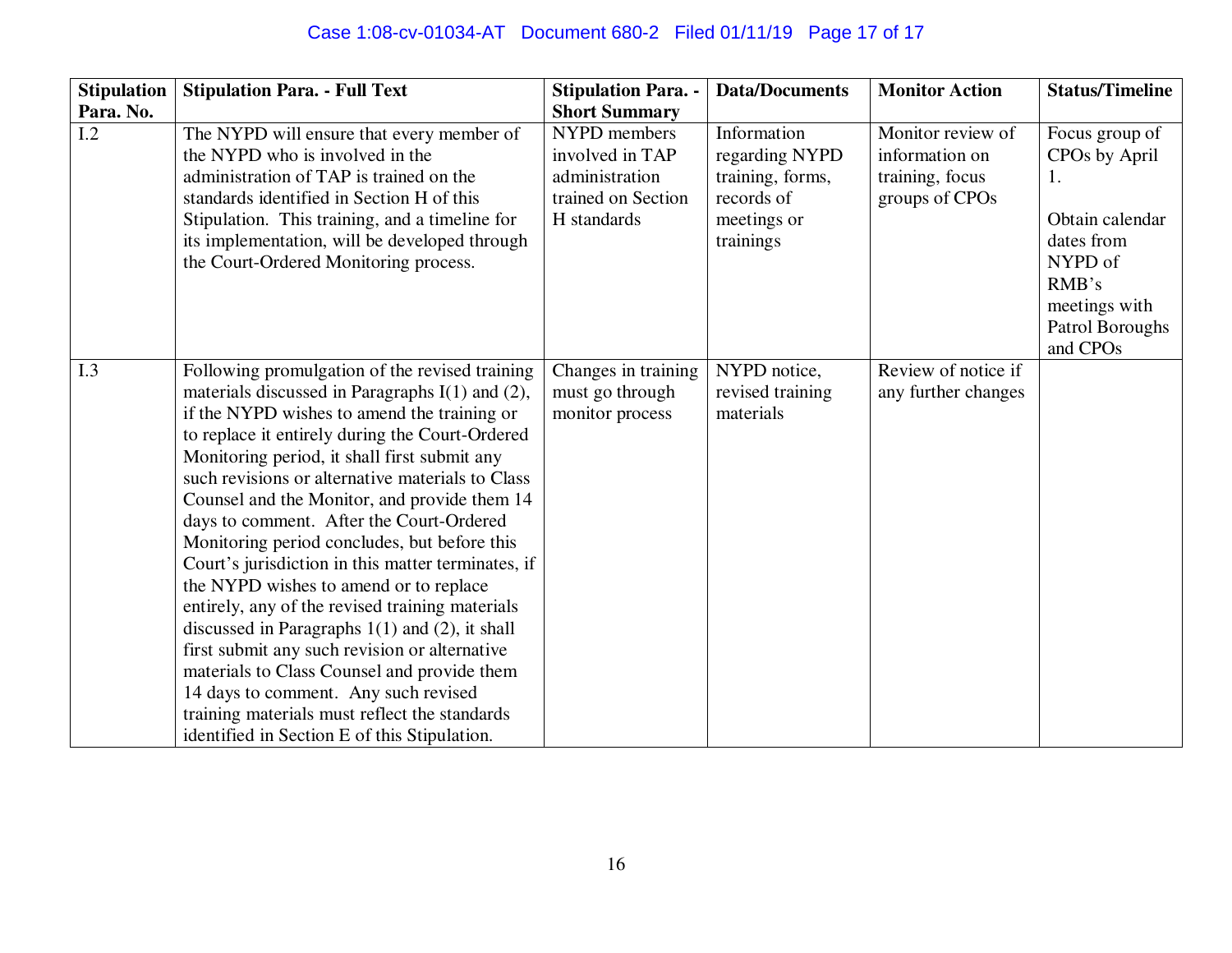Case 1:08-cv-01034-AT Document 680-3 Filed 01/11/19 Page 1 of 19

# **APPENDIX 2**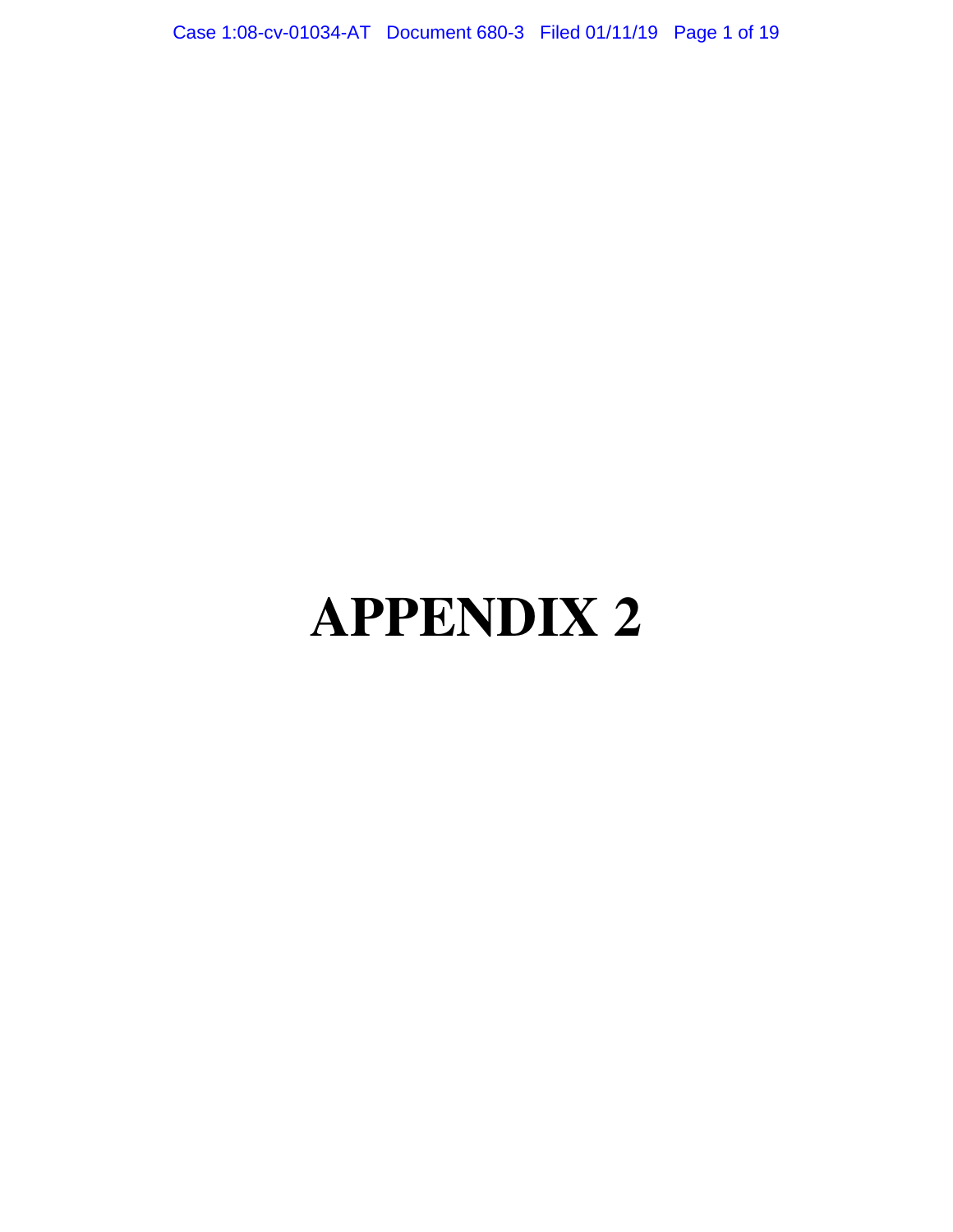## **OUTLINE OF PROPOSED PILOT STUDY FOR COURT-ORDERED PILOTS ON DOCUMENTING POLICE-CITIZEN LEVEL 1 AND LEVEL 2 ENCOUNTERS AND ACTIVATION OF BWCs FOR LEVEL-1 ENCOUNTERS**

November 9, 2018

This document outlines a design for a pilot program that would address the court's orders for an evaluation of the Facilitator's recommendations to (a) document police encounters at *DeBour* Level 1 and Level 2, and (b) require officers to activate BWCs during Level 1 encounters. The proposed pilot would use systematic social observations–in other words, trained observers would ride along with officers and collect data. It is anticipated that the pilot would begin in April 2019. Overall, the proposed pilot is intended to inform the court on the impact of implementing one or both of these changes.

This pilot will be conducted in a limited number of precincts and PSAs. It will provide information that can help guide the court's decisions about what a department-wide set of policies regarding documentation and mandatory BWC activation should be. The information generated by this study should increase the chances that the department-wide policies, when implemented, will be most effective, feasible, and well-executed.

The study would examine four major impacts:

- 1. **Inappropriately initiated police encounters**. To what extent are police initiating L1, L2, and L3 encounters without appropriate levels of knowledge or suspicion? How does this vary according to whether documentation is required for all levels of police encounters–condition (a) above, or whether officers are required to activate BWCs during L1 encounters–condition (b) above?
- 2. **Undocumented L3 encounters**. To what extent are police not documenting L3 encounters? How does this vary according to conditions a and b above?
- 3. **Police administrative workload.** What is the police administrative workload? How does this vary according to conditions (a) and (b) above? An assessment of workload would also examine any opportunity costs in terms of potential impact upon public safety.
- 4. **Fourth and Fourteenth Amendment assessment.** Would documentation or BWC recording provide useful data in assessing Fourth and Fourteenth Amendment violations?

In addition to the above impacts, the following questions raised by the court orders will be considered:

- 5. How frequently do encounters occur at each level?
- 6. How frequently do L1 and L2 encounters escalate to higher levels?
- 7. Are there encounters for which recording would not provide benefits (e.g., encounters not involving an investigative or law enforcement purpose), such that privacy concerns might outweigh any justification for recording?
- 8. How, if at all, does the video recording of citizens in L1 encounters affect citizens' orientation toward the police?

To make for a manageable study that can be conducted in a reasonable time frame with reasonable resources, the monitor's team proposes an evaluation design that considers four possible conditions, which are summarized below and in the following table.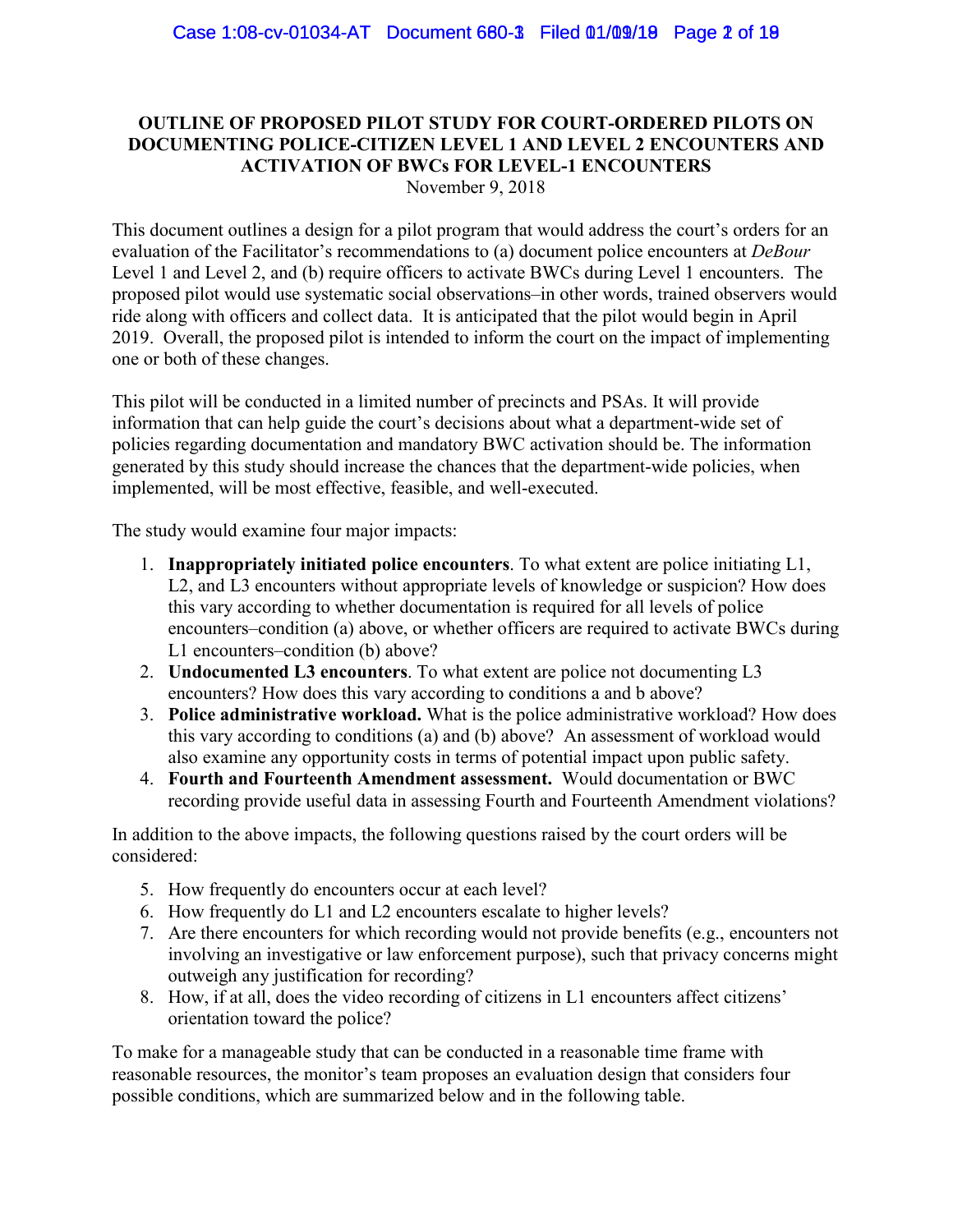### **Condition #1**

- o Follow Patrol Guide procedures; no changes in policy
- o Observer ride-along with members of the service

## **Condition #2**

- o Follow Patrol Guide procedures **EXCEPT** members of the service will activate BWCs for Level 1 *DeBour* encounters in addition to the situations where BWC activation is currently required
- o Observer ride-along with members of the service

## **Condition #3**

- o Follow Patrol Guide procedures **EXCEPT** members of the service will document Level 1 and Level 2 encounters electronically by preparing an Investigative Encounters Worksheet and submitting it at the end of each tour. Negative reports are required
- o Observer ride-along with members of the service

## **Condition #4**

- o Follow Patrol Guide procedures **EXCEPT** members of the service will activate BWCs for Level 1 *DeBour* encounters in addition to the situations where BWC activation is currently required
- o Members of service will document Level 1 and Level 2 encounters electronically by preparing an Investigative Encounters Worksheet and submitting it at the end of each tour. Negative reports are required

|                                            | No BWC change                                                                                                                                      | <b>Change in BWC</b>                                                                                                                                                                                                   |  |  |
|--------------------------------------------|----------------------------------------------------------------------------------------------------------------------------------------------------|------------------------------------------------------------------------------------------------------------------------------------------------------------------------------------------------------------------------|--|--|
|                                            |                                                                                                                                                    |                                                                                                                                                                                                                        |  |  |
| $\bf No$<br><b>Documentation</b><br>Change | Follow current Patrol Guide<br>Procedures; no changes in<br>policy.<br>Observer ride-alongs with                                                   | Follow Patrol Guide procedures<br>except members of the service<br>will activate BWCs for L1<br>DeBour encounters in addition to<br>situations when BWC activation                                                     |  |  |
|                                            | members of the service.                                                                                                                            | is currently required.                                                                                                                                                                                                 |  |  |
|                                            |                                                                                                                                                    | Observer ride-alongs with<br>members of the service.                                                                                                                                                                   |  |  |
|                                            | 3                                                                                                                                                  |                                                                                                                                                                                                                        |  |  |
| Change in<br><b>Documentation</b>          | <b>Follow Patrol Guide</b><br>procedures for BWC<br>activation.<br>Members of the service will<br>document L1 and L2<br>encounters electronically. | <b>Follow BWC Patrol Guide</b><br>procedures except members of<br>the service will activate BWCs<br>for L1 DeBour encounters in<br>addition to the situations in which<br>BWC activation is currently<br>required; and |  |  |

o Observer ride-along with members of the service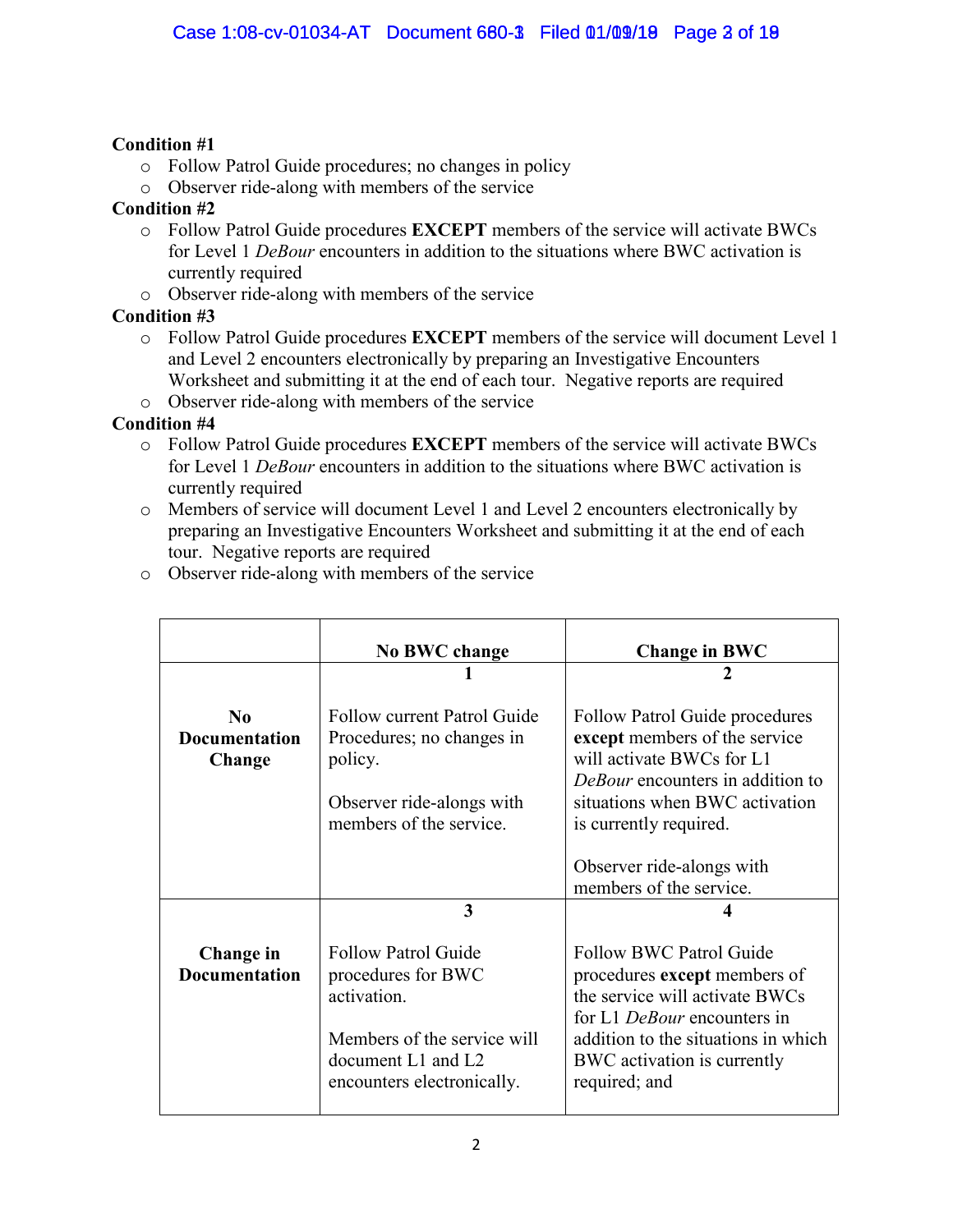| Members of the service         | members of the service will       |
|--------------------------------|-----------------------------------|
| prepare an Investigative       | document L1 and L2 encounters     |
| <b>Encounters Worksheet to</b> | electronically.                   |
| submit at end of each tour.    |                                   |
| Negative reports required.     | Members of the service prepare    |
|                                | an Investigative Encounters       |
| Observer ride-alongs with      | Worksheet to submit at the end of |
| members of the service.        | each tour. Negative reports       |
|                                | required.                         |
|                                |                                   |
|                                | Observer ride-alongs with         |
|                                | members of the service.           |

The proposed pilot study would observe officers operating under the four different conditions identified in the above table and measure outcomes under each condition. Comparison of the four conditions would enable the formation of judgments about the likely consequences of adopting each possible combination of documentation/BWC option under consideration.

Observations of the police encounters with the public would occur in a range of police units that frequently engage with the public, the same set of units for each of the four conditions:

- Precinct officers assigned to RMP duties
- Precinct anti-crime teams (plainclothes)
- Police Service Area (PSA) Housing officers performing interior vertical patrols

Precincts will be stratified by level of activity and randomly assigned to each of the four conditions.

**Precinct two-officer uniformed patrol**. Three precincts would be assigned to each condition outlined in the above table: one precinct with a lower than average level of police-citizen contact, one with an average level of police-citizen contact, and one with a high level of police-citizen contact.<sup>1</sup> In each of the three selected precincts, field observers would conduct eight-hour shift observations with a randomly selected two-officer uniformed patrol unit on each of three work shifts (first, second, and third platoons). There would be two observation sessions per work shift. Thus, for each of the four conditions, 18 uniformed patrol-unit observation sessions would be conducted, for a total of 72 sessions across all four treatment conditions

**Precinct anti-crime teams**. These plainclothes units typically operate during two shift periods: 10am–6pm and 6pm–2am. They are expected to engage in more frequent Level 2 and 3 encounters than would officers on uniformed patrol. Observations of anti-crime officers would be conducted in the same precincts selected for observation of uniformed patrol units (three precincts per treatment condition). In each precinct, field observers would conduct two eighthour shift observations on each of the two work shifts. In the event that more than one anti-crime team is operating (separately), the observed team will be randomly selected. Thus, for each of the

<sup>&</sup>lt;sup>1</sup> This could be determined from department tallies of workload indicators, such as calls for service and staffing levels (i.e., calls for service per full-time patrol officer).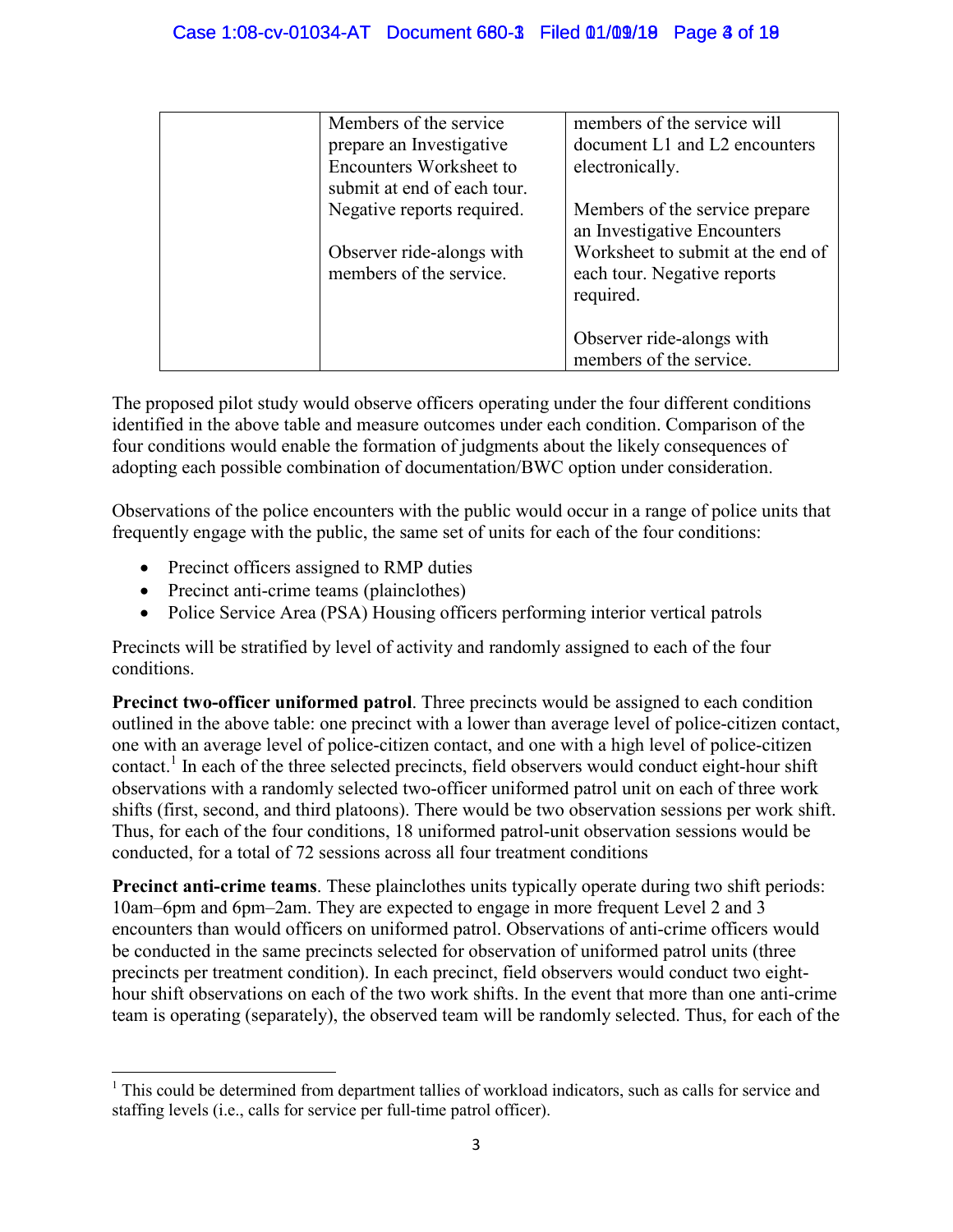four conditions, 12 full-shift anti-crime unit observations would be conducted, for a total of 48 sessions across all four treatment conditions.

**PSA officers performing interior patrols**. These units operate under nine Police Service Area commands, not precinct commands. Each PSA covers multiple precincts. Given the greater similarity of Public Housing patrol in terms of workload and service conditions for interior patrol, PSAs will not be stratified by workload. One PSA will be selected and assigned to each of the four service conditions. The housing units selected for observation will be matched as closely as possible for level of workload and then randomly assigned to treatment conditions (probably mid-range in workload level). Because conditions may vary according to work shift, units assigned to perform vertical patrols will be observed on each work shift (first, second, and third platoons). To observe a sufficient number of citizen encounters, observers will conduct four observation sessions per shift (three shifts) in each of the four PSAs selected. Thus, for each of the four conditions, 12 full observation sessions will be conducted in each of the selected PSAs, a total of 48 sessions across all four treatment conditions.

The total number of field observation sessions conducted is thus broken down as follows:

- Precinct two-officer uniformed patrol: three precincts (by low, medium, and high levels of activity) x six work shifts (two observations per platoon) x four treatment conditions  $=$ 72 observation sessions
- Precinct anti-crime teams: three precincts (same as uniformed patrol) x four work shifts (two shifts observed twice) x four treatment conditions = 48 observation sessions
- Public Service Area interior patrols: three work shifts x four observations per shift x four treatment conditions (one PSA for each condition) = 48 observation sessions
- Total number of observation sessions:  $168^2$

### **Numbers of Encounters Observed**

It is difficult to predict how many police-citizen contacts of interest (all levels) will be generated. Based on consultation with NYPD, experience suggests that the numbers fluctuate considerably by geographic area and time of day, the average ranging perhaps from as many as 10-20 contacts per eight-hour shift. Based on prior systematic observational studies in other police departments (Parks et al. 1998:2-25), the average across all eight-hour shifts may be around 12-14 contacts (excluding on-scene, citizen-initiated contacts). A reasonable estimate would predict an average of 12 citizen contacts per shift, but to be even more conservative, we will assume only nine contacts per shift across all observed police units. A rate of nine citizen contacts per shift across all observed units means that 168 eight-hour shifts would yield 1,512 observed contacts. On average there would be 378 citizen contacts per treatment condition, although this could vary, especially if the treatment condition affected the proclivity of officers to initiate encounters.

Based on a sample size of 1,512 (378 per treatment condition), the study would have 80% power with a significance level of 0.05 to detect small effect-size differences between the four conditions (differences of 0.08 standard deviations) based on Cohen's effect-size measure F

 $2^2$  The distribution of the 168 observation sessions across these department units does not reflect the actual distribution of officers in the department. Statistical weighting can be used in the analysis to make appropriate adjustments where department-wide estimates are desired.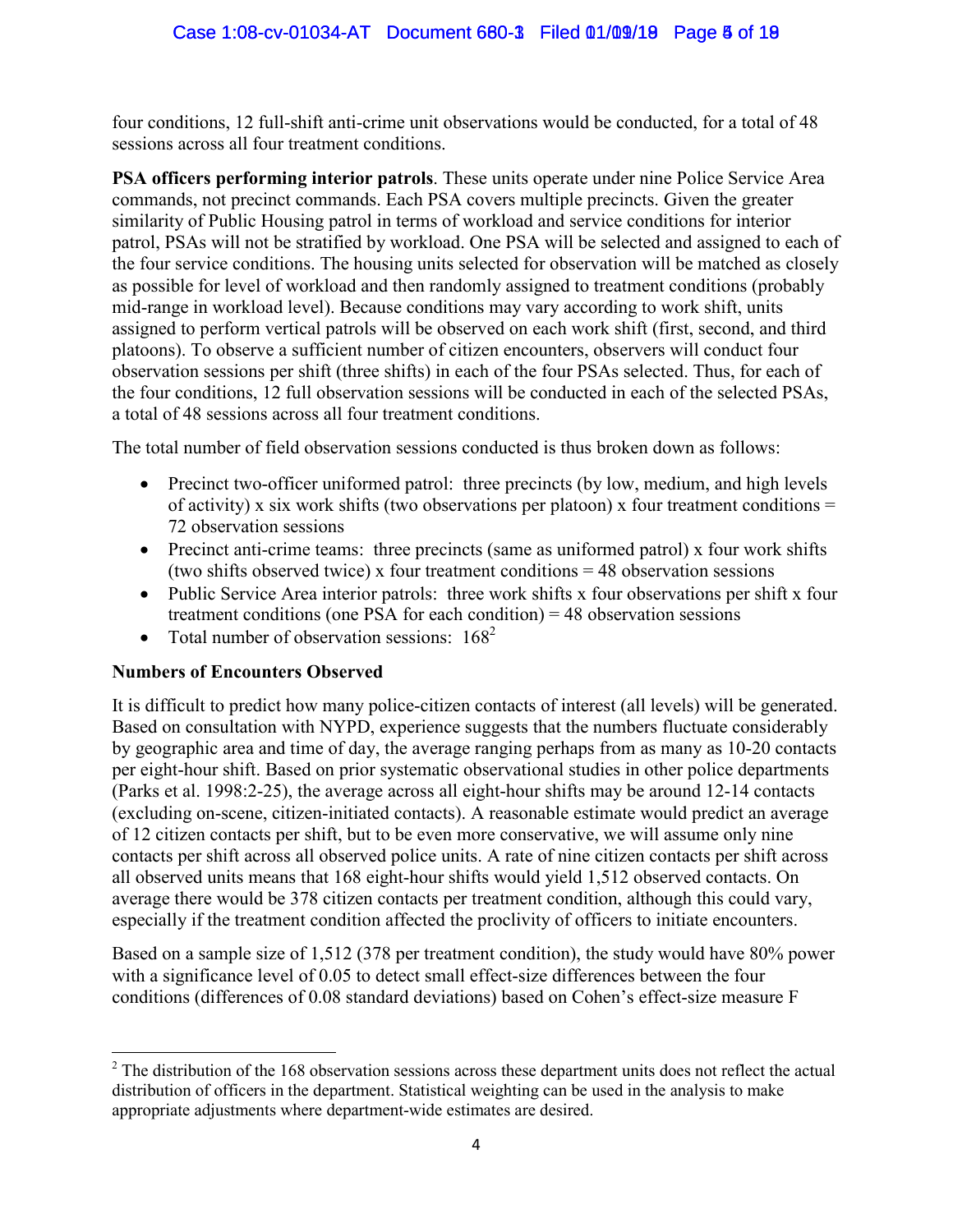(Cohen, 1988). Power calculations were conducted using STATA version 15.0.3.<sup>3</sup> The power will increase to detect smaller effect sizes by including adjustments for clustering observations within the same precincts and shifts.

If an extraordinary event were to affect significantly the unit selected for observation on a given date/shift (e.g., building explosion, chemical spill, large traffic accident, weather catastrophe, etc.), then that observation session would need to be redone. In the event that the 168 observation sessions generate significantly fewer encounters for analysis than the target 1,512, the project will increase the number of observation sessions until the target number of encounters is achieved.

## **ELECTRONIC DOCUMENTATION**

For conditions 3 and 4, officers will need to document Level 1 and Level 2 encounters in some way. The NYPD has agreed to create a new "app" or electronic form on officers' phones to gather this information. The new form could include a few key pieces of information: event type, ICAD number, call type, location, initial level of suspicion (L1-L4), final level of suspicion (L1-L4), civilian gender, race, ethnicity, age, and whether there is BWC footage of the encounter. In addition, the form could have a field where the officer states the reason for initiating the encounter. NYPD could provide these data to the research team for the observation sessions conducted by observers in the field, and the two data sets could be merged. A draft worksheet that illustrates the type of data that an officer could record after encounters on a tour is attached as Appendix 2. This worksheet would not be handwritten by the officers, but would aggregate the data they recorded electronically. The final list of fields in the L1/L2 form on the officers' phones will be subject to preliminary field testing and discussions with the parties as the phone "app" is being developed.

### **MEASUREMENT ISSUES**

This section describes important measurement issues. Refer to Appendix 1 for an overview of Systematic Social Observation (SSO) as a methodology and key data items to be gathered through this method.

Some of the study efforts will yield data from which statistically significant conclusions might be drawn. Such conclusions may not be possible for other data because there may be too few observations, because the sample size may be too small to detect statistically meaningful differences between conditions, or because the data will be too difficult (perhaps impossible or too onerous) to collect. That is why some aspects of the proposed pilot will yield descriptive information only. However, such descriptive information – a not uncommon aspect of pilots – will provide useful information about whether and how to implement proposed changes, or perhaps whether to continue the pilot or continue it in an altered form.

## **Inappropriately initiated police encounters**

 $3$  Power calculation from G Power 3.1 (with fixed effects for five precincts and two covariates and an N of 1,512) yields .98 power to detect a small effect size of .10.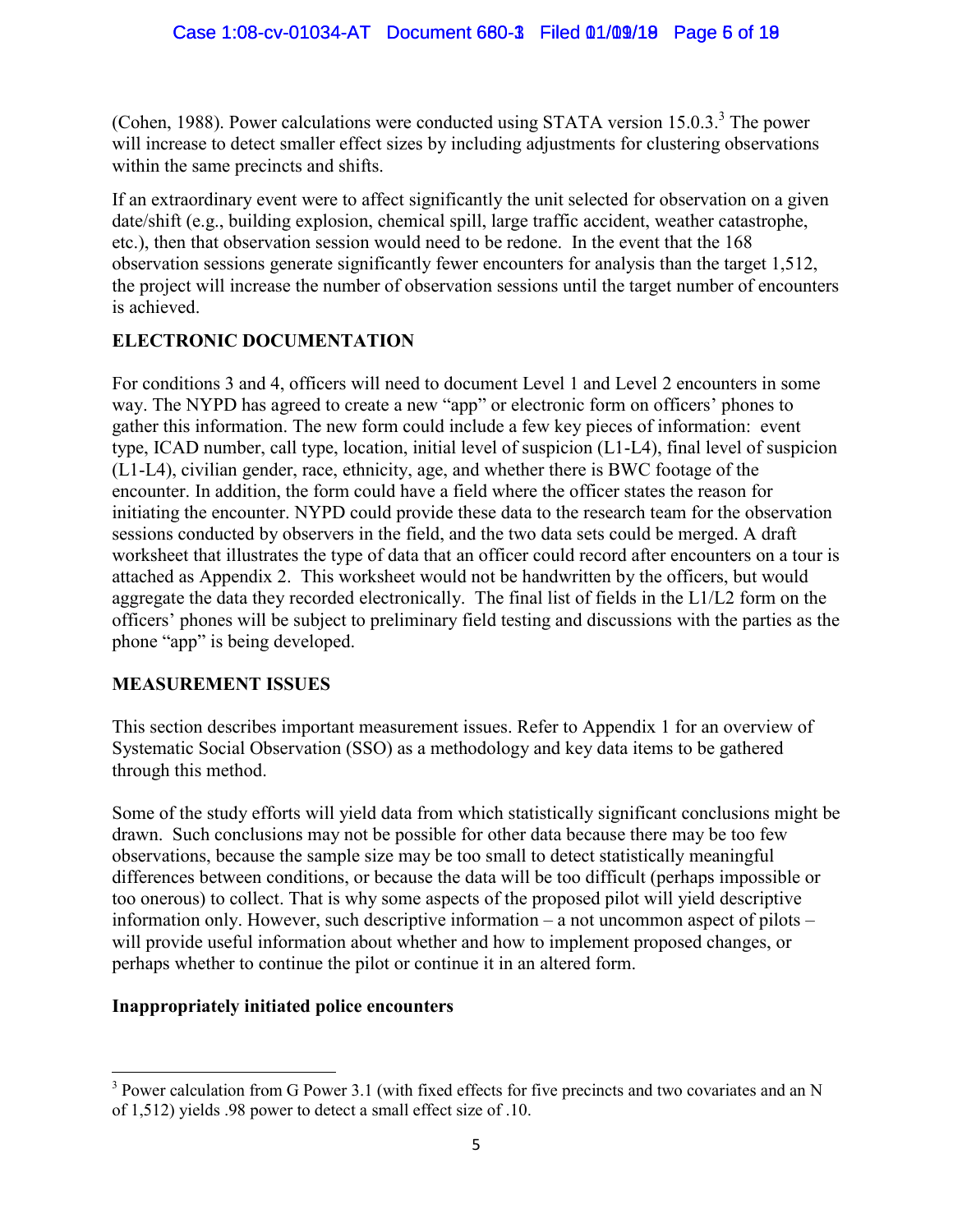The central question here is whether more documentation of police activity and more BWC filming of that activity will lead to lower levels of inappropriate police-initiated activity – in particular, unconstitutional *Terry* stops, but also inappropriately conducted L1 and L2 encounters. Making judgments about whether more documentation or BWC recording will reduce unconstitutional stops requires observing events that are not now being documented, either because NYPD policy does not require documentation or because officers are failing to document or record encounters that policy requires to be documented or recorded. Systematic observation of police-citizen encounters (assigning trained field observers to accompany and observe police interaction with the public) can generate data that are independent of the functioning of the police documentation system.

Different types of information are needed to make judgments about the appropriateness of police-initiated encounters at all levels: (a) the circumstances of the encounter (e.g., a radio run to a shots fired incident); (b) the observed behavior or condition of the citizen (e.g., bulge in jacket, consent to search given); (c) behavior of the officer (how the citizen was approached, whether the questioning was accusatory, whether consent to search was requested, whether the officer detained the citizen, etc.); and (d) the knowledge possessed by the police that would justify initiating an encounter of the sort the officer engaged in (e.g., officer knows of specific crime patterns in the precinct; citizen known by officer to be a drug dealer; officer knows an area is a drug dealing hotspot). Items (a), (b), and (c) can be observed directly by the observer as well as the officer. Item (d) can be known to the observer only if the officer volunteers it in the course of the event or following it.

But the only way to capture item (d) reliably in the field is by the observer soliciting this information. Asking officers repeatedly to justify their actions could stimulate changes in the officer's behavior in the presence of the observer that would otherwise not have occurred. Asking these questions repeatedly could be particularly problematic for maintaining the integrity of the control condition (no changes in documentation from the current condition), because that in effect is an informal way of documenting the events.

One solution would be for observers to routinely "debrief" officers more generally after each encounter about factors that affected their decision-making. The officer is asked to recount his/her thought processes about what was going on as the situation unfolded. This has reasonable prospects of making clear the officers' perceptions and reasoning for whatever actions were  $\alpha$  taken – with the advantage of not focusing narrowly on legal matters.<sup>4</sup> However, this sort of debriefing also could impact the officers' activities and change the control conditions (see comments in Appendix 1 about "Concerns regarding reactivity").

The field observers will generate the data that describe the observed encounter. A separate team of experts will evaluate the propriety of police actions during these encounters. The monitor team's experts will review observers' narratives of the encounters and post-encounter debriefings.

<sup>&</sup>lt;sup>4</sup> This "debriefing" approach has been used in generating information to make judgments about the constitutionality of searches based on accounts of those events and the debriefings that followed (Gould and Mastrofski 2004).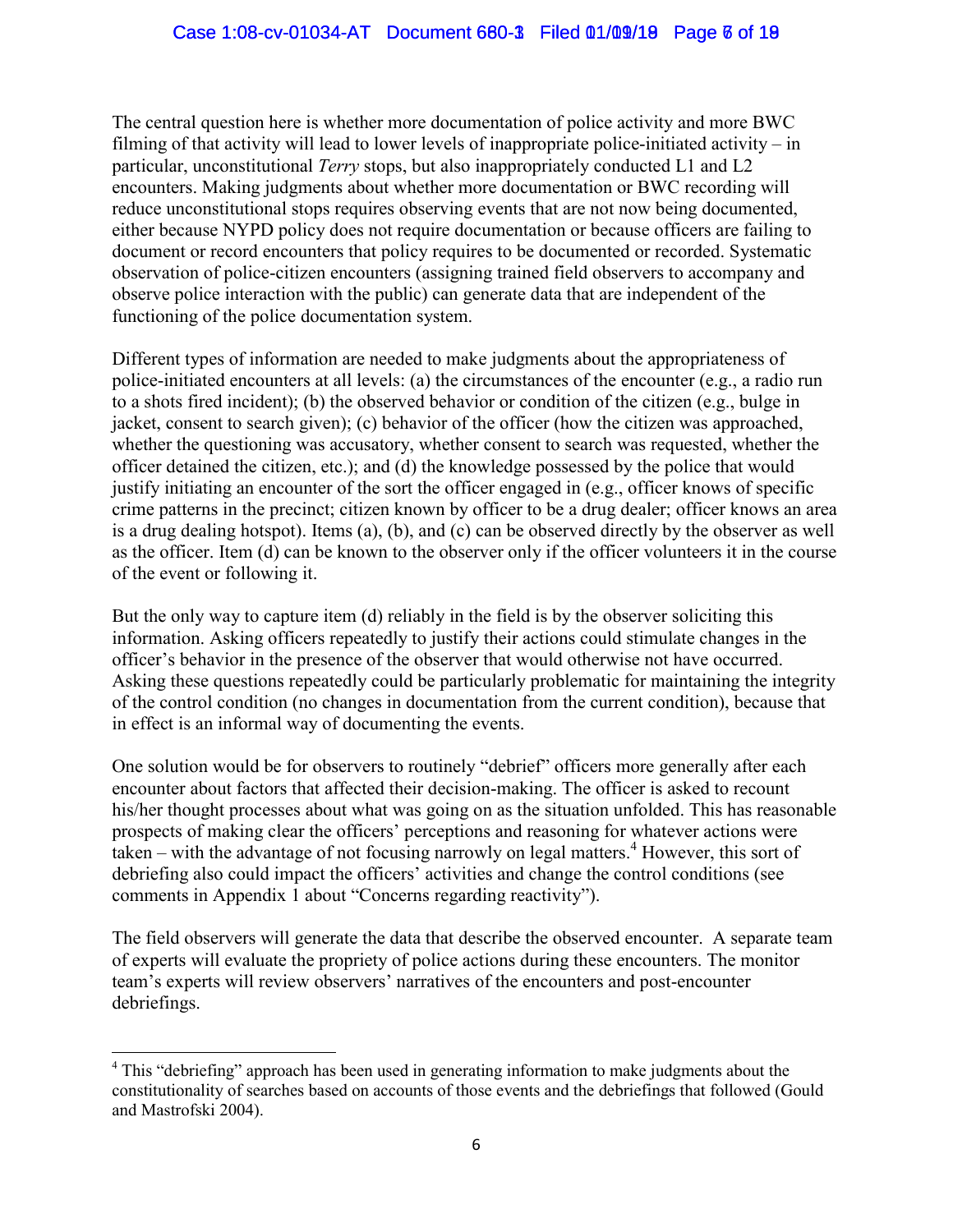#### **Failure to document L3 encounters**

The level of an encounter is readily observable by field researchers, as it does not require a judgment as to the appropriateness of the officer's actions. The observer must merely note whether the conditions defining an L3 encounter occurred. The research team can independently compare the observer's description of the encounter and notation of an L3 encounter with what the officer reported (e.g., whether a stop report was filed). If the Department can provide this in a timely manner (within eight hours of the end of the shift), then the observer can identify and enter a code for all observed L3 stops that were/were not properly documented at the time he/she coded the observational data for the shift. Otherwise this must be done separately.

#### **Police administrative workload**

The question here is: What is the additional burden placed upon the police by requiring additional documentation of the citizen encounters? It is difficult to measure this using systematic field observation because police officers may document these events in bits and pieces throughout the shift (a minute here, a minute there). It may be difficult for an observer sitting in the back seat of a sector car to know when one of the officers is doing this. Further, officers may not do all of their data entry documenting the events during the same shift that field observers are assigned to be in the field observing the officers. Officers may perform this task at the end of the tour (after the observer has left), or at the beginning of the next shift that the officer works (and not observed by the researchers).

Given the challenges of directly observing documentation and timing it, an alternative is for the Department to have officers at the end of each shift report (on a paper report form or electronically) how much time they spent documenting encounters on that shift.

There is also another aspect of the administrative workload that may be difficult to measure. Requiring additional documentation of encounters may discourage officers from engaging in encounters that they might otherwise undertake. In addition, taking the time to document an encounter may mean that an officer will not be back "in service" (i.e., available for an assignment) until he or she has completed the documentation, and thus will not be available to respond to a radio call. Alternatively, an officer may elect to report back in service before completing his or her documentation. While these circumstances are difficult to measure quantitatively, the debriefings and the observers' notes can provide a descriptive analysis that will be useful for the court.

#### **Fourteenth Amendment assessment**

As noted at the beginning of this document, one question the pilot would attempt to answer is whether documentation of Level 1 and 2 encounters provides useful data in assessing Fourteenth Amendment violations. Aggregate racial data on such encounters would be collected. Some benchmark would need to be used, however, to determine whether there are racial disparities and whether those disparities might reflect Fourteenth Amendment violations. The challenge of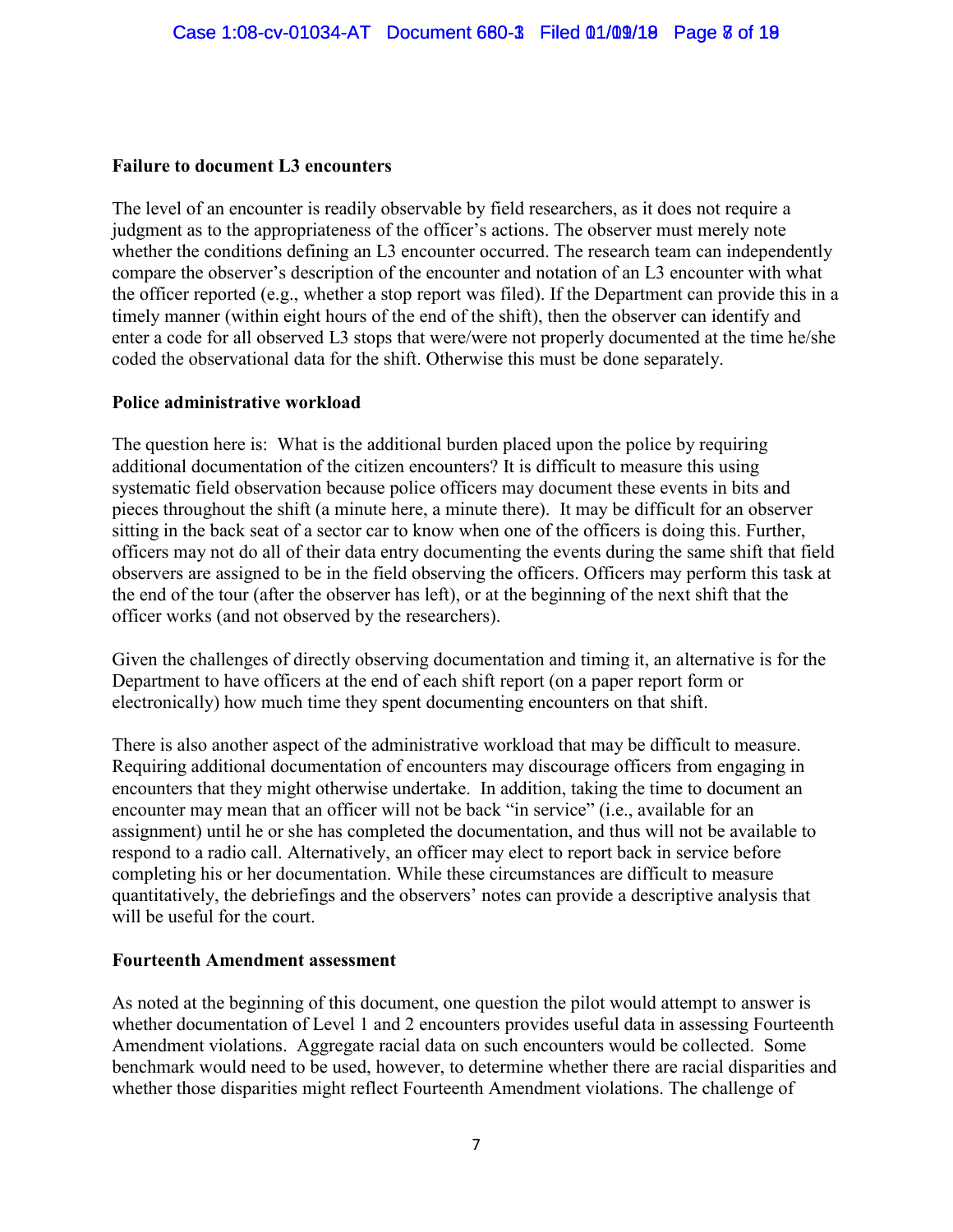getting meaningful benchmark data (for traffic and pedestrian stops) is covered in the recent National Academies report, *Proactive Policing: Effects on Crime and Communities* (Weisburd and Majmundar, 2017, Ch. 7).

#### **Other measurement issues**

In addition to the major measurement issues described above, the court orders raise other questions to address.

#### *How frequently do encounters occur at each level?*

The NYPD currently has no reliable indicator of the frequency of all L1 and L2 encounters, and the low number of L3s documented seems to suggest that current *Terry* stop documentation undercounts the actual number of such stops. Systematic field observation can note the frequency of these events, the nature of the police service/law enforcement issue at hand (e.g., investigating a specific offense, checking out a suspicious situation, or providing non-enforcement assistance to a citizen), and whether/when certain actions were taken (e.g., police request for consent to search, frisk, etc.). In addition, researchers can review and code a sample of BWC videos (under conditions 2 and 4 only as presented in the table), permitting a more focused examination of these events.

### *How frequently do L1 and L2 encounters escalate to higher levels?*

Knowing how frequently these lower-level encounters escalate will help to decide whether to require them to be included in a documentation system, and if required, whether to include all of them or only some types of lower-level encounters in the ultimate post-pilot policy that is established for documentation and BWC recording. For example, data gathered by systematic field observation will enable researchers to estimate the "yield" of L3 encounters that escalated from lower level encounters. The higher the yield, the stronger the case for documentation of L1 and L2 encounters. And it may be useful to identify the features of encounters that are most likely to escalate. The analysis of SSO data to address this issue can also be supplemented by the coding of BWC footage (see prior section).

#### *How, if at all, does the video recording of citizens in L1 encounters affect citizens' orientation toward the police?*

The prospects of conducting a feasible survey of respondents who have had recent Level 1 contacts with an acceptable response rate are not good. However, the second-wave surveys for the current BWC pilot being conducted after the BWCs have been in place for a year, ask those who have been stopped in a car or on the street whether the officer was wearing a camera. If yes, the survey asks whether the fact that police officers were wearing video cameras to record the interaction made the experience more satisfactory, less satisfactory, or did not really affect the person's satisfaction with the experience either way. This survey will not provide data on any potential BWC chilling effect in Level 1 encounters, as opposed to Level 3 encounters, but it may provide some general information on how citizens view BWCs.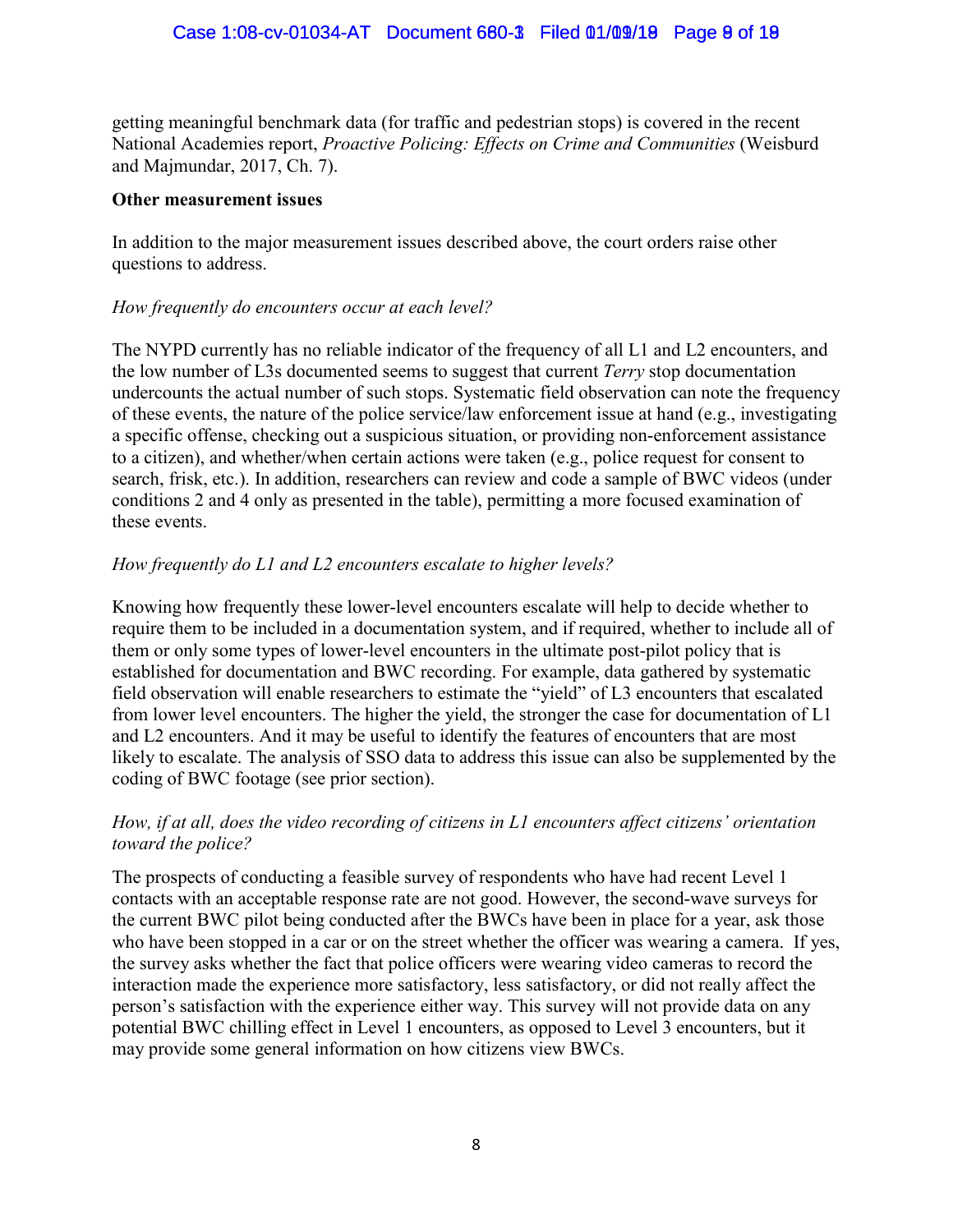#### *Other privacy questions*

The NYPD determined that the current BWC policy should not mandate officers to record all witness interviews. In its response to public and officer input gathered by the NYU Policing Project, the NYPD stated that "[c]ertain witnesses may feel uncomfortable being recorded, such as sex crimes victims, confidential informants, child victims, or witnesses who simply feel too fearful to have their statements recorded and ultimately available to the accused as required by criminal law procedures." NYPD Response, p. 12. The pilot can collect data on the volume of victims and witnesses encountered.

### **Coding BWC footage**

BWC footage for L1, L2, and L3 encounters will be gathered under conditions 2 and 4 to enable analysis of three questions (only under conditions 2 and 4 will the BWC recording of L1 encounters be required):

- How frequently do encounters occur at each level?
- How frequently do L1 and L2 encounters escalate to higher levels?
- What impact does the presence of SSO observers have on officers' initiation of encounters?

Coding a sample of BWC footage offers an alternative methodology to in-person SSO for addressing the first two questions, which call for a descriptive analysis. BWCs record more focused information than is typical of a field researcher, but they can be replayed multiple times to capture information that is difficult to gather when the field researcher is observing and capturing features of the encounter in real time. In addition, sampling of BWC videos may be done to make possible a comparison of officer behavior and performance when accompanied by an SSO observer and when not accompanied.

The sampling plan will have the following features. The study will draw a random sample of BWC videos during SSO observation sessions that have been completed under conditions 2 and 4. The study will also review a set of "matching" videos from the same officer for the nearest previous same-day-of-the-week. So, if Officer X is observed on third platoon on June 1 (a Saturday), Officer X's BWC footage for that shift will be reviewed along with footage from the first prior Saturday that the officer worked the third platoon (for example, May 25).

The coding of BWC footage will be conducted after the conclusion of SSO field observations.<sup>5</sup> Inasmuch as possible, the same coding protocols will be used as with field observations. The study anticipates using a cadre of SSO observers who would switch to this work upon completion of their SSO duties – after a short training period for adjustments required for coding BWC footage.

<sup>&</sup>lt;sup>5</sup> It will be important for NYPD to preserve the videos for all SSO observation sessions and the matching rides associated with those sessions.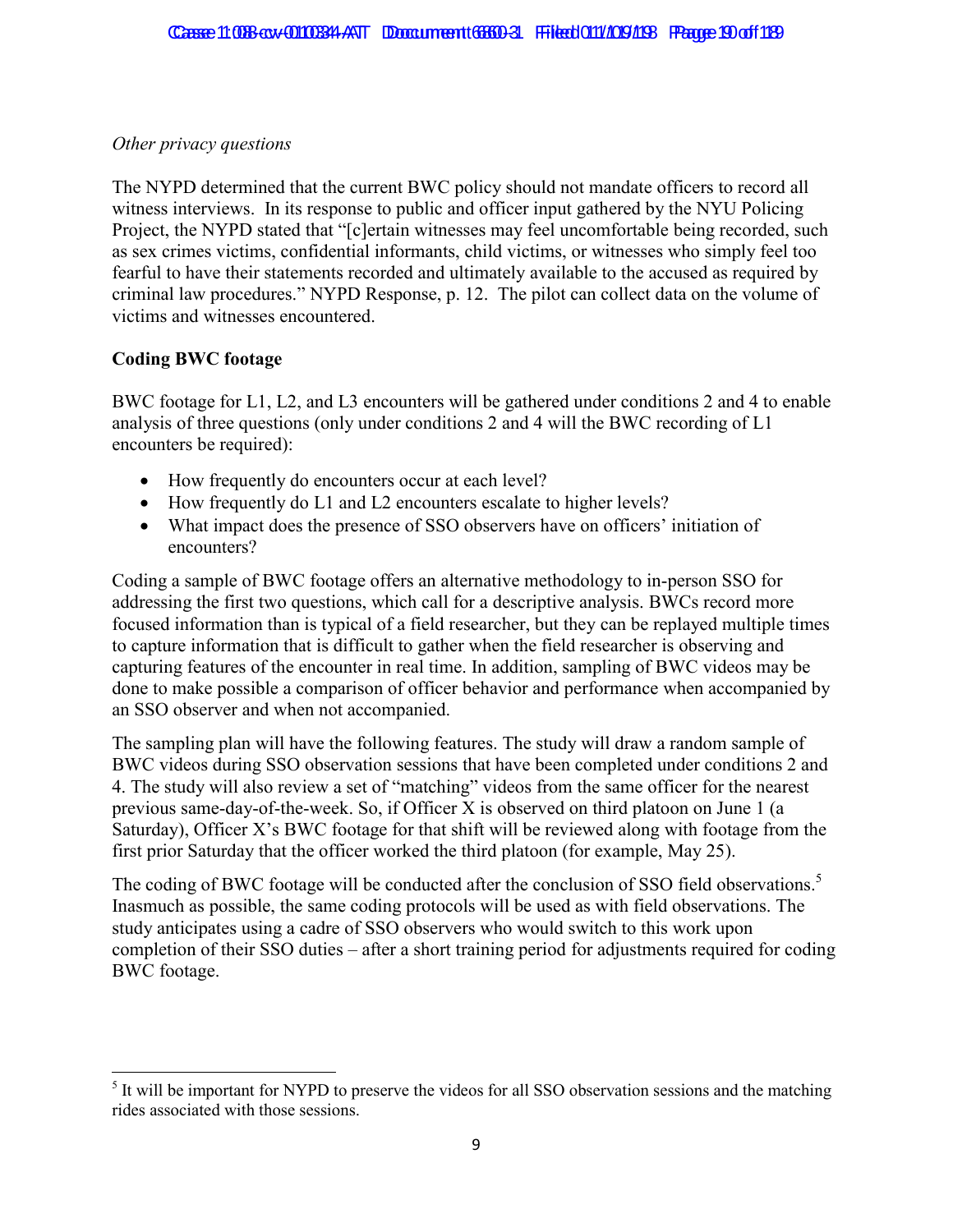## **STAFFING SYSTEMATIC OBSERVATION<sup>6</sup>**

Systematic observation requires two types of tasks: (a) conducting the observational ride-along while gathering data in the field, and (b) entering the coded data into an electronic format that can be analyzed. In addition, field observers will be required to provide a narrative account of each police-citizen encounter, which assists with quality control of coding and often helps with interpreting the quantitative coded data, making it possible to render judgments about the appropriateness of police actions. The post-ride-along data entry task (performed after the ridealong observation session has concluded) requires care and usually consumes as much time as the actual observation does.

This sort of systematic observation research will yield the highest quality observations and coding by assigning the work to a small team of well-trained, well-paid, and motivated research staff. A full-time observer could average two ride-alongs per week (including observation time in the field, coding time after field work, and time correcting coding errors). This would require 11 weeks for data collection and data entry by eight full-time observers (168 ride-alongs divided by two/week divided by eight observers). Add an additional 15% time for unforeseen problems (illness, family emergencies, problems with ride-along), and a staff of eight full-time observers could be expected to complete the 168 rides in 13 weeks.

Full-time observational staff is ideal, but it may be difficult to find good people who are available on a full-time basis for a relatively short data collection project. Alternatively, systematic observation research has relied heavily on the use of currently enrolled university students, whose schedules make it possible for them to do part-time work when not attending classes (especially advanced graduate students who may have completed their course-work). Twelve such students, each completing one ride-along per week could complete 168 ride-alongs in 14 weeks. However, part-time workers attending school do not have as much schedule flexibility to meet the sampling requirements, so it is reasonable to add 25% time, totaling 18 weeks.

In addition to the observers, two full-time quality-control supervisors need to review the observers' work and give timely feedback to correct errors. Someone also needs to perform liaison with the NYPD, explaining the study to key people in the chain of command in selected precincts/units, coordinating ride schedules, and dealing with issues as they arise. Another staff position to be filled is a person to create a data entry system for the field observers. Qualtrics, https://www.qualtrics.com/, has been used in recent studies employing systematic social observation. This person would also need to format the data to be used for data analysis (e.g., SPSS, SAS, R). Data management staffing may be required to integrate department-supplied data (e.g., official department reports of L3 stops) with SSO data.

#### **TIMELINE FOR DEVELOPING AND EXECUTING SSO AND BWC CODING FOR PROPOSED PILOT STUDY**

<sup>&</sup>lt;sup>6</sup> The staffing estimate here does not include research staff required for other research activities that might be used, including any coding of BWC footage and comparing Department documents to field observations.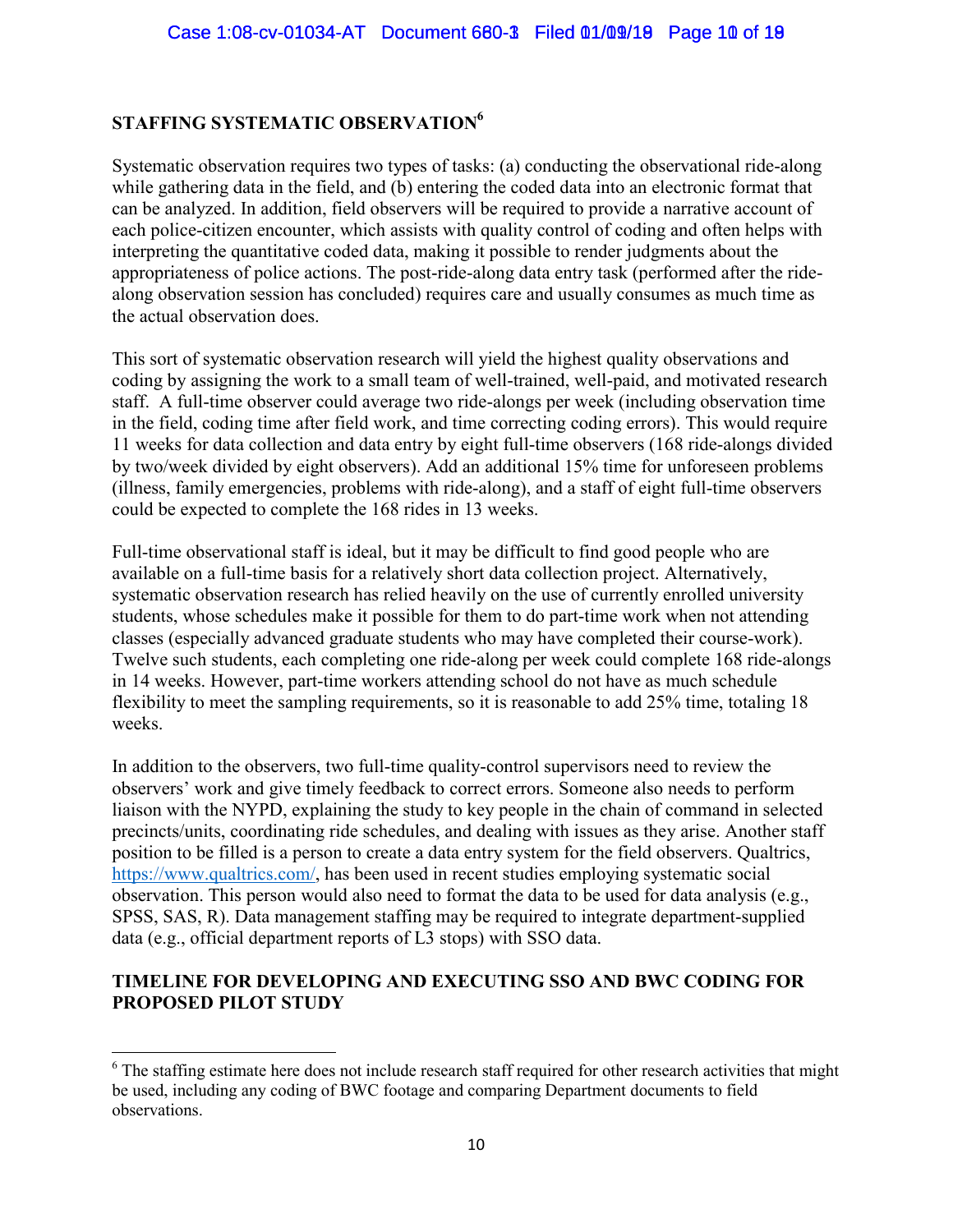#### Research instrument development and field testing: 4.0 months

This involves conducting preliminary ride-alongs with each type of unit to be observed, developing an observation protocol and instruments, putting the instruments into a computercompatible data entry format (e.g., Qualtrics), field testing and modifying the instruments. This also includes developing protocols for the monitor team's experts to judge the propriety of police actions during police-initiated encounters, and obtaining any necessary Institutional Review Board clearance for conducting research on human subjects.

Recruitment and hiring of observation staff: 2.0 months [will occur during period of instrument development and field testing above]

SSO staff can be recruited from graduate programs in criminal justice, law schools, and other disciplines in NYC and nearby universities. This staff includes observers and team leaders for quality control. Ideally, the team leaders would have prior experience with SSO, but the prospects of this seem uncertain. Applicants should be individually interviewed. Hiring a number of multilingual field observers (especially those fluent in Spanish) will be desirable. Also during this period, the monitor's team should work closely with key NYPD staff to ensure appropriate commanders and staff are well-informed about the project and ready to receive it.

More observers should be hired to train than are required to do the work, to allow for the likelihood that some will prove unsatisfactory during the training session or will elect not to continue after training.

#### Training SSO observers: 2.0 months\*

On-site training will not only involve some classroom time, but also a significant amount of time in the field practicing SSO and then coding results, checking the work of the observers, and correcting errors. The training delivered to field observers would come from several sources, including people experienced in SSO (prior projects) and the monitor team. It is essential that the trainers include people who are familiar with NYPD procedures. Both the NYPD and the plaintiffs will be able to observe the training.

Note that training will include instruction by key Department staff, prosecutors, and monitor team members on standards for proper conduct of L1-L4 encounters.

### Conduct SSO field observations: 3.25-4.5 months\*

During this period the data will be collected, coded, and edited. Amount of time depends upon full/part-time staffing of SSO positions.

\*NOTE: These are the months when field researchers would actually be in the field observing members of the service in ride-along sessions (training and data collection).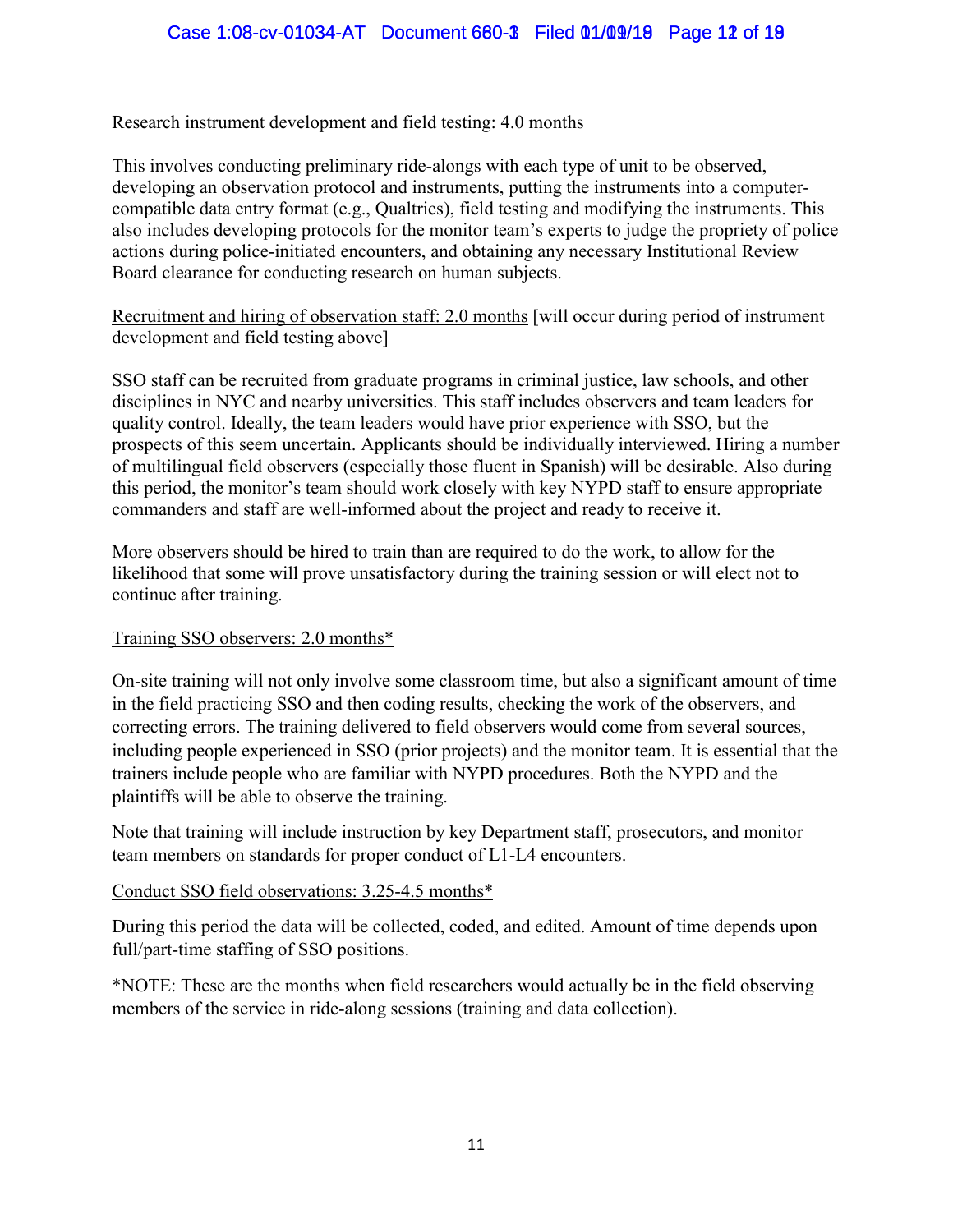#### Case 1:08-cv-01034-AT Document 680-3 Filed 01/09/18 Page 12 of 19

Train for and conduct BWC video coding: 1.5-2.5 months

During this period training will be given for coding BWC videos (.25 months). BWC videos are selected and coded (1.25-2.25 months). The amount of time required will depend upon full/parttime staffing of BWC video coding.

Data analysis and report writing: 4.0 months

During this period, the data will be analyzed and a report will be written. Progress reports will be made during the course of the pilot study as part of the periodic reports by the monitor.

**Total time for SSO:** 14.75-17 months

#### **Timeline for NYPD Tasks**

Drafting Operations Order for Pilot Precincts and PSAs, specifying the four conditions

Training Officers in the Pilot Precincts and PSAs

Developing Level 1 and 2 Documentation Form

Adjustment period for officers and system to correct problems and officers to become familiar with new procedures.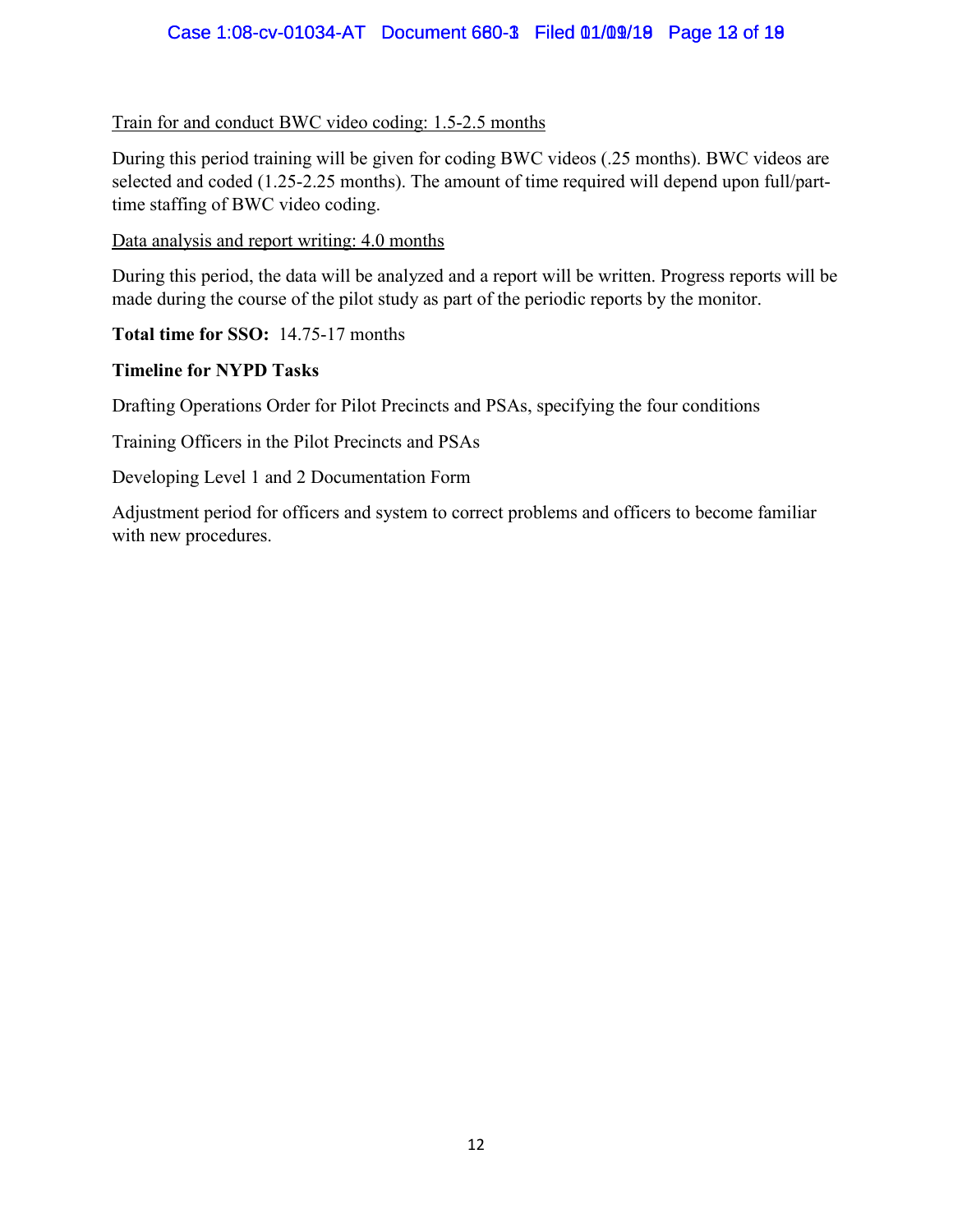#### **APPENDIX 1. OVERVIEW OF SYSTEMATIC SOCIAL OBSERVATION OF POLICE**

Since the mid-1960s systematic social observation (SSO) of police has proven to be a useful alternative to other forms of observation and data collection. SSO combines features of ethnographic field observation and survey research. Like an ethnography, it places observers in the "natural setting" where police interact with the public, but like survey research, it requires those observers to follow a set of detailed protocols about what specifically is to be recorded and how to record it. This makes it possible to classify observations into standardized and quantifiable categories. For example, SSO protocols could direct field researchers to determine whether an officer acted disrespectfully towards a citizen she encountered, in what ways, and for how long (momentarily or repeatedly). Detailed instructions establish what constitutes officer disrespect and how to apply the classification codes provided. This standardization of field work and coding makes it possible to replicate these results across different observers, different officers, and different situations. It allows researchers to perform quantitative analyses of field work. In contrast to survey research, the informant about the officer's degree of disrespect might be the citizen encountered by the officer, whose impressions and opinions would be solicited after the fact. The criteria used by citizens to make these judgments may vary greatly, but SSO yields observations according to criteria that are standardized *a priori*. As with survey research, the selection of specific officers for observation can be performed according to probability sampling, allowing statistical inferences to be made (Mastrofski et al. 1998:vii; Reiss 1971; Worden and McLean 2014:471).

SSO studies of policing have focused primarily on patrol officers. A recent review of this methodology counted five large-scale SSO data collection projects, beginning with the President's Commission study by Albert J. Reiss in 1966 and five smaller projects (Worden and Mclean 2014). Each project has generated numerous publications, and additional projects have been conducted since the overview (e.g., Mastrofski et al. 2016; Worden and McLean 2017). The scope of topics has been broad, but SSO's contributions to knowledge have been most frequently used to describe and explain variations in the exercise of police discretion, especially the use and abuse of authority (Mastrofski et al. 2010; Worden and McLean 2014).

#### **Concerns regarding reactivity**

The most frequently mentioned concern about SSO as a methodology is that officers react to the presence of an observer or the characteristics/behavior of the observer – thus rendering a distorted picture of how the officer would have behaved if not accompanied by an observer. The common concern is that in the presence of an observer, officers will be more professional, lawabiding, and more considerate of citizens than they otherwise would have been.

The threat of reactivity with SSO cannot be dismissed out of hand, but several things are worth noting. First, it may not be as great as many skeptics anticipate (Mastrofski and Parks 1990; Worden 1989). Reiss (1971) noted that it is naïve to presume that many circumstances and aspects of police behavior readily lend themselves to police manipulation motivated by awareness of being observed. Officers are more influenced by the particulars of the circumstances, as well as their own skills and habits, even with regard to the use of physical force. One of the more consistent findings is that the presence of an observer tends to increase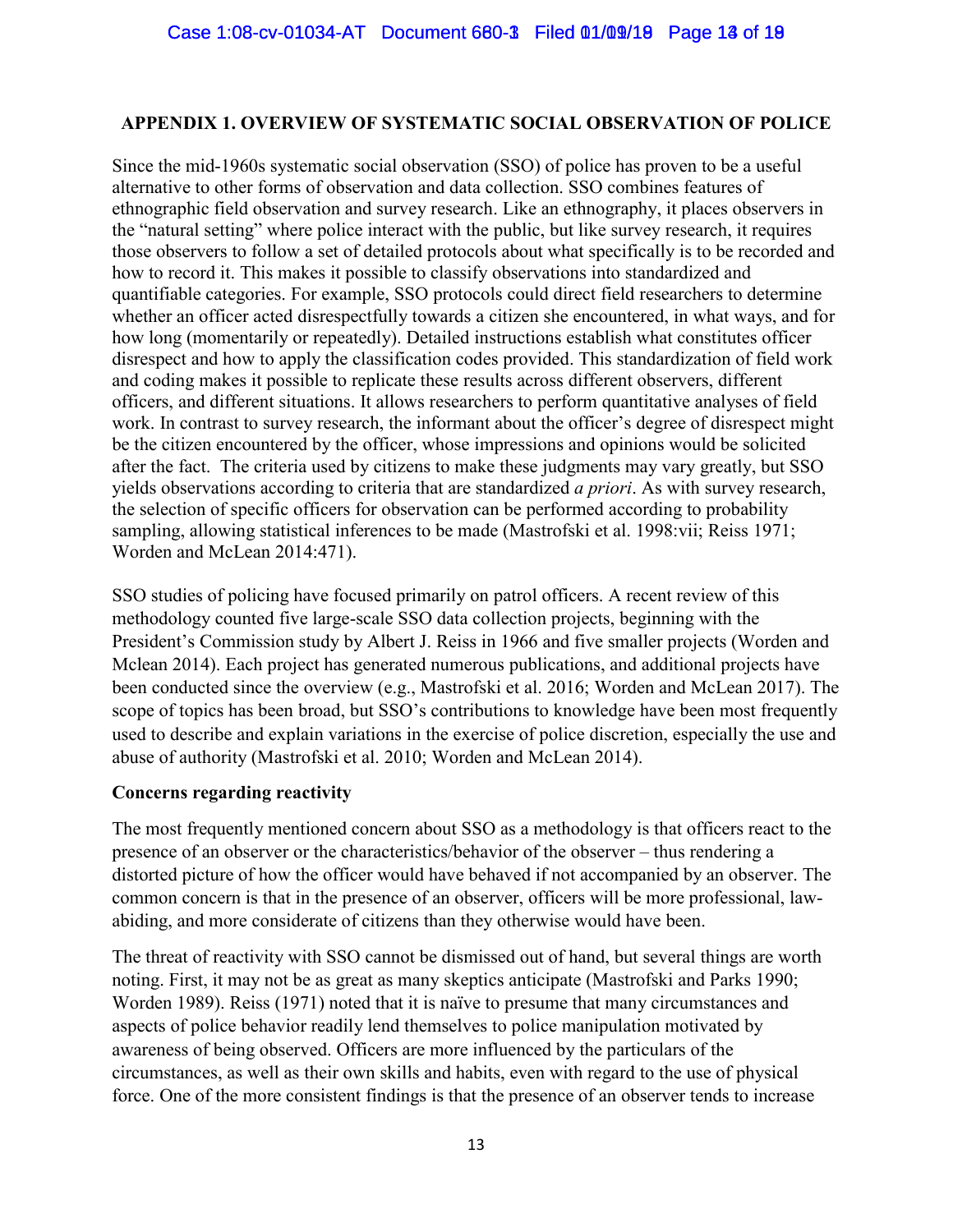the likelihood of officer proactivity, especially if the observer is female, and that the more "helpful" the observer is to the officer, the greater the officer's tendency to use force. Notably, however, levels of reactivity diminish over the passage of time during field work (Worden and McLean 2014:485). Ultimately, it is important to keep in mind that data collection alternatives to SSO are not without their own reactivity issues. Survey respondents are susceptible to the desire to respond in ways that present themselves in the best light. Department records that rely upon officers to self-report events in which they were engaged are clearly highly reactive, since officers know that this information is used to hold them to account (Mastrofski et al. 2010:236). A police agency's use of body-worn cameras (BWC) may well dwarf any reactivity effects of a ride-along observer, since video footage offers what, for many, constitutes a detailed and reliable (if not necessarily complete) record of events. And for many, a fundamental function of the BWC is in fact to deter police from engaging in inappropriate behavior.

Ways to minimize the reactivity of SSO include: (a) observers avoiding the expression of opinions to officers about what they observe, (b) training observers in ways to establish rapport with officers, and (c) making and following pledges of confidentiality. After the fact, researchers can conduct analyses to detect the nature and extent of reactivity, as well as perform sensitivity analyses to determine its effect on findings (Mastrofski et al. 2010; Worden and McLean 2014).

To assess the extent to which the presence of observers may change the behavior of the officers being observed, the pilot will compare data on the activity of officers during their ride-alongs with data on the activity of those same officers when they do not have an observer with them. This will be done in two ways. First, BWC footage will be compared for a sample of officers with SSO observers and a matching set of BWC videos for the same officers but without observers (see section of this proposal on coding BWC footage). Second, officer behavior will be tracked based on records already maintained by the department on officer activity. For example, if an officer is being observed on the third platoon on a Thursday, data can be collected on the officer's activities during the four prior third platoon Thursdays and the four subsequent third platoon Thursdays that the officer works. This analysis will be limited to activities that the NYPD routinely gathers (encounters initiated by the officer, citations issued, arrests made), but it will enable researchers to determine whether there is a distinct difference in officers' proactivity and enforcement levels when they are observed from when they are not observed. Ideally the data will be conducted at the unit level (that is, the actions of all officers observed in the selected unit). The pilot will also compare data on the activities of officers who have been observed with officers in the same unit who were not observed.

From a practical perspective, SSO presents several challenges. It is time-consuming to set up research instruments and observational protocols, hire and train observers, and maintain data quality control. It is not a cost-effective way to gather data on rare events (e.g., police use of lethal force).<sup>7</sup> Most importantly, its success relies on police officers in the field allowing observers to be sufficiently close to police-citizen encounters so that they can see and hear what is happening. Also important is the willingness of officers to participate in the debriefings

 $^7$  In 7,200 hours of observation in one large SSO study, a police firearm was drawn in only 53 encounters, and only once was it discharged (at a snake) (Worden and McLean 2014:486).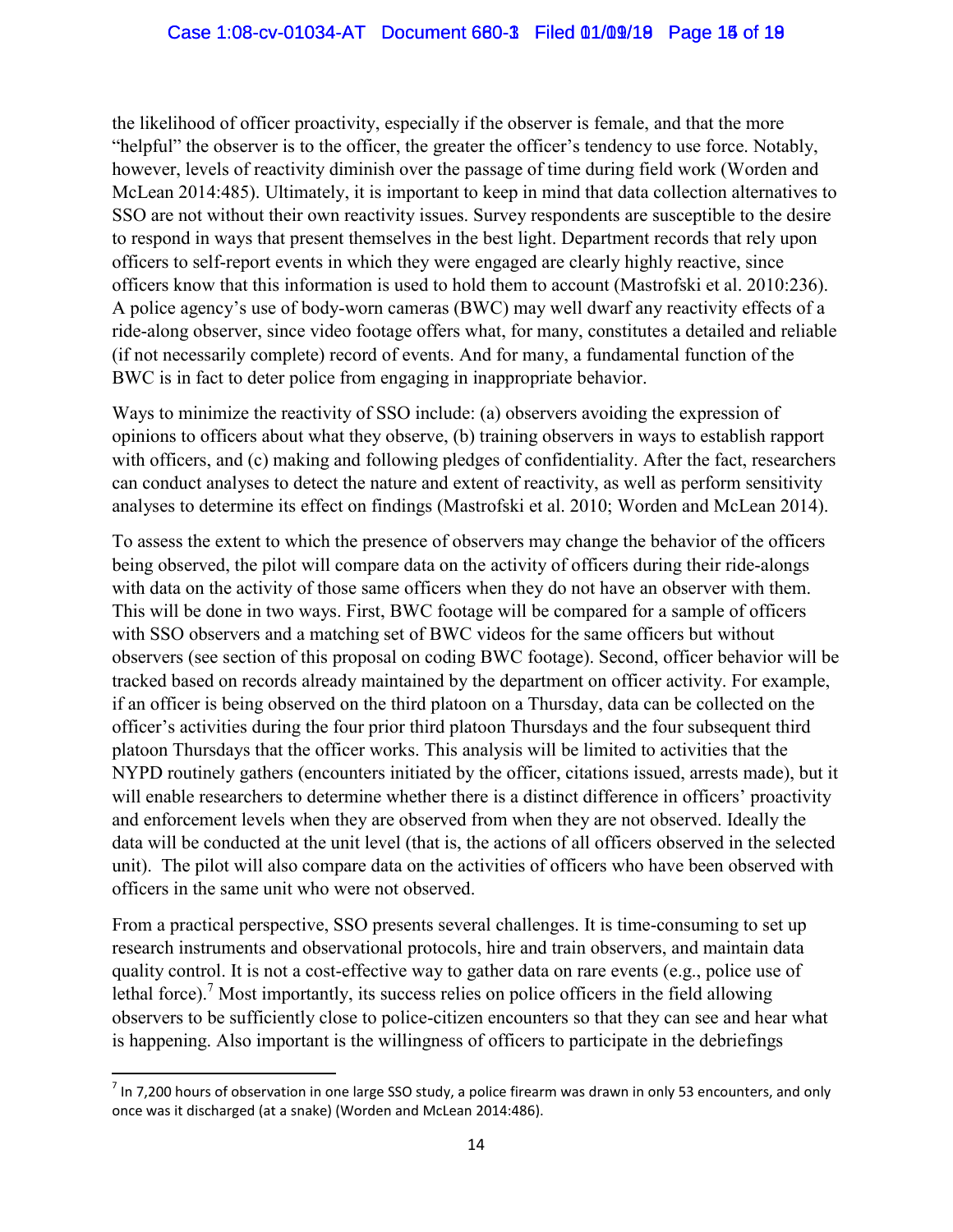following the completion of encounters. Under these circumstances, it would be ideal for researchers to be able to provide officers assurances of confidentiality that are backed by assurances from the court and the monitor that they would not be subject to legal process.

## **Key SSO items for this study**

Below is an outline of the sorts of data that SSO field observers will be collecting. It is not exhaustive and is subject to change/refinement as the study develops. It is also anticipated that with respect to legal questions, the narrative accounts and information collected and coded by the observers would be reviewed by a panel of experts drawn from members of the monitor team, and that these experts would make the determinations regarding police legal compliance.

### Identifying information

- Precinct/PSA
- Type of unit (patrol, plainclothes anticrime, housing)
- Officer IDs (both officers in two-officer units)
- Observer ID
- Date and start time of shift
- Time observation began

### Encounter characteristics

- How officer was mobilized for this encounter (e.g., dispatched, citizen on-scene, officerinitiated without citizen request or department direction)
- Time dispatch received, encounter began, encounter ended
- Location (type of location, GPS coordinates)
- Department record number (e.g., ICAD number, stop report number) obtained from officers
- Type of problem (most serious) police expected to deal with (taken from an extensive list of hundreds of problems, each with a unique code)
	- o As described by dispatch (if relevant)
	- o As it appears initially at scene
	- o As it appears at end of encounter

### Citizen-contact characteristics and actions

In two-officer units, the observer will report actions of both officers when it is possible for the observer to see/hear both. When not possible, the observer will select the officer likely to be engaged the most with citizens and focus observations on that officer.

- How police-citizen contact was initiated at scene (officer, citizen, unable to determine)
- Length of police-citizen interaction
- BWC activated for this citizen? (none of it, part of it, all of it)
- Citizen characteristics: gender, race/ethnicity, age
- $\bullet$  Actions by officer(s)
	- o How police approached/spoke to citizen initially (general/nonthreatening, command, or threat-focused)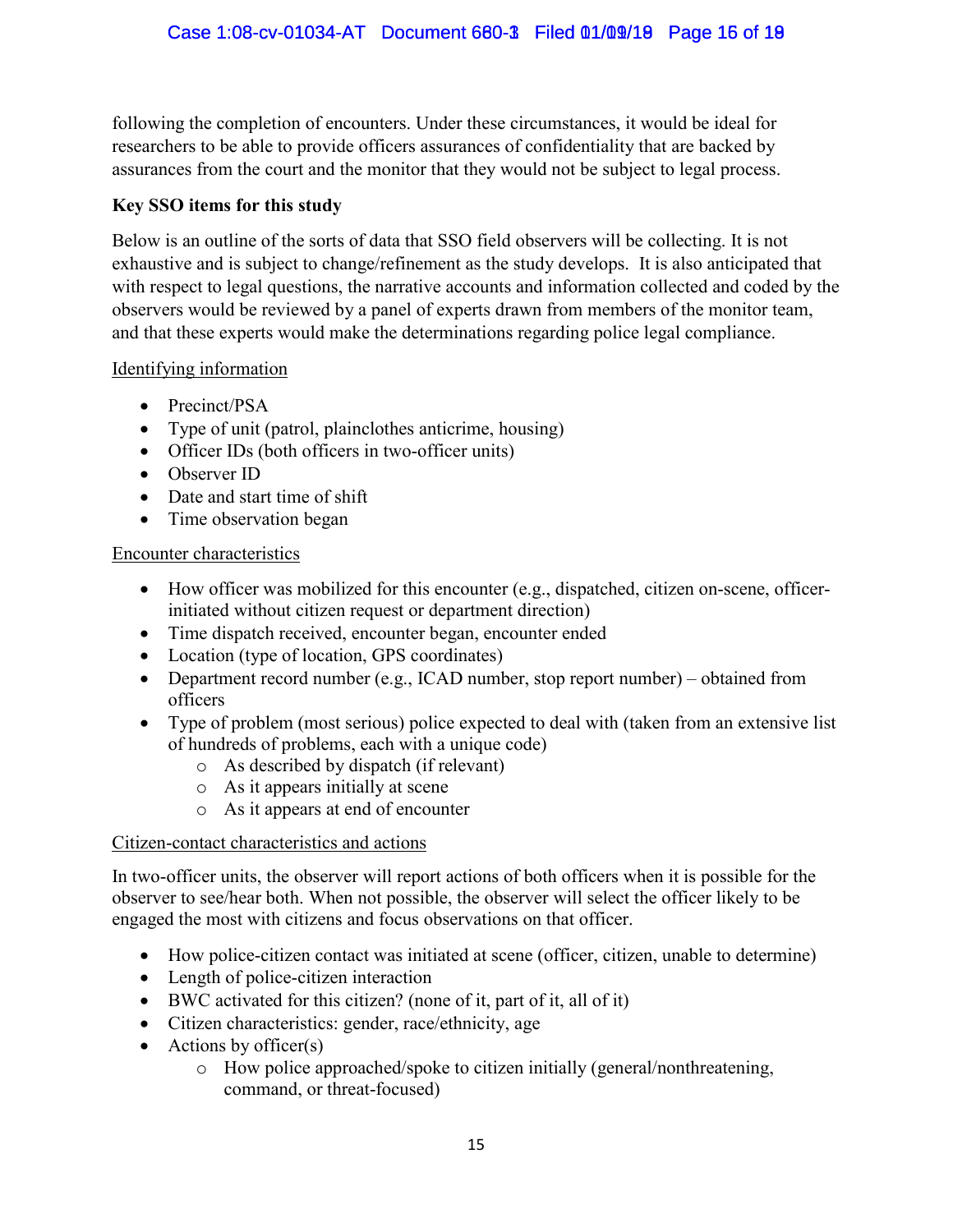- o Citizen response to initial approach (acceded, ignored/declined, left scene)
- o Police communicated citizen not free to leave?
- o Police requested consent to search citizen/property?
- <p>○ <b>Police searched citizen/proparty</b></p>\n<p>■ <b>Evidence available to</b></p>
	- Evidence available to justify search (e.g., bulge under coat)
- o Police made arrest?
- Was this encounter documented electronically? (yes, no, officer indicated intention to file report in future, unable to determine)
- Was a stop report filed for this encounter (yes, no, officer indicated intention to file report in future, unable to determine)
- Encounter level at beginning of contact with this citizen (Levels 1-4)
- Encounter escalated to higher level after initial contact? (what level)
- Police force used toward citizen (if any)? (type of force)
- Citizen resistance/demeanor toward police
- Citizen demeanor toward other citizens (if present)

#### Supervisor oversight

- Was a police supervisor present during this encounter? (not at all, part of encounter, all of encounter)
- Did supervisor have a discussion with the officers involved in the encounter?

#### Post-encounter debriefing of officer

Following the completion of an encounter, the observer will as soon as feasible debrief the officers on the prior encounter, asking the officers to describe what they had observed or knew about the situation and the people involved as they were deciding what to do. This information will be documented by the observer in a narrative account and be used to make judgments about the legality of the encounter and actions taken during the encounter.

"We're interested in getting your reading of this situation so we can better understand the decisions that were made. Could you please talk us through this encounter, focusing on the things that influenced your decisions about what to do and how to do it? To start off, what led you to initiate contact with the citizen(s) in this situation? And what were the key factors that led you to handle the situation as you did?"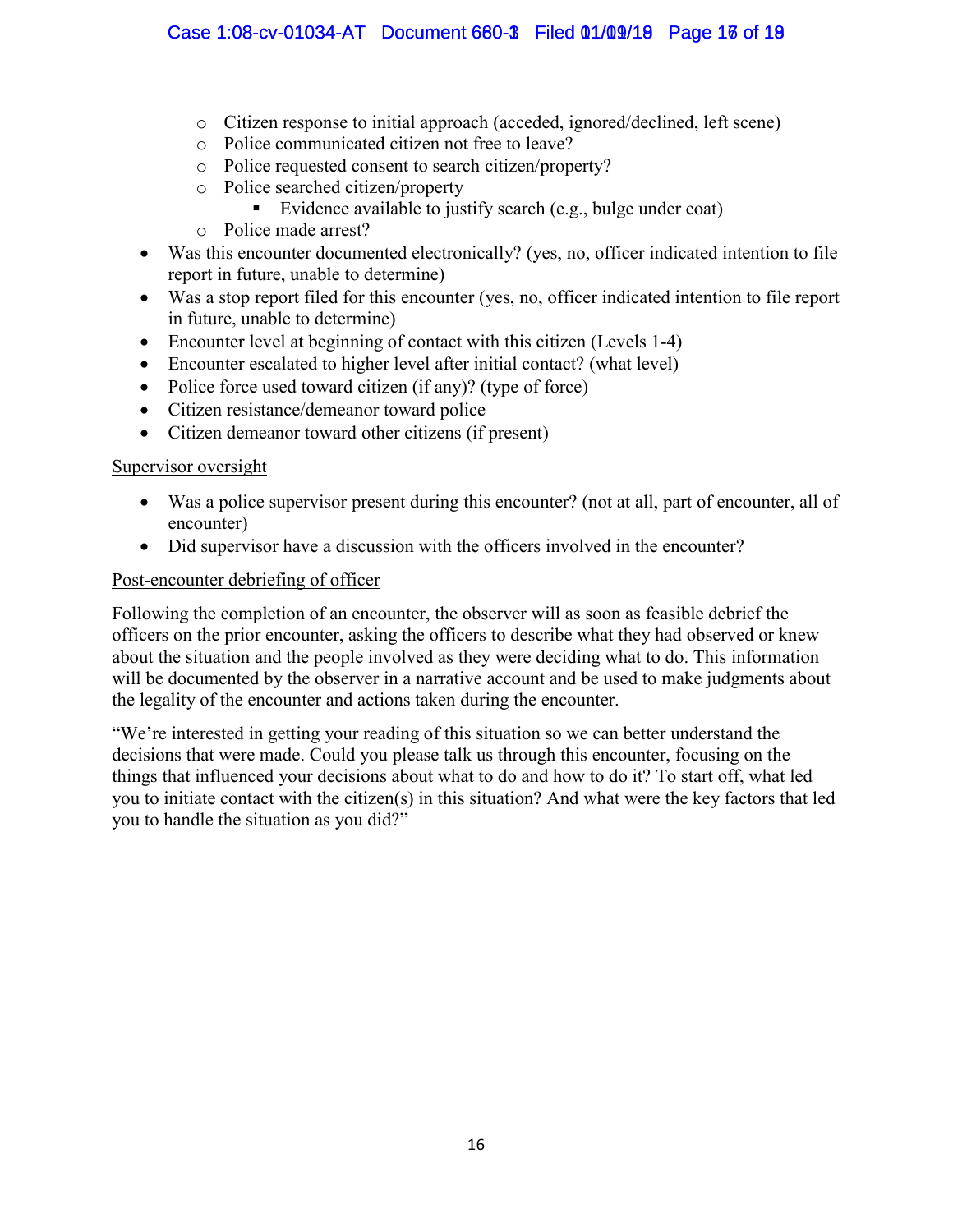#### **APPENDIX 2. INVESTIGATIVE ENCOUNTERS WORKSHEET**

| <b>Officer Name</b> | Smith     |
|---------------------|-----------|
| <b>Officer Tax</b>  | 959026    |
| Officer             |           |
| Command             | 13 Pct    |
| Assignment          | Sector A  |
| Day                 | Monday    |
| Date                | $20-Au$ g |
| Platoon             | 3rd       |

| Event          |               |                  |              |                |                                |                              |                                        |                             |        |      |     |
|----------------|---------------|------------------|--------------|----------------|--------------------------------|------------------------------|----------------------------------------|-----------------------------|--------|------|-----|
| $\#$           | Event<br>Type | <b>ICAD</b><br># | Call<br>Type | Location       | Initial<br>Level<br>of<br>Susp | Final<br>Level<br>of<br>Susp | Stop<br>Report<br>Prep?<br>${\rm Y/N}$ | Reason for the<br>Encounter | Gender | Race | Age |
|                |               |                  |              |                |                                |                              |                                        | Unverified RR man           |        |      |     |
|                | <b>RR</b>     | 12345            | $10 - 10$    | 221 E23 street | $\overline{2}$                 | $\overline{3}$               | Y                                      | w/gun                       | M      | H    | 27  |
| $\overline{2}$ | PU            | 12346            | $10 - 54$    | 235 E20 street |                                |                              | N                                      | <b>EDP</b>                  | M      | W    | 53  |
|                |               |                  |              |                |                                |                              |                                        |                             |        |      |     |
|                |               |                  |              |                |                                |                              |                                        |                             |        |      |     |
|                |               |                  |              |                |                                |                              |                                        |                             |        |      |     |
|                |               |                  |              |                |                                |                              |                                        |                             |        |      |     |
|                |               |                  |              |                |                                |                              |                                        |                             |        |      |     |
|                |               |                  |              |                |                                |                              |                                        |                             |        |      |     |
|                |               |                  |              |                |                                |                              |                                        |                             |        |      |     |
|                |               |                  |              |                |                                |                              |                                        |                             |        |      |     |
|                |               |                  |              |                |                                |                              |                                        |                             |        |      |     |
|                |               |                  |              |                |                                |                              |                                        |                             |        |      |     |
|                |               |                  |              |                |                                |                              |                                        |                             |        |      |     |